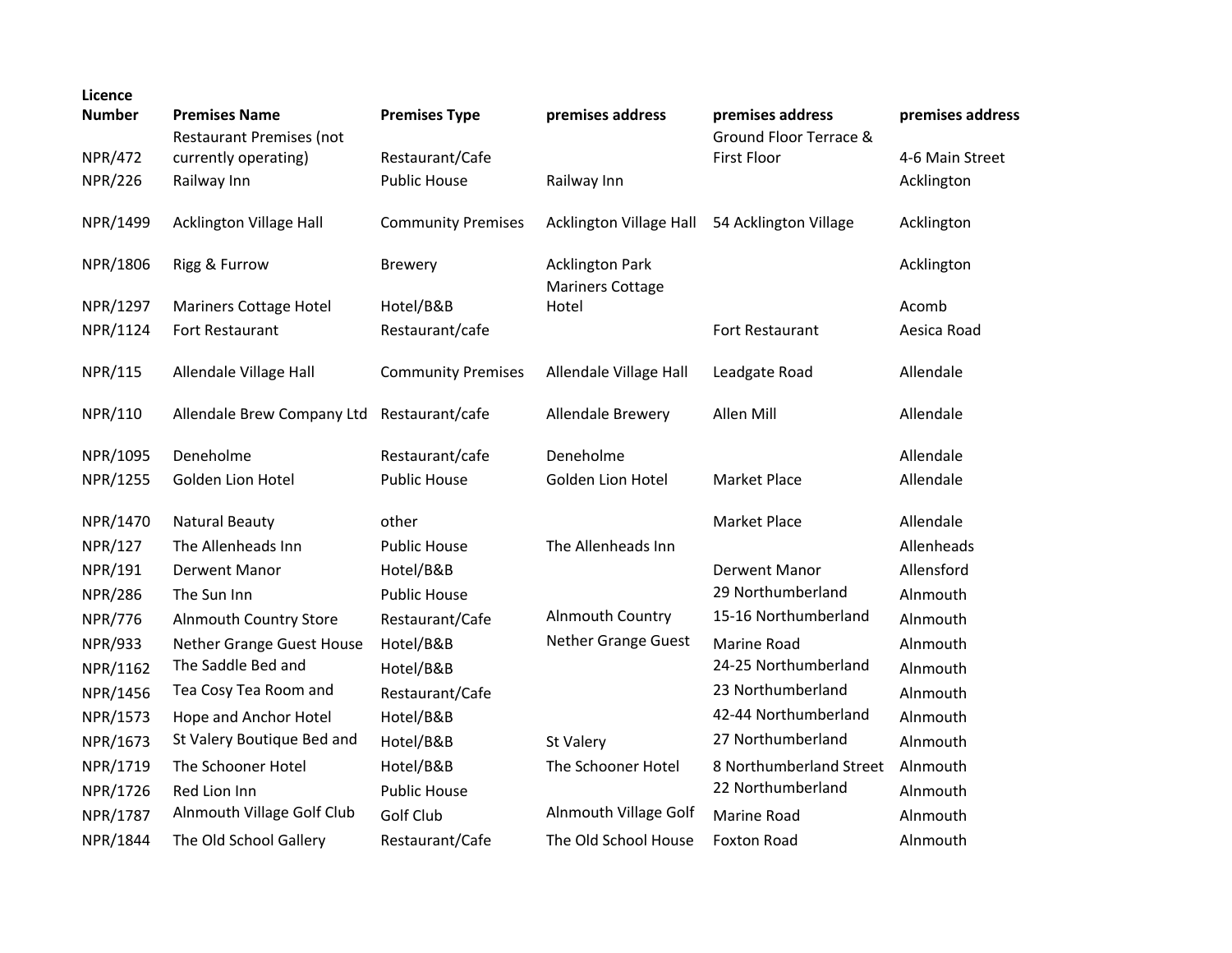| <b>NPR/97</b>  | Mr Fox                                    | Public House              | The Alnwick Arms      | 3 Clayport Street       | Alnwick |
|----------------|-------------------------------------------|---------------------------|-----------------------|-------------------------|---------|
| <b>NPR/99</b>  | The Tavern Steakhouse &                   | Restaurant/Cafe           | Market Tavern         | 7 Fenkle Street         | Alnwick |
| <b>NPR/183</b> | <b>ACDT Trading Limited</b>               | Hotel/B&B                 | Alnwick Youth Hostel  | 34-38 Green Batt        | Alnwick |
| <b>NPR/188</b> | Number 10                                 | Restaurant/Cafe           |                       | 10 Market Street        | Alnwick |
| NPR/1707       | Northumberland Hall                       | <b>Community Premises</b> | Northumberland Hall   | Market Street           | Alnwick |
| NPR/230        | Alnwick Tandoori                          | Restaurant/Cafe           | Varanda               | 17-19b Clayport Street  | Alnwick |
| <b>NPR/362</b> | Penny Black/Mail House                    | <b>Public House</b>       | Penny Black, The Old  | 25 Fenkle Street        | Alnwick |
| <b>NPR/363</b> | The Plough Inn                            | <b>Public House</b>       |                       | 24 Bondgate Without     | Alnwick |
| <b>NPR/364</b> | The Fleece                                | <b>Public House</b>       | The Fleece Inn        | 49 Bondgate Without     | Alnwick |
| <b>NPR/381</b> | The Blue Bell                             | <b>Public House</b>       | The Alnwick Gate      | 11 Clayport Street      | Alnwick |
| <b>NPR/384</b> | <b>Dirty Bottles</b>                      | <b>Public House</b>       | The Olde Cross        | 32 Narrowgate           | Alnwick |
| <b>NPR/385</b> | The Black Swan (Previously                | <b>Public House</b>       | Hairy Lemon           | 26 Narrowgate           | Alnwick |
| <b>NPR/402</b> | White Swan Hotel                          | <b>Public House</b>       | White Swan Hotel      | 16 Bondgate Within      | Alnwick |
| <b>NPR/406</b> | Caffe Piazza                              | Restaurant/Cafe           | Cafe Dolcella         | Market Place            | Alnwick |
| <b>NPR/446</b> | George Inn                                | <b>Public House</b>       | George Inn            | 63 Bondgate Within      | Alnwick |
| <b>NPR/449</b> | The Queens Head Hotel                     | <b>Public House</b>       | Queens Head Hotel     | 25-27 Market Street     | Alnwick |
| <b>NPR/619</b> | Di Sopra (formerly                        | Restaurant/Cafe           |                       | 9-13 Bondgate Within    | Alnwick |
| <b>NPR/915</b> | Alnwick Squash Club/ i Won't Public House |                           | Alnwick Squash Club   | 33 Bondgate Without     | Alnwick |
| NPR/1138       | Thai Vibe Cafe                            | Restaurant/Cafe           |                       | 22 Narrowgate           | Alnwick |
| NPR/1144       | The Playhouse                             | <b>Public House</b>       | The Playhouse         | <b>Bondgate Without</b> | Alnwick |
| NPR/1173       | Grannies Tea Shop                         | Restaurant/Cafe           |                       | 18 Narrowgate           | Alnwick |
| NPR/1196       | The Alnwick Garden                        | Restaurant/Cafe           | The Alnwick Garden    | Denwick Lane            | Alnwick |
| NPR/1253       | Doc's                                     | <b>Public House</b>       |                       | 24 Fenkle Street        | Alnwick |
| NPR/1502       | <b>Alnwick Market Place</b>               | other                     | <b>Alnwick Market</b> | Market Place            | Alnwick |
| NPR/1506       | <b>Barter Books</b>                       | Restaurant/Cafe           | Barter Books, Alnwick | Wagonway Road           | Alnwick |
| NPR/1568       | The John Bull Inn                         | <b>Public House</b>       | The John Bull Inn     | 12 Howick Street        | Alnwick |
| NPR/1601       | <b>Baileys of Alnwick Limited</b>         | Restaurant/Cafe           |                       | 49-51 Bondgate Within   | Alnwick |
| NPR/1772       | Hulne Abbey and Friars Well               | Other                     | Hulne Abbey           |                         | Alnwick |
| NPR/1771       | The Cookie Jar (Alnwick) Ltd              | Restaurant/Cafe           |                       | 12 Bailiffgate          | Alnwick |
| NPR/1780       | Lilburns                                  | Restaurant/Cafe           | Lilburns Restaurant   | 7 Paikes Street         | Alnwick |
| NPR/1828       | The Cheese Room                           | Restaurant/Cafe           | Alnwick Deli          | 5a Paikes Street        | Alnwick |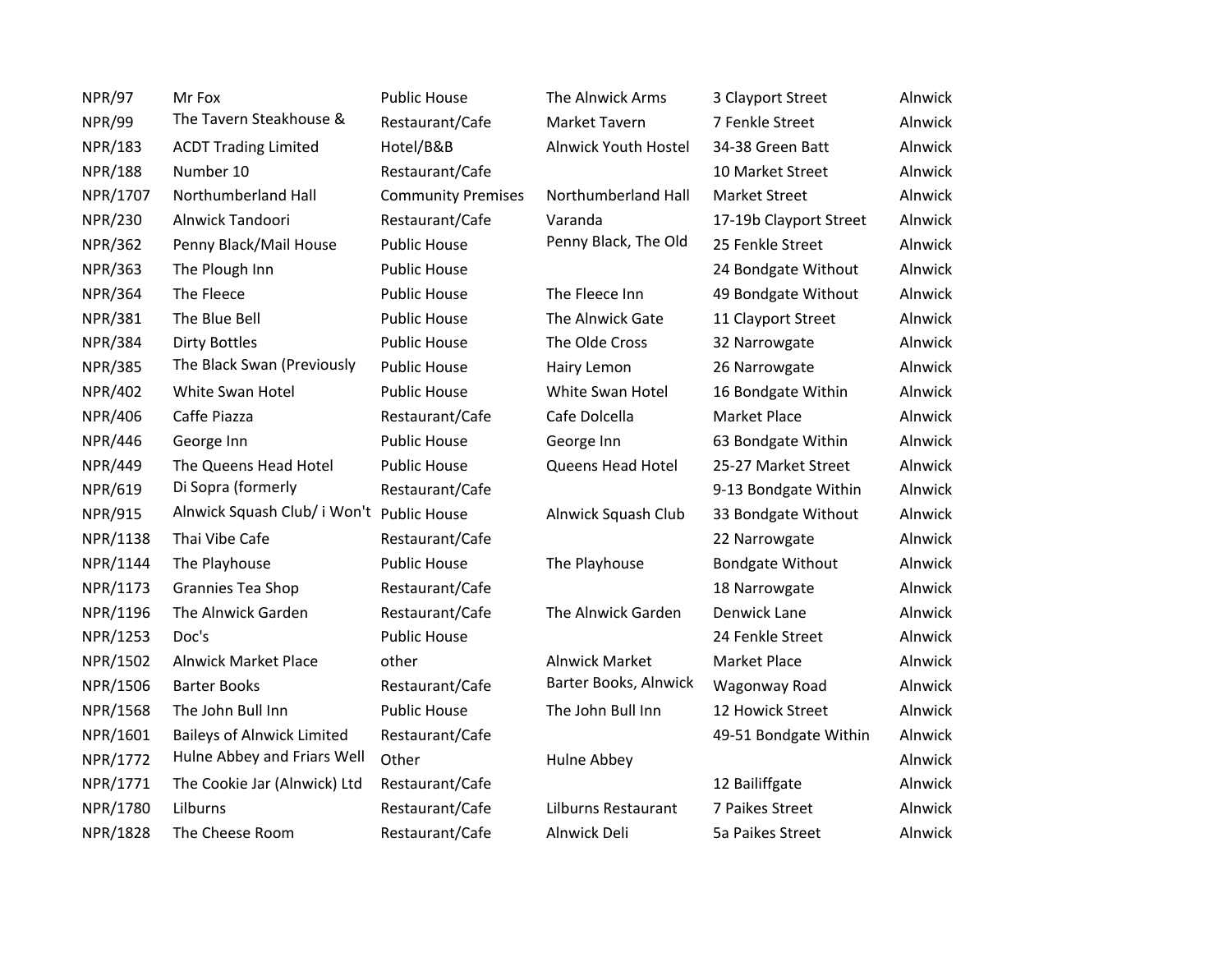| NPR/1831       | Alnwick Rugby Football Club     | Leisure Facilities  | <b>Alnwick Town Football</b> | St James Estate          | Alnwick             |
|----------------|---------------------------------|---------------------|------------------------------|--------------------------|---------------------|
| NPR/1872       | Alnwick Rugby Club Ltd          | Leisure facilities  | Alnwick Rugby Club           | Greensfield Industrial   | Alnwick             |
| NPR/1879       | The Ale Gate Ltd                | <b>Public House</b> |                              | 25 Bondgate Without      | Alnwick             |
| NPR/1394       | <b>Shepherds Rest</b>           | <b>Public House</b> | The Shepherds Rest           | Clayport Bank            | <b>Alnwick Moor</b> |
| NPR/1735       | Rose and Thistle Inn            | <b>Public House</b> | Rose And Thistle             |                          | Alwinton            |
| NPR/9          | <b>Harbour Guest House</b>      | Hotel/B & B         | <b>Harbour Guest House</b>   | 24-26 Leazes Street      | Amble               |
| <b>NPR/95</b>  | Spurreli                        | Restaurant/Cafe     | Spurreli Ltd, The Old        | <b>Coquet Street</b>     | Amble               |
| <b>NPR/227</b> | Harbour Inn                     | <b>Public House</b> |                              | Leazes Street            | Amble               |
| <b>NPR/239</b> | The Masons Arms                 | <b>Public House</b> | The Masons Arms              | <b>Woodbine Street</b>   | Amble               |
| <b>NPR/338</b> | The Dock Hotel                  | <b>Public House</b> |                              | 27 Queen Street          | Amble               |
| <b>NPR/389</b> | Wellwood Arms                   | <b>Public House</b> | <b>Wellwoods Arms</b>        | <b>High Street</b>       | Amble               |
| <b>NPR/462</b> | The Blue Bell Inn               | <b>Public House</b> |                              | <b>Albert Street</b>     | Amble               |
| <b>NPR/555</b> | Amble Club Ltd.                 | Leisure Facilities  | Amble Club Ltd               | 16 Bede Street           | Amble               |
| <b>NPR/627</b> | The Tavern                      | <b>Public House</b> |                              | 81-83 Queen Street       | Amble               |
| NPR/1028       | Taj Mahal                       | Restaurant/Cafe     |                              | 2-4 Queen Street         | Amble               |
| NPR/1029       | The Old Boathouse               | Restaurant/Cafe     |                              | Amble Harbour            | Amble               |
| NPR/1031       | The Waterloo                    | <b>Public House</b> | Waterloo Hotel               | Queen Street             | Amble               |
| NPR/1053       | The Old Store House             | <b>Public House</b> | Granary Bar And              | Links Road               | Amble               |
| NPR/1303       | Seasalt                         | Restaurant/Cafe     |                              | 104 Queen Street         | Amble               |
| NPR/1478       | The Pantry                      | Holiday park        | Holiday Park Office          | Amble Links Holiday Park | Amble               |
| NPR/1545       | Pizza Bella                     | Restaurant/Cafe     |                              | 36 Albert Street         | Amble               |
| NPR/1697       | The Fish Shack                  | Restaurant/Cafe     | The Fish Shack               | Harbour Road             | Amble               |
| NPR/1711       | Radcliffes Cafe Bar             | Restaurant/Cafe     | Unit A                       | Coble Quay               | Amble               |
| NPR/1736       | Jaspers                         | Restaurant/Cafe     |                              | 8 Bridge Street          | Amble               |
| NPR/1761       | La Famiglia                     | Restaurant/Cafe     |                              | 80 Queen Street          | Amble               |
| NPR/1759       | The Schooner Inn                | Restaurant/Cafe     | The Schooner                 | Lime Street              | Amble               |
| NPR/1851       | The Amble Inn                   | <b>Public House</b> | The Amble Inn                | Sandpiper Way            | Amble               |
| NPR/1809       | <b>Credence Brewing Limited</b> | Other               |                              | 16b Coquet Enterprise    | Amble               |
| NPR/1810       | Rossini                         | Restaurant/Cafe     |                              | 47-49 High Street        | Amble               |
| NPR/1859       | The Sand Bar                    | <b>Public House</b> |                              | 27 Leazes Street         | Amble               |
| <b>NPR/786</b> | The Rat                         | <b>Public House</b> | The Rat                      |                          | Anick               |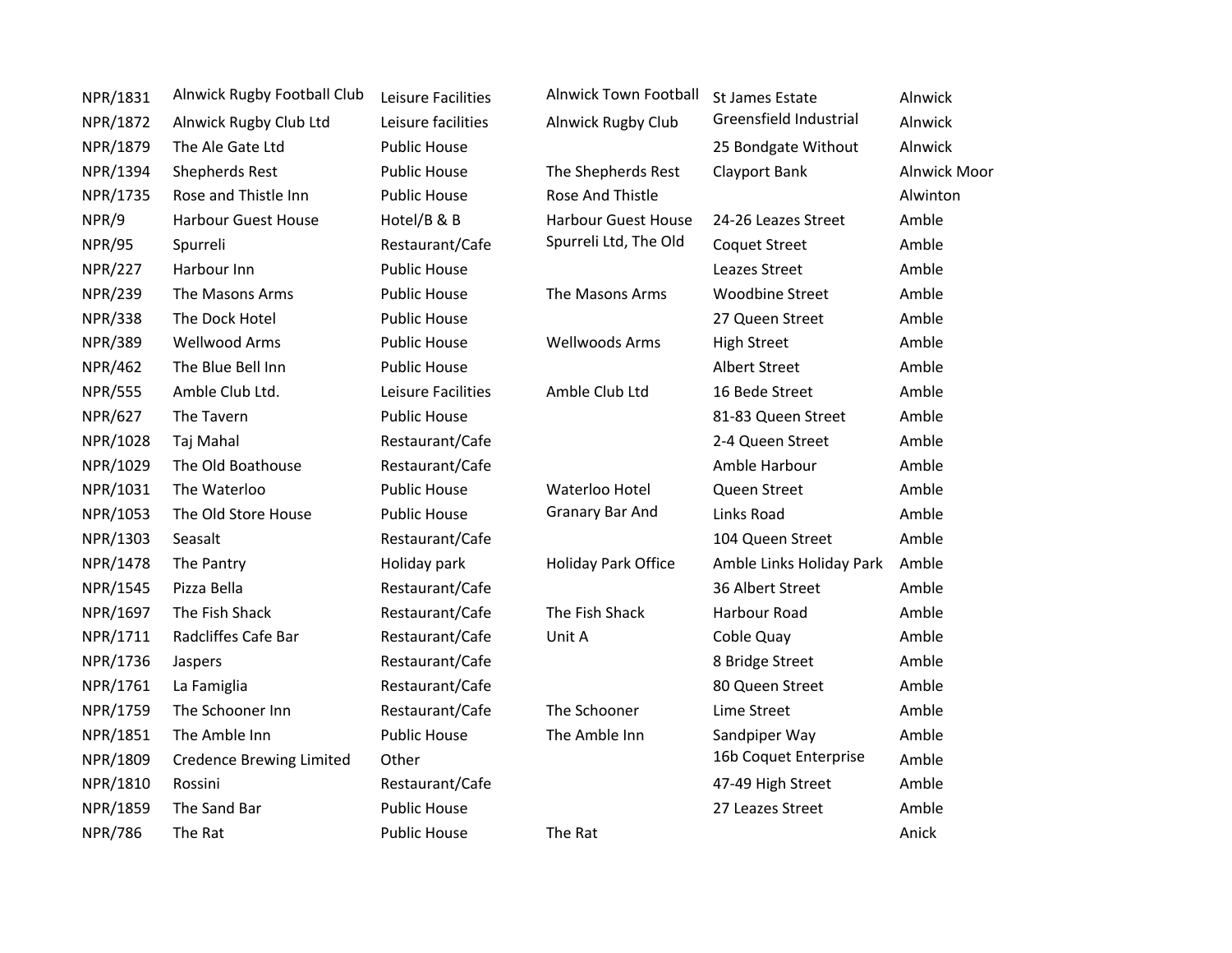| NPR/181        | <b>Bubbles Wine Bar</b>    | <b>Public House</b>      | <b>Bubbles Wine Bar</b>             | 58 Station Road          | Ashington |
|----------------|----------------------------|--------------------------|-------------------------------------|--------------------------|-----------|
| <b>NPR/200</b> | The Golden Horn            | Restaurant/Cafe          |                                     | 10 Woodhorn Road         | Ashington |
| <b>NPR/225</b> | Ameera                     | Restaurant/Cafe          |                                     | 11 Lintonville Terrace   | Ashington |
| <b>NPR/276</b> | Sambuca Ashington          | Restaurant/Cafe          |                                     | 29 South View            | Ashington |
| <b>NPR/283</b> | The Station Lounge         | <b>Public House</b>      | <b>Bellway House</b>                | Woodhorn Road            | Ashington |
| NPR/351        | Pots n Slots Sports Bar    | <b>Public House</b>      |                                     | 44 Woodhorn Road         | Ashington |
| <b>NPR/352</b> | The Portland               | <b>Public House</b>      |                                     | <b>Station Road</b>      | Ashington |
| NPR/371        | The Elephant               | <b>Public House</b>      | The Elephant                        | Newbiggin Road           | Ashington |
| <b>NPR/374</b> | Hay Bingo                  | <b>Gambling Premises</b> |                                     | Milburn Road             | Ashington |
| <b>NPR/379</b> | The Castle                 | <b>Public House</b>      |                                     | 158 Woodhorn Road        | Ashington |
| <b>NPR/415</b> | New Premier                | <b>Public House</b>      |                                     | 38 Woodhorn Road         | Ashington |
| <b>NPR/419</b> | Northumberland College     | Restaurant/Cafe          | Northumberland                      | College Road             | Ashington |
| NPR/431        | Rohan Kanhai               | Restaurant/Cafe          |                                     | Woodhorn Road            | Ashington |
| <b>NPR/435</b> | Sandy Bay Holiday Park     | caravan Park             | Sandy Bay Holiday Park North Seaton |                          | Ashington |
| <b>NPR/542</b> | Masala Tandoori            | Restaurant/Cafe          | Masala Tandoori                     | 13 Laburnum Terrace      | Ashington |
| NPR/811        | Searchers                  | <b>Public House</b>      | Searchers                           | 126 Station Road         | Ashington |
| NPR/1184       | Deli-Licious               | Restaurant/Cafe          |                                     | 3-4 Dawson House         | Ashington |
| NPR/1191       | The Cree                   | <b>Public House</b>      |                                     | 24 Woodhorn Road         | Ashington |
| NPR/1279       | Central Bar                | <b>Public House</b>      |                                     | <b>Station Road Back</b> | Ashington |
| NPR/1420       | The Miners                 | <b>Public House</b>      | Ashington Excelsior                 | 136 Station Road         | Ashington |
| NPR/1636       | Mortimers                  | <b>Public House</b>      |                                     | 2-4 North Seaton Road    | Ashington |
| NPR/1653       | New Grand Street           | <b>Public House</b>      |                                     | 5 North Seaton Road      | Ashington |
| NPR/1660       | Ashington Leisure Centre   | Leisure centre           | Ashington Leisure                   | Lintonville Road         | Ashington |
| NPR/1871       | Ashington Community        | Leisure facilities       | Ashington Football                  | Woodhorn Lane            | Ashington |
| NPR/1324       | Lord Crewe Arms Hotel      | <b>Public House</b>      |                                     | 27-28 Front Street       | Bamburgh  |
| NPR/1426       | The Potted Lobster         | Restaurant/cafe          | <b>Blacketts Restaurant</b>         | 1-3 Lucker Road          | Bamburgh  |
| NPR/1335       | <b>Clocktower Tearooms</b> | Restaurant/cafe          | Clocktower Tea Rooms                | <b>Bamburgh Castle</b>   | Bamburgh  |
| NPR/1209       | Waren Caravan Park         | Caravan Park             | Waren Caravan And                   |                          | Bamburgh  |
| NPR/1342       | The Castle Hotel           | Hotel/B & B              | Castle Hotel                        | 7 Front Street           | Bamburgh  |
| NPR/1275       | Mizen Head Hotel           | Hotel/B&B                | The Mizen Head Hotel                | 14 Lucker Road           | Bamburgh  |
| NPR/131        | The Kaims Country Park     | Caravan Park             | Kaims Country Park                  |                          | Bamburgh  |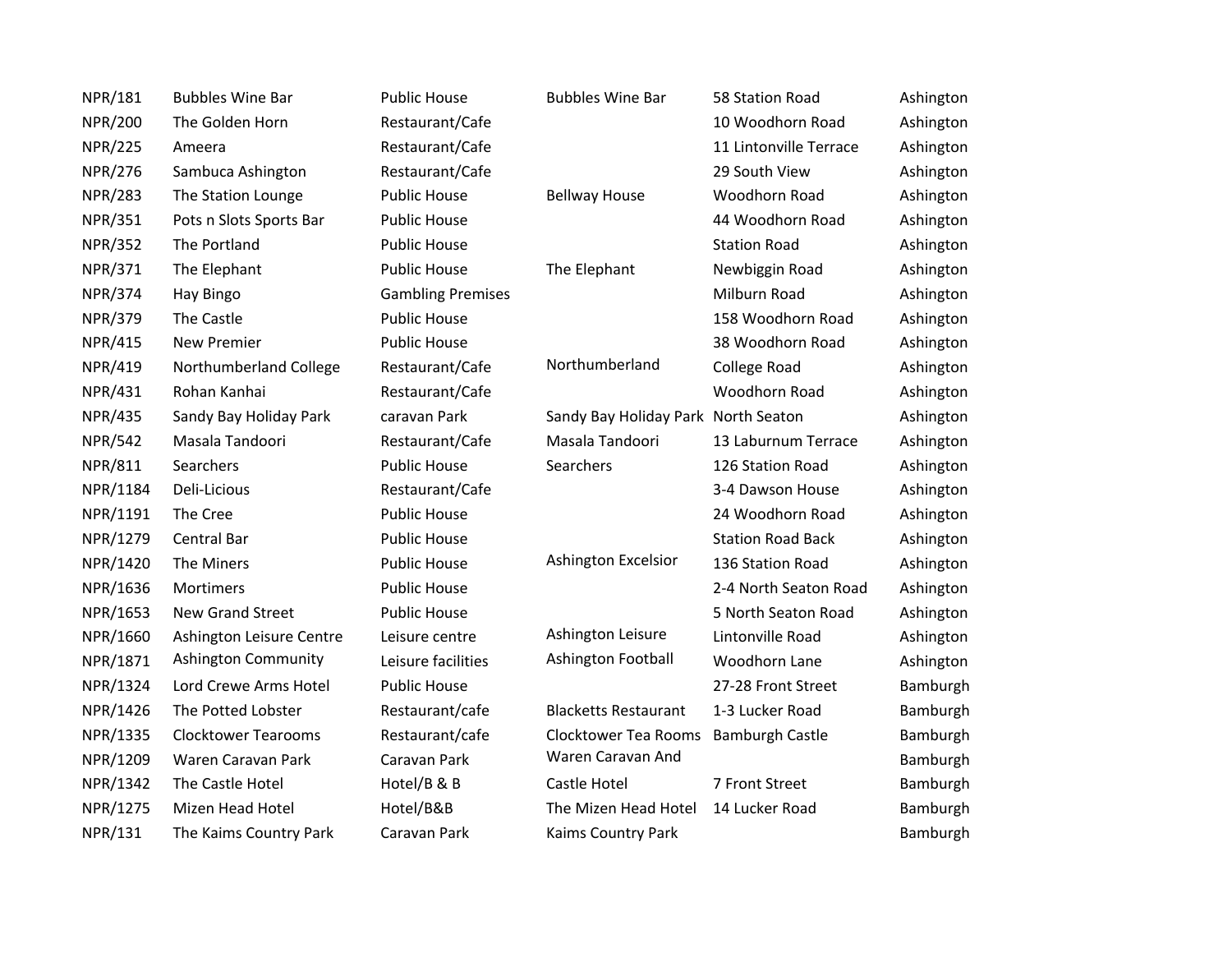| NPR/1767       | The William & Grace            | Other                     | The William & Grace                 | 1-3 Lucker Road                | Bamburgh           |
|----------------|--------------------------------|---------------------------|-------------------------------------|--------------------------------|--------------------|
| NPR/1390       | Twice Brewed Inn               | <b>Public House</b>       | Twice Brewed Inn                    | Military Road                  | <b>Bardon Mill</b> |
| NPR/1006       | The Bowes Hotel                | <b>Public House</b>       |                                     | The Bowes Hotel                | <b>Bardon Mill</b> |
| NPR/1148       | Hunter Crook Lodge             | Hotel/B&B                 |                                     | Henshaw                        | <b>Bardon Mill</b> |
| NPR/1263       | Bardon Mill & henshaw          | community premises        | <b>Bardon Mill Village</b>          |                                | <b>Bardon Mill</b> |
| NPR/1749       | The Sill                       | Restaurant/Cafe           | Youth Hostel, Once                  |                                | <b>Bardon Mill</b> |
| NPR/1774       | National Landscape             | Other                     | The Sill National                   |                                | <b>Bardon Mill</b> |
| NPR/1804       | Layside Bed & Breakfast        | Hotel/B&B                 | Layside Farm, Once                  |                                | <b>Bardon Mill</b> |
| <b>NPR/143</b> | <b>Barrasford Village Hall</b> | <b>Community Premises</b> |                                     | <b>Station Road</b>            | Barrasford         |
| <b>NPR/678</b> | Tap and Spile                  | <b>Public House</b>       |                                     | Tap And Spile                  | <b>Battle Hill</b> |
| BWKPL0172      | On the Beach                   | Hotel/B & B               | On The Beach                        | Harbour Road                   | Beadnell           |
| NPR/1223       | Beadnell Women's Institute     | <b>Community Premises</b> |                                     | 22 Meadow Lane                 | Beadnell           |
| <b>NPR/904</b> | The Craster Arms Hotel         | <b>Public House</b>       | <b>Craster Arms</b>                 | The Wynding                    | Beadnell           |
| NPR/1033       | <b>Beadnell Towers Hotel</b>   | Hotel/B&B                 | <b>Beadnell Towers Hotel</b>        | The Wynding                    | Beadnell           |
| NPR/1419       | Saltwater Cafe                 | Restaurant/Cafe           |                                     | 1-2 Church Cottages            | Beadnell           |
| NPR/1794       | Royal Garden Restaurant        | Restaurant/cafe           |                                     | Haggerston Castle Holiday Beal |                    |
| NPR/1222       | The Barn at Beal               | Restaurant/cafe           | The Barn At Beal, Beal              |                                | Beal               |
| <b>NPR/897</b> | Lindisfarne Inn                | <b>Public House</b>       | The Lindisfarne Inn                 |                                | Beal               |
| NPR/1690       | Eat and Sleep Lindisfarne      | Hotel/B&B                 | <b>West Mains House</b>             |                                | Beal               |
| NPR/1728       | Lindisfarne Festival           | Other                     | <b>Beal Farm</b>                    |                                | Beal               |
| NPR/1728       | Lindisfarne Festival           | Other                     | <b>Beal Farm</b>                    |                                | Beal               |
| NPR/170        | Bebside Inn                    | <b>Public House</b>       | Bebside Inn                         | <b>Front Street</b>            | Bebside            |
| <b>NPR/830</b> | Three Horse Shoes              | <b>Public House</b>       | The Shoes Inn                       | Hathery Lane                   | Bebside            |
| NPR/1611       | Fat Butcher Grill House        | Restaurant/Cafe           | The Fat Butcher                     | <b>Front Street</b>            | <b>Bebside</b>     |
| NPR/1729       | Mr Tighes                      | <b>Public House</b>       | Central Garage Rear Of Front Street |                                | <b>Bebside</b>     |
| <b>NPR/210</b> | The Wharton Arms               | <b>Public House</b>       | <b>Wharton Arms Hotel</b>           | <b>Burdon Terrace</b>          | Bedlington         |
| <b>NPR/272</b> | <b>Black Bull</b>              | <b>Public House</b>       | <b>Black Bull</b>                   | <b>Front Street East</b>       | Bedlington         |
| <b>NPR/273</b> | The Sun Inn                    | <b>Public House</b>       |                                     | 25 Front Street West           | Bedlington         |
| <b>NPR/277</b> | <b>Bank Top Hotel</b>          | <b>Public House</b>       |                                     | <b>River View</b>              | Bedlington         |
| <b>NPR/279</b> | The Market Tavern              | <b>Public House</b>       |                                     | <b>Front Street West</b>       | Bedlington         |
| <b>NPR/289</b> | Northumberland Arms            | <b>Public House</b>       |                                     | 112 Front Street East          | Bedlington         |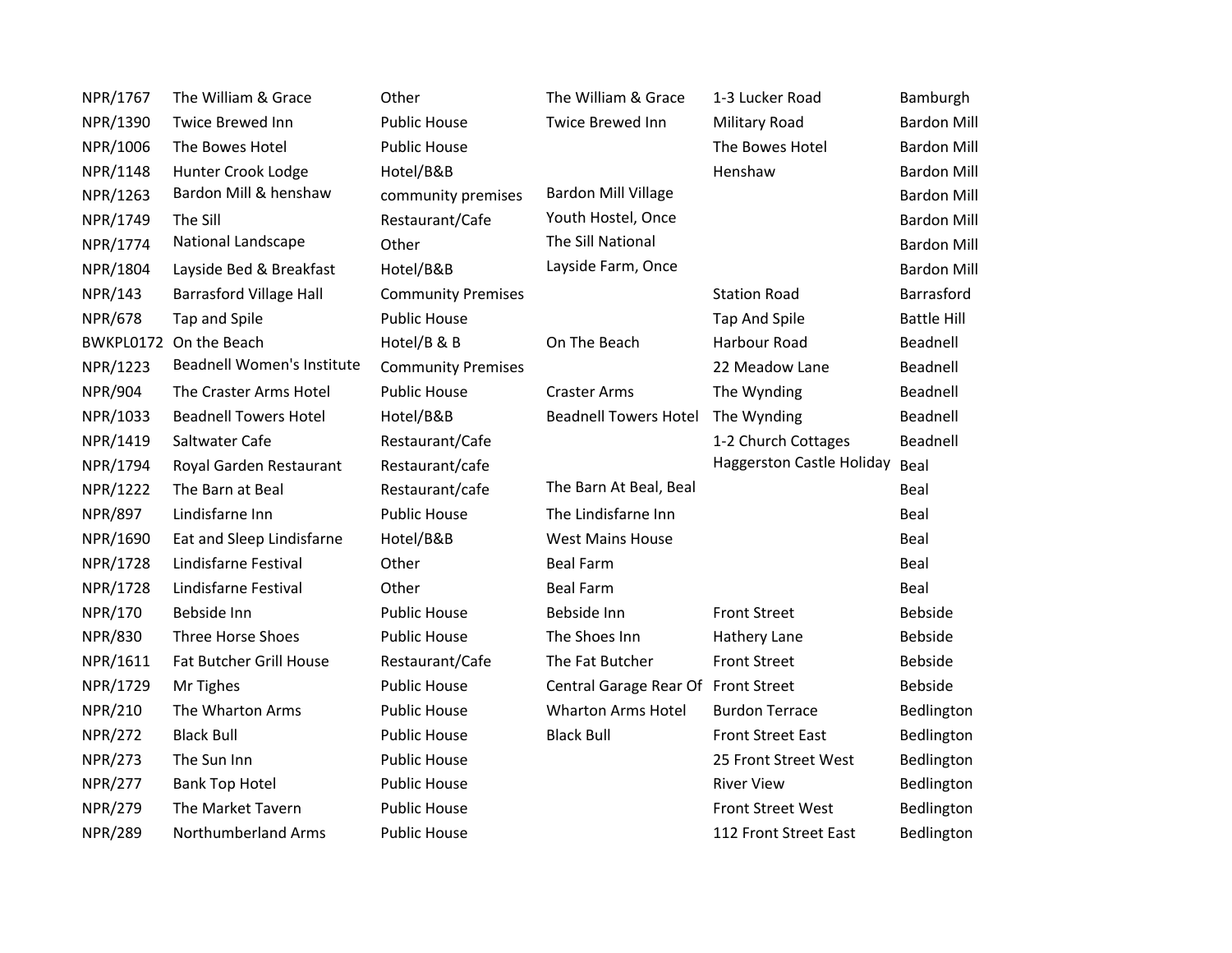| <b>NPR/326</b> | The Red Lion                  | <b>Public House</b>       |                                        | <b>Hartford Road</b>                         | Bedlington         |
|----------------|-------------------------------|---------------------------|----------------------------------------|----------------------------------------------|--------------------|
| <b>NPR/346</b> | <b>Bedlington Community</b>   | <b>Community Premises</b> | Bedlington Community Front Street West |                                              | Bedlington         |
| <b>NPR/348</b> | Astons Late Bar               | <b>Public House</b>       | Astons Late bar                        | 34 Front Street West                         | Bedlington         |
| <b>NPR/361</b> | La Torre                      | Restaurant/Cafe           | La Torre, The Millfield                | Millfield Court                              | Bedlington         |
| <b>NPR/376</b> | The Grapes                    | <b>Public House</b>       | The Grapes                             | 68 Front Street West                         | Bedlington         |
| <b>NPR/421</b> | Rossini Restaurant            | Restaurant/Cafe           |                                        | 14 Station Road                              | Bedlington         |
| <b>NPR/510</b> | Ashianna                      | Restaurant/Cafe           | Ashianna                               | 48 Front Street West                         | Bedlington         |
| <b>NPR/516</b> | Bistro 62                     | Restaurant/Cafe           | Accolade Brasserie                     | 62 Front Street West                         | Bedlington         |
| <b>NPR/570</b> | Verdi                         | Restaurant/Cafe           |                                        | 2 Vulcan Place                               | Bedlington         |
| NPR/1165       | East Bedlington Community     | community premises        |                                        | 16-17 Station Street                         | Bedlington         |
| NPR/1438       | Breakers Pool Bar & Lounge    | <b>Public House</b>       |                                        | 42-48 Front Street West                      | Bedlington         |
| NPR/1667       | <b>Bedlington Social Club</b> | Social Club               | <b>Bedlington Social Club</b>          | <b>Market Place</b>                          | Bedlington         |
| NPR/1778       | <b>Baedling Manor</b>         | <b>Public House</b>       | <b>Baedling Manor</b>                  | <b>Front Street West</b>                     | Bedlington         |
| NPR/1802       | The Box Wood Tap              | <b>Public House</b>       |                                        | 40c Front Street West                        | Bedlington         |
| <b>NPR/56</b>  | Adderstone Convenience        | Restaurant/cafe           |                                        | <b>Adderstone Services</b>                   | Belford            |
| NPR/1347       | <b>Blue Bell Hotel</b>        | <b>Public House</b>       | <b>Blue Bell Hotel</b>                 | <b>Market Place</b>                          | Belford            |
| <b>NPR/387</b> | The Black Swan Hotel          | <b>Public House</b>       | <b>Black Swan Hotel</b>                | Market Place                                 | Belford            |
| NPR/1348       | <b>Belford Golf Club</b>      | Golf Club                 | Belford Golf Club And                  | South Road                                   | Belford            |
| NPR/1602       | The Salmon                    | <b>Public House</b>       | The Salmon                             | 31 High Street                               | Belford            |
| <b>NPR/48</b>  | Sunnyhills Cafe & Farm Shop   | Restaurant/cafe           | Sunnyhills Of Belford,                 | South Road                                   | Belford            |
| <b>NPR/358</b> | Middleton Hall                | Other                     |                                        | Middleton Hall                               | Belford            |
| <b>NPR/152</b> | <b>Black Bull Hotel</b>       | <b>Public House</b>       | <b>Black Bull Hotel</b>                | <b>Front Street</b>                          | Bellingham         |
| NPR/1355       | Riverdale Hall Hotel Limited  | Hotel/B&B                 | Riverdale Hall Hotel                   |                                              | Bellingham         |
| <b>NPR/30</b>  | The Cheviot hotel             | <b>Public House</b>       |                                        | The Cheviot Hotel                            | Bellingham         |
| <b>NPR/248</b> | The Boe Rigg                  | Restaurant/Cafe           |                                        | Charlton                                     | Bellingham         |
| NPR/1834       | Carriages Tea Room            | Restaurant/Cafe           | The Heritage Centre                    | <b>Station Yard</b>                          | Bellingham         |
| NPR/102        | <b>Belsay Hall</b>            | Restaurant/cafe           | <b>Belsay Hall</b>                     | <b>Belsay Hall Drive</b>                     | Belsay             |
| <b>NPR/235</b> | The Highlander                | <b>Public House</b>       |                                        | <b>Highham Dykes</b>                         | Belsay             |
| NPR/1446       | Blacksmiths Coffee Shop Ltd   | Restaurant/Cafe           | <b>Blacksmiths Cafe</b>                |                                              | Belsay             |
| NPR/1008       | Pier Red (Previously          | Restaurant/Cafe           |                                        | 27 Castlegate                                | Berwick upon Tweed |
| NPR/1665       | Haggerston Castle - Owners    | Caravan Park              |                                        | Haggerston Castle Holiday Berwick Upon Tweed |                    |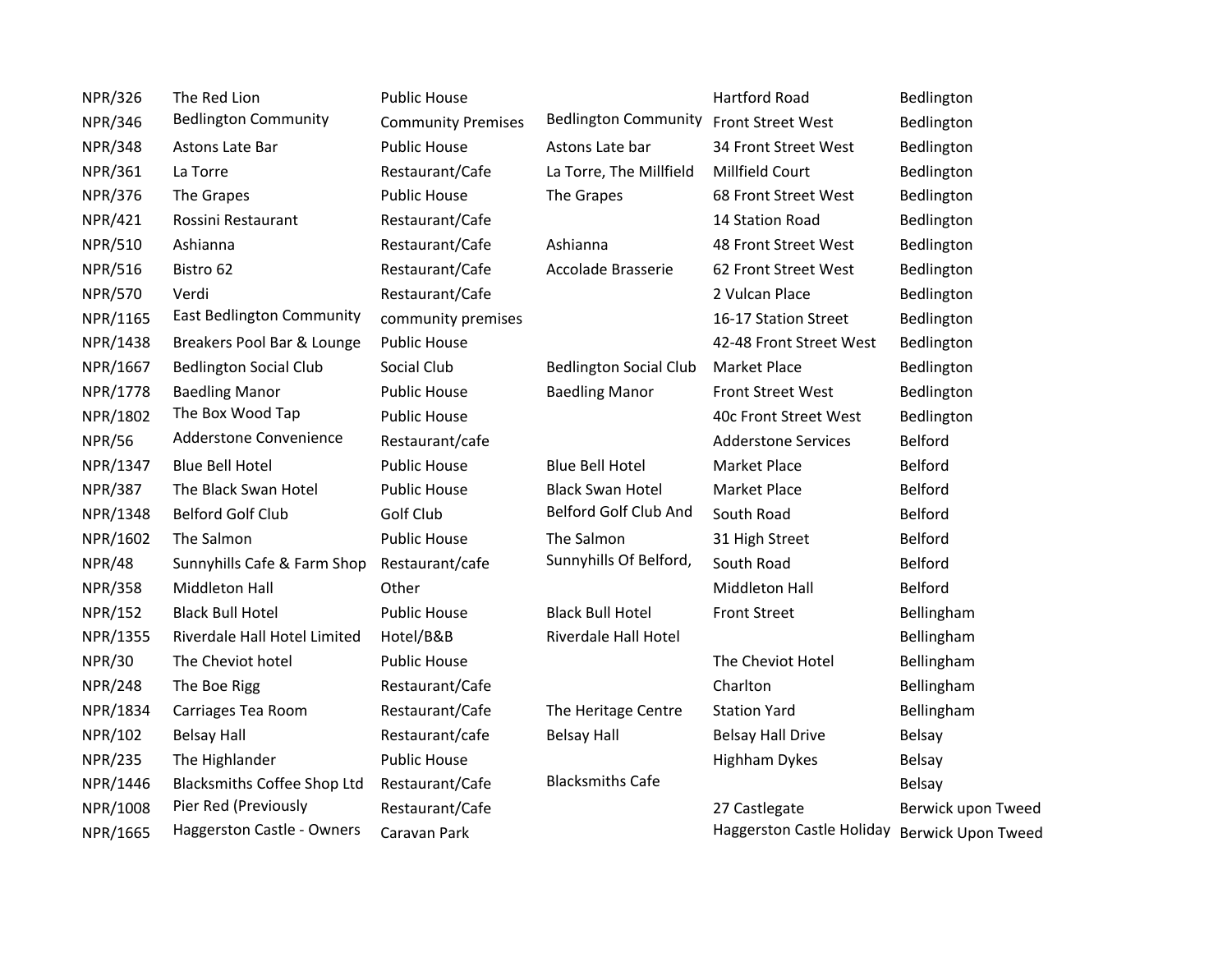| NPR/2               | Etal Castle (Gift Shop)           | Restaurant/cafe     |                                        | <b>Etal Village</b> | Berwick-Upon-Tweed |
|---------------------|-----------------------------------|---------------------|----------------------------------------|---------------------|--------------------|
| <b>NPR/14</b>       | Charlie's                         | <b>Public House</b> | Cashmere                               | Golden Square       | Berwick-Upon-Tweed |
| <b>NPR/265</b>      | Red Lion                          | <b>Public House</b> | The Red Lion                           | 19 Castlegate       | Berwick-Upon-Tweed |
| NPR/1005            | Atelier                           | Restaurant/cafe     | 1 Sallyport                            | 41-43 Bridge Street | Berwick-Upon-Tweed |
| <b>NPR/282</b>      | Kings Arms Hotel                  | <b>Public House</b> |                                        | 43 Hide Hill        | Berwick-Upon-Tweed |
| <b>NPR/64</b>       | <b>Upper West Street</b>          | Restaurant/cafe     |                                        | 5-7 West Street     | Berwick-Upon-Tweed |
| <b>NPR/258</b>      | <b>Barrels Wine Bar</b>           | <b>Public House</b> |                                        | 59/61 Bridge Street | Berwick-Upon-Tweed |
| NPR/1231            | <b>Berwick Holiday Centre -</b>   | <b>Holiday Park</b> |                                        | Magdalene Fields    | Berwick-Upon-Tweed |
| NPR/1146            | Berwick Holiday Centre - Live     | <b>Holiday Park</b> | Berwick Holiday Centre Magdalen Fields |                     | Berwick-Upon-Tweed |
| NPR/1237            | <b>Berlinos</b>                   | Restaurant/cafe     |                                        | 35 West Street      | Berwick-Upon-Tweed |
| NPR/1176            | <b>Black Bull Inn</b>             | <b>Public House</b> |                                        | Bowsden Village     | Berwick-Upon-Tweed |
| <b>NPR/251</b>      | <b>Bedrocks Nightclub</b>         | <b>Public House</b> |                                        | 1a Golden Square    | Berwick-Upon-Tweed |
| NPR/901             | <b>Brewers Arms</b>               | <b>Public House</b> |                                        | 115 Marygate        | Berwick-Upon-Tweed |
| <b>NPR/14</b>       | Cashmere/Charlie's                | <b>Public House</b> |                                        | Golden Square       | Berwick-Upon-Tweed |
| NPR/1155            | <b>Island View Inn</b>            | Hotel/B & B         | Island View Inn                        |                     | Berwick-Upon-Tweed |
| NPR/1786            | Megna Tandoori Restaurant         | Restaurant/cafe     |                                        | 39 Bridge Street    | Berwick-Upon-Tweed |
| NPR/1276            | <b>Mirandas Guest House</b>       | Hotel/B&B           |                                        | 43 Church Street    | Berwick-Upon-Tweed |
| NPR/1322            | <b>Marshall Meadows Country</b>   | Hotel/B&B           | <b>Marshall Meadows</b>                |                     | Berwick-Upon-Tweed |
|                     | BWKPL0175 Queens Head             | <b>Public House</b> |                                        | 2-6 Sandgate        | Berwick-Upon-Tweed |
|                     | BWKPL0178 The Purdy Lodge Limited | Restaurant/Cafe     | Purdy Lodge                            |                     | Berwick-Upon-Tweed |
| BWKPL0180 Popinjays |                                   | Restaurant/Cafe     |                                        | 30 Hide Hill        | Berwick-Upon-Tweed |
| NPR/1188            | The Castle Hotel                  | Hotel/B&B           | Castle Hotel                           | 103 Castlegate      | Berwick-Upon-Tweed |
| NPR/1174            | Brown Bear Inn                    | <b>Public House</b> |                                        | 27 Hide Hill        | Berwick-Upon-Tweed |
| NPR/1542            | The Cobbled Yard Hotel            | <b>Public House</b> | The Cobbled Yard                       | 40 Walkergate       | Berwick-Upon-Tweed |
| NPR/1784            | Kings Head Inn                    | <b>Public House</b> |                                        | 56 Church Street    | Berwick-Upon-Tweed |
| BWKPL0219           | Pilot Inn                         | <b>Public House</b> |                                        | 31 Low Greens       | Berwick-Upon-Tweed |
| <b>NPR/216</b>      | Royal Garden Restaurant           | Restaurant/cafe     | Royal Garden Chinese                   | 35 Marygate         | Berwick-Upon-Tweed |
| NPR/1743            | The Plough Inn (The Plough        | <b>Public House</b> |                                        | Allerdean           | Berwick-Upon-Tweed |
| NPR/621             | The Salutation Inn                | <b>Public House</b> | Salutation Inn                         |                     | Berwick-Upon-Tweed |
| NPR/461             | White Horse Inn                   | <b>Public House</b> |                                        | 89 Castlegate       | Berwick-Upon-Tweed |
| <b>NPR/838</b>      | Foxton's Wine Bar                 | <b>Public House</b> |                                        | 26 Hide Hill        | Berwick-Upon-Tweed |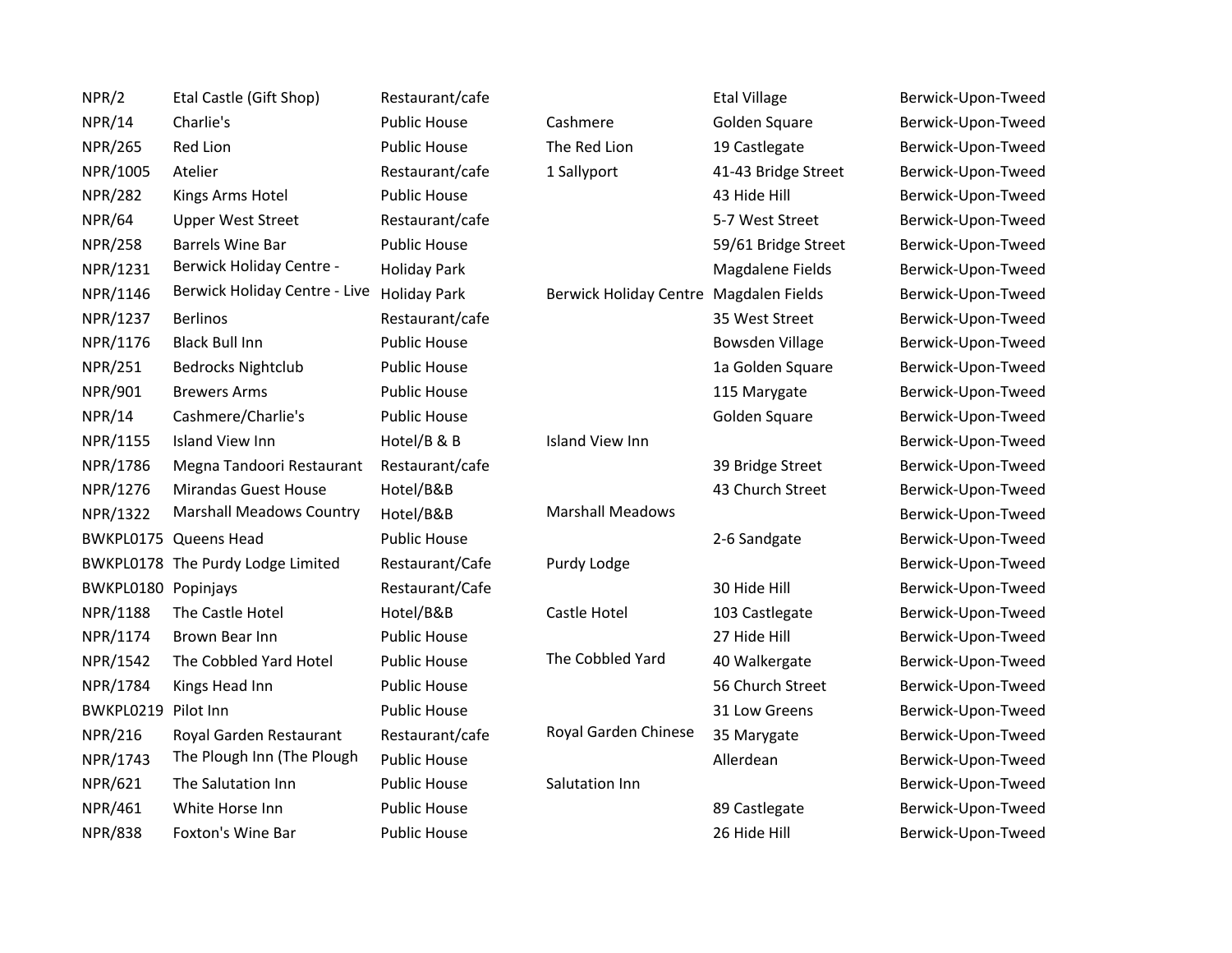| <b>NPR/865</b> | <b>Berwick Barracks</b>          | Other               |                                        | The Parade                 | Berwick-Upon-Tweed |
|----------------|----------------------------------|---------------------|----------------------------------------|----------------------------|--------------------|
| <b>NPR/880</b> | El Taperio                       | Restaurant/Cafe     |                                        | 52 Bridge Street           | Berwick-upon-Tweed |
| <b>NPR/959</b> | Cannon Fish Restaurant           | Restaurant/Cafe     | Cannon Fish                            | 11 Castlegate              | Berwick-Upon-Tweed |
| <b>NPR/962</b> | The Leaping Salmon               | <b>Public House</b> | The Leaping Salmon                     | 8 Golden Square            | Berwick-Upon-Tweed |
| NPR/1032       | Free Trade                       | <b>Public House</b> | The Free Trade                         | 75 Castlegate              | Berwick-Upon-Tweed |
| NPR/1034       | The Maltings Theatre & Arts      | Leisure facilities  | The Maltings Theatre                   | Eastern Lane               | Berwick-Upon-Tweed |
| NPR/1107       | Meadow House Inn                 | <b>Public House</b> | The Meadow House                       | North Road                 | Berwick-Upon-Tweed |
| NPR/1231       | Owners Lounge                    | Caravan Park        | Berwick Holiday Centre Magdalen Fields |                            | Berwick-Upon-Tweed |
| NPR/1229       | The Curfew                       | <b>Public House</b> |                                        | 46a Bridge Street          | Berwick-Upon-Tweed |
| NPR/1669       | Alachi Indian Cusine             | Restaurant/Cafe     |                                        | 19-21 Hide Hill            | Berwick-Upon-Tweed |
| NPR/1677       | The Granary                      | Restaurant/Cafe     | Fenham Farmhouse                       |                            | Berwick-Upon-Tweed |
| NPR/1713       | Premier Inn                      | Hotel/B&B           | Playhouse Cinema                       | Sandgate                   | Berwick-Upon-Tweed |
| NPR/1766       | Under the Clock Cafe             | Restaurant/Cafe     | The Coffee Shop, Town                  | Marygate                   | Berwick-Upon-Tweed |
| NPR/1779       | Mielle Patisserie                | Restaurant/Cafe     |                                        | 38 West Street             | Berwick-Upon-Tweed |
| NPR/1797       | Audela                           | Restaurant/Cafe     |                                        | 64-66 Bridge Street        | Berwick-Upon-Tweed |
| NPR/1786       | Magna Tandoori Restaurant        | Restaurant/Cafe     | The Magna Tandoori                     | 39 Bridge Street           | Berwick-Upon-Tweed |
| NPR/1800       | Limoncello                       | Restaurant/Cafe     |                                        | 55 Hide Hill               | Berwick-Upon-Tweed |
| NPR/1807       | Deyn's Deli                      | Restaurant/Cafe     |                                        | 100-102 Marygate           | Berwick-Upon-Tweed |
| NPR/1881       | Hop & Bottle                     | <b>Brewery</b>      |                                        | 18 Hide Hill               | Berwick-Upon-Tweed |
| NPR/1877       | Costa/Travelines (not            | Shop                | Entrance Kiosk,                        | Railway Street             | Berwick-Upon-Tweed |
| <b>NPR/35</b>  | Lord Crewe Arms Hotel            | <b>Public House</b> |                                        | Lord Crewe Arms Hotel      | Blanchland         |
| <b>NPR/702</b> | China Cook                       | Restaurant/cafe     |                                        | 89 Waterloo Road           | Blyth              |
| <b>NPR/259</b> | La Torre Blyth                   | Restaurant/cafe     |                                        | 79 Waterloo Road           | Blyth              |
| <b>NPR/718</b> | <b>Deedar Caterers</b>           | Restaurant/cafe     |                                        | 8-10 Parsons Street        | Blyth              |
| <b>NPR/794</b> | Panahar                          | Restaurant/cafe     |                                        | 6 Elliott Street           | Blyth              |
| <b>NPR/810</b> | Mario                            | Restaurant/cafe     |                                        | 365 Cowpen Road            | Blyth              |
| <b>NPR/705</b> | Coastline Fish and Chip          | Restaurant/cafe     |                                        | Links Road                 | Blyth              |
| <b>NPR/501</b> | The Roxbury                      | <b>Public House</b> |                                        | 11-13 Stanley Street       | Blyth              |
| <b>NPR/162</b> | <b>Phoenix Convenience Store</b> | <b>Shop</b>         | <b>Black Diamond</b>                   | <b>1 Phoenix Street</b>    | <b>Blyth</b>       |
| <b>NPR/841</b> | <b>Blyth Sports Centre</b>       | Leisure Centre      | <b>Blyth Sports Centre</b>             | <b>Bolam Avenue</b>        | Blyth              |
| <b>NPR/306</b> | The Tavern Bar & Grill           | <b>Public House</b> | Royal Tavern                           | <b>Beaconsfield Street</b> | Blyth              |
|                |                                  |                     |                                        |                            |                    |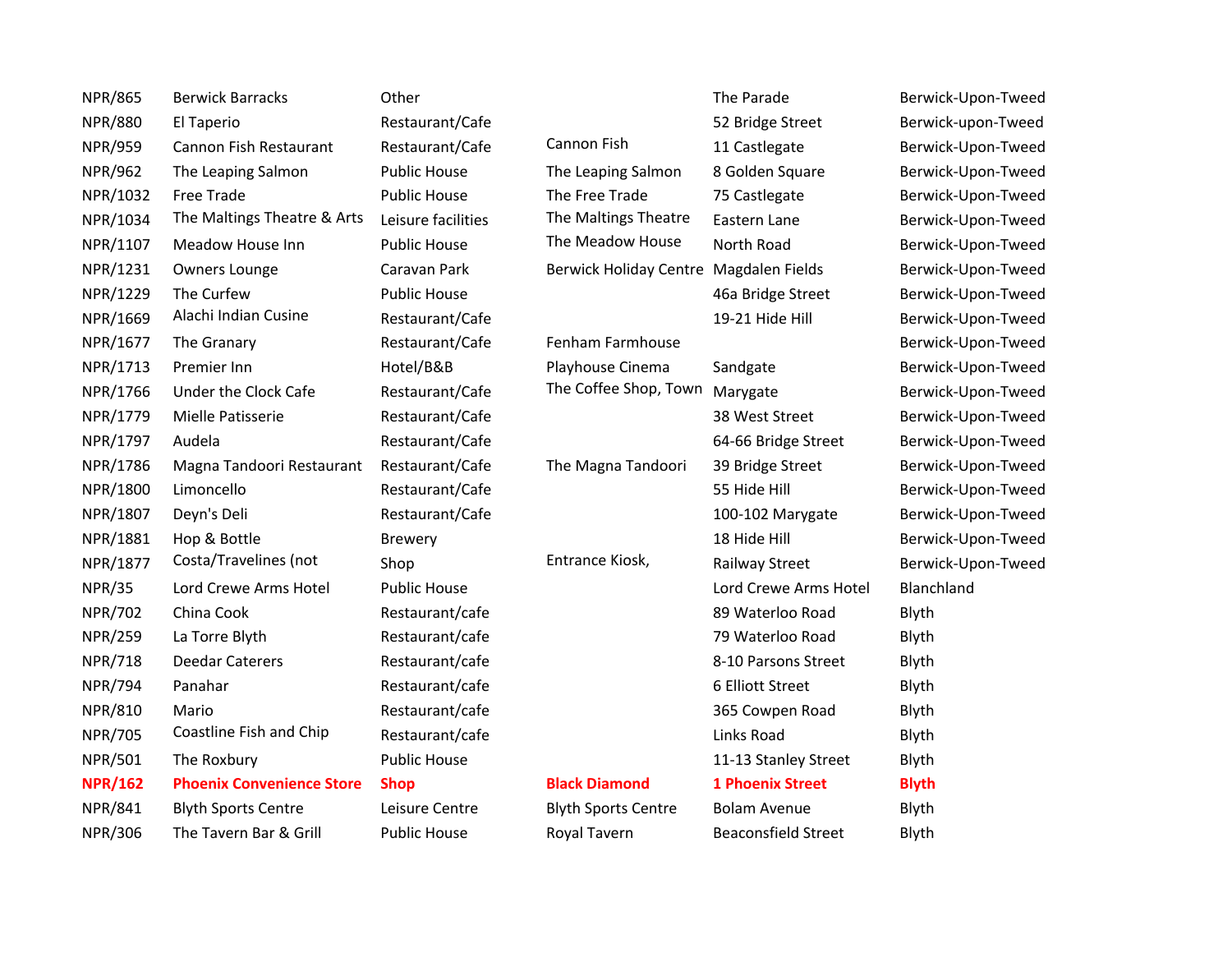| <b>NPR/481</b> | <b>Blyth and Tyne</b>          | <b>Public House</b> | <b>Blyth And Tyne</b>         | 38 Regent Street      | Blyth   |
|----------------|--------------------------------|---------------------|-------------------------------|-----------------------|---------|
| <b>NPR/732</b> | The Flying Horse               | <b>Public House</b> |                               | 78 Waterloo Road      | Blyth   |
| <b>NPR/766</b> | <b>Masons Arms</b>             | <b>Public House</b> | <b>Masons Arms</b>            | Plessey Road          | Blyth   |
| <b>NPR/648</b> | Newsham Hotel                  | <b>Public House</b> | Newsham Hotel                 | 5 Carr Street         | Blyth   |
| <b>NPR/270</b> | Railway Tavern                 | <b>Public House</b> |                               | 42 Regent Street      | Blyth   |
| <b>NPR/812</b> | The Seahorse                   | <b>Public House</b> | The Sea Horse                 | 415 Plessey Road      | Blyth   |
| <b>NPR/405</b> | The South Beach                | <b>Public House</b> | The South Beach               | <b>Fulmar Drive</b>   | Blyth   |
| <b>NPR/238</b> | Spartan Hotel                  | <b>Public House</b> |                               | <b>Twelfth Avenue</b> | Blyth   |
| <b>NPR/831</b> | The Top House                  | Public House        | The Top House                 | <b>Marlow Street</b>  | Blyth   |
| <b>NPR/836</b> | The Waterloo Pub and Hell's    | <b>Public House</b> | The Waterloo                  | 17 Bondicar Terrace   | Blyth   |
| <b>NPR/777</b> | Mecca Bingo                    | Bingo               | Mecca Bingo Club              | <b>Rink Street</b>    | Blyth   |
| NPR/400        | The Prince of Wales            | <b>Public House</b> | Prince Of Wales               | 58 Waterloo Road      | Blyth   |
| NPR/264        | Eagle                          | <b>Public House</b> | Golden Eagle                  | Albion Way            | Blyth   |
| <b>NPR/742</b> | Isabella Public House          | <b>Public House</b> | The Isabella                  | Southend Avenue       | Blyth   |
| <b>NPR/792</b> | Oddfellows                     | <b>Public House</b> | <b>Oddfellows Arms</b>        | 91 Bridge Street      | Blyth   |
| <b>NPR/697</b> | Cafe Sambuca                   | Restaurant/cafe     |                               | 62 Waterloo Road      | Blyth   |
| <b>NPR/805</b> | The Post Office                | <b>Public House</b> |                               | 46 - 50 Bridge Street | Blyth   |
| <b>NPR/723</b> | <b>Dolly Dimples</b>           | Restaurant/cafe     | <b>Dolly Dimples</b>          | 15-17 Regent Street   | Blyth   |
| <b>NPR/809</b> | Treasure Thai & Chinese        | Restaurant/cafe     |                               | 4-6 King Street       | Blyth   |
| <b>NPR/220</b> | Maharaj's Lounge               | Restaurant/Cafe     | Maharajs Lounge               | 33 Bridge Street      | Blyth   |
| NPR/409        | The Wallaw                     | <b>Public House</b> | Former Wallaw                 | <b>Union Street</b>   | Blyth   |
| NPR/1331       | <b>Blyth Rescue</b>            | Restaurant/Cafe     | <b>Blyth Lifeboat Station</b> | Quay Road             | Blyth   |
| NPR/1413       | The Old Boathouse              | Restaurant/Cafe     | Lifeboat House                | South Harbour         | Blyth   |
| NPR/1440       | Pronto                         | Restaurant/Cafe     |                               | 10 Bowes Street       | Blyth   |
| NPR/1492       | Commissioners' Quay Inn        | Hotel/B&B           |                               | Quay Road             | Blyth   |
| NPR/1698       | Bruno's Bar                    | <b>Public House</b> |                               | 8a Bridge Street      | Blyth   |
| NPR/1715       | Regent Snooker and Pool        | Leisure Facilities  |                               | 40 Regent Street      | Blyth   |
| NPR/1829       | Howay Inn                      | <b>Public House</b> |                               | 43 Regent Street      | Blyth   |
| NPR/1845       | <b>Premier Meats Ltd</b>       | Restaurant/Cafe     |                               | 549 Cowpen Road       | Blyth   |
| NPR/1873       | North East Chilli Fest Limited | Other               | Field South West Of           | Links Road            | Blyth   |
| NPR/189        | Fishing Boat Inn               | <b>Public House</b> | Fishing Boat Inn              | $14 - 15$             | Boulmer |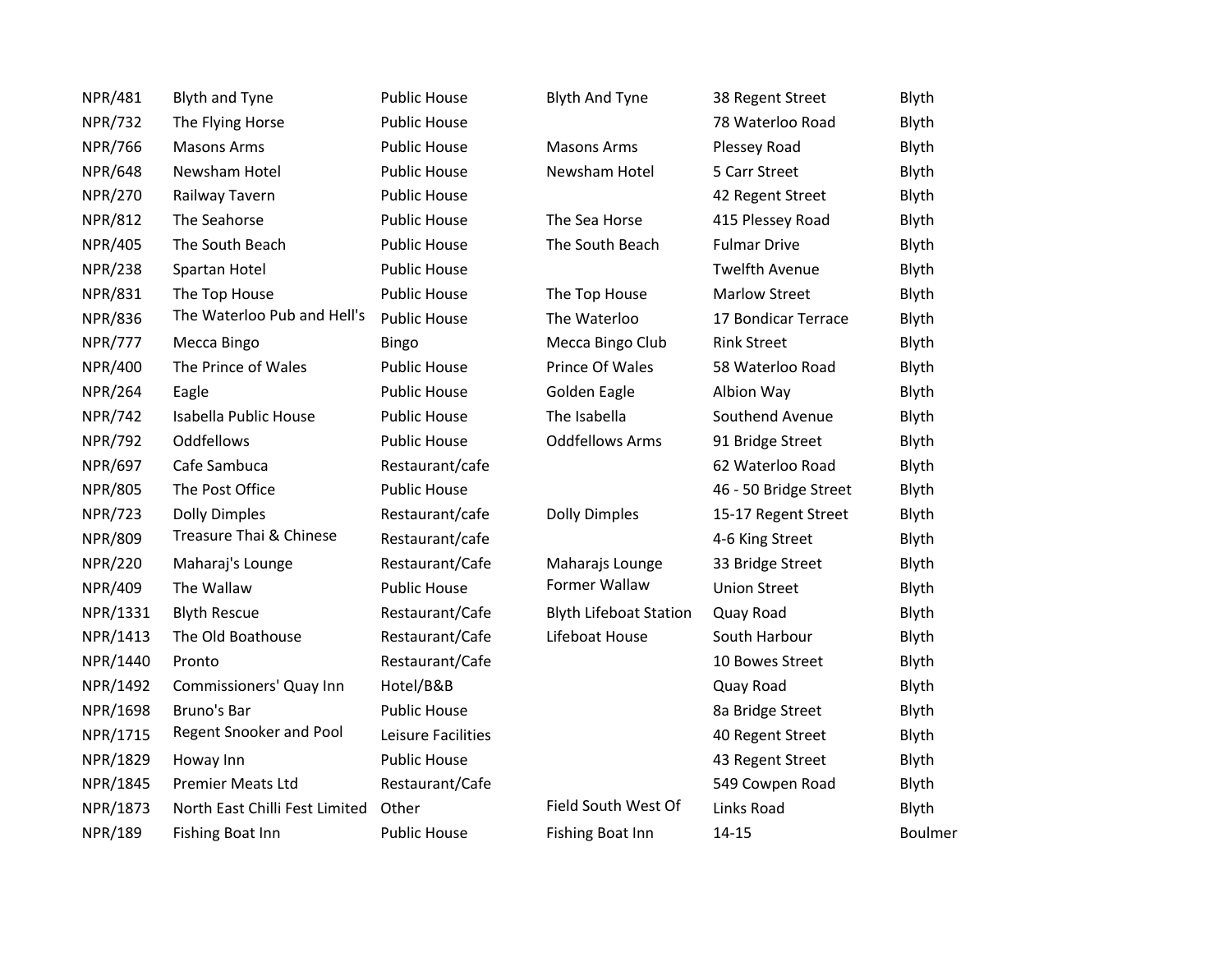| NPR/1346       | Bowsden Village Hall               | <b>Community Premises</b> | Bowsden Village Hall         |                        | Bowsden             |
|----------------|------------------------------------|---------------------------|------------------------------|------------------------|---------------------|
| NPR/1130       | <b>Gilsland Village Hall</b>       | <b>Community Premises</b> | <b>Gilsland Village Hall</b> | Gilsland               | Brampton            |
| NPR/1408       | Knaresdale With Kirkhaugh          | <b>Community Premises</b> |                              | Slaggyford             | <b>Brampton</b>     |
| NPR/1651       | <b>Branton Westside House</b>      | Shop                      | <b>Branton West Side</b>     |                        | <b>Branton</b>      |
| NPR/1206       | The Blue Bell Inn                  | <b>Public House</b>       | <b>Blue Bell Inn</b>         |                        | <b>Branxton</b>     |
| <b>NPR/569</b> | Riverside Club                     | Caravana Park             |                              | Riverside Caravan Park | <b>Brewery Road</b> |
| NPR/1801       | Carnaby's                          | Restaurant/Cafe           | Former Little Chef Cafe      | C47 North Charlton To  | Brownieside         |
| <b>NPR/202</b> | Cambois Pub Ltd                    | <b>Public House</b>       |                              | Selbourne Terrace      | Cambois             |
| NPR1471        | Riverside                          | <b>Public House</b>       |                              | <b>Worsdell Street</b> | Cambois             |
| NPR/1815       | Unit 1,                            | Public house              |                              | <b>Factory Road</b>    | Cambois             |
| NPR/1038       | Oak Inn, The                       | <b>Public House</b>       | The Oak Inn                  |                        | Causey Park         |
| NPR/912        | Hoggs Head Inn                     | Restaurant/Cafe           |                              | Hawfinch Drive         | Cawledge            |
| NPR/1402       | Wylam Masonic Hall                 | Other                     |                              | Wylam Masonic Hall     | Chapel Lane         |
| <b>NPR/469</b> | Percy Arms Hotel                   | Hotel/B&B                 |                              | Main Road              | Chatton             |
| <b>NPR/554</b> | <b>Hedley Centre</b>               | <b>Conference Centre</b>  |                              | The Vindolanda Trust   | Chesterholm Museum  |
| <b>NPR/280</b> | Lord Barrington                    | <b>Public House</b>       |                              | Stakeford              | Choppington         |
| <b>NPR/287</b> | Anglers Arms                       | <b>Public House</b>       |                              | Sheepwash Bank         | Choppington         |
| <b>NPR/372</b> | <b>Foresters Arms</b>              | <b>Public House</b>       |                              | West Sleekburn         | Choppington         |
| NPR/140        | The Bairns (Active licence         | Restaurant/cafe           |                              | Leadgate Cottages      | Chopwell            |
| NPR/1718       | Shankhouse Sports & Social         | Club                      |                              | Shankhouse Social Club | <b>Clifton Road</b> |
| NPR/1300       | <b>Minsteracres Retreat Centre</b> | Other                     |                              | Minsteracres Retreat   | Consett             |
| NPR/1089       | Corbridge Tandoori                 | Restaurant/cafe           | Corbridge Tandoori           | 8 Market Place         | Corbridge           |
| NPR/121        | <b>Wheatsheaf Hotel</b>            | <b>Public House</b>       |                              | St Helens Street       | Corbridge           |
| NPR/136        | Tea and Tipple                     | Restaurant/cafe           |                              | 18 Market Place        | Corbridge           |
| <b>NPR/153</b> | <b>Black Bull Inn</b>              | <b>Public House</b>       |                              | Middle Street          | Corbridge           |
| NPR/1116       | The Dyvels Inn                     | <b>Public House</b>       | The Dyvels Hotel             | <b>Station Road</b>    | Corbridge           |
| NPR/149        | Blue Bell Inn                      | <b>Public House</b>       |                              | <b>Hill Street</b>     | Corbridge           |
| NPR/1084       | The Corbridge Larder               | restaurant/cafe           | The Corbridge Larder         | 18 Hill Street         | Corbridge           |
| NPR/1128       | <b>Activ Cycles</b>                | Restaurant/Cafe           | <b>Gresham House</b>         | 19 Watling Street      | Corbridge           |
| NPR/1932       | Valley Indian Restaurant           | Restaurant/cafe           | The Valley Restaurant,       | <b>Station Road</b>    | Corbridge           |
| <b>NPR/616</b> | Corbridge Roman Town               | Restaurant/cafe           |                              | <b>Beaufront Road</b>  | Corbridge           |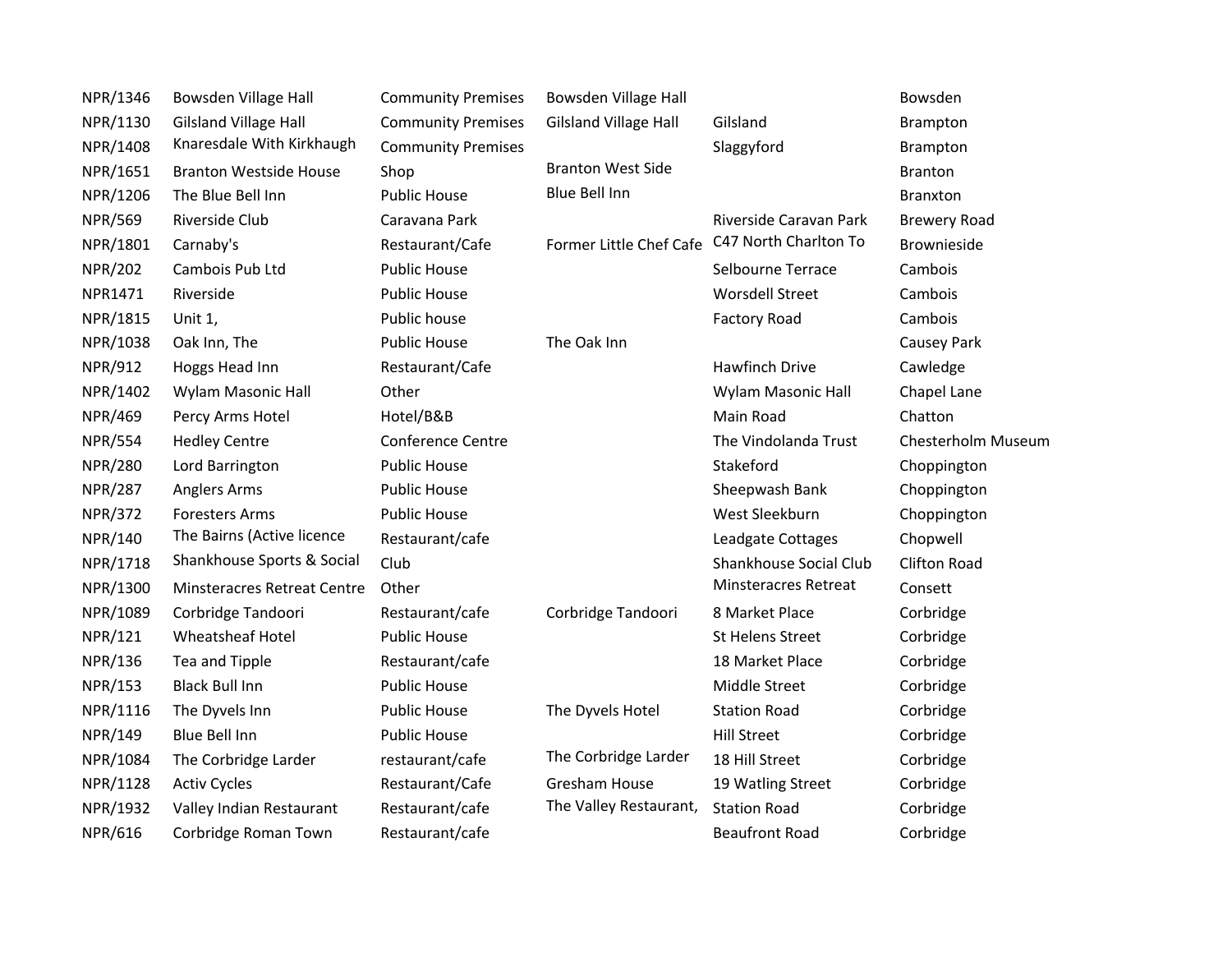| NPR/1365       | Corbridge Duckhouse LLP      | Restaurant/Cafe           | Ballman Gallery, Town                | <b>Princes Street</b>       | Corbridge         |
|----------------|------------------------------|---------------------------|--------------------------------------|-----------------------------|-------------------|
| NPR/1434       | Pele Tower                   | <b>Public House</b>       |                                      | <b>Market Place</b>         | Corbridge         |
| NPR/1727       | St Andrews Parochial Church  | <b>Community Premises</b> | <b>St Andrews Cottage</b>            | <b>Hill Street</b>          | Corbridge         |
| NPR/1860       | The Angel of Corbridge       | <b>Public House</b>       | Angel Inn                            | Main Street                 | Corbridge         |
| NPR/471        | <b>Collingwood Arms</b>      | <b>Public House</b>       |                                      | <b>Main Street</b>          | Cornhill-On-Tweed |
| NPR/1588       | Crookham Village Hall        | <b>Community Premises</b> |                                      | Crookham                    | Cornhill-On-Tweed |
| NPR/1182       | The Coach House              | <b>Public House</b>       | The Coach House                      | Crookham                    | Cornhill-on-tweed |
| NPR/331        | One Stop                     | Shop                      | Unit 3, The Brockwell                | Northumbrian Road           | Cramlington       |
| <b>NPR/660</b> | Aphrodite Restaraunt         | Restaurant/cafe           | Unit 4, The Brockwell                | Northumbrian Road           | Cramlington       |
| <b>NPR/724</b> | Mandarin Bay                 | Restaurant/cafe           | 4 Old Parish Hall                    | Dudley Lane                 | Cramlington       |
| <b>NPR/755</b> | Lal Qila Tandoori Restaurant | Restaurant/cafe           | Lal Qila Tandoori                    | Dudley Lane                 | Cramlington       |
| <b>NPR/122</b> | The Bay Horse Inn            | <b>Public House</b>       | The Bay Horse Inn,                   |                             | Cramlington       |
| NPR/165        | <b>Blagdon Arms</b>          | <b>Public House</b>       | The Blagdon Arms                     | Village Square              | Cramlington       |
| <b>NPR/694</b> | <b>Brockwell Seam</b>        | <b>Public House</b>       | <b>Brockwell Centre</b>              | Northumbrian Road           | Cramlington       |
| <b>NPR/556</b> | <b>Burton House</b>          | <b>Public House</b>       | <b>Burton House</b>                  | High Pit Road               | Cramlington       |
| <b>NPR/255</b> | Lord of the Manor            | <b>Public House</b>       |                                      | Forum Way                   | Cramlington       |
| <b>NPR/545</b> | Snowy Owl                    | <b>Public House</b>       |                                      | <b>Blagdon Lane</b>         | Cramlington       |
| <b>NPR/706</b> | Concordia Leisure Centre     | Leisure centre            |                                      | Forum Way                   | Cramlington       |
| <b>NPR/257</b> | <b>Buzz Bingo</b>            | <b>Bingo</b>              | Gala Bingo                           | Forum Way                   | Cramlington       |
| <b>NPR/231</b> | Moor Farm Beefeater          | <b>Public House</b>       | Premier Inn                          |                             | Cramlington       |
| <b>NPR/825</b> | Sporting Club Cramlington    | Other                     |                                      | Cramlington High School     | Cramlington       |
| <b>NPR/795</b> | Pannucis Pizzaria            | Restaurant/cafe           |                                      | <b>Smithy Square</b>        | Cramlington       |
| <b>NPR/663</b> | Azure Garden Centre          | Garden Centre             | Azure Garden Centre                  | <b>Station Road</b>         | Cramlington       |
| <b>NPR/218</b> | <b>Willow Farm</b>           | Restaurant/Cafe           |                                      | Northumberland Business     | Cramlington       |
| <b>NPR/494</b> | The Four Ladies              | <b>Public House</b>       |                                      | 3 Church Street             | Cramlington       |
| NPR/1709       | Cassia House Sambuca         | Restaurant/Cafe           | South Mall                           | <b>Manor Walks Shopping</b> | Cramlington       |
| NPR/1854       | Damascus Lounge              | Restaurant/Cafe           | 2b South Mall                        | <b>Manor Walks Shopping</b> | Cramlington       |
| <b>NPR/180</b> | Jolly Fisherman              | <b>Public House</b>       | The Jolly Fisherman Inn 9 Haven Hill |                             | Craster           |
| NPR/1449       | <b>Craster Restaurant</b>    | Restaurant/Cafe           |                                      | 8 Haven Hill                | Craster           |
| NPR/1020       | <b>Tower Tavern</b>          | Caravan Park              | <b>Cresswell Towers</b>              |                             | Cresswell         |
| NPR/1654       | The Drift Cafe               | Restaurant/Cafe           | The Drift                            |                             | Cresswell         |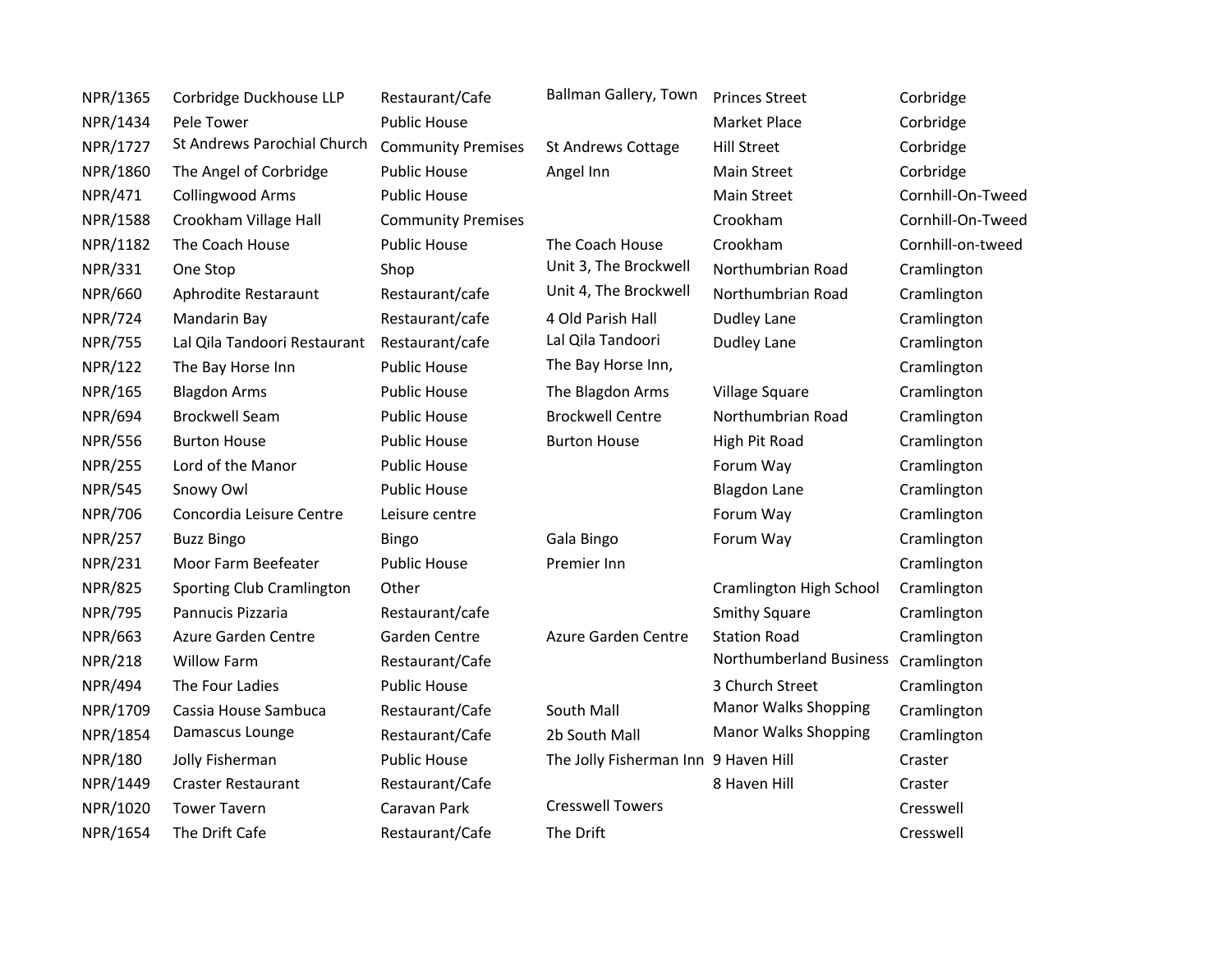| NPR/1776       | <b>Hemscott Hill Farm</b>      | Other                     | <b>Hemscott Hill</b> |                            | Cresswell        |
|----------------|--------------------------------|---------------------------|----------------------|----------------------------|------------------|
| NPR/105        | Cafe Lowrey                    | Restaurant/Cafe           |                      | 33-35 Broadway             | Darras Hall      |
| NPR/1073       | Haveli Bistro                  | Restaurant/Cafe           |                      | 3-5 Broadway               | Darras Hall      |
| NPR/1813       | Number 9                       | Restaurant/Cafe           |                      | 9 Broadway                 | Darras Hall      |
| <b>NPR/37</b>  | Berwick Upon Tweed Youth       | Hotel/B&B                 |                      | <b>Dewars Lane Granary</b> | Dewars Lane      |
| NPR/1099       | Dipton Mill Inn                | <b>Public House</b>       |                      | Dipton Mill Inn            | Dipton Mill Road |
| BWKPL0159      | Wooler Golf Club               | Golf Club                 |                      | Dod Law                    | Doddington       |
| <b>NPR/94</b>  | Doxford Hall Hotel and Spa     | Hotel/B&B                 | Hotel And Spa,       |                            | Doxford          |
| NPR/1436       | <b>Doxford Barns</b>           | <b>Wedding Venue</b>      | Doxford Barns,       |                            | Doxford          |
| <b>NPR/215</b> | The Cottage Inn Hotel          | Hotels/B&B                | Cottage Inn Hotel    | Dunstan Village            | Dunstan          |
| <b>NPR/980</b> | The Dyke Neuk,                 | Restaurant/Cafe           | The Dyke Neuk        | Meldonpark Corner          | Dyke Neuk        |
| NPR/1180       | The Plough Inn                 | <b>Public House</b>       | The Plough Inn       |                            | Eachwick         |
| NPR/1350       | <b>Berwick Garden Centre</b>   | Garden Centre             | Berwick-Upon-Tweed   |                            | East Ord         |
| BWKPL0174      | Ord House Club                 | Caravan Park              |                      | Ord House Caravan Park     | East Ord         |
| <b>NPR/964</b> | Salmon Inn                     | <b>Public House</b>       | The Salmon Inn       |                            | East Ord         |
| NPR/1201       | Ord House                      | Caravan Park              | Ord House            | Ord House Caravan Park     | East Ord         |
| <b>NPR/80</b>  | Robin Hood Inn                 | <b>Public House</b>       | Robin Hood Inn       | Military Road At East Wall | East Wallhouses  |
| NPR/1120       | Falcon Inn                     | <b>Public House</b>       |                      | Falcon Inn                 | Eastwood Terrace |
| NPR/1457       | <b>Tankerville Arms</b>        | <b>Public House</b>       | The Tankerville Arms | 15 Eglingham Village       | Eglingham        |
| NPR/1596       | Ellingham Hall                 | <b>Wedding Venue</b>      | Ellingham Hall       |                            | Ellingham        |
| <b>NPR/846</b> | Pack Horse Inn                 | Restaurant/Cafe           | The Pack Horse Inn   |                            | Ellingham        |
| NPR/1814       | <b>Charlton Hall</b>           | <b>Wedding Venue</b>      | Charlton Hall        |                            | Ellingham        |
| <b>NPR/318</b> | The Plough                     | <b>Public House</b>       |                      | <b>Front Street</b>        | Ellington        |
| <b>NPR/324</b> | Ellington Caravan Park         | Caravan park              |                      | Walkworth Lane             | Ellington        |
| NPR/1490       | Bird in Bush Inn               | <b>Public House</b>       | Bird In Bush Inn     |                            | Elsdon           |
| <b>NPR/731</b> | Greys Inn                      | <b>Public House</b>       | Greys Inn            |                            | Embleton         |
| NPR/1451       | <b>Creighton Memorial Hall</b> | <b>Community Premises</b> | Creighton Memorial   | <b>Stead Road</b>          | Embleton         |
| NPR/1465       | Dunstanburgh Castle Golf       | Golf Club                 | Dunstanburgh Castle  | Sea Lane                   | Embleton         |
| NPR/1466       | Dunstanburgh Castle Hotel      | Hotel                     | Dunstanburgh Castle  | <b>Front Street</b>        | Embleton         |
| NPR/1484       | Blue Bell Inn                  | <b>Public House</b>       | Blue Bell Inn        | W T Stead Road             | Embleton         |
| <b>NPR/527</b> | <b>Eshott Hall</b>             | Wedding venue             | <b>Eshott Hall</b>   | <b>Stable Drive</b>        | Eshott           |
|                |                                |                           |                      |                            |                  |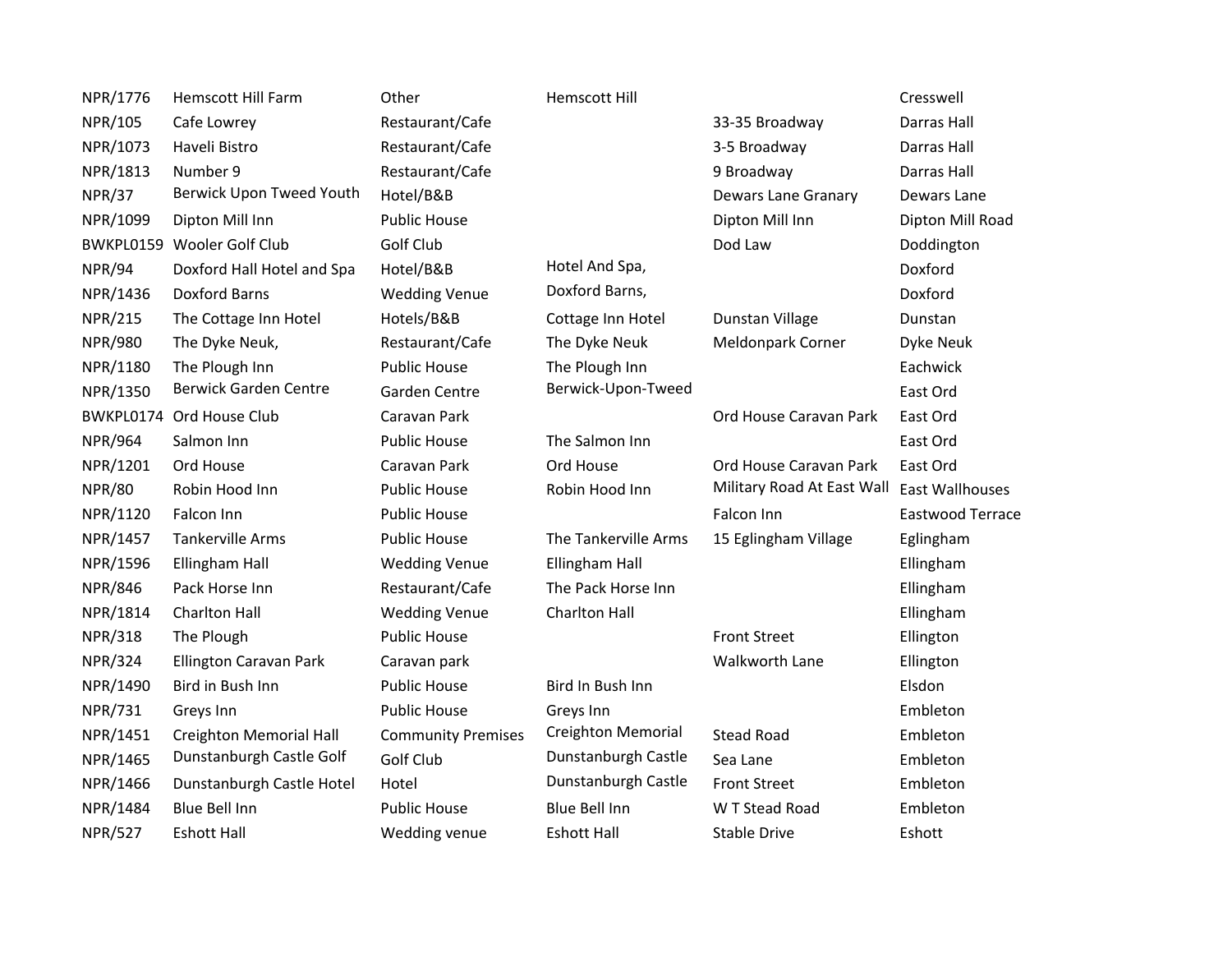| NPR/941        | Boat Inn Restaurant, Bar and     | Restaurant/cafe           | Leaplish Waterside          | Leaplish                         | Falstone                 |
|----------------|----------------------------------|---------------------------|-----------------------------|----------------------------------|--------------------------|
| NPR/1662       | <b>Wallace Arms</b>              | <b>Public House</b>       | <b>Wallace Arms</b>         |                                  | Featherstone             |
| <b>NPR/185</b> | <b>Burgham Park Golf Club</b>    | Golf Club                 | Burgham Park Golf           | <b>Burgham Park</b>              | Felton                   |
| <b>NPR/452</b> | Park Managers Lodge              | Caravan Park              | Felmoor Holiday Park        |                                  | Felton                   |
| NPR/1150       | The Running Fox                  | Restaurant/Cafe           |                             | 2-4 Riverside                    | Felton                   |
| NPR/1553       | Felton Village Hall              | <b>Community Premises</b> | Felton Village Hall         | Davison Avenue                   | Felton                   |
| NPR/1670       | The Foxes Den                    | <b>Public House</b>       | The Basement                | 2-4 Riverside                    | Felton                   |
| NPR/1817       | The Clubhouse                    | Caravan Park              | <b>Bockenfield Country</b>  |                                  | Felton                   |
| NPR/1353       | The Black Bull                   | <b>Public House</b>       | The Black Bull Inn          | <b>Etal Village</b>              | Ford                     |
| <b>NPR/186</b> | The Estate House                 | <b>Public House</b>       | The Estate House            | Ford Castle Estate Road          | Ford Village             |
| NPR/187        | Alnmouth Golf Club Limited       | Golf club                 | <b>Foxton Hall</b>          | <b>Foxton Drive</b>              | Foxton                   |
| <b>NPR/943</b> | Bouchon                          | Restaurant/cafe           |                             | Gilesgate House                  | Gilesgate -              |
| NPR/1039       | Samson Inn                       | <b>Public House</b>       |                             | Samson Inn                       | Gilsland                 |
| <b>NPR/684</b> | Dansers                          | <b>Public House</b>       |                             | 1st Floor Co-op Buildings        | Grangemoor Road          |
| NPR/1258       | Queens Head Inn                  | <b>Public House</b>       | Queens Head Inn             |                                  | <b>Great Whittington</b> |
| NPR/1212       | <b>Great Whittington Village</b> | <b>Community Premises</b> |                             | <b>Great Whittington Village</b> | <b>Great Whittington</b> |
| NPR/1612       | The Comb - Training Centre       | <b>Conference Centre</b>  |                             | Comb                             | Greenhaugh               |
| NPR/1613       | The Comb - Field                 | Other                     |                             | Comb                             | Greenhaugh               |
| NPR/1617       | The Hollybush Inn                | <b>Public House</b>       |                             | The Hollybush Inn                | Greenhaugh               |
| NPR/1282       | <b>Greenhead Hotel</b>           | <b>Public House</b>       | <b>Greenhead Hotel</b>      |                                  | Greenhead                |
| NPR/1656       | <b>Anglers Arms</b>              | <b>Public House</b>       | Anglers Arms                | Sheepwash Bank                   | <b>Guide Post</b>        |
| NPR/1745       | Rafaelo Limited                  | Restaurant/Cafe           |                             | 31/32 The Square                 | Guidepost                |
| NPR/1639       | <b>Guyzance Hall</b>             | Hotel/B&B                 | <b>Guyzance Hall</b>        | <b>Guyzance Hall Drive</b>       | Guyzance                 |
| NPR/1489       | Event field in front of visitor  | Other                     | Druridge Bay Country        | C110 Open Cast To                | Hadston                  |
| NPR/1706       | Event Field in Front of Visitor  | Other                     | <b>Druridge Bay Country</b> | C110 Open Cast To                | Hadston                  |
| NPR/1852       | <b>Coquet Fest</b>               | Other                     | <b>Druridge Bay Country</b> | C110 Open Cast To                | Hadston                  |
| <b>NPR/68</b>  | Haggerston Castle Holiday        | Caravan Park              |                             |                                  | Haggerston               |
| NPR/1427       | The Black Bull Inn               | <b>Public House</b>       |                             | Market Square                    | Haltwhistle              |
| NPR/1202       | Manor House Inn                  | <b>Public House</b>       | Manor House Hotel           | Main Street                      | Haltwhistle              |
| NPR/1299       | Milecastle Inn                   | <b>Public House</b>       | Mile Castle Inn             | North Road                       | Haltwhistle              |
| NPR/1695       | Northumberland Honey             | shop                      |                             | 7a Haltwhistle Industrial        | Haltwhistle              |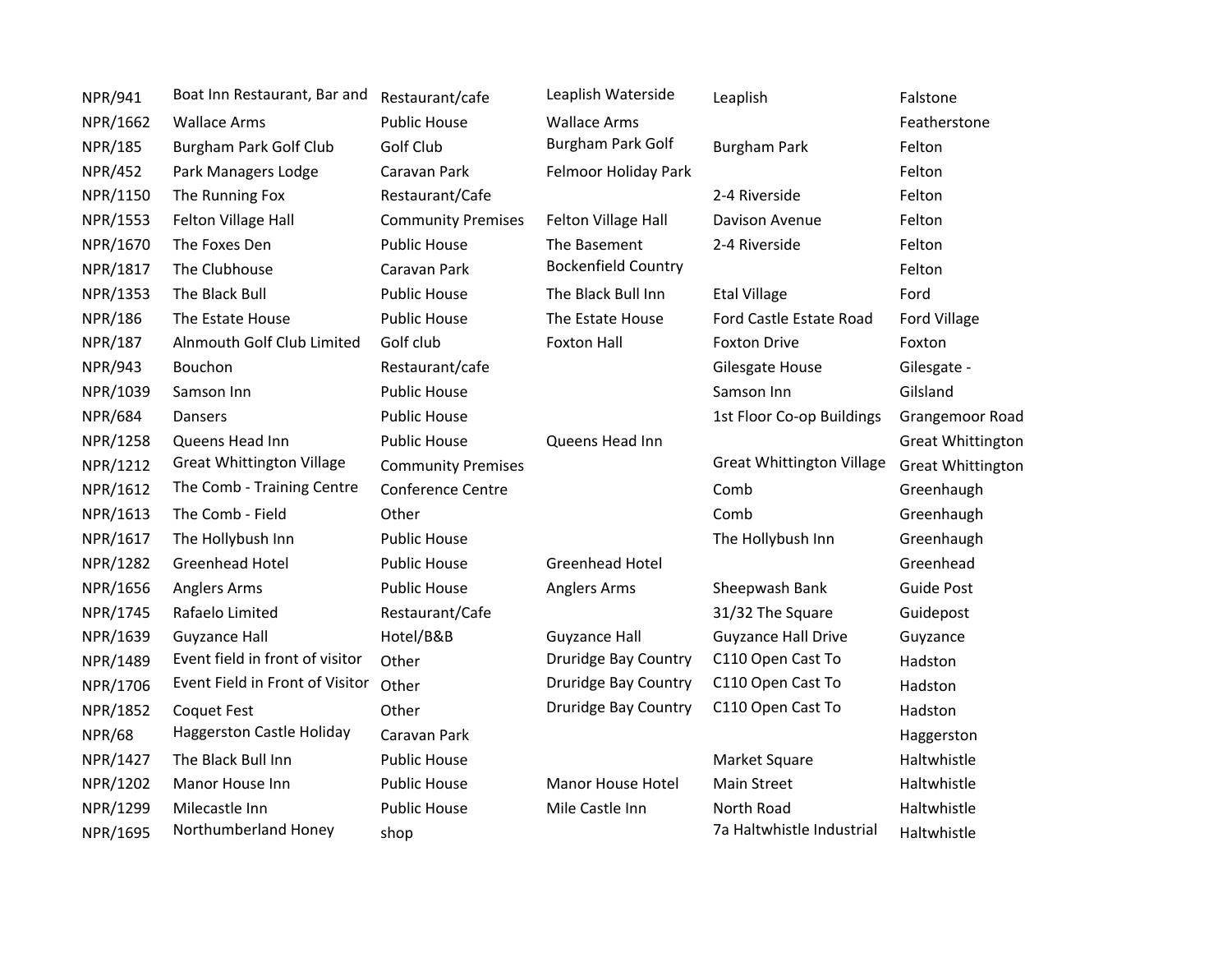| NPR/1866       | Stamfordham Playing Field      | Leisure facilities        |                                         | OS Ref NZ 077713        | Haltwhistle            |
|----------------|--------------------------------|---------------------------|-----------------------------------------|-------------------------|------------------------|
| NPR/1447       | Star Inn                       | <b>Public House</b>       | Star Inn                                |                         | Harbottle              |
| <b>NPR/730</b> | <b>East Hartford Community</b> | <b>Community Premises</b> |                                         | <b>Scott Street</b>     | Hartford               |
| <b>NPR/108</b> | The Railway Hotel              | Hotel/B&B                 | The Railway Hotel                       | Church Street           | Haydon Bridge          |
| NPR/1285       | Hadrian Lodge                  | Hotel/B&B                 | Hadrian Lodge                           | North Road              | Haydon Bridge          |
| <b>NPR/31</b>  | The Anchor Hotel               | <b>Public House</b>       | The Anchor Hotel                        | John Martin Street      | Haydon Bridge          |
| <b>NPR/82</b>  | Three Tuns Inn                 | <b>Public House</b>       | Three Tuns                              | Military Road           | Heddon On The Wall     |
| <b>NPR/86</b>  | Ironsign Country Restaurant    | Restaurant/Cafe           | <b>Ironsign Farm</b>                    | Military Road           | Heddon on the Wall     |
| <b>NPR/18</b>  | Close House Golf Club Ltd      | Golf Club                 | Close House Hotel &                     |                         | Heddon-On-The-Wall     |
| NPR/1721       | Dingle Dell                    | Restaurant/Cafe           |                                         | 3 Taberna Close         | Heddon-On-The-Wall     |
| <b>NPR/856</b> | The Hemmel Cafe                | Restaurant/cafe           |                                         | The Hemmel Cafe         | <b>Heritage Centre</b> |
| <b>NPR/458</b> | The Torch Centre               | <b>Community Premises</b> |                                         | Corbridge Road          | Hexham                 |
| NPR/1292       | Hexham Racecourse              | Other                     | Hexham Racecourse,                      | Yarridge Road           | Hexham                 |
| NPR/1403       | Yont the Cleugh Bar            | <b>Public House</b>       | Yont the Cleugh Bar                     | Haltwhistle             | Hexham                 |
| NPR/1042       | The Valley Connection 301      | Restaurant/cafe           | The Valley Connection                   | 19 Market Place         | Hexham                 |
| NPR/1081       | Coach and Horses               | <b>Public House</b>       | The Coach And Horses                    | 32 Priestpopple         | Hexham                 |
| NPR/1280       | The Globe Inn                  | Restaurant/cafe           | The Globe Inn                           | 7 Battle Hill           | Hexham                 |
| NPR/146        | <b>Beaumont Hotel</b>          | Hotel/B&B                 |                                         | <b>Beaumont Street</b>  | Hexham                 |
| <b>NPR/967</b> | Queens Hall                    | <b>Community Premises</b> | Queens Hall Arts Trust, Beaumont Street |                         | Hexham                 |
| NPR/1628       | The Old Tannery                | <b>Public House</b>       | Old Tannery                             | Gilesgate               | Hexham                 |
| NPR/130        | Angler's Arms                  | <b>Public House</b>       | Angler's Arms                           | Kielder                 | Hexham                 |
| <b>NPR/872</b> | Donnies Hexham                 | <b>Public House</b>       | <b>First Floor And Second</b>           | 1-7 Priestpopple        | Hexham                 |
| NPR/120        | The Heart of All England       | <b>Public House</b>       | The Heart Of All                        | 5 Market Streeet        | Hexham                 |
| NPR/1488       | Hexham Golf Club               | Golf Club                 | <b>Hexham Golf Club</b>                 | Spital Lane             | Hexham                 |
| NPR/1126       | The Fox Inn                    | <b>Public House</b>       | The Fox                                 | <b>West End Terrace</b> | Hexham                 |
| NPR/1431       | The Red Lion                   | <b>Public House</b>       |                                         | Newbrough               | Hexham                 |
| NPR/1360       | Saathi Restaurant              | restaurant/cafe           | Saathi Restaurant                       | 28 Priestpopple         | Hexham                 |
| NPL/1094       | Danielles Bistro               | restaurant/cafe           | Danielles Bistro                        | 12 Eastgate             | Hexham                 |
| <b>NPR/903</b> | The Grapes                     | <b>Public House</b>       | The Grapes                              | 1 St Marys Chare        | Hexham                 |
| NPR/1356       | <b>Beales</b>                  | Restaurant/Cafe           | <b>Beales</b>                           | 48 Fore Street          | Hexham                 |
| <b>NPR/240</b> | Marks & Spencer                | Restaurant/Cafe           | Marks And Spencer                       | Maidens Walk            | Hexham                 |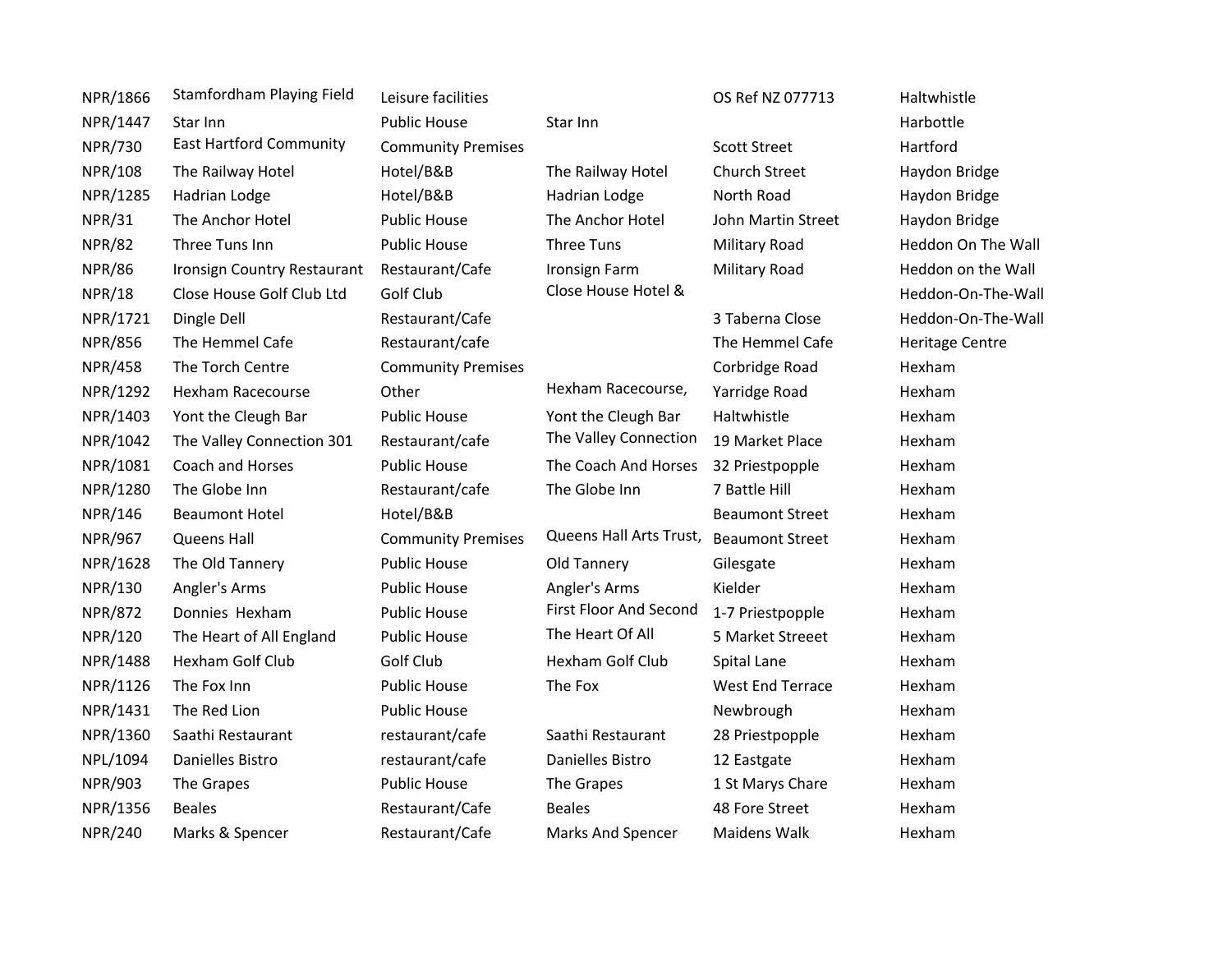| <b>NPR/886</b> | Wentworth Leisure Centre           | Leisure centre            | Wentworth Leisure       | <b>Wentworth Park</b>  | Hexham             |
|----------------|------------------------------------|---------------------------|-------------------------|------------------------|--------------------|
| NPR/1389       | <b>Travellers Rest</b>             | <b>Public House</b>       | <b>Traveller's Rest</b> |                        | Hexham             |
| NPR/1069       | Mr Ants Bar                        | <b>Public House</b>       | Mr Ants                 | 22 Priestpopple        | Hexham             |
| <b>NPR/145</b> | Bay Horse Inn                      | <b>Public House</b>       |                         | West Woodburn          | Hexham             |
| <b>NPR/629</b> | The Phoenix                        | <b>Public House</b>       | The Phoenix             | 3 Chisholm Place       | Hexham             |
| <b>NPR/74</b>  | The Garden Coffee House            | Restaurant/cafe           |                         | 20 Hallgate            | Hexham             |
| NPR/1151       | Vercelli                           | Restaurant/cafe           |                         | 36-38 Priestpopple     | Hexham             |
| <b>NPR/950</b> | <b>Bunters &amp; Athenas</b>       | Restaurant/cafe           |                         | 10 Hallgate            | Hexham             |
| NPR/1301       | Small World Cafe                   | Restaurant/cafe           |                         | 27-28 Market Place     | Hexham             |
| NPR/1132       | Housesteads Roman Fort             | Restaurant/cafe           |                         | Haydon Bridge          | Hexham             |
| <b>NPR/206</b> | <b>Chesters Roman Fort English</b> | Restaurant/cafe           |                         | Chollerford            | Hexham             |
| NPR/1123       | The Forum Cinema                   | <b>Public House</b>       | The Forum Cinema        | <b>Market Place</b>    | Hexham             |
| <b>NPR/470</b> | Bin 21 LTD                         | Restaurant/Cafe           |                         | 31 Market Place Place  | Hexham             |
| NPR/1105       | Zyka                               | Restaurant/Cafe           |                         | 44 Priestpopple        | Hexham             |
| NPR/1186       | <b>Housesteads Visitor Centre</b>  | Restaurant/Cafe           | Housesteads             |                        | Hexham             |
| NPR/1376       | Wentworth Leisure Centre           | Leisure Centre            | Wentworth Leisure       | Alemouth Road          | Hexham             |
| NPR/1684       | Buongiorno Deli (ground            | Restaurant/Cafe           | <b>Ground Floor</b>     | 20-22 St Marys Chare   | Hexham             |
| NPR/1686       | Platform Bar                       | <b>Public House</b>       | Platform 2, Hexham      | <b>Station Road</b>    | Hexham             |
| NPR/1696       | Stalida Greek Taverna              | Restaurant/Cafe           |                         | 9a Battle Hill         | Hexham             |
| NPR/1717       | Indus Valley Pizza Spice           | Restaurant/Cafe           | Engine Room Cafe        | <b>Station Road</b>    | Hexham             |
| NPR/1725       | Salute                             | Restaurant/Cafe           |                         | 19a St Marys Chare     | Hexham             |
| NPR/1734       | Hexham Abbey, including            | Other                     | Hexham Abbey            | <b>Beaumont Street</b> | Hexham             |
| NPR/1789       | The Vault                          | <b>Public House</b>       | Haslams Of Hexham       | 22-24 Hallgate         | Hexham             |
| NPR/1768       | Deli at Number 4 Ltd               | Restaurant/Cafe           |                         | 4 Beaumont Street      | Hexham             |
| NPR/1399       | Whitley Chapel Parish Hall         | <b>Community Premises</b> |                         | Leazes Lane            | Hexhamshire        |
| <b>NPR/866</b> | Golden Lion                        | <b>Public House</b>       |                         | Golden Lion            | <b>Hill Street</b> |
| NPR/1036       | Crown and Anchor Hotel             | <b>Public House</b>       | Crown And Anchor        | <b>Market Place</b>    | Holy Island        |
| NPR/1327       | The Lindisfarne Hotel              | Hotel/B&B                 | Lindisfarne Hotel       | Green Lane             | Holy Island        |
| NPR/1385       | The Ship Inn                       | <b>Public House</b>       | The Ship Inn            | Marygate               | Holy Island        |
| NPR/1495       | <b>Manor House Hotel</b>           | Hotel/B&B                 |                         | <b>Market Place</b>    | Holy Island        |
| NPR/1207       | Pilgrims Coffee House              | Restaurant/Cafe           | <b>Falkland House</b>   | Marygate               | Holy Island        |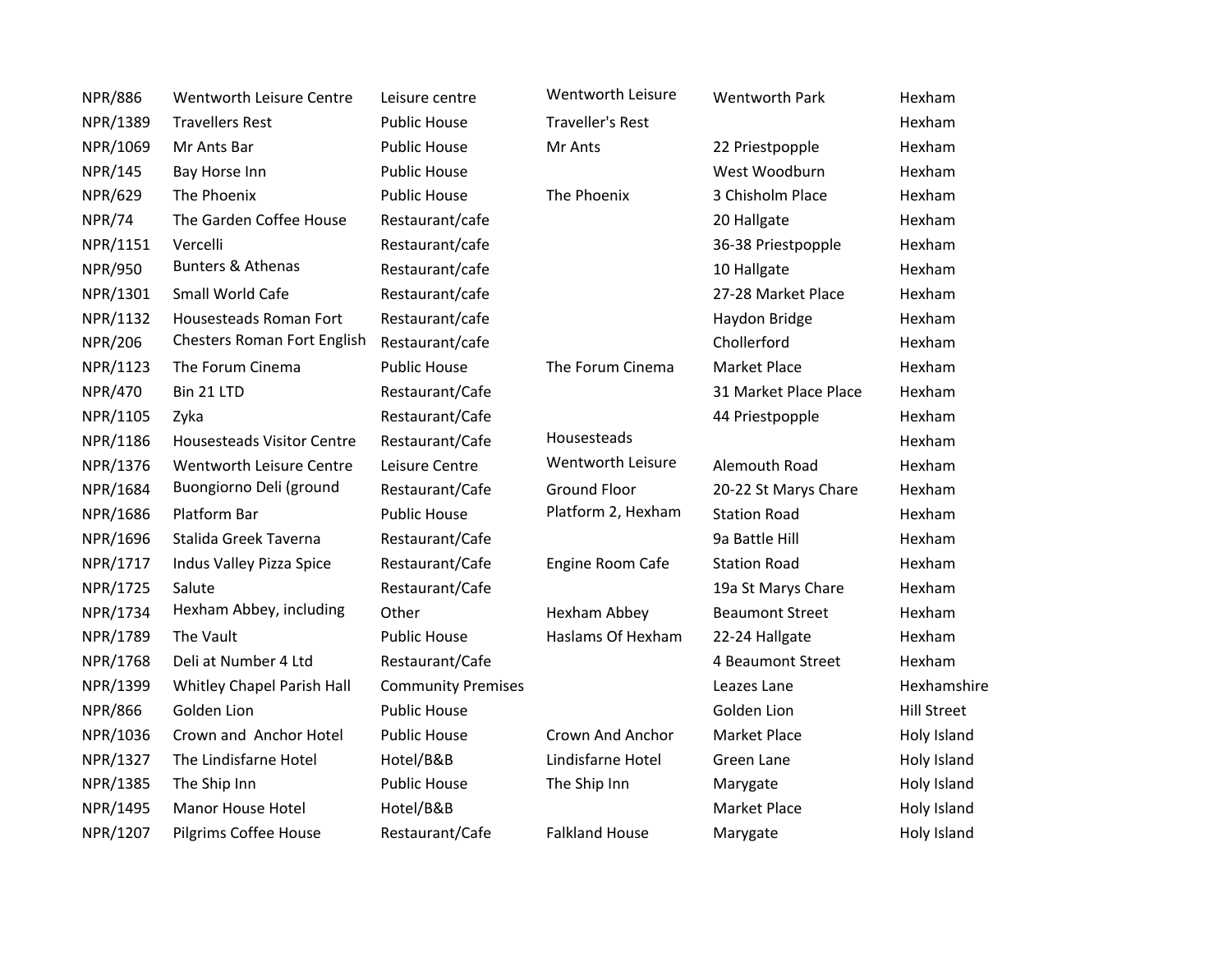| NPR/1760       | Greystones                      | Restaurant/Cafe           | Greystones                | Green Lane                                    | Holy Island     |
|----------------|---------------------------------|---------------------------|---------------------------|-----------------------------------------------|-----------------|
| NPR/1646       | <b>Earsdon Plant Centre</b>     | garden Centre             | <b>Hawthorn Nurseries</b> |                                               | Holywell        |
| <b>NPR/483</b> | Lion and Lamb                   | <b>Public House</b>       |                           | Lion And Lamb                                 | Horsley         |
| NPR/1722       | Northside Farm                  | <b>Wedding Venue</b>      | North Side Farm           | Oatens Bank                                   | Horsley         |
| NPR/1467       | The Earl Grey Tea Rooms         | Restaurant/Cafe           | The Earl Grey Tea         |                                               | Howick          |
| NPR/1855       | The Old Rectory                 | Hotel/B&B                 | Bed And Breakfast, Old    |                                               | Howick          |
| NPR/1092       | Crown Inn                       | <b>Public House</b>       | Crown Inn                 |                                               | Humshaugh       |
| NPR/1215       | Humshaugh Village Hall          | <b>Community Premises</b> |                           | Humshaugh Village Hall                        | Humshaugh       |
| NPR/1716       | <b>Walwick Hall Hotel</b>       | Hotel/B&B                 | <b>Walwick Hall</b>       |                                               | Humshaugh       |
| NPR/1618       | Ingram Cafe                     | Restaurant/Cafe           | The Valley Cottage        |                                               | Ingram          |
| NPR/5          | Stonehaugh Social Club          | Social Club               |                           | Stonehaugh Social Club Community Village Hall | Kern Green      |
| <b>NPR/159</b> | The Blackcock Inn               | <b>Public House</b>       |                           | Falstone                                      | Kielder         |
| NPR/1100       | <b>Dukes Pantry</b>             | Restaurant/cafe           | Dukes's Pantry            | Castle Drive                                  | Kielder         |
| <b>NPR/42</b>  | Northumberland College at       | Educational               | Northumberland            | Kirkley Hall Drive                            | Kirkley         |
| NPR/1405       | Kirkharle Courtyard             | Restaurant/cafe           |                           | Kirkharle Courtyard                           | Kirkwhelpington |
| <b>NPR/182</b> | Knowesgate Hotel                | <b>Public House</b>       | Knowesgate Hotel          | Knowesgate                                    | Kirkwhelpington |
| NPR/1294       | Langley Castle Hotel            | Hotel/B&B                 |                           | Langley Castle Hotel                          | Langley         |
| NPR/1246       | The Coach Inn                   | <b>Public House</b>       | The Coach Inn             |                                               | Lesbury         |
| NPR/1504       | <b>Anglers Arms</b>             | <b>Public House</b>       | Anglers Arms, Weldon      |                                               | Longframlington |
| NPR/1586       | Dene House Farm Leisure         | Leisure Facilities        | Dene House                | Harrogate Lane                                | Longframlington |
| NPR/1763       | Running Fox Limited             | Restaurant/Cafe           | The Village Coffee        | Rothbury Road                                 | Longframlington |
| NPR/921        | Longhirst Golf Club             | Golf Club                 | Longhirst Golf Club       |                                               | Longhirst       |
| NPR/1018       | Blue Sky Equestrian Event       | <b>Public House</b>       | Northumberland Blue       |                                               | Longhirst       |
| NPR/1849       | Longhirst Village Hall          | <b>Community Premises</b> | Longhirst Village Hall    | Longhirst Village                             | Longhirst       |
| NPR/1838       | Morpeth Hockey Cricket and      | Leisure facilities        | Morpeth Cricket           |                                               | Longhirst       |
| <b>NPR/922</b> | Shoulder of Mutton              | <b>Public House</b>       | Shoulder Of Mutton        | East Road                                     | Longhorsley     |
| <b>NPR/954</b> | Linden Hall                     | Hotel/B&B                 | Linden Hall               |                                               | Longhorsley     |
| NPR/1678       | Forget Me Not Country Park      | Caravan Park              | The Prince William Bar    |                                               | Longhorsley     |
| <b>NPR/10</b>  | <b>Westfield Park Community</b> | <b>Community Premises</b> | <b>Westfield Park</b>     | Park Road                                     | Longhoughton    |
| NPR/1296       | Low Haber Caravan Park          | Caravan park              |                           | Low Haber Caravan Park                        | Low Haber       |
| NPR/1235       | <b>Black Bull Inn</b>           | <b>Public House</b>       |                           | 2-4 Main Street                               | Lowick          |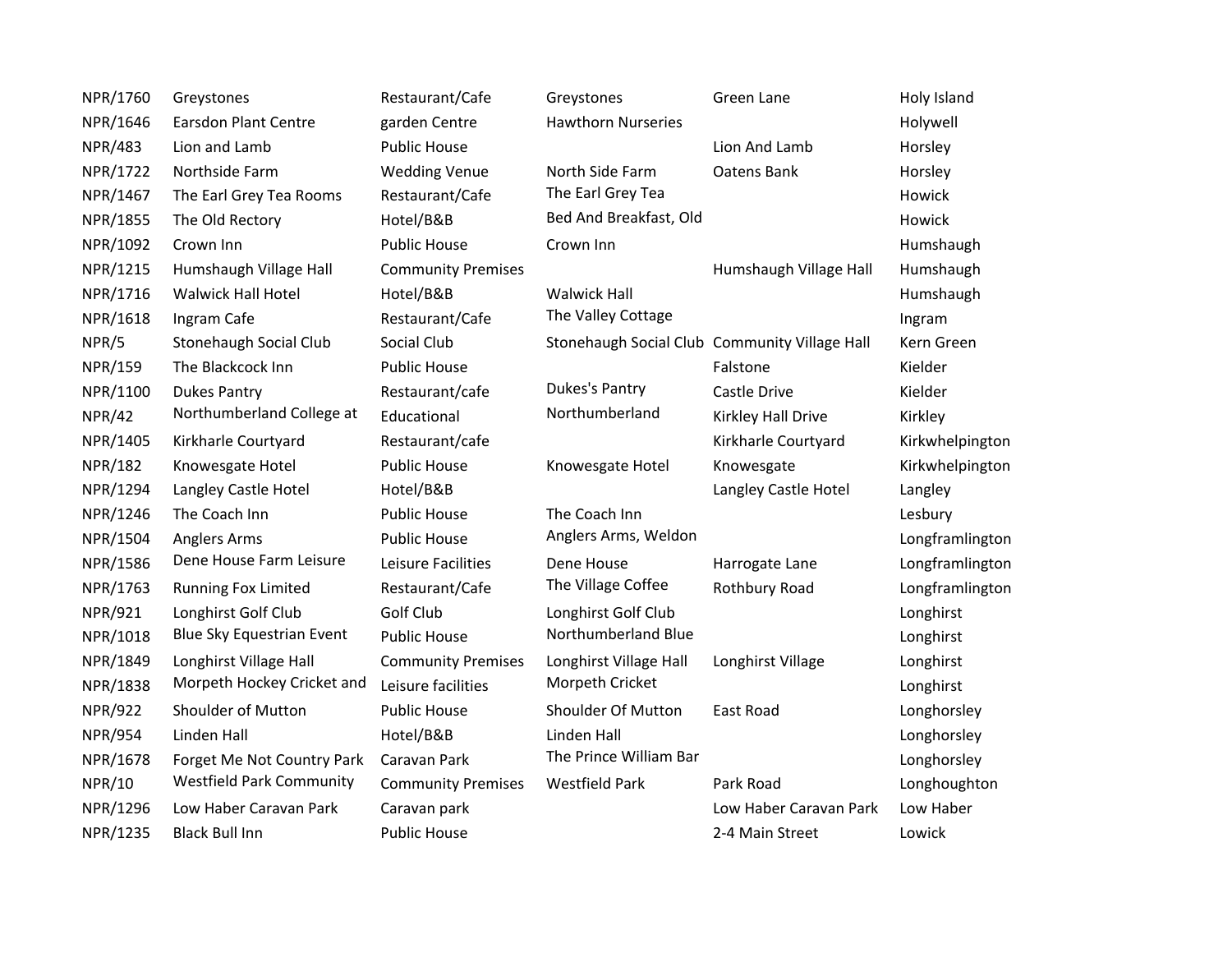| <b>NPR/625</b> | White Swan                     | <b>Public House</b>       | The White Swan Inn   | 51 Main Street                 | Lowick                 |
|----------------|--------------------------------|---------------------------|----------------------|--------------------------------|------------------------|
| NPR/1199       | Apple Inn                      | <b>Public House</b>       | The Apple Inn        |                                | Lucker                 |
| NPR/1475       | Apple Core @ Lucker            | <b>Public House</b>       | The Old School       | <b>Hill Top</b>                | Lucker                 |
| NPR/1875       | Beau Monde Salon & Spa         | Restaurant/Cafe           | Beau Monde Salon     |                                | Lucker                 |
| <b>NPR/212</b> | Ship Inn                       | <b>Public House</b>       |                      | Ship Inn                       | Main Road              |
| NPR/1136       | <b>Glenside Function Suite</b> | Restaurant/cafe           |                      | <b>Glenside Function Suite</b> | Main Road              |
| <b>NPR/198</b> | Rose and Crown                 | <b>Public House</b>       |                      | Rose And Crown                 | Main Street            |
| <b>NPR/857</b> | Miners Arms Inn                | Restaurant/cafe           |                      | Miners Arms Inn                | <b>Main Street</b>     |
| NPR/1386       | Sun Inn                        | <b>Public House</b>       |                      | Sun Inn                        | <b>Main Street</b>     |
| NPR/1080       | Centre of Britain Hotel        | Hotel/B&B                 |                      | Centre Of Britain Hotel        | Main Street            |
| NPR/34         | Queens Arms Hotel              | <b>Public House</b>       |                      | <b>Queens Arms Hotel</b>       | Main Street Acomb      |
| NPR/1359       | Rose and Crown                 | <b>Public House</b>       |                      | West View                      | Manchester Square      |
| <b>NPR/983</b> | Vue Cinema                     | Cinema                    | Mutiplex Cinema Unit | South Mall                     | Manor Walks Shopping ( |
| NPR/1059       | Frankie & Bennys               | Restaurant/Cafe           | Unit C2              | Cheviot House                  | Manor Walks Shopping ( |
| NPR/1163       | The Seven Oaks                 | <b>Public House</b>       |                      | Unit 1                         | Manor Walks Shopping ( |
| <b>NPR/72</b>  | Morpeth Comrades Social        | Social Club               |                      | Sanderson Arcade               | <b>Market Place</b>    |
| NPR/114        | Allendale Inn                  | <b>Public House</b>       |                      | The Allendale Inn              | Market Place Allendale |
| <b>NPR/689</b> | JD Wetherspoons                | <b>Public House</b>       |                      | The Forum                      | Market Square          |
| NPR/160        | <b>Black Bull Inn</b>          | <b>Public House</b>       |                      | North Side                     | Matfen                 |
| NPR/1723       | The Keepers Lodge              | <b>Public House</b>       | The Keepers Lodge    |                                | Matfen                 |
| NPR/1644       | Elisa Rose Tea Rooms           | Restaurant/Cafe           | Jiggery Pokery       | West Road                      | Mickley                |
| <b>NPR/93</b>  | Catch Seafood                  | Restaurant/Cafe           | Waggon Inn           | <b>Higham Dykes</b>            | Milbourne              |
| NPR/1278       | Cafe Maelmin                   | Restaurant/cafe           | Cafe Maelmin         | Main Road                      | Milfield               |
| NPR/1309       | Old Repeater Station           | Hotel/B&B                 |                      | Old Repeater Station           | <b>Military Road</b>   |
| <b>NPR/931</b> | Vallum Farm Shop               | Restaurant/cafe           |                      | <b>East Wallhouses</b>         | <b>Military Road</b>   |
| NPR/1477       | The Plough Inn                 | <b>Public House</b>       | The Plough Inn       |                                | Mitford                |
| NPR/1307       | Ninebanks Youth Hostel         | Hotel/b&B                 |                      | <b>Orchard House</b>           | Mohope                 |
| NPR/8          | The Game Larder                | Restaurant/cafe           | The Manor House      | Whalton                        | Morpeth                |
| NPR/103        | Whalton Village Hall           | <b>Community Premises</b> | Whalton Village Hall | Whalton                        | Morpeth                |
| NPR/137        | Morpeth Golf Club              | Golf Club                 | Morpeth Golf Club    | Great North Road(South)        | Morpeth                |
| NPR/179        | <b>Clennell Hall Hotel</b>     | Hotel/B&B                 | <b>Clennell Hall</b> | Alwington                      | Morpeth                |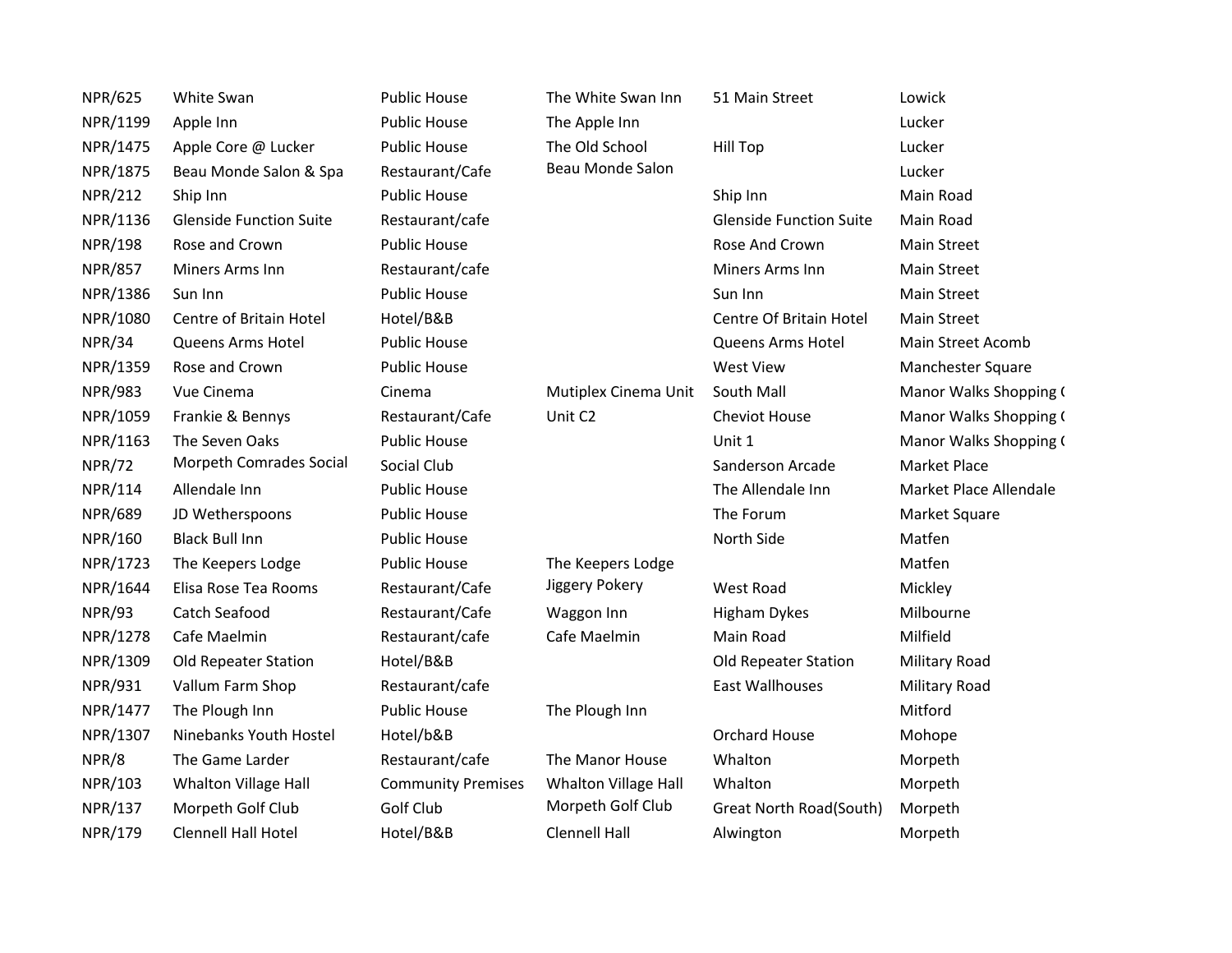| <b>NPR/207</b> | <b>Barluga</b>                                  | Restaurant/Cafe           | Bar Luga                  | 3d Sanderson Arcade      | Morpeth |
|----------------|-------------------------------------------------|---------------------------|---------------------------|--------------------------|---------|
| <b>NPR/20</b>  | The Corbridge Larder                            | Restaurant/Cafe           | The Corbridge Larder      | Sanderson Arcade         | Morpeth |
| <b>NPR/392</b> | Marks and Spencer                               | Restaurant/Cafe           |                           | 24-27 Sanderson Arcade   | Morpeth |
| <b>NPR/425</b> | Cafe Society Morpeth Bar                        | <b>Public House</b>       |                           | 5 Market Place           | Morpeth |
| <b>NPR/434</b> | Queens Head Hotel                               | <b>Public House</b>       | Queens Head               | <b>Bridge Street</b>     | Morpeth |
| <b>NPR/529</b> | Beau Monde Morpeth                              | Restaurant/Cafe           |                           | 57 Bridge Street         | Morpeth |
| <b>NPR/539</b> | Sun Inn                                         | <b>Public House</b>       | Sun Inn                   | High Church              | Morpeth |
| <b>NPR/598</b> | Sour Grapes                                     | <b>Public House</b>       | The Sour Grapes           | 86 Newgate Street        | Morpeth |
| <b>NPR/628</b> | Shambles Bar Restaurant and                     | Restaurant/Cafe           |                           | 59 Bridge Street         | Morpeth |
| NPR/635        | <b>Bakehouse Coffee Shop</b>                    | Restaurant/Cafe           | The Old Bakehouse         | 29a Newgate Street       | Morpeth |
| <b>NPR/645</b> | Manzil Tandoori Restaurant                      | Restaurant/Cafe           | Manzil                    | 2b Oldgate               | Morpeth |
| <b>NPR/646</b> | Rutherford & Co. Limited                        | Restaurant/Cafe           |                           | 10/16 Bridge Street      | Morpeth |
| <b>NPR/647</b> | Electrical Wizard, The                          | <b>Public House</b>       | The Electrical Wizard     | 11 Newmarket             | Morpeth |
| NPR/670        | Mulan                                           | Restaurant/Cafe           | Mulan Restaurant          | <b>High Stanners</b>     | Morpeth |
| <b>NPR/672</b> | Tap and Spile                                   | <b>Public House</b>       | <b>Tap And Spile</b>      | <b>Manchester Street</b> | Morpeth |
| <b>NPR/673</b> | Nadon Thai Restaurant                           | Restaurant/Cafe           |                           | 12a Newgate Street       | Morpeth |
| <b>NPR/683</b> | Nikos Greek Taberna                             | Restaurant/Cafe           |                           | 61 Bridge Street         | Morpeth |
| <b>NPR/767</b> | Heighley Gate Nursery &                         | Garden Centre             | <b>Heighley Gate Farm</b> |                          | Morpeth |
| <b>NPR/839</b> | The Black and Grey                              | <b>Public House</b>       |                           | 80 Newgate Street        | Morpeth |
| <b>NPR/843</b> | White Swan, The                                 | <b>Public House</b>       | The White Swan            | 18 Newgate Street        | Morpeth |
| <b>NPR/844</b> | Chantry Tea Rooms                               | Restaurant/Cafe           |                           | 9 Chantry Place          | Morpeth |
| <b>NPR/867</b> | <b>Tandoor Mahal</b>                            | Restaurant/Cafe           | <b>Tandoor Mahal</b>      | 17 Bridge Street         | Morpeth |
| <b>NPR/874</b> | <b>Ephesus Restaurant</b>                       | Restaurant/Cafe           |                           | 71 Bridge Street         | Morpeth |
| <b>NPR/893</b> | <b>Black Bull Hotel</b>                         | <b>Public House</b>       | <b>Black Bull Hotel</b>   | 47 Bridge Street         | Morpeth |
| <b>NPR/868</b> | Riverside Lodge                                 | <b>Public House</b>       | Wansbeck Riverside        | <b>High Stanners</b>     | Morpeth |
| <b>NPR/918</b> | Joiners Arms                                    | <b>Public House</b>       | The Joiners Arms          | <b>Wansbeck Street</b>   | Morpeth |
| <b>NPR/934</b> | Riverside Leisure Centre                        | Leisure centre            | Riverside Leisure         | Newmarket                | Morpeth |
| <b>NPR/981</b> | Gianni's Pizzeria                               | Restaurant/Cafe           | Giannis Pizzeria          | <b>Market Place</b>      | Morpeth |
| <b>NPR/988</b> | Middleton & Todridge Village Community Premises |                           |                           | Middleon                 | Morpeth |
| NPR/1050       | <b>Hepscott Parish Hall</b>                     | <b>Community Premises</b> |                           | Hepscott                 | Morpeth |
| NPR/1137       | Grape2Grain                                     | Restaurant/Cafe           |                           | 50 Bridge Street         | Morpeth |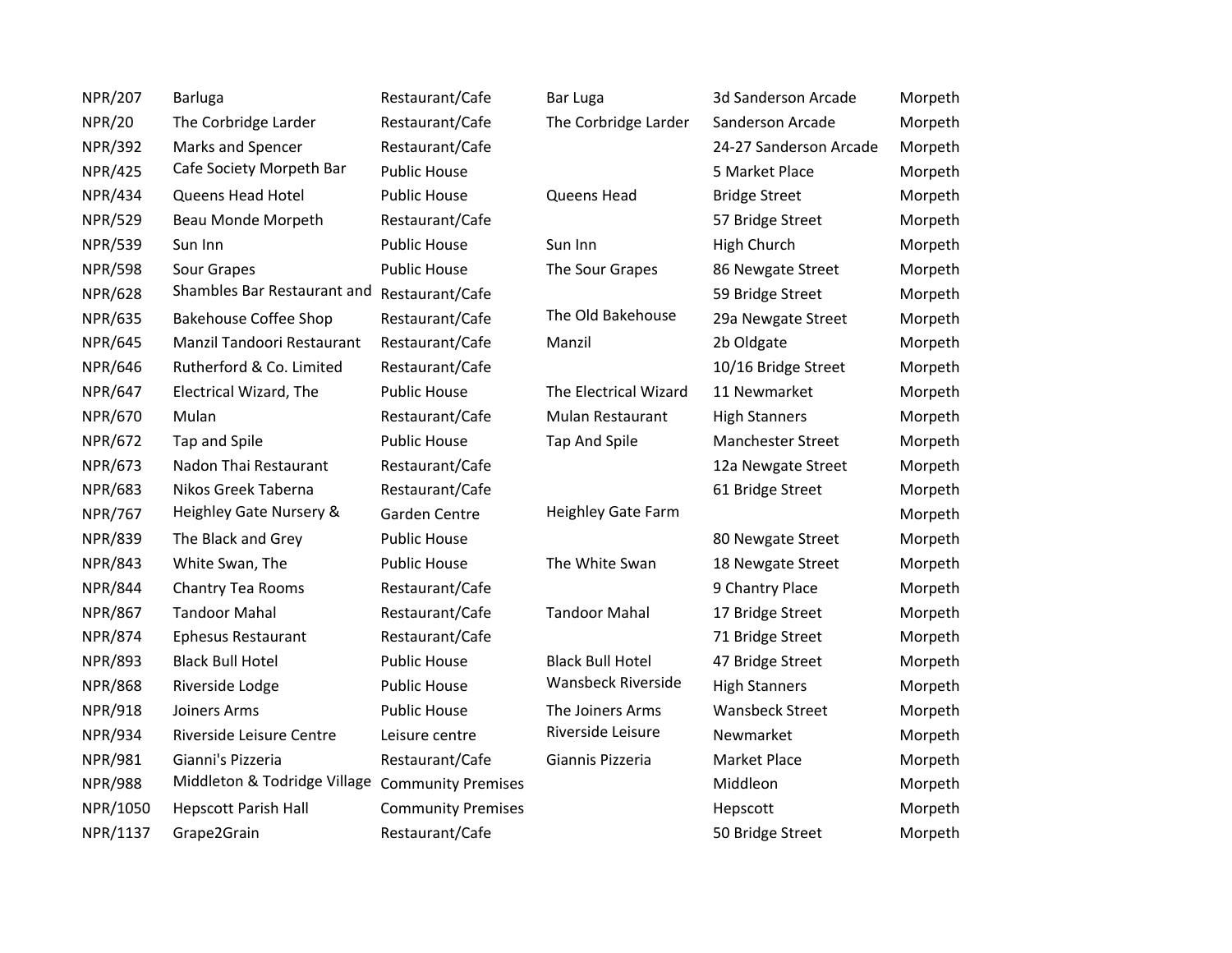| NPR/1193       | Primo Piano                                | Restaurant/Cafe           |                       | 7 Newmarket          | Morpeth              |
|----------------|--------------------------------------------|---------------------------|-----------------------|----------------------|----------------------|
| NPR/1429       | The Office                                 | <b>Public House</b>       | The Toll House        | Castle Square        | Morpeth              |
| NPR/1487       | Morpeth Rugby Club Limited                 | Leisure Facilities        | Morpeth Rugby         | <b>Mitford Road</b>  | Morpeth              |
| NPR/1793       | Lollo Rosso Italia Limited                 | Restaurant/Cafe           |                       | 40 Bridge Street     | Morpeth              |
| NPR/1803       | Morpeth Town Hall                          | <b>Community Premises</b> | <b>Town Hall</b>      | Market Place         | Morpeth              |
| <b>NPR/468</b> | <b>Bluebell Inn</b>                        | <b>Public House</b>       |                       | <b>Bluebell Inn</b>  | Mount Pleasant       |
| NPR/1448       | Star Inn                                   | <b>Public House</b>       | Star Inn              |                      | Netherton            |
| <b>NPR/23</b>  | Netherwitton Village Hall                  | <b>Community Premises</b> | Netherwitton Village  | Netherwitton Village | Netherwitton         |
| NPR/1139       | The Gate                                   | <b>Public House</b>       | The Gate, Forestburn  |                      | Netherwitton         |
| <b>NPR/737</b> | <b>Hastings Hartley Arms</b>               | <b>Public House</b>       |                       | 41 Lysdon Avenue     | New Hartley          |
| <b>NPR/349</b> | Newbiggin Maritime Centre                  | Restaurant/Cafe           | Newbiggin Maritime    | Church Point         | Newbiggin by the Sea |
| <b>NPR/370</b> | Coble Inn                                  | <b>Public House</b>       |                       | 5-7 Bridge Street    | Newbiggin by the Sea |
| <b>NPR/368</b> | <b>Cresswell Arms</b>                      | <b>Public House</b>       | <b>Cresswell Arms</b> | 19 High Street       | Newbiggin-By-The-Sea |
| <b>NPR/394</b> | The New Ship                               | <b>Public House</b>       | The New Ship          | 42 Gibson Street     | Newbiggin-By-The-Sea |
| <b>NPR/414</b> | Newbiggin Sports &                         | Leisure Centre            | Newbiggin Sports And  | Woodhorn Road        | Newbiggin-By-The-Sea |
| <b>NPR/530</b> | The Endeavour Coffee House Restaurant/Cafe |                           |                       | 88-90 Front Street   | Newbiggin-By-The-Sea |
| <b>NPR/564</b> | Shaj Tandoori                              | Restaurant/Cafe           |                       | 14-15 High Street    | Newbiggin-By-The-Sea |
| NPR/1762       | Caffe Bertorelli                           | Restaurant/Cafe           |                       | 4 Bridge Street      | Newbiggin-By-The-Sea |
| NPR/1769       | Newbiggin Catering Limited                 | Restaurant/Cafe           |                       | 132 Front Street     | Newbiggin-By-The-Sea |
| NPR/1836       | Durning Catering Ltd                       | Restaurant/Cafe           | First Floor           | 132 Front Street     | Newbiggin-by-the-Sea |
| NPR/1856       | Godrevy Light Limited                      | Other                     |                       | 49 Front Street      | Newbiggin-By-The-Sea |
| NPR/1302       | Newbrough Town Hall                        | <b>Community Premises</b> | <b>Town Hall</b>      |                      | Newbrough            |
| <b>NPR/85</b>  | The Swan                                   | <b>Public House</b>       |                       | Heddon on the Wall   | Newcastle            |
| NPR/3          | Capheaton Hall                             | <b>Community Premises</b> | Capheaton Hall        | Capheaton            | Newcastle upon Tyne  |
| NPR/1692       | The Old Stable                             | Restaurant/Cafe           | Kirkharle Courtyard   | Kirkharle            | Newcastle upon Tyne  |
| NPR/7          | Duke Of Wellington                         | <b>Public House</b>       | Duke Of Wellington    |                      | Newton               |
| NPR/1306       | Newton and Bywell                          | <b>Community Premises</b> | Newton And Bywell     |                      | Newton               |
| <b>NPR/256</b> | Joiners Arms                               | <b>Public House</b>       | Joiners Arms          | <b>Town Close</b>    | Newton-By-The-Sea    |
| <b>NPR/896</b> | Newton Hall Hotel                          | Hotel/B&B                 | <b>Newton Hall</b>    |                      | Newton-By-The-Sea    |
| NPR/1610       | Ship Inn                                   | <b>Public House</b>       | Ship Inn              |                      | Newton-By-The-Sea    |
| <b>NPR/249</b> | Cook and Barker Inn                        | Restaurant/Cafe           | Cook And Barker Inn   |                      | Newton-On-The-Moor   |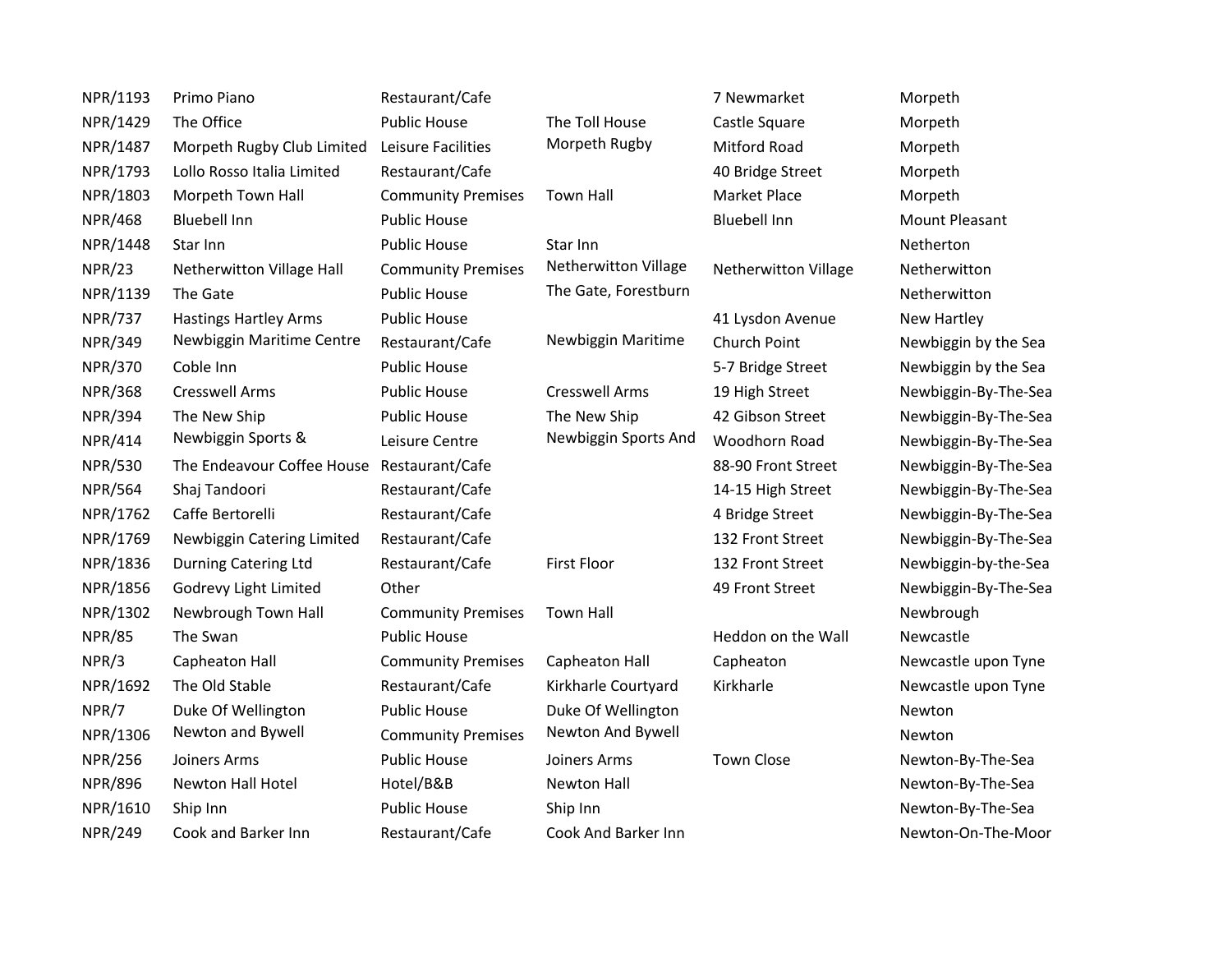| NPR/1204       | The Jubilee Hall                | <b>Community Premises</b> | Jubilee Hall              |                          | Newton-On-The-Moor        |  |
|----------------|---------------------------------|---------------------------|---------------------------|--------------------------|---------------------------|--|
| NPR/1203       | <b>Masons Arms</b>              | public house              | <b>Masons Arms</b>        | 16 West Street           | Norham                    |  |
| NPR/1531       | Victoria Hotel                  | Hotel/B & B               | The Victoria Hotel        | Castle Street            | Norham                    |  |
| <b>NPR/211</b> | The Fox Cover                   | <b>Public House</b>       |                           | Freeman Way              | North Seaton Industrial I |  |
| NPR/1699       | Longstone House Hotel           | Hotel/B & B               |                           | <b>Main Street</b>       | North Sunderland          |  |
| NPR/1516       | <b>St Cuthberts House</b>       | Hotel/B & B               | <b>St Cuthberts House</b> | 192 Main Street          | North Sunderland          |  |
| NPR/1337       | The Olde Ship Hotel             | Public House              | The Olde Ship Hotel       | 7-9 Main Street          | North Sunderland          |  |
| NPR/141        | Ugibrae House B&B               | Hotel/B&B                 |                           | 95 main Street           | North Sunderland          |  |
| NPR/1140       | Spice House                     | Restaurant/Cafe           |                           | 52 Main Street           | North Sunderland          |  |
| NPR/1627       | Insieme                         | Restaurant/Cafe           |                           | 52 Main Street           | North Sunderland          |  |
| NPR/1857       | <b>National Trust Shop</b>      | Restaurant/Cafe           |                           | 16 Main Street           | North Sunderland          |  |
| NPR/1077       | Carraw Bed and Breakfast        | Hotel/B&B                 | Carrow Farm               | Humshaugh                | Northumberland            |  |
| NPR/1098       | <b>Dilston College</b>          | Other                     |                           | Corbridge                | Northumberland            |  |
| NPR/1624       | <b>Blyth Town Centre</b>        | Other                     |                           | <b>Blyth Town Centre</b> | Northumberland            |  |
| NPR/1311       | Otterburn Mills Ltd             | Restaurant/cafe           |                           | Otterburn Mills Ltd      | Otterburn                 |  |
| NPR/1374       | Rede Tyne Coquet Society        | Leisure centre            | Rede Tyne And Coquet      |                          | Otterburn                 |  |
| <b>NPR/450</b> | <b>Otterburn Castle Country</b> | Hotel/B&B                 | Otterburn Castle          |                          | Otterburn                 |  |
| <b>NPR/859</b> | Woodhill Hall                   | <b>Wedding Venue</b>      | Woodhill Hall             |                          | Otterburn                 |  |
| NPR/1691       | Le Petit Chateau Hotel          | Hotel/B&B                 | Le Petit Chateau Hotel    |                          | Otterburn                 |  |
| NPR/1700       | The Coach House Otterburn       | Hotel/B&B                 | Coach House               |                          | Otterburn                 |  |
| NPR/1414       | White Swan                      | <b>Public House</b>       | White Swan                | Main Road                | Ovingham                  |  |
| <b>NPR/849</b> | Ovingham Reading Room           | <b>Community Premises</b> | The Reading Room          | West Road                | Ovingham                  |  |
| NPR/1051       | Pegswood Community Hub          | <b>Community Premises</b> |                           | Longhirst Road           | Pegswood                  |  |
| <b>NPR/38</b>  | Lorenzo's                       | Restaurant/Cafe           |                           | 24 Merton Road           | Ponteland                 |  |
| <b>NPR/41</b>  | The Badger                      | <b>Public House</b>       | The Badger                | <b>Street Houses</b>     | Ponteland                 |  |
| <b>NPR/46</b>  | New Rendezvous                  | Restaurant/Cafe           |                           | 3-5 Bell Villas          | Ponteland                 |  |
| <b>NPR/47</b>  | Ponteland Tandoori              | Restaurant/Cafe           |                           | 13 Main Street           | Ponteland                 |  |
| <b>NPR/49</b>  | Mogul Raj Tandoori              | Restaurant/Cafe           |                           | 15/17 Merton Way         | Ponteland                 |  |
| <b>NPR/52</b>  | <b>Branches</b>                 | Restaurant/Cafe           |                           | 1-3 Brewery Lane         | Ponteland                 |  |
| <b>NPR/53</b>  | <b>Ponteland Leisure Centre</b> | Leisure Centre            | <b>Ponteland Leisure</b>  | <b>Callerton Lane</b>    | Ponteland                 |  |
| <b>NPR/54</b>  | The Blackbird                   | <b>Public House</b>       | The Blackbird             | North Road               | Ponteland                 |  |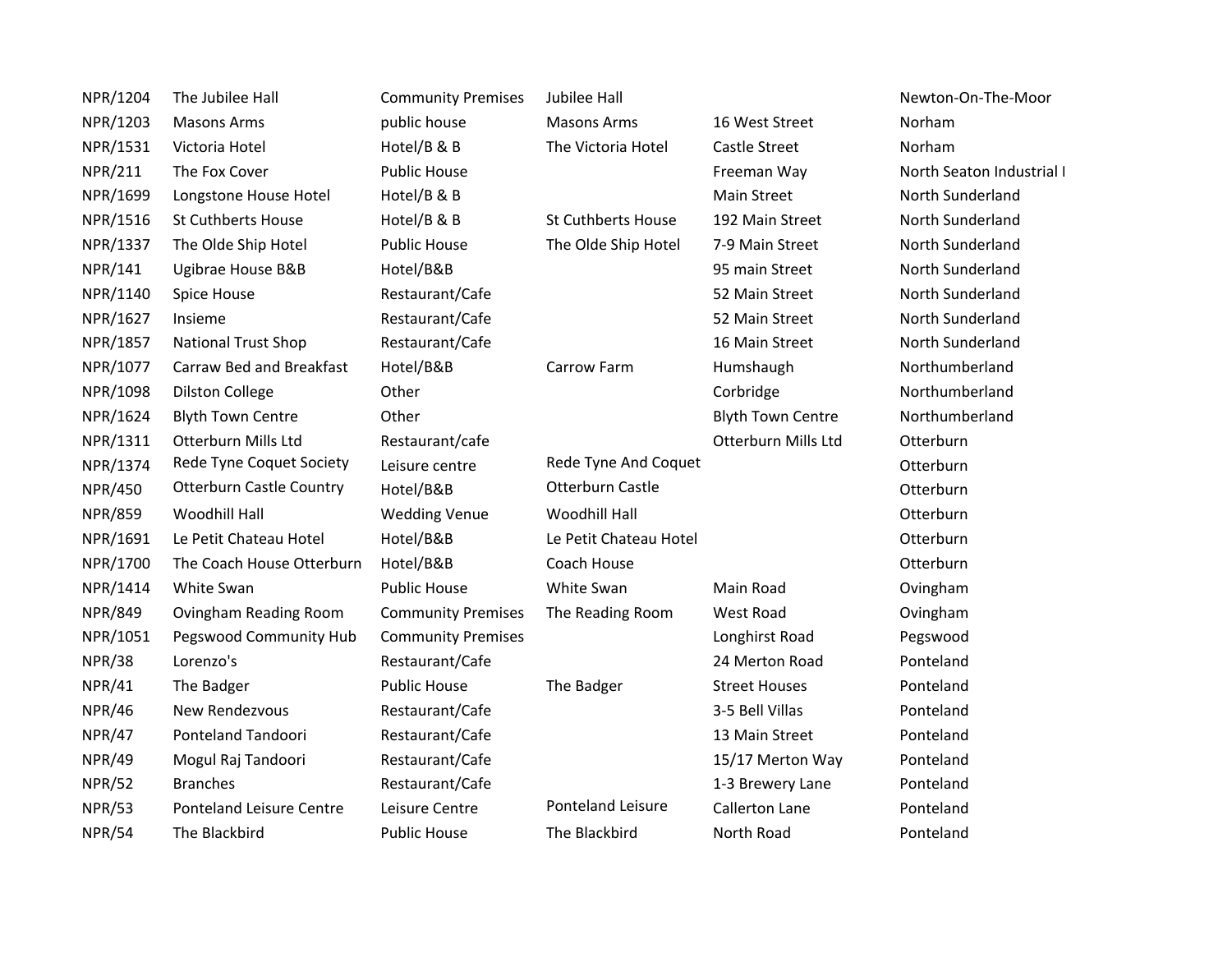| <b>NPR/60</b>  | The Diamond Inn                | <b>Public House</b>       | The Diamond Inn         | <b>Main Street</b>     | Ponteland               |
|----------------|--------------------------------|---------------------------|-------------------------|------------------------|-------------------------|
| <b>NPR/77</b>  | Dobbies Garden Centre          | Garden Centre             | Dobbies Garden Craft    | <b>Street Houses</b>   | Ponteland               |
| NPR/104        | <b>Ponteland Memorial Hall</b> | <b>Community Premises</b> |                         | Darras Road            | Ponteland               |
| NPR/1494       | Post Box Cafe                  | Restaurant/Cafe           |                         | 11 Main Street         | Ponteland               |
| NPR/1491       | Rialto Restaurant              | Restaurant/Cafe           | Rialto Restaurant       | 1 Main Street          | Ponteland               |
| NPR/1626       | Yolo                           | Restaurant/Cafe           |                         | 9 Bell Villas          | Ponteland               |
| <b>NPR/217</b> | Plough Inn                     | <b>Public House</b>       | Plough Inn              | Powburn Main Street    | Powburn                 |
| <b>NPR/561</b> | Rajasthan Restaurant           | Restaurant/cafe           |                         | Hexham Royal Hotel     | Priestpopple            |
| NPR/1090       | <b>County Hotel</b>            | Hotel/B&B                 |                         | County Hotel           | Priestpopple            |
| <b>NPR/66</b>  | <b>Prudhoe Castle</b>          | Other                     | <b>Prudhoe Castle</b>   | <b>Station Road</b>    | Prudhoe                 |
| NPR/1127       | <b>Franco Marios</b>           | Restaurant/cafe           | <b>Franco Marios</b>    | 59 Front Street        | Prudhoe                 |
| <b>NPR/889</b> | West Wylam Inn                 | <b>Public House</b>       | West Wylam Inn          | <b>Front Street</b>    | Prudhoe                 |
| NPR/1088       | Halfway House Inn              | <b>Public House</b>       | Half Way House Inn      | <b>Front Street</b>    | Prudhoe                 |
| NPR/107        | Adam & Eve Public House        | <b>Public House</b>       | Adam And Eve Public     | <b>Station Road</b>    | Prudhoe                 |
| <b>NPR/679</b> | Dr Syntax                      | <b>Public House</b>       | Dr Syntax               | 1 West Road            | Prudhoe                 |
| NPR/134        | Aramee II                      | Restaurant/cafe           | Aramee li               | 59 Front Street        | Prudhoe                 |
| NPR/1410       | Palki Restaurant               | Restaurant/cafe           | Palki Restaurant        | 46 Front Street        | Prudhoe                 |
| NPR/1645       | Gloria Restaurant              | Restaurant/cafe           |                         | 55a-55b Front Street   | Prudhoe                 |
| NPR/1659       | Wor Local                      | <b>Public House</b>       | Unit 2                  | 10 Front Street        | Prudhoe                 |
| NPR/1835       | La Piccola                     | Restaurant/Cafe           |                         | 22 Front Street        | Prudhoe                 |
| NPR/1853       | Caffe Ginevra                  | Restaurant/Cafe           |                         | 50 Front Street        | Prudhoe                 |
| <b>NPR/242</b> | <b>Wellington Hotel</b>        | <b>Public House</b>       |                         | Main Road              | <b>Riding Mill</b>      |
| NPR/1411       | Shepherds Dene Retreat         | Other                     |                         | Shepherds Dene Retreat | <b>Riding Mill</b>      |
| NPR/1439       | <b>Healey Barn</b>             | <b>Wedding Venue</b>      | <b>Burnt House Farm</b> |                        | <b>Riding Mill</b>      |
| NPR/1417       | The Gun Inn                    | <b>Public House</b>       | The Gun Inn             |                        | Ridsdale                |
| NPR/1819       | Riverside Pizza's              | Restaurant/Cafe           |                         | 18 Grasmere Way        | Riverside Business Park |
| <b>NPR/252</b> | Tomlinson's Cafe &             | Restaurant/Cafe           | Tomlinson's Cafe and    | 2 Bridge Street        | Rothbury                |
| NPR/1423       | Coquetvale Hotel               | <b>Public House</b>       | Coquet Vale Hotel       | <b>Station Road</b>    | Rothbury                |
| NPR/1560       | The Haven                      | Hotel/B&B                 | The Haven               | <b>Back Crofts</b>     | Rothbury                |
| NPR/1566       | <b>Katerinas Guest House</b>   | Hotel/B&B                 | Katerinas Guest House,  | <b>High Street</b>     | Rothbury                |
| NPR/1578       | Newcastle House Hotel          | Hotel/B&B                 | The Newcastle Hotel     | Church Street          | Rothbury                |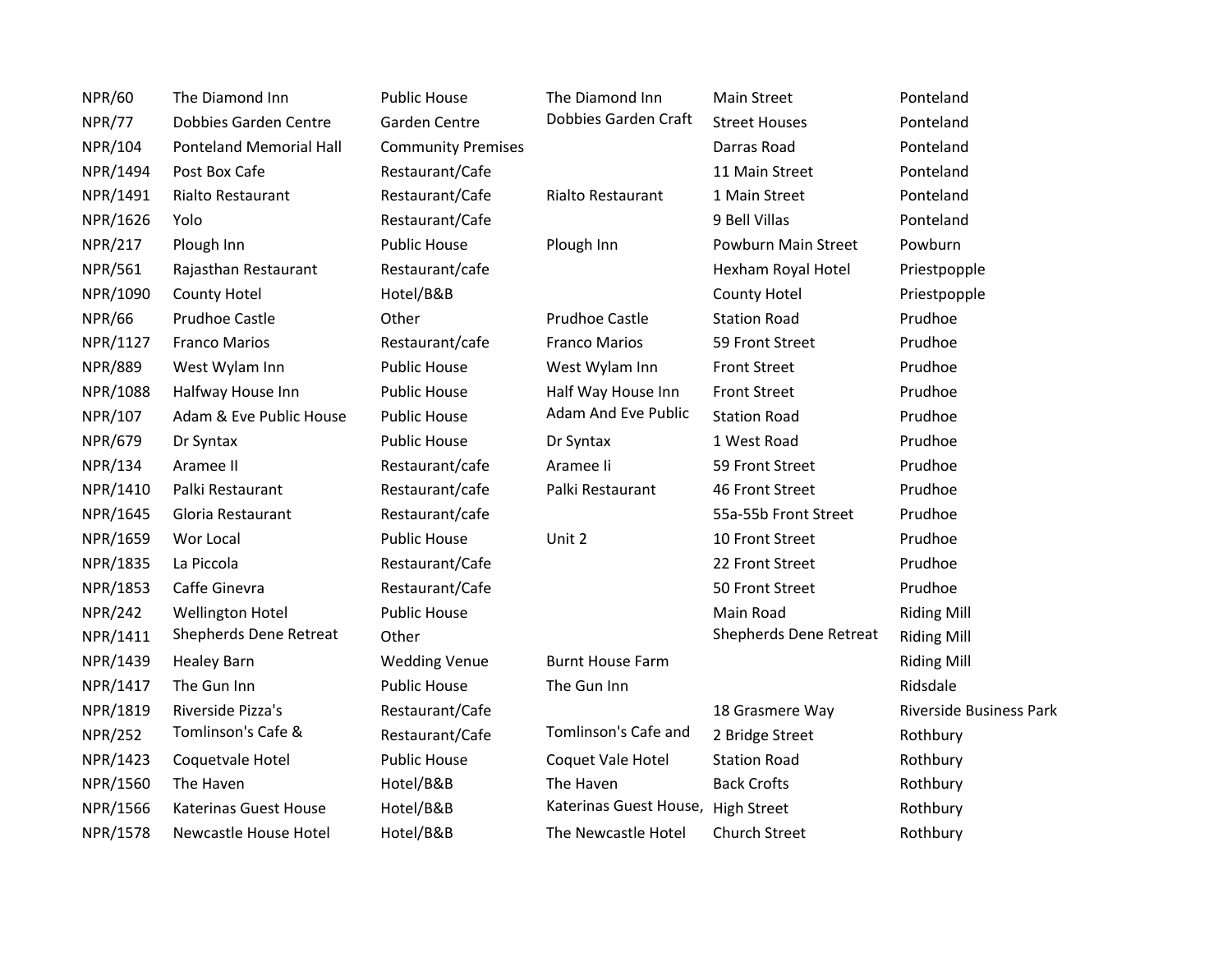| NPR/1758       | The Narrow Nick (Rothbury)      | <b>Public House</b>     | Simonside House         | <b>High Street</b>     | Rothbury             |
|----------------|---------------------------------|-------------------------|-------------------------|------------------------|----------------------|
| NPR/1751       | Rothbury House                  | Public house            | Rothbury House          | West End               | Rothbury             |
| NPR/1799       | Fanciullis                      | Restaurant/Cafe         | Lindsay House           | Townfoot               | Rothbury             |
| NPR/1843       | Tullys of Rothbury              | Restaurant/Cafe         | Tullys Of Rothbury      | <b>High Street</b>     | Rothbury             |
| <b>NPR/236</b> | <b>Blyth Town Football Club</b> | Leisure Facilities      |                         | South Newsham Pavilion | Sandringham Drive    |
| NPR/1616       | <b>Beach House Hotel</b>        | Hotel/B & B             |                         | 12A St Aidans          | Seafront             |
| NPR/1326       | Links Hotel                     | Hotel/B & B             | Links Hotel             | 8 King Street          | Seahouses            |
| NPR/1418       | <b>Black Swan Inn</b>           | <b>Public House</b>     |                         | 2 Union Street         | Seahouses            |
|                | BWKPL0044 The Curry Leaf        | Restaurant/Cafe         |                         | 2 King Street          | Seahouses            |
| NPR/1428       | Ocean Club                      | Caravan Park            |                         | Seafield Caravan Park  | Seahouses            |
| NPR/1444       | St Aidans Hotel                 | Hotel/B&B               | St Aidan Hotel          | 1 St Aidans            | Seahouses            |
| NPR/1329       | Indian Brasserie                | Restaurant/Cafe         |                         | 40 Main Street         | Seahouses            |
| NPR/1604       | Seafield Restaurant             | Restaurant/cafe         |                         | 17 Seafield Road       | Seahouses            |
| <b>NPR/637</b> | Seahouses Hub (Seahouses        | <b>Community Centre</b> | <b>Community Centre</b> | 69 Stone Close         | Seahouses            |
| <b>NPR/882</b> | Bamburgh Castle Inn             | <b>Public House</b>     | Bamburgh Castle Inn     | Seafield Road          | Seahouses            |
| <b>NPR/997</b> | Elan Pizzeria & Elan            | Restaurant/Cafe         |                         | 68 Main Street         | Seahouses            |
| NPR/1823       | Seahouses Golf Club             | Golf Club               | Seahouses Golf Course   | <b>Beadnell Road</b>   | Seahouses            |
| <b>NPR/633</b> | Horton Grange Hotel             | Restaurant/Cafe         | Horton Grange Hotel     | <b>Berwick Hill</b>    | Seaton Burn          |
| NPR/1068       | The Parlour at Blagdon          | Restaurant/Cafe         | <b>Blagdon Smithy</b>   | Seaton Burn Roundabout | Seaton Burn          |
| NPR/1442       | <b>Blacksmiths Coffee Shop</b>  | Restaurant/Cafe         |                         | 27-30 Milkhope Centre  | Seaton Burn          |
| NPR/1868       | Northumberland Cheese Co        | Restaurant/Cafe         | The Cheese Farm         | Green Lane             | Seaton Burn          |
| <b>NPR/244</b> | Victoria and Albert             | <b>Public House</b>     |                         | Seaton Terrace         | Seaton Delaval       |
| <b>NPR/690</b> | Borley's Coffee Lounge          | Restaurant/cafe         |                         | 20 Avenue Road         | Seaton Delaval       |
| <b>NPR/925</b> | Seaton Delaval Hall             | Restaurant/Cafe         | Seaton Delaval Hall     | The Avenue             | Seaton Delaval       |
| NPR/1002       | Baldovino                       | Restaurant/Cafe         |                         | 16 Avenue Road         | Seaton Delaval       |
| NPR/1367       | The Bunker Club Ltd             | <b>Public House</b>     |                         | 2 Elsdon Avenue        | Seaton Deleval       |
| <b>NPR/366</b> | <b>Astley Arms</b>              | <b>Public House</b>     |                         | <b>Marine View</b>     | <b>Seaton Sluice</b> |
| <b>NPR/480</b> | <b>Waterford Arms</b>           | <b>Public House</b>     | <b>Waterford Arms</b>   | Collywell Bay Road     | Seaton Sluice        |
| <b>NPR/698</b> | Castaways Tea Room              | Restaurant/cafe         |                         | 32 Collywell Bay Road  | Seaton Sluice        |
| NPR/166        | Harbour View                    | Restaurant/Cafe         | Harbour Fish And Chip   | <b>Beresford Road</b>  | Seaton Sluice        |
| NPR/1796       | Seaton Sluice and District      | Social Club             | Seaton Sluice And       | Collywell Bay Road     | <b>Seaton Sluice</b> |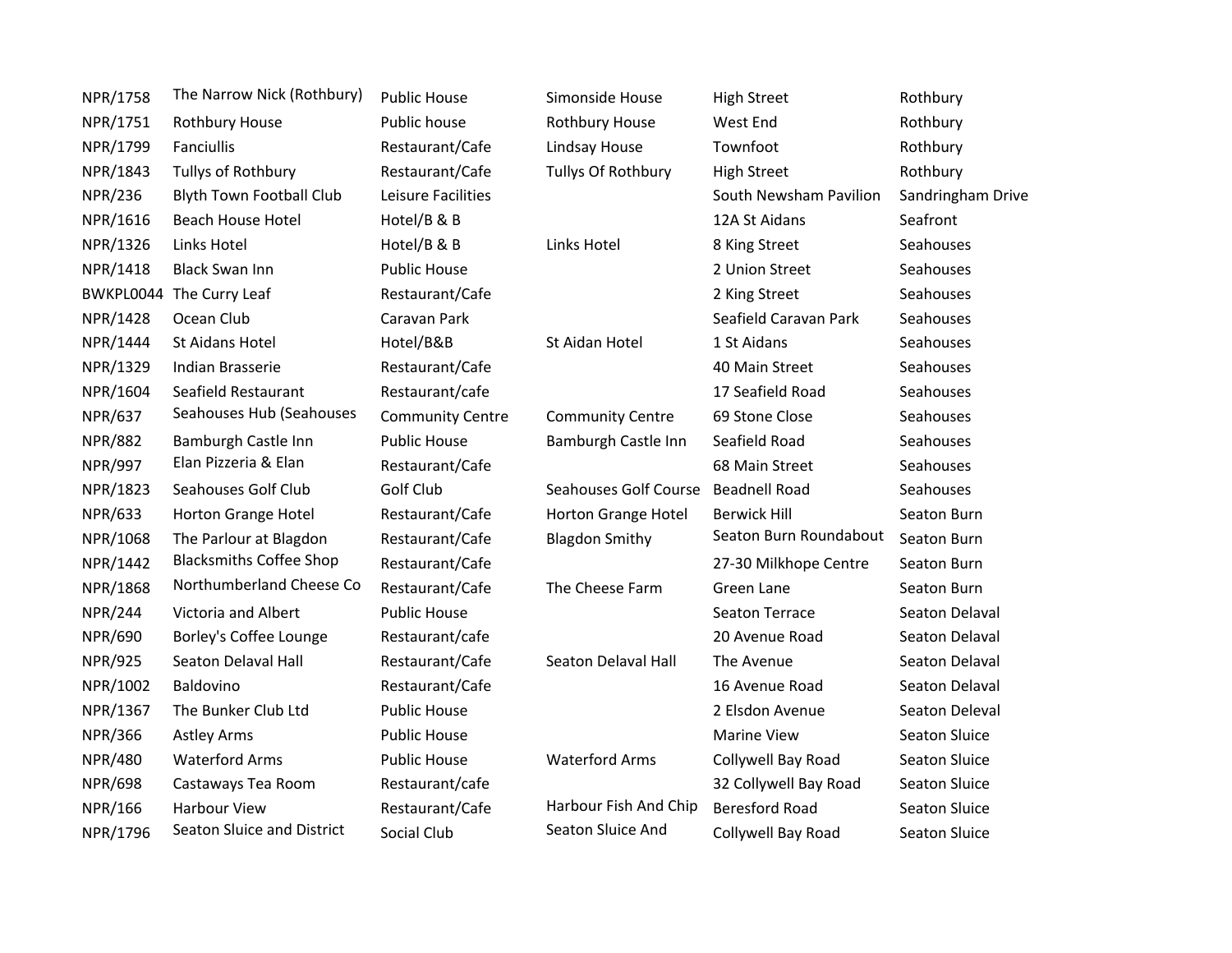| <b>NPR/476</b> | The Blake Arms                   | <b>Public House</b>       | The Blake Arms Hotel       | <b>Station Road</b>           | Seghill               |
|----------------|----------------------------------|---------------------------|----------------------------|-------------------------------|-----------------------|
| <b>NPR/157</b> | Herding Hill Farm and Coffee     | Restaurant/cafe           |                            | <b>Herding Hill</b>           | Shield Hill -         |
| NPR/190        | The Farriers Arms                | <b>Public House</b>       | <b>Farriers Arms</b>       | Farne Road                    | Shilbottle            |
| NPR/1183       | Lal Khazana                      | Restaurant/Cafe           | The Bengal Cottage         | Deanmoor Road                 | Shilbottle            |
| NPR/1381       | St Johns Church Hall             | <b>Community Premises</b> |                            | St Johns Church Hall          | <b>Shotley Bridge</b> |
| NPR/1368       | Simonburn Tea Room               | Restaurant/cafe           | Simonburn Tearoom          | 1 The Mains                   | Simonburn             |
| NPR/1404       | Kirkstyle Inn                    | Restaurant/cafe           | Kirkstyle Inn              |                               | Slaggyford            |
| <b>NPR/201</b> | Slaley Hall Hotel                | Hotel/B&B                 |                            | Slaley Hall Hotel             | Slaley                |
| NPR/1232       | <b>Slaley Commemoration Hall</b> | <b>Community Premises</b> |                            | <b>Slaley Commemoration</b>   | Slaley                |
| NPR/1825       | Spring House Caravan Park        | Caravan Park              | Spring House Caravan       |                               | Slaley                |
| NPR/1878       | <b>Healey Hall</b>               | Hotel/B&B                 | <b>Healey Hall</b>         | Lead Road                     | Slaley                |
| <b>NPR/88</b>  | Fox and Hounds                   | <b>Public House</b>       |                            | Fox And Hounds                | South Road            |
|                | BWKPL0232 Red Lion Inn           | <b>Public House</b>       | The Red Lion               | 32 Main Street                | Spittal               |
| NPR/1158       | <b>Blenheim Hotel</b>            | Hotel/B&B                 | <b>Blenheim Hotel</b>      | 118 Main Street               | Spittal               |
| NPR/1862       | Bear Claw Brewery                | <b>Public House</b>       | Unit 3, Meantime           | North Greenwich Road          | Spittal               |
| NPR/1824       | St Mary's Village Hall           | <b>Community Premises</b> | The Chapel                 | St Mary Lane                  | St Mary Park          |
| NPR/1827       | St Mary's Inn                    | Restaurant/Cafe           | St Marys Inn               | St Mary Lane                  | St Mary Park          |
| <b>NPR/281</b> | Half Moon Inn                    | <b>Public House</b>       |                            | <b>Half Moon Street</b>       | Stakeford             |
| <b>NPR/355</b> | The Cherry Tree                  | <b>Public House</b>       | The Cherry Tree            | Riversdale Avenue             | Stakeford             |
| NPR/1375       | Swinburne Arms                   | <b>Public House</b>       | Swinburne Arms             | 31 North Side                 | Stamfordham           |
| NPR/1314       | The Pheasant Inn                 | <b>Public House</b>       | Pheasant Inn               |                               | Stannersburn          |
| <b>NPR/639</b> | <b>Stannington Village Hall</b>  | <b>Community Centre</b>   | <b>Stannington Village</b> |                               | Stannington           |
| <b>NPR/682</b> | Char Mausum                      | Restaurant/Cafe           |                            | <b>Station Road End</b>       | Stannington           |
| <b>NPR/854</b> | Moorhouse Farm Shop              | Restaurant/Cafe           | Moorhouse Farm             | 21 Station Road               | Stannington           |
| NPR/1115       | Anarchy Brewery to include       | Other                     | Whitehouse Farm            | <b>Whitehouse Farm Centre</b> | Stannington           |
| NPR/1321       | Railway Hotel                    | <b>Public House</b>       |                            | Railway Hotel                 | <b>Station Road</b>   |
| NPR/1075       | The Station Road Inn             | <b>Public House</b>       |                            | The Station Road Inn          | <b>Station Road</b>   |
| <b>NPR/949</b> | <b>Broomley Grange</b>           | Conference centre         | <b>Broomley Grange</b>     | <b>Hindley Road</b>           | Stocksfield           |
| NPR/1445       | Dr Syntax                        | <b>Public House</b>       | Doctor Syntax Inn          |                               | Stocksfield           |
| <b>NPR/780</b> | Percy Wood Golf and              | Golf Club                 | Percy Wood Golf And        | Leamington Lane               | Swarland              |
| <b>NPR/926</b> | <b>Tarset Village Hall</b>       | <b>Community Premises</b> | <b>Tarset Village Hall</b> |                               | Tarset                |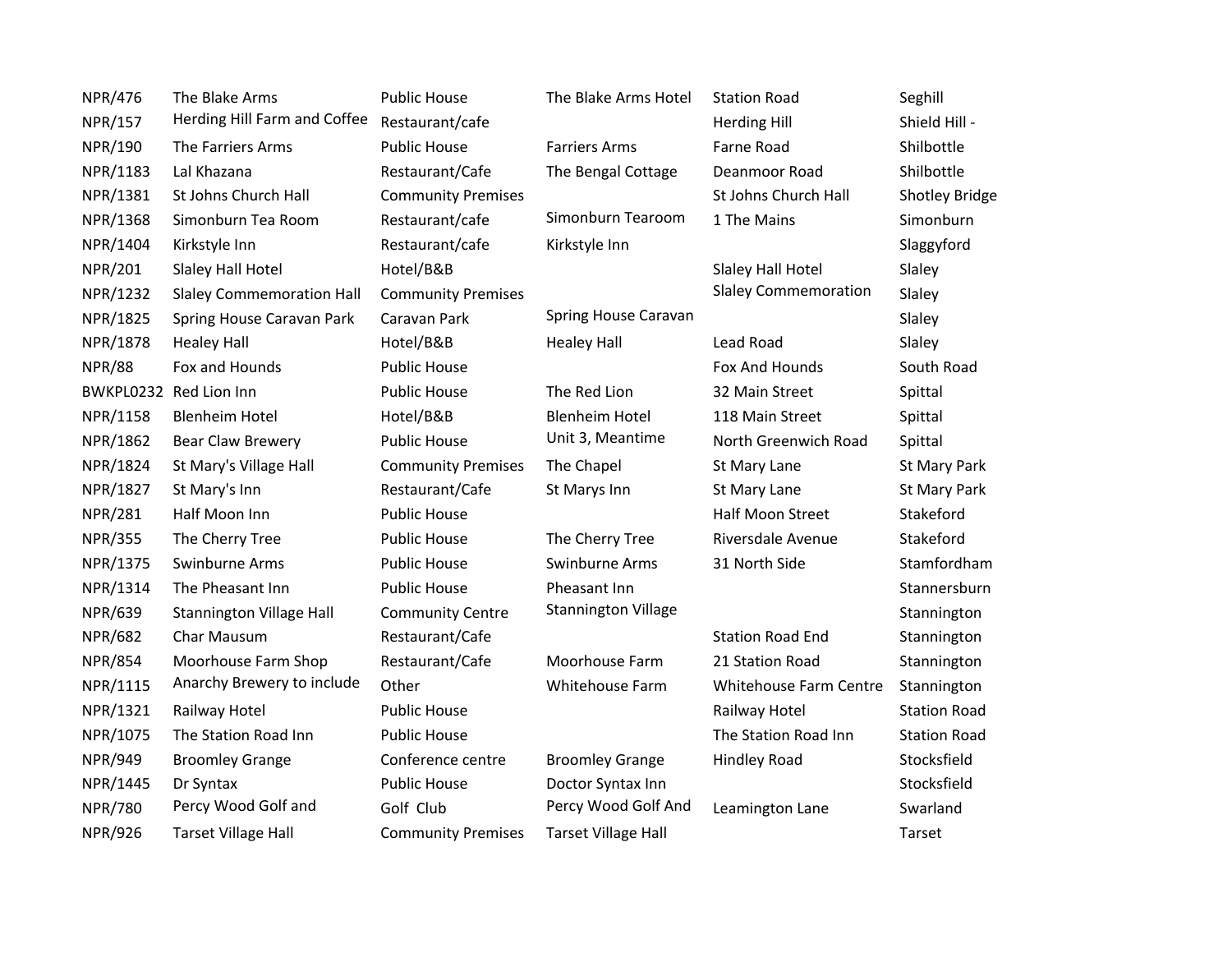| <b>NPR/193</b> | Cross Keys                       | <b>Public House</b>       | Cross Keys Inn               |                                | Thropton                      |
|----------------|----------------------------------|---------------------------|------------------------------|--------------------------------|-------------------------------|
| <b>NPR/209</b> | Three Wheat Heads                | <b>Public House</b>       |                              | <b>Main Street</b>             | Thropton                      |
| <b>NPR/466</b> | Foulis Fish and Chip Shop        | Restaurant/cafe           |                              | 21 - 25 Main Street            | Tweedmouth                    |
| <b>NPR/92</b>  | Angel Inn                        | <b>Public House</b>       |                              | 11 Brewery Bank                | Tweedmouth                    |
| <b>NPR/762</b> | The Thatch                       | <b>Public House</b>       |                              | 45 West End                    | Tweedmouth                    |
| NPR/1401       | The Swan Centre for Leisure      | Leisure centre            | Swan Centre For              | Northumberland Road            | Tweedmouth                    |
| NPR/1757       | Rob Roy                          | <b>Public House</b>       |                              | Dock Road                      | Tweedmouth                    |
| NPR/1175       | Harrow Inn                       | <b>Public House</b>       |                              | 94 Main Street                 | Tweedmouth                    |
| NPR/1352       | The Black and Gold               | <b>Public House</b>       | <b>Black And Gold Social</b> | Shielfield Park                | Tweedmouth                    |
| <b>NPR/848</b> | The Grove                        | Restaurant/Cafe           | The Grove                    | 143 Etal Road                  | Tweedmouth                    |
| NPR/1040       | <b>Berwick Speedway (Bandits</b> | <b>Public House</b>       |                              | Shielfield Park                | Tweedmouth                    |
| NPR/1234       | <b>Berwick Rangers Football</b>  | Leisure Facilities        | <b>Berwick Rangers</b>       | Shielfield Park                | Tweedmouth                    |
| NPR/1676       | Auction House / Antique          | Restaurant/Cafe           |                              | 95 Main Street                 | Tweedmouth                    |
| <b>NPR/423</b> | Vallum Lodge                     | Hotel/B&B                 |                              | Vallum Lodge                   | <b>Twice Brewed</b>           |
| <b>NPR/304</b> | <b>Hexham Auction Mart</b>       | Other                     |                              | <b>Hexham Auction Mart</b>     | <b>Tyne Green</b>             |
| NPR/1818       | <b>Tynedale Golf Club</b>        | Golf Club                 |                              | Tynedale Golf Club             | Tyne Green Road               |
| <b>NPR/900</b> | <b>Tynedale Rugby Football</b>   | Leisure Facilities        |                              | <b>Tynedale Rugby Football</b> | <b>Tynedale Park</b>          |
| NPR/1619       | Ulgham Village Cricket Club      | <b>Community Premises</b> | <b>Cricket Pavilion</b>      | <b>Manor Court</b>             | Ulgham                        |
| NPR/1284       | <b>Hadrian Hotel</b>             | <b>Public House</b>       | <b>Hadrian Hotel</b>         | <b>Front Street</b>            | Wall                          |
| NPR/1666       | Old Ash Dene                     | <b>Public House</b>       | The Old Ash Dene             | Rotary Parkway                 | <b>Wansbeck Business Park</b> |
| <b>NPR/942</b> | Boatside Inn                     | <b>Public House</b>       |                              | <b>Boatside Inn</b>            | Warden                        |
| NPR/1195       | <b>Budle Hall</b>                | Hotel/B & B               | <b>Budle Hall</b>            |                                | Waren Mill                    |
| NPR/1622       | Waren House Hotel                | Hotel/B & B               | Waren House Hotel            |                                | Waren Mill                    |
| <b>NPR/154</b> | <b>Black Bull Hotel</b>          | <b>Public House</b>       |                              | <b>Main Street</b>             | Wark                          |
| <b>NPR/144</b> | <b>Battlesteads Hotel</b>        | Hotel/B&B                 |                              | Hexham Road                    | Wark                          |
| NPR/150        | <b>Birtley Village Hall</b>      | <b>Community Premises</b> |                              | Birtley                        | Wark                          |
| NPR/1161       | Wark Mechanics Institute         | <b>Community Premises</b> |                              | <b>Front Street</b>            | Wark                          |
| <b>NPR/214</b> | <b>Masons Arms</b>               | <b>Public House</b>       | <b>Masons Arms</b>           | 3 Dial Place                   | Warkworth                     |
| <b>NPR/356</b> | Bertram's                        | <b>Public House</b>       | The Black Bull               | 19 Bridge Street               | Warkworth                     |
| <b>NPR/357</b> | Warkworth Castle                 | Restaurant/cafe           | Warkworth Castle             |                                | Warkworth                     |
| <b>NPR/442</b> | Warkworth War Memorial           | Community premises        | Warkworth War                | <b>Castle Street</b>           | Warkworth                     |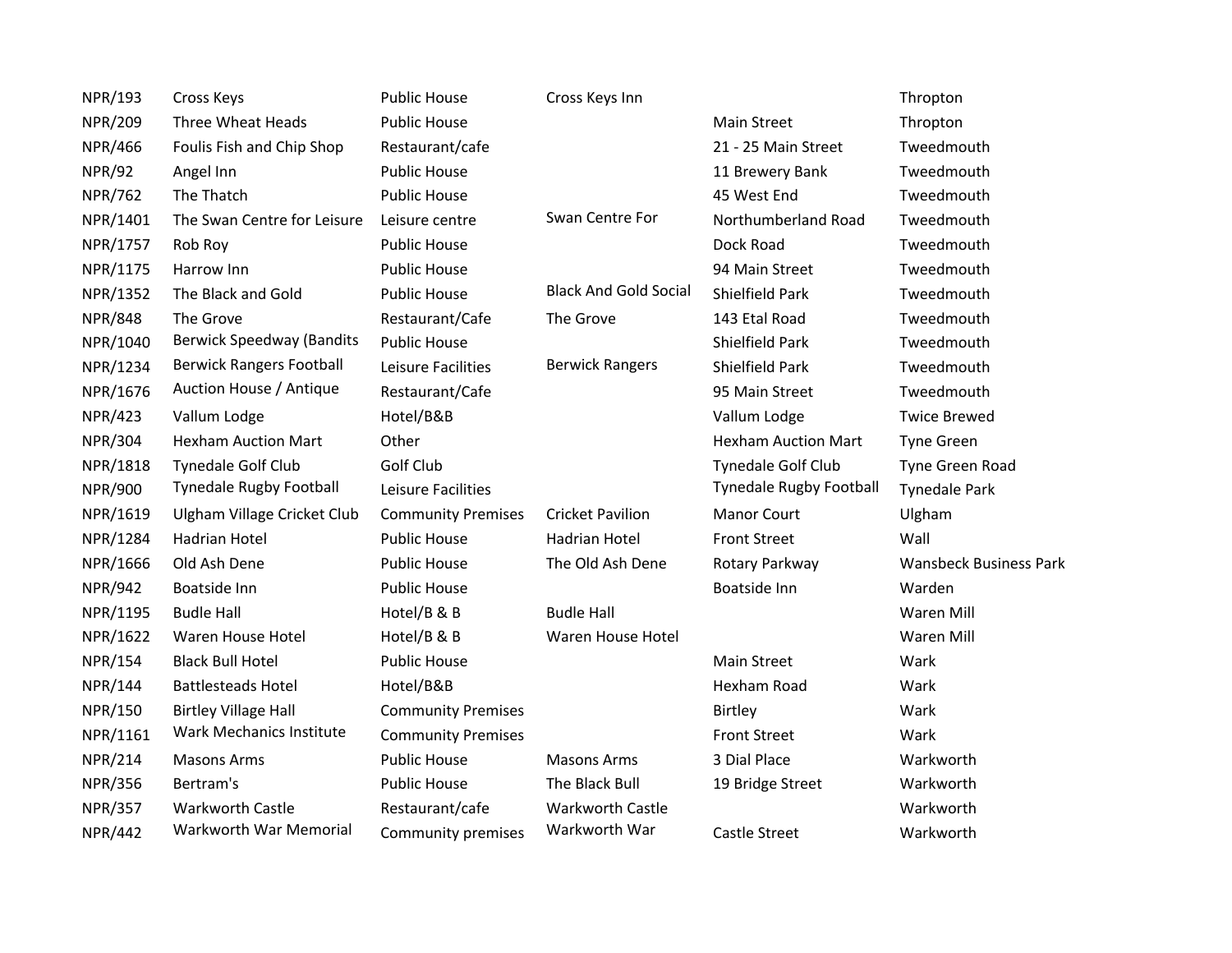| <b>NPR/878</b>     | Hermitage Inn                 | <b>Public House</b>       | Hermitage Inn           | 23 Castle Street     | Warkworth                  |
|--------------------|-------------------------------|---------------------------|-------------------------|----------------------|----------------------------|
| NPR/1131           | Old Post Office               | Hotel/B&B                 |                         | 32 Castle Street     | Warkworth                  |
| NPR/1149           | The Sun Hotel                 | <b>Public House</b>       | Sun Hotel               | 6 Castle Terrace     | Warkworth                  |
| NPR/1569           | Jackdaw Restaurant            | Restaurant/Cafe           | Jackdaw Restaurant      | 34 Castle Street     | Warkworth                  |
| NPR/1782           | Roxbro House Bed &            | Hotel/B&B                 | Roxbro House            | 5 Castle Terrace     | Warkworth                  |
| <b>NPR/485</b>     | The Jubilee                   | <b>Public House</b>       | The Jubilee             |                      | West Road                  |
| NPR/1225           | <b>Belford Community Club</b> | <b>Community Premises</b> |                         | <b>Memorial Hall</b> | <b>West Street</b>         |
| <b>NPR/772</b>     | Northumberland Arms           | <b>Public House</b>       | Northumberland Arms     | The Peth             | <b>West Thirston</b>       |
| NPR/1712           | Prudhoe Town Football Club    | Leisure Facilities        | Kimberly Park Football  | Broomhouse Road      | West Wylam                 |
| NPR/100            | <b>Beresford Arms</b>         | <b>Public House</b>       | <b>Beresford Arms</b>   | South Side           | Whalton                    |
| <b>NPR/916</b>     | Gubeon Golf Driving Range,    | Golf Club                 |                         | The Gubeon           | <b>Whalton Road</b>        |
| <b>NPR/518</b>     | <b>Hastings Arms</b>          | <b>Public House</b>       |                         | <b>Station Road</b>  | Wheatridge Row             |
| NPR/1118           | <b>Elks Head</b>              | <b>Public House</b>       | <b>Elks Head</b>        |                      | Whitfield                  |
| <b>NPR/269</b>     | Milbourne Arms                | <b>Public House</b>       |                         | Hollywell            | <b>Whitley Bay</b>         |
| <b>NPR/241</b>     | Ye Olde Fat Ox                | <b>Public House</b>       |                         | Holywell             | <b>Whitley Bay</b>         |
| <b>NPR/133</b>     | The Anchor Inn                | <b>Public House</b>       |                         | The Anchor Inn       | Whittonstall               |
| <b>NPR/463</b>     | Sangreela                     | Restaurant/Cafe           |                         | Units 1,2 and 3      | Widdrington Retail Cent    |
| <b>NPR/396</b>     | The Junction Bar & Grill      | <b>Public House</b>       |                         | 3-4 Grangemoor Road  | <b>Widdrington Station</b> |
| NPR/1740           | <b>ATAC Community Hall</b>    | <b>Community Premises</b> | Area Training And       | Mile Road            | <b>Widdrington Station</b> |
| NPR/1770           | Wingates Village Institute    | <b>Community Premises</b> | <b>Village Hall</b>     |                      | Wingates                   |
| <b>NPR/274</b>     | Woodhorn Grange               | Restaurant/Cafe           | Woodhorn Grange         | QE 2 Country Park    | Woodhorn                   |
| <b>NPR/638</b>     | No.1 Hotel                    | <b>Public House</b>       | Red Lion Hotel          | 1 High Street        | Wooler                     |
| <b>NPR/630</b>     | Anchor Inn                    | <b>Public House</b>       |                         | 2 Cheviot Street     | Wooler                     |
| NPR/1247           | Kirknewton Village Hall       | <b>Community Premises</b> |                         | West Kirknewton Farm | Wooler                     |
| BWKPL0119 Red Lion |                               | <b>Public House</b>       |                         | 1 High Street        | Wooler                     |
| NPR/1133           | <b>Black Bull Hotel</b>       | Hotel/B&B                 | <b>Black Bull Hotel</b> | 2 High Street        | Wooler                     |
| NPR/1816           | The Old Court House           | Hotel/B&B                 | The Old Court House     | Church Street        | Wooler                     |
| NPR/1101           | Fox and Hounds                | <b>Public House</b>       |                         | Main Road            | Wylam                      |
| NPR/1167           | The Wood Oven                 | Restaurant/Cafe           | Wylam Wine Lodge        | Main Road            | Wylam                      |
| NPR/156            | The Black Bull Inn            | <b>Public House</b>       |                         | <b>Main Street</b>   | Wylam                      |
| NPR/151            | <b>Bistro Englaze</b>         | Restaurant/cafe           | Laburnum House          | Main Road            | Wylam                      |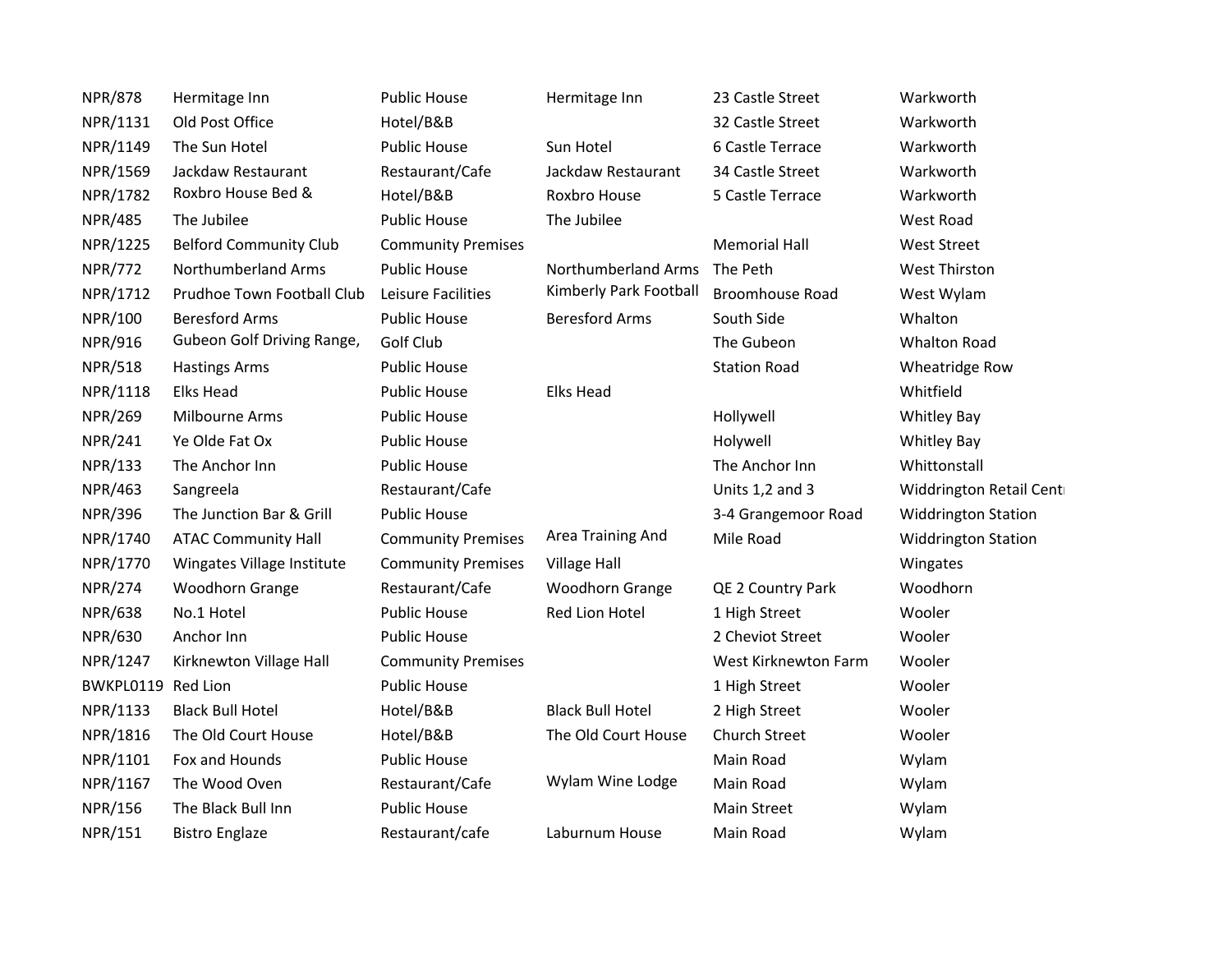| NPR/1400      | Wylam Institute             | <b>Community Premises</b> | Wylam Institute   | Church Road        | Wylam |
|---------------|-----------------------------|---------------------------|-------------------|--------------------|-------|
| NPR/1336      | Chillingham Castle          | Other                     |                   | Chillingham        |       |
| <b>NPR/70</b> | Bamburgh Castle             | Other                     |                   | Bamburgh           |       |
| NPR/1142      | Lindisfarne Priory          | Other                     |                   | Holy Island        |       |
| NPR/158       | Aydon Castle                | Restaurant/cafe           |                   | Corbridge          |       |
| NPR/1384      | Steve Wales of River Legacy | Other                     |                   | Ground Attached to |       |
| NPR/1861      | <b>Brew Bar</b>             | Restaurant/Cafe           | Vals Coffee House | Market Square      |       |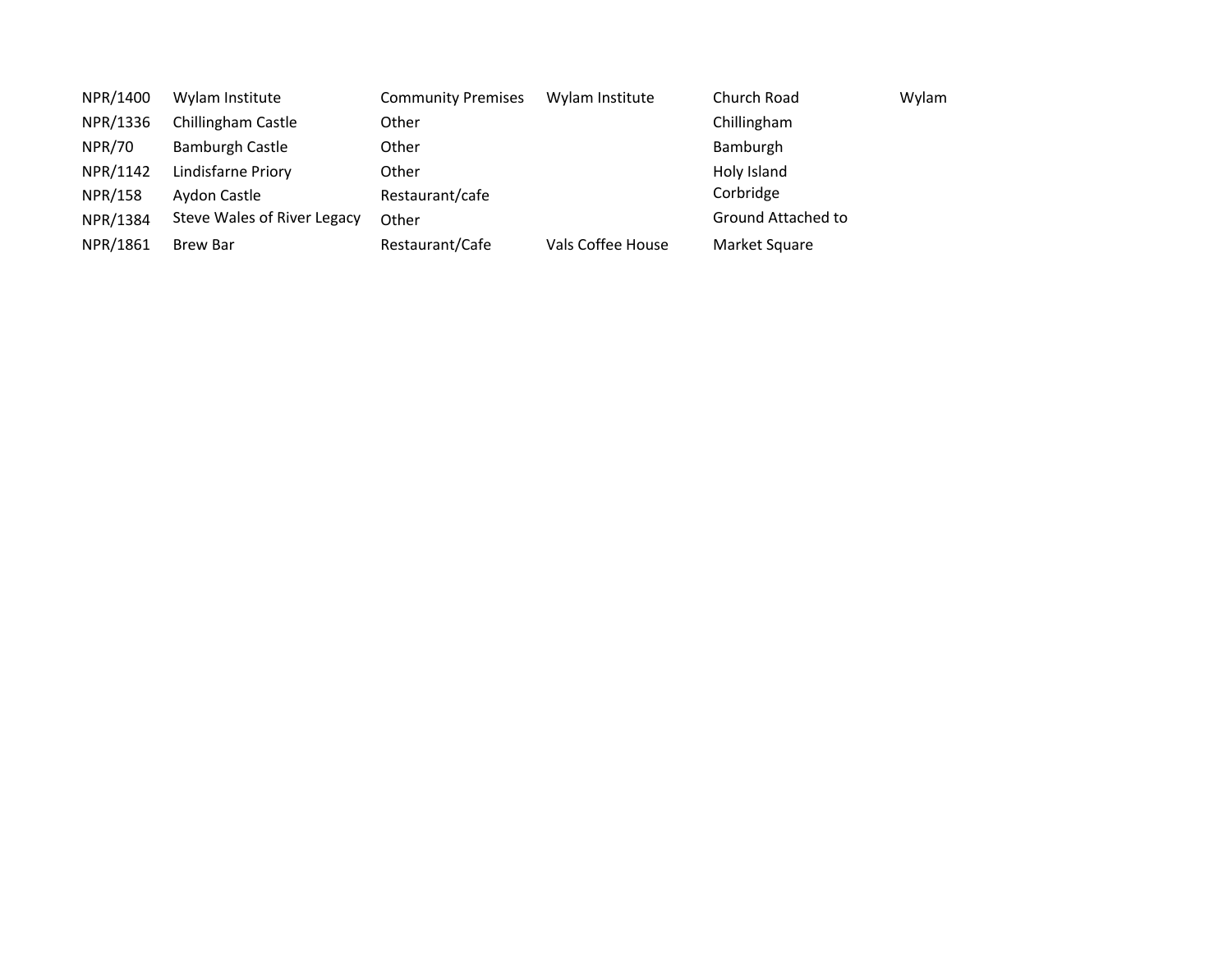|                           | premises address premises address | <b>Post Code</b> |              | Telephone Numb Licence Holder Name                | <b>Licence Holder</b><br><b>Address</b>           | <b>Licence Holder Address</b>                 |
|---------------------------|-----------------------------------|------------------|--------------|---------------------------------------------------|---------------------------------------------------|-----------------------------------------------|
| Ponteland                 | Nothumberland                     | <b>NE20 9NR</b>  |              | <b>UGC Holdings Ltd</b>                           |                                                   | 136/170 Shields Road                          |
| Northumberland            |                                   | <b>NE65 9BP</b>  | 01670 760320 | Ms Helen Louise Taylor                            | Railway Inn                                       |                                               |
| Northumberland            |                                   | <b>NE65 9BW</b>  | 01670 761451 | <b>Managment Committee</b>                        | <b>Acklington Village</b><br>Hall                 | 54 Acklington Village                         |
| Northumberland            |                                   | <b>NE65 9AA</b>  |              | Mr Theo-Lampert-Crook                             | <b>Acklington Park</b><br><b>Mariners Cottage</b> |                                               |
| Northumberland            |                                   | <b>NE46 4RP</b>  | 01434 603666 | Miss Wendy Ruth Darling                           | Hotel                                             |                                               |
| Haltwhistle<br>Hexham,    |                                   | <b>NE49 9DE</b>  | 1434322037   | Mrs Jean Duffy                                    | The Fort Restaurant                               | <b>Main Street</b><br>Allendale Village Hall  |
| Northumberland<br>Hexham, |                                   | <b>NE47 9PR</b>  |              | <b>Board of Trustees</b>                          |                                                   | And Rec                                       |
| Northumberland            |                                   | <b>NE47 9EQ</b>  | 01434 618686 | Mr Thomas Hick                                    |                                                   | Unit 2 Allen Mill<br><b>Becks Development</b> |
| Northumberland            |                                   | <b>NE47 9PX</b>  | 01434 618579 | Ms Linda Beck                                     |                                                   | <b>Training</b>                               |
| Northumberland            |                                   | <b>NE47 9BD</b>  | 01434 683225 | Mrs Laura Louise Price<br>Mr William John Maughan | Heathcote                                         | <b>Station Road</b>                           |
| Northumberland            |                                   | <b>NE47 9BD</b>  | 01434 683379 | Stonehouse                                        | Huntrods                                          |                                               |
| Northumberland            |                                   | <b>NE47 9HJ</b>  | 01434 685200 | Ms Ann Homer                                      |                                                   | The Allenheads Inn                            |
| Consett                   |                                   | DH8 9BB          | 1207592000   | <b>Derwent Manor Limited</b>                      |                                                   | Suite 2B North Sands                          |
|                           |                                   | <b>NE66 2RA</b>  |              | Punch Partnership (PTL)                           | <b>Elsey Court</b>                                | 20-22 Great Titchfield                        |
| Northumberland            |                                   | <b>NE66 2RS</b>  |              | Mr Andrew Tom Scott                               |                                                   | 15-16 Northumberland                          |
| Northumberland            |                                   | <b>NE66 2RZ</b>  | 01665 830431 | H.F.Holidays Limited                              | <b>Imperial House</b>                             | <b>Edgeware Road</b>                          |
| Northumberland            |                                   | <b>NE66 2RA</b>  | 01665 830476 | Mr Michael Hugh                                   |                                                   | 24-25 Northumberland                          |
| Northumberland            |                                   | <b>NE66 2RJ</b>  | 01665 830393 | Mr Alistair Ridley                                |                                                   | 23 Northumberland                             |
| Northumberland            |                                   | <b>NE66 2RA</b>  | 01665 830363 | Ms Barbara Ann Davison                            | The Hope And Anchor                               | 42 - 44 Northumberland                        |
| Northumberland            |                                   | <b>NE66 2RA</b>  | 01665 833123 | Gary Harvey Roberts                               | St Valery                                         | 27 Northumberland                             |
| Northumberland            |                                   | <b>NE66 2RS</b>  | 01665 830216 | Mr Maten Rohman                                   |                                                   | 21 Dunholme Road                              |
| Northumberland            |                                   | <b>NE66 2RJ</b>  | 01665 830584 | Mrs Jane Heather McHugh                           |                                                   | 22 Northumberland                             |
| Northumberland            |                                   | <b>NE66 2RZ</b>  |              | Alnmouth Village Golf Club The Club House         |                                                   | Marine Road                                   |
| Northumberland            |                                   | <b>NE66 3NH</b>  | 01665 830600 | Mr Dale Maloney                                   | The Old School House Foxton Road                  |                                               |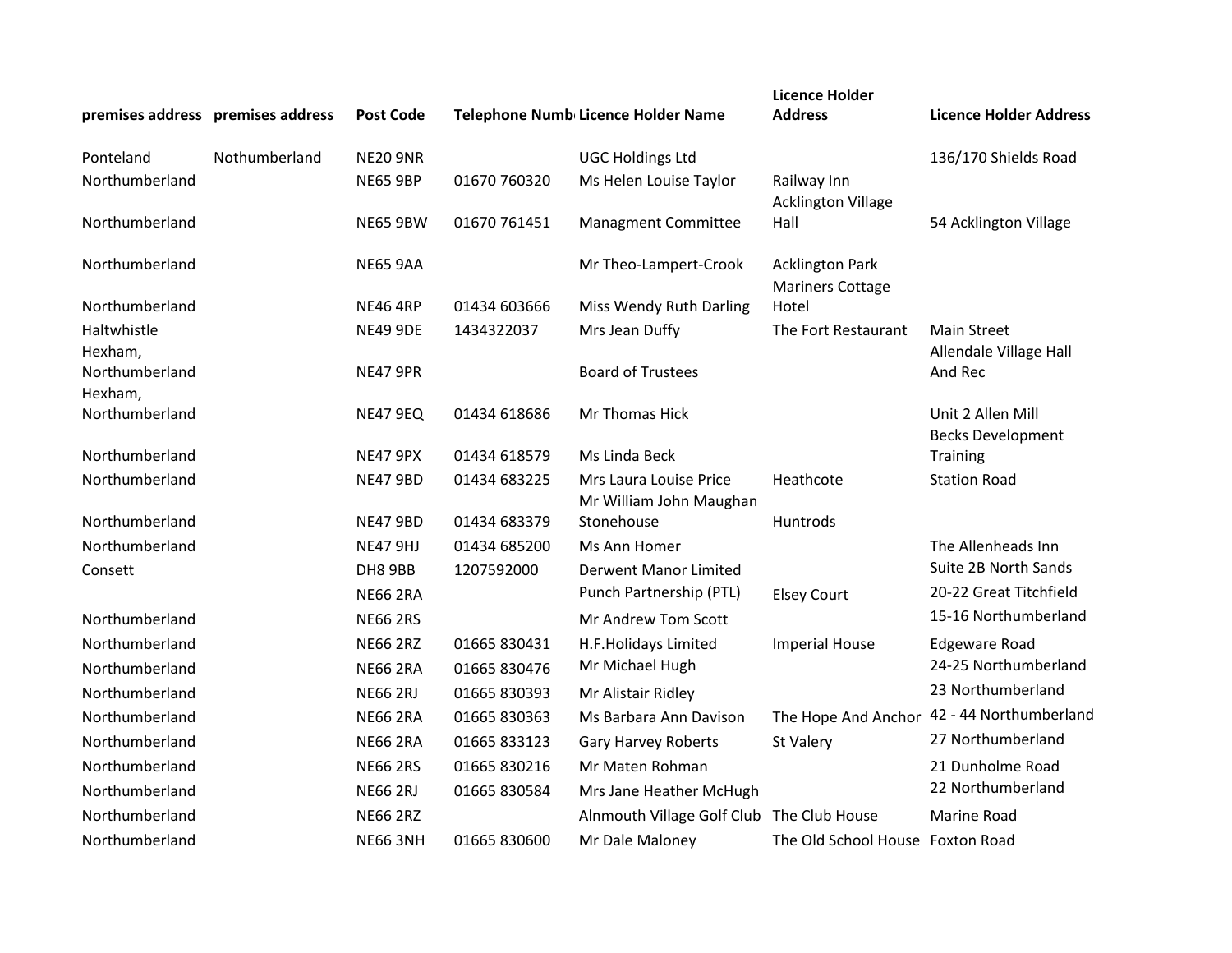| Northumberland | <b>NE66 1LA</b> |               | <b>Trust Inns Limited</b>           |                                     | <b>Blenheim House</b>   |
|----------------|-----------------|---------------|-------------------------------------|-------------------------------------|-------------------------|
| Northumberland | <b>NE66 1HW</b> |               | <b>Punch Taverns Limited</b>        | Jubille House                       | Second Avenue           |
| Northumberland | <b>NE66 1TU</b> |               | <b>ACDT Trading Limited</b>         | Alnwick Youth Hostel                | 34-38 Green Batt        |
| Northumberland | <b>NE66 1TL</b> | 01665 606 806 | Maureen Hornsby                     |                                     | 10 Market Place         |
| Northumberland | <b>NE66 1SS</b> |               | Northumberland County               | <b>County Hall</b>                  | Morpeth                 |
| Northumberland | <b>NE66 1LA</b> | 01665 603278  | Mrs Momotaj Rahman                  |                                     | 21 Dunholme Road        |
| Northumberland | <b>NE66 1HW</b> | 01665 606777  | Mr Abdul Aziz                       |                                     | 75 Debdon Gardens       |
| Northumberland | <b>NE66 1PN</b> | 01665 602395  | <b>Punch Taverns Limited</b>        | Jubille House                       | Second Avenue           |
| Northumberland | <b>NE66 1PR</b> | 01665 603036  | <b>Punch Taverns Limited</b>        | Jubille House                       | Second Avenue           |
| Northumberland | <b>NE66 1LA</b> | 01665 510903  | <b>Trust Inns Limited</b>           |                                     | <b>Blenheim House</b>   |
| Northumberland | <b>NE66 1JG</b> | 01665 602735  | I Wont Tell Ltd                     |                                     | 47-49 High Street       |
| Northumberland | <b>NE66 1JG</b> | 01665 602681  | Mr Scott Gareth Francis             |                                     | 42 Clayport Gardens     |
| Northumberland | <b>NE66 1TD</b> | 01665 602109  | <b>Classic Lodges Limited</b>       | Quartermile One                     | 15 Lauriston Place      |
| Northumberland | <b>NE66 1HS</b> |               | Mr Ivan Currie                      |                                     | 38 Heybrook Avenue      |
| Northumberland | <b>NE66 1HZ</b> |               | <b>Punch Taverns Limited</b>        | Jubille House                       | Second Avenue           |
| Northumberland | <b>NE66 1SS</b> | 01665 604691  | The Craft Union Pub                 |                                     | 3 Monkspath Hall Road   |
|                | <b>NE66 1SX</b> |               | Mr Roberto Peruzzo                  | <b>First Floor Piccolinos</b>       | 9-13 Bondgate Within    |
| Northumberland | <b>NE66 1PR</b> | 01665 603280  | Mr William Hilton Charlton          |                                     | 33 Bondgate Without     |
| Northumberland | <b>NE66 1JG</b> |               | Mr William McKeag                   |                                     | 22 Narrowgate           |
| Northumberland | <b>NE66 1PQ</b> | 01665 510785  |                                     | The Playhouse                       | <b>Bondgate Without</b> |
| Northumberland | <b>NE66 1JG</b> | 01665 602 394 | Mr Andrew Stephen Potter            |                                     | 18 Narrowgate           |
| Northumberland | <b>NE66 1YU</b> | 01665 511350  | <b>Alnwick Gardens</b>              |                                     | 1 St James Gate         |
| Northumberland | <b>NE66 1HR</b> |               | Mr Scott Gareth Francis             |                                     | 42 Clayport Gardens     |
| Northumberland | <b>NE66 1HS</b> |               | Local Living (NE) Ltd               | <b>Russell House</b>                | <b>Greenwell Road</b>   |
| Northumberland | <b>NE66 2NP</b> | 01665 604888  | Mr Gordon Castle                    | Barter Books, Alnwick Wagonway Road |                         |
| Northumberland | <b>NE66 1UY</b> | 01665 602055  | Mr David Odlin                      | The John Bull Inn                   | 12 Howick Street        |
| Northumberland | <b>NE66 1HZ</b> | 01665 606068  | <b>Baileys of Alnwick Limited</b>   |                                     | 49-51 Bondgate Within   |
| Northumberland | <b>NE66 2LL</b> |               | Andrew Robson C/O                   | <b>Alnwick Castle</b>               | The Peth                |
| Northumberland | <b>NE66 1LU</b> |               | The Cookie Jar (Alnwick)            |                                     | 12 Bailiffgate          |
| Northumberland | <b>NE66 1HX</b> | 01665 603444  | Mr Roderick Quinn O'Brien Ingleneuk |                                     | Prudhoe Street          |
| Northumberland | <b>NE66 1HX</b> | 01665 604000  | Mrs Marie Louise McArdle            |                                     | 25 Lacey Street         |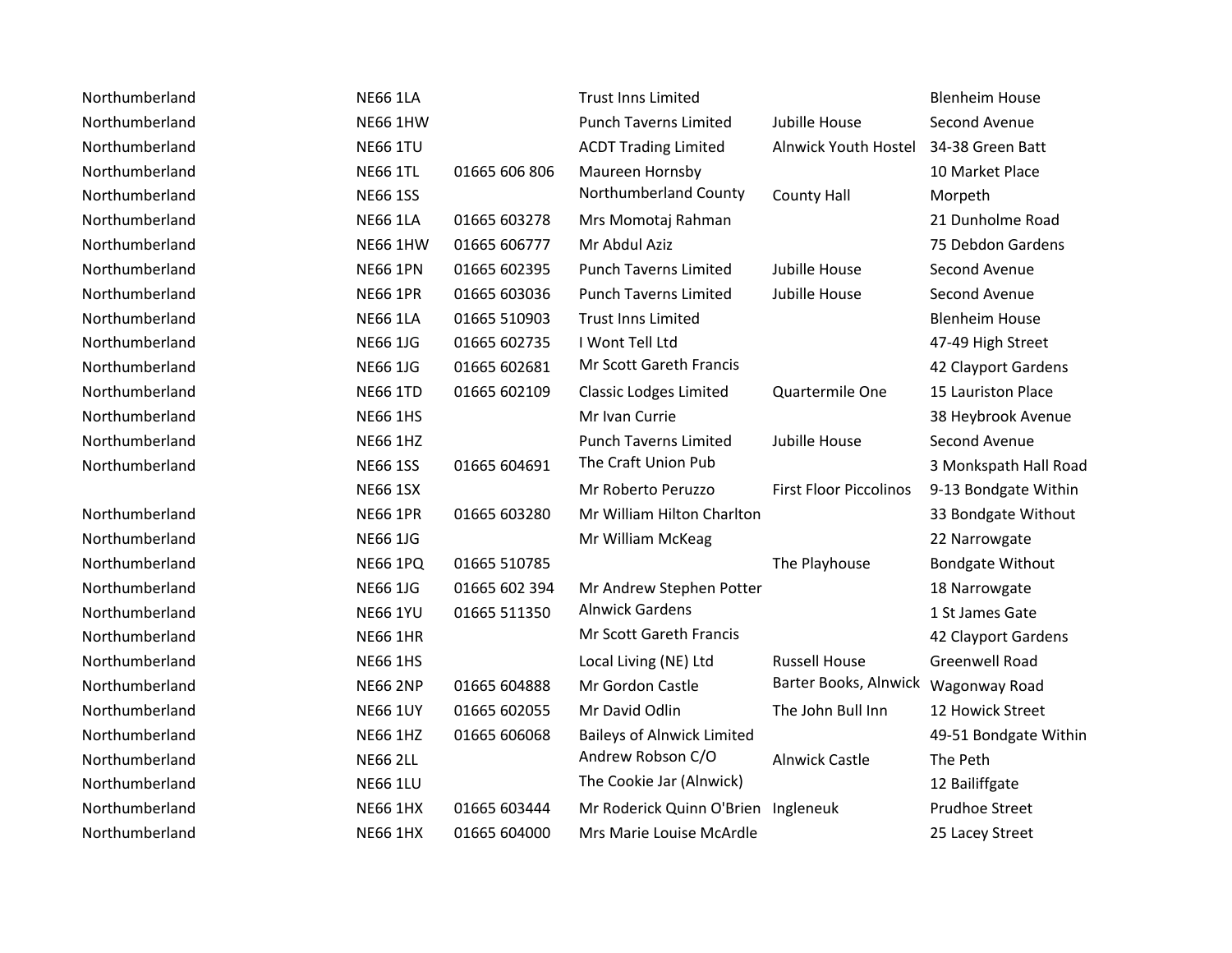| Northumberland |                | <b>NE66 1BG</b> | 01665 602342  | <b>Alnwick Rugby Football</b>  | <b>Alnwick Town</b>                     | <b>St James Estate</b>  |
|----------------|----------------|-----------------|---------------|--------------------------------|-----------------------------------------|-------------------------|
| Northumberland |                | <b>NE66 1BG</b> | 01665 602342  | Alnwick Rugby Football         | Alnwick Rugby Club                      | Greensfield Industrial  |
| Northumberland |                | <b>NE66 1PR</b> |               | The Ale Gate Ltd               |                                         | 112 Whitley Road        |
| Alnwick        | Northumberland | <b>NE66 2AH</b> | 01665 510809  | The Freeman of the             |                                         | <b>Town Hall Office</b> |
| Northumberland |                | <b>NE65 7BQ</b> | 01669 650226  | Mr Gareth Peter Latcham        | Rose And Thistle                        |                         |
| Morpeth,       |                | <b>NE65 0AA</b> | 01665 710381  | Mr Clive Wilding               | Harbour Guest House 24-26 Leazes Street |                         |
| Morpeth,       |                | <b>NE65 ODJ</b> | 01665 710890  | Spurreli Ltd                   | Spurreli Boutique                       | <b>Coquet Street</b>    |
| Morpeth,       |                | <b>NE65 0AA</b> |               | Mrs Marie Patricia Walsh-      | Harbour Inn                             | Leazes Street           |
| Northumberland |                | NE65 ONH        |               | Mr Nigel Albert Wilson         | Ryecroft                                | Gibson Street           |
| Morpeth,       |                | <b>NE65 OBX</b> |               | Ms Sharon Dobey                |                                         | 27 Queen Street         |
| Morpeth,       |                | <b>NE65 OLD</b> | 01665 714646  | <b>Punch Taverns Limited</b>   | Jubille House                           | Second Avenue           |
| Morpeth        |                | NE65 OLU        | 01665 710 431 | <b>Admiral Taverns Limited</b> | <b>Milton Gate</b>                      | 60 Chiswell street      |
| Morpeth,       |                | NE65 OEA        |               | Amble Club Ltd                 |                                         | 16 Bede Street          |
| Northumberland |                | <b>NE65 ODA</b> | 01665 713160  | Angela Thompson                |                                         | 81-83 Queen Street      |
| Northumberland |                | <b>NE65 OBZ</b> | 01665 713777  | Mr Kamber Kimti                |                                         | 17 West Park Road       |
| Northumberland |                | <b>NE65 0AT</b> |               | The Old Boathouse Amble        |                                         | 14 Prendwick Avenue     |
| Northumberland |                | <b>NE65 OBZ</b> | 01665 714382  | Cameron's Brewery              | <b>Malingate House</b>                  | <b>Waldon Street</b>    |
| Northumberland |                | <b>NE65 OSD</b> | 01665 710500  | Park Leisure 2000              |                                         | 1 Tudor Court           |
| Northumberland |                | NE65 ODQ        | 7799432719    | Mr Jonathan Bird               |                                         | 104 Queen Street        |
| Northumberland |                | <b>NE65 OSD</b> |               | Park Leisure 2000              |                                         | 1 Tudor Court           |
| Northumberland |                | <b>NE65 OLU</b> | 01665 710206  | Mr Senol Ayser                 | Flat 1                                  | Old Ferneybeds Road     |
| Northumberland |                | <b>NE65 0AP</b> |               | Mr Martin Charlton             | The Old Boathouse                       | Leazes Street           |
| Northumberland |                | NE65 OFB        | 01665 712111  | Mr Antony Karl Pull            | Unit A                                  | Coble Quay              |
| Northumberland |                | <b>NE65 ODR</b> | 01665 714724  | Mr Ryan Humphrys               |                                         | 11 Bow Alley            |
| Northumberland |                | <b>NE65 ODD</b> | 01665 711862  | Mr Martin Charlton             | The Old Boathouse                       | Leazes Street           |
| Northumberland |                | <b>NE65 0AD</b> | 01665 712391  | Ms Susan Straker               | The Schooner                            | Lime Street             |
| Northumberland |                | NE65 OFF        |               | Inn Collection Ltd             | Sandgate House                          | 102 Quayside            |
| Northumberland |                | <b>NE65 OPE</b> | 01665 714855  | Mr Michael Graham              |                                         | 16b Coquet Enterprise   |
| Northumberland |                | <b>NE65 OLE</b> | 01665 713575  | Rossini (Amble) Ltd            |                                         | 47-49 High Street       |
| Northumberland |                | <b>NE65 0AA</b> |               | Mr Michael Ashurst             |                                         | 31a Newburgh Street     |
| Northumberland |                | <b>NE46 4LN</b> | 01434 602814  | Ms Karen Rosemary              |                                         | Fairfield               |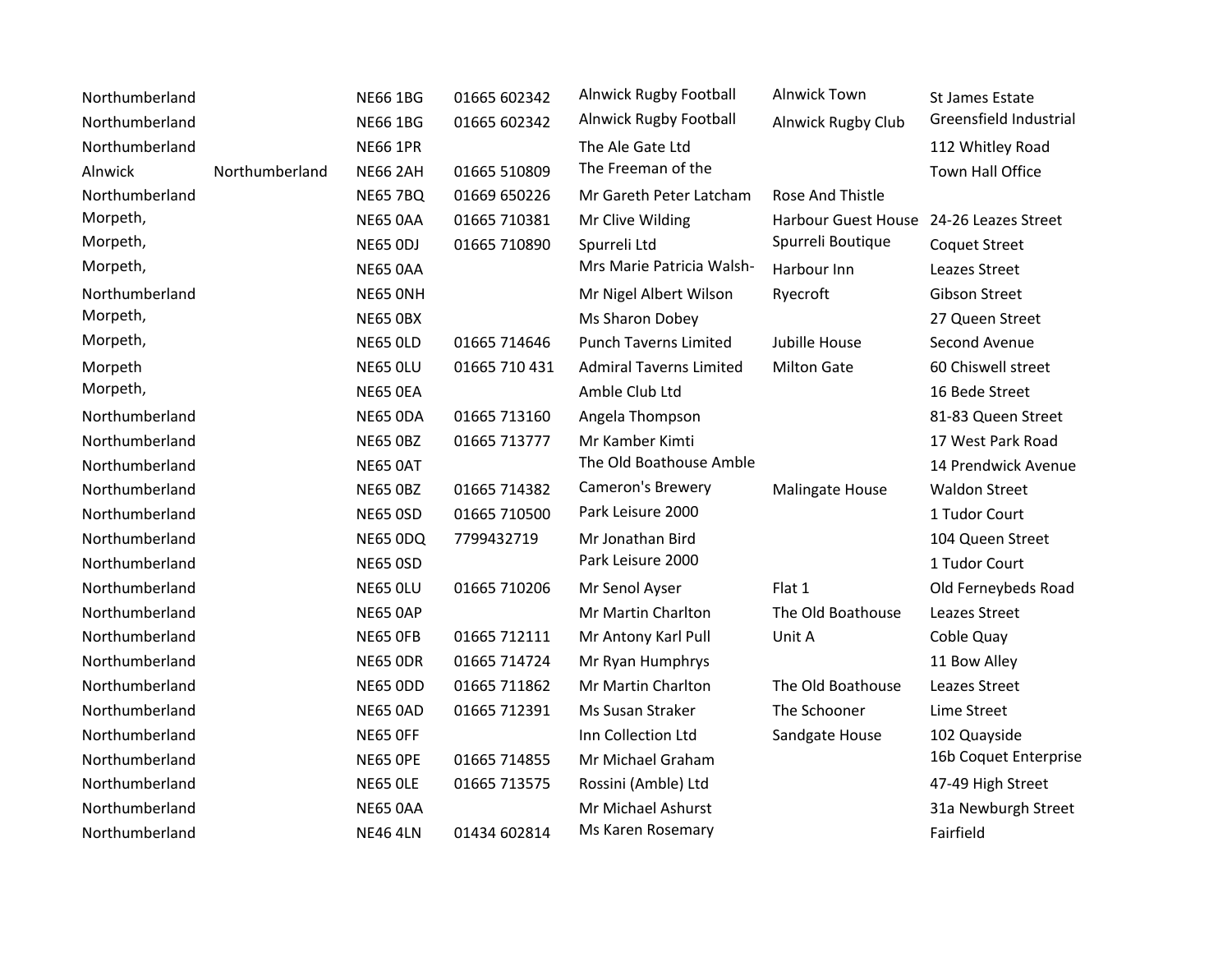| Northumberland | <b>NE63 9UJ</b> | 01670 850800  | Camerons Brewery Limited Maingate House |                      | <b>Waldon Street</b> |
|----------------|-----------------|---------------|-----------------------------------------|----------------------|----------------------|
| Northumberland | <b>NE63 9UX</b> | 01670 851527  | Mr Koray Tan                            |                      | 2 Parklands          |
| Northumberland | <b>NE63 9UN</b> |               | Mr Abdul Hasan                          |                      | 83 Broadway West     |
| Northumberland | <b>NE63 OSF</b> | 01670 818377  | Camerons Brewery Limited Maingate House |                      | <b>Waldon Street</b> |
| Northumberland | <b>NE63 OAE</b> | 01670 812310  | Mr Alan James Stanfield                 |                      | 117 Pont Street      |
| Northumberland | <b>NE63 9AE</b> | 01670 207560  | Mr Callum Baird                         |                      | 10 Suffolk Close     |
| Northumberland | <b>NE63 8HG</b> | 01670 520562  | Mr Barry James Dixon                    |                      | 85 Sullivan Walk     |
| Northumberland | <b>NE63 0SZ</b> |               | Wear Inns Limited                       |                      | 20 Balderton Street  |
| Northumberland | <b>NE63 OHD</b> | 01670 812106  | Hay Bingo Limited                       | The Hemmel           | Kimblesworth Grange  |
| Northumberland | <b>NE63 9EN</b> | 01670 857907  | Mr Timour Haghkar                       | The Tute             | Castle Island Way    |
| Northumberland | <b>NE63 9AE</b> |               | Mr Darren Aaron Wilson                  | <b>Horsley House</b> | The Kylins           |
| Northumberland | <b>NE63 9RG</b> | 01670 841200  | Northumberland College                  | Northumberland       | College Road         |
| Northumberland | <b>NE63 9AE</b> | 01670 857692  | JD Wetherspoon PLC                      | Wetherspoon House    | <b>Central Park</b>  |
| Northumberland | <b>NE63 9YD</b> | 01670 81283   | Park Resorts Ltd                        |                      | 2nd Floor            |
| Northumberland | <b>NE63 0XX</b> |               | Mr Mohammed Khosrul                     | Masala Tandoori      | 13 Laburnum Terrace  |
| Northumberland | <b>NE63 8HE</b> |               | Mr Richard Swinney                      |                      | 126a Station Road    |
| Northumberland | <b>NE63 OBY</b> | 01570 856351  | Mr Daniel McBride                       |                      | 335 Sycamore Street  |
| Northumberland | <b>NE63 9AE</b> |               | Mr Mohammad Haghkar                     |                      | 24 Nursery Park      |
| Northumberland | <b>NE63 0AA</b> |               | Mr Sukhvir Singh                        |                      | 128 Milburn Road     |
| Northumberland | <b>NE63 8HE</b> | 01670 811666  | Mr Timour Haghkar                       | The Tute             | Castle Island Way    |
| Northumberland | <b>NE63 0AG</b> |               | Mr Avrinder Singh Grewal                |                      | 128 Milburn Road     |
| Northumberland | NE63 OAF        |               | Miss Ruth Henderson                     |                      | 8 Queen Street       |
| Northumberland | <b>NE63 9JY</b> | 01670 622130  | Active Northumberland                   | <b>County Hall</b>   |                      |
| Northumberland | <b>NE63 8TL</b> | 01670 811991  | Ashington Community                     | Clubhouse            | Woodhorn Lane        |
| Northumberland | <b>NE69 7BL</b> | 01668 214243  | Mrs Sharon Eileen Eden                  |                      | 43 Montagu Court     |
| Northumberland | <b>NE69 7BS</b> | 01668 214714  | Mr Richard Sim                          |                      | 3 South View         |
|                | <b>NE69 7DF</b> |               | 01668 214487/21 Mrs Nicola Topham       |                      | 23 Quarryfield       |
| Northumberland | <b>NE70 7EE</b> | 01668 214 366 | Meadowhead Ltd                          |                      | Charterhall          |
| Northumberland | <b>NE69 7BW</b> | 01668 214616  | Mr Ronald George Watson                 |                      | Castle Hotel         |
| Northumberland | <b>NE69 7BS</b> | 01668 214 254 | Leadbitters Hotel Ltd                   |                      | The Mizenhead Hotels |
| Northumberland | <b>NE70 7JT</b> |               | WARDEN 079491 Maguires Country Parks    |                      |                      |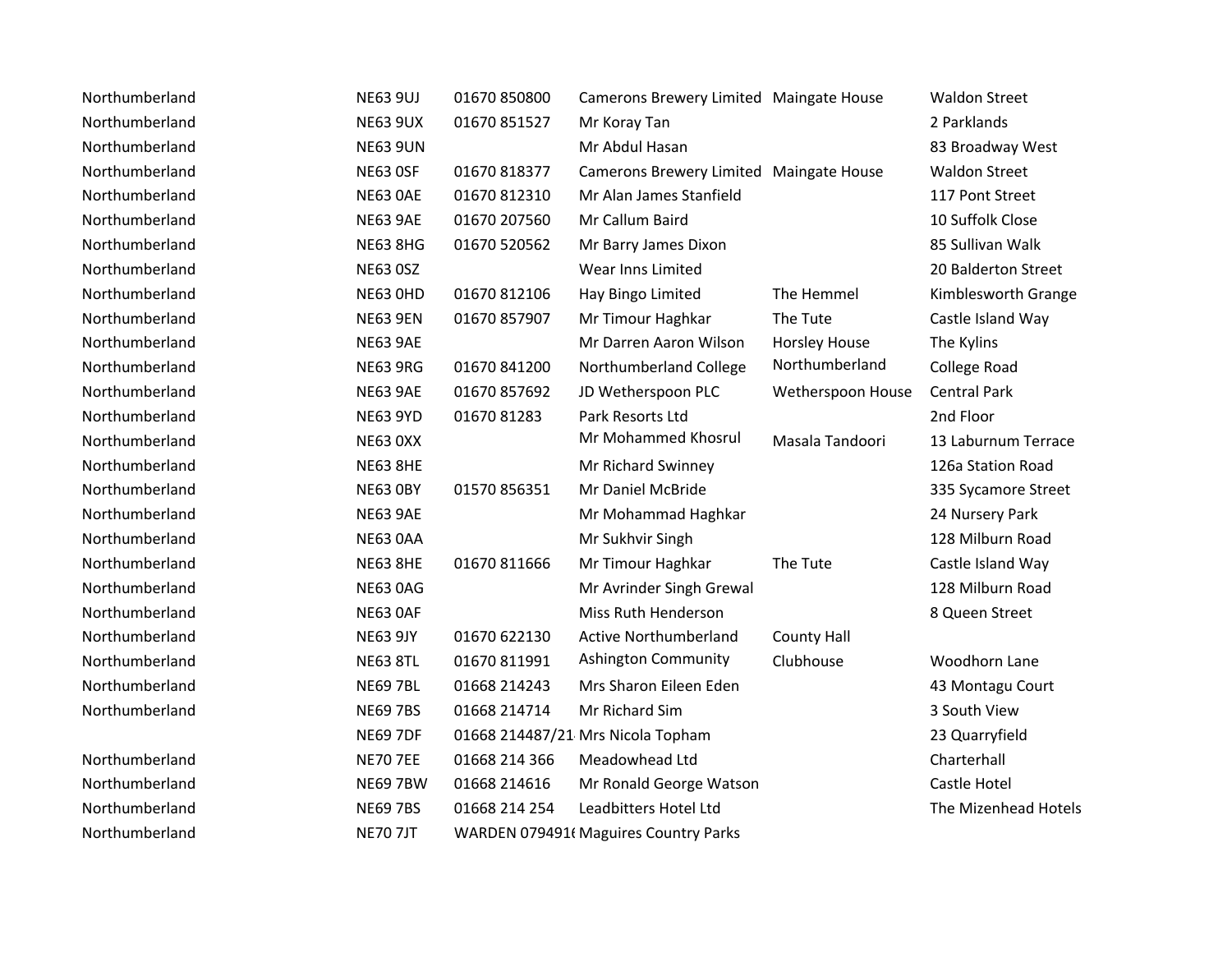| Northumberland | <b>NE70 7BS</b> | 1668214252   | Mr Richard Sim                 |                         | 3 South View                   |
|----------------|-----------------|--------------|--------------------------------|-------------------------|--------------------------------|
| Northumberland | <b>NE47 7AN</b> | 01434 344534 | <b>Twice Brewed LLP</b>        | <b>Twice Brewed Inn</b> | <b>Military Road</b>           |
| Hexham         | <b>NE47 7HU</b> | 1434344028   | Mr Ian Miller                  | Montcoffer              |                                |
| Northumberland | <b>NE47 7HF</b> | 01434 344896 | Mr Robin Alan Carnaffin        | Hunter Crook Lodge      | Henshaw                        |
| Northumberland | <b>NE47 7DW</b> | 01434 344117 | Mrs Lisa Welsh                 | <b>Bentley House</b>    | Henshaw                        |
| Northumberland | <b>NE47 7AN</b> | 01434 344360 | YHA (England and Wales)        |                         | Trevelyan House                |
| Northumberland | <b>NE47 7AN</b> |              | Northumberland National        | Northumberland          | South Park                     |
| Northumberland | <b>NE47 7HD</b> | 01434 344345 | Mr Kevin John Stephenson       | Layside Farm, Once      |                                |
| Hexham,        | <b>NE48 4AA</b> |              | <b>Barrasford Village Hall</b> |                         | <b>Barrasford Village Hall</b> |
| Hexham         | <b>NE46 1BH</b> | 1434602039   | El Group plc                   |                         | 3 Monkspath Hall Road          |
| Northumberland | <b>NE67 5AN</b> |              | Mr Murdoch Scott Allan         | On The Beach            | Harbour Road                   |
| Chathill       | <b>NE67 6AJ</b> |              | <b>BEADNELL WOMEN'S</b>        | <b>Beadnell Women's</b> | 22 Meadow Lane                 |
| Northumberland | <b>NE67 5AZ</b> | 01665 720075 | Punch Partnership (PTL)        | <b>Elsey Court</b>      | 20-22 Great Titchfield         |
| Northumberland | <b>NE67 5AY</b> | 01665 721211 | <b>Henson Property</b>         | <b>Henson House</b>     | Whitley Road                   |
| Northumberland | <b>NE67 5AS</b> |              | Mr Michael Dawson              | The Craster Arms        | 4-Feb                          |
| Berwick-Upon-  | <b>TD15 2NZ</b> | 01289 381112 | Mrs Pik Yin Kim Siu            |                         | 8 Warkworth Terrace            |
| Northumberland | <b>TD15 2PB</b> | 01289 540043 | Mr Rodney James Smith          |                         | The Farmhouse                  |
| Northumberland | <b>TD15 2PD</b> | 01289 381223 | Lindisfarne Inns LTD           | The Lindisfarne Inn     |                                |
| Northumberland | <b>TD15 2PD</b> | 7773392209   | Miss Shelley Watts             | 1 Ocean Drive           |                                |
| Northumberland | <b>TD15 2PB</b> |              | Farne Enterprises Ltd          | RSM Tax &               | 1 St James' Gate               |
| Northumberland | <b>TD15 2PB</b> |              | Farne Enterprises Ltd          | RSM Tax &               | 1 St James' Gate               |
| Northumberland | <b>NE24 4HT</b> | 01670 828459 | Mr Raymond Leslie              | Residential Flat,       | <b>Front Street</b>            |
| Northumberland | <b>NE24 4HF</b> | 01670 822410 | Steeple Inns Ltd               |                         | 3 Berrymoor Court              |
| Northumberland | <b>NE24 4HW</b> |              | Meat And Two Veg               |                         | 113b Front Street              |
| Northumberland | <b>NE24 4HW</b> |              | Mrs Claire Marianne            |                         | 43 Hatfield Drive              |
| Northumberland | <b>NE22 6DA</b> |              | <b>Punch Taverns Limited</b>   | Jubille House           | Second Avenue                  |
| Northumberland | <b>NE22 5DS</b> |              | Mr Keith Wilson                | The Cottage             | 11 Vicarage Terrace            |
| Northumberland | <b>NE22 5TT</b> | 01670 822145 | Mrs Mary Pattison              | 26 Coquetdale Place     |                                |
| Northumberland | <b>NE22 5LW</b> |              | Mrs Julie Chirnside            |                         | 51 Chatsworth Drive            |
|                | <b>NE22 5TN</b> |              | Langley Estates Ltd            |                         | 33 Station Road                |
| Northumberland | <b>NE22 5AE</b> | 01670 822754 | Mrs Maria De Fatima            |                         | 20 Winchester Way              |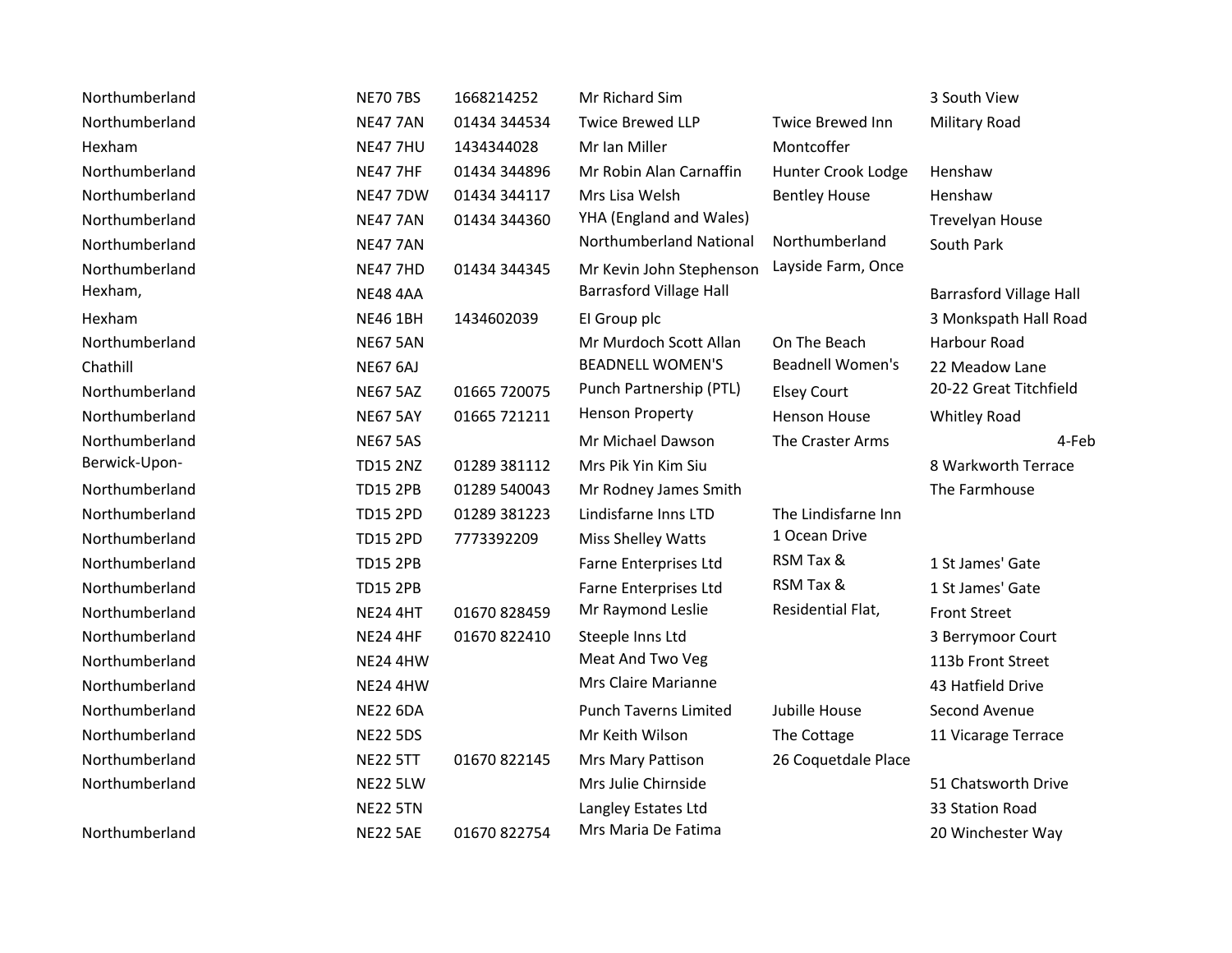| Northumberland | <b>NE22 6HR</b> | 01670 822415 | JD Wetherspoon plc             | Wetherspoon House        | <b>Central Park</b>      |
|----------------|-----------------|--------------|--------------------------------|--------------------------|--------------------------|
| Northumberland | <b>NE22 5TT</b> |              | Mr George Todd                 |                          | 18 Forum Court           |
| Northumberland | <b>NE22 5UB</b> |              | Mrs Tarina Johnson             | Astons Late Bar          | 34 Front Street West     |
| Northumberland | <b>NE22 5EN</b> | 01670 824404 | Mr Brent Towers                | The Millfield            | Millfield Court          |
| Northumberland | <b>NE22 5UA</b> |              | Punch Partnership (PTL)        | <b>Elsey Court</b>       | 20-22 Great Titchfield   |
| Northumberland | <b>NE22 5HB</b> | 01670 820130 | Mr Aurel Stroka                |                          | 19 Fontburn Road         |
| Northumberland | <b>NE22 5UB</b> |              | Mr Titu Sultan Ahad            |                          | 15 Grainger Park Road    |
| Northumberland | <b>NE22 5UB</b> | 01670 821624 | Mr Xi Chen                     |                          | 62 Front Street West     |
|                | <b>NE22 5DN</b> |              | Mr Lazhar Mojaat               |                          | 31 Windsor Gardens       |
| Northumberland | <b>NE22 7JN</b> | 01670 828808 | East Bedlington                |                          | 16-17 Station Street     |
| Northumberland | <b>NE22 5UB</b> |              | Mrs Marie Otley                |                          | 15 Farndale Avenue       |
| Northumberland | <b>NE22 5TN</b> | 01670 822317 | <b>Bedlington Social Club</b>  | <b>Bedlington Social</b> | Market Place             |
| Northumberland | <b>NE22 5TT</b> |              | Alcyone Healthcare North       | <b>Baedling Manor</b>    | <b>Front Street West</b> |
| Northumberland | <b>NE22 5UB</b> |              | Mrs Andrea Johnson             |                          | 23 Choppington Road      |
|                | <b>NE70 7JU</b> |              | W J DAVIDSON & SON             |                          | Adderstone               |
| Northumberland | <b>NE70 7NE</b> | 01668 213543 | Moorland Holdings (North       | First Floor, Ellison     | 1 Osborne Road           |
| Northumberland | <b>NE70 7ND</b> | 01668 213266 | Mr Keith Clark                 | Greenacres               | B1326 Klondyke To        |
| Northumberland | <b>NE70 7DP</b> | 01668 213232 | Moorland Holdings (NE)         | <b>Preston Towers</b>    | <b>Preston Road</b>      |
| Northumberland | <b>NE70 7NG</b> |              | Mr Ian George Ramage           |                          | 41 Twyford Close         |
| Northumberland | <b>NE70 7DP</b> | 01668 219662 | Sunnyhills Limited             | Sunnyhills Farm Shop     |                          |
|                | <b>NE70 7LF</b> |              | Miss Ashley Morton             | Mares Close Farm         | Mares Close              |
| Northumberland | <b>NE48 2JP</b> | 01434 220226 | Mr Michael Turner              | <b>Black Bull Hotel</b>  | <b>Front Street</b>      |
| Northumberland | <b>NE48 2JT</b> | 01434 220254 | Mrs Iben Broust Wilkinson      | Riverdale Hall Hotel     |                          |
|                | <b>NE48 2AU</b> | 1434220696   | Mr David Anthony               |                          | 5 St Cuthberts Terrace   |
| Northumberland | <b>NE48 1PE</b> |              | Mr Julian Frances Tarret       | Newton                   | Tarset                   |
| Northumberland | <b>NE48 2DG</b> | 7814484962   | Mrs Christine Billany          | 1 Stewards House         |                          |
| Newcastle Upon | <b>NE20 ODX</b> |              | English Heritage Trust         | The Engine House         | <b>Firefly Avenue</b>    |
| Newcastle Upon | <b>NE20 ODN</b> | 01661881220  | El Group plc                   |                          | 3 Monkspath Hall Road    |
| Northumberland | NE20 ODX        | 01661 881024 | <b>Blacksmiths Coffee Shop</b> | East Beechfield Farm     |                          |
|                | <b>TD15 1LF</b> |              | Mr Keith Barrington            | <b>Border Steading</b>   | 2 New East Farm          |
|                | <b>TD15 2PA</b> |              | Haggerston Castle Limited      |                          | 1 Park Lane              |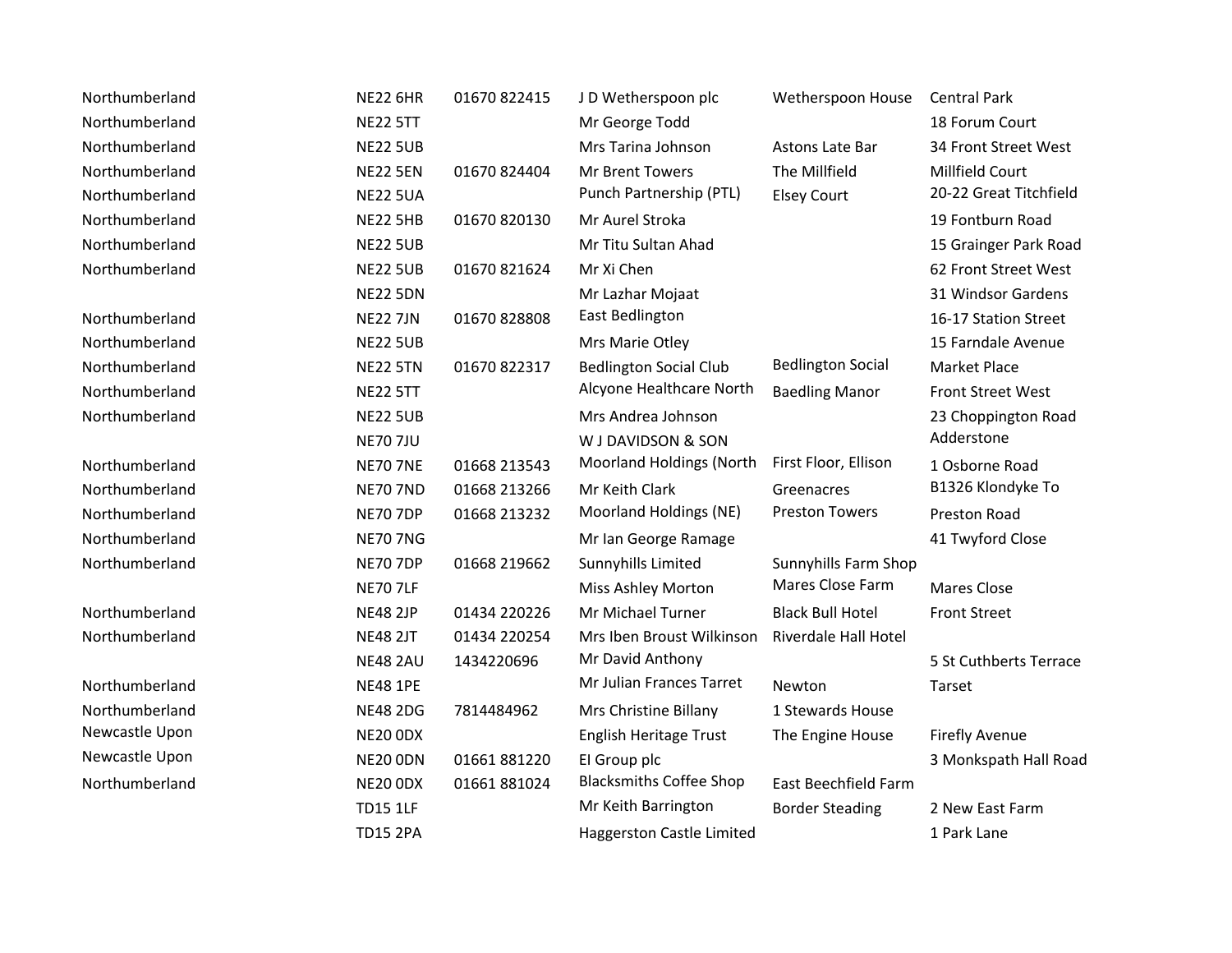| Northumberland | <b>TD12 4TN</b> | 01890 820332 | English Heritage Trust        | The Engine House      | <b>Firefly Avenue</b>    |
|----------------|-----------------|--------------|-------------------------------|-----------------------|--------------------------|
| Northumberland | <b>TD15 1BG</b> | 01289 302982 | Mr Zafer Saygilier            | Thorneycroft          | 21 Cornhill Road         |
| Northumberland | <b>TD15 1JS</b> | 01289 307663 | Miss Odette Hume              | The Red Lion          | 19 Castlegate            |
| Northumberland | <b>TD15 1EZ</b> | 01289 298002 | Mr Frank Mark Dixon           | Flat 8                | 3 Quay Walls             |
|                | <b>TD15 1EQ</b> | 01289 307454 | Berwick Riverside Hotel       |                       | 43 Hide Hill             |
| Northumberland | <b>TD15 1AS</b> | 01289 331711 | Mr Matthew John Carroll       |                       | 20 Pottergate            |
|                | <b>TD15 1ES</b> |              | Sayturk Limited               |                       | 25-27 Mosley Street      |
|                | <b>TD14 1NE</b> | 01289 307598 | Berwick Holiday Centre Ltd    |                       | 1 Park Lane              |
| Northumberland | <b>TD15 1NE</b> | 1442230300   | Berwick Holiday Centre Ltd    |                       | 1 Park Lane              |
|                | <b>TD15 1AS</b> | 01289 306149 | Mr Vito Antonio Berlino       |                       | 33-37 West Street        |
|                | <b>TD15 2TN</b> | 01289 388661 | James.R. LANDELLS             |                       | 10 Westerhope Gardens    |
|                | <b>TD15 1BG</b> |              | Mr Robert Armstrong           |                       | 12 Ivinson Road          |
|                | <b>TD15 1BH</b> | 01289 302641 | Spirit Pub Company            |                       | <b>Westgate Brewery</b>  |
|                | <b>TD15 1BG</b> | 01289 302982 | Mr Zafer Saygilier            | Thorneycroft          | 21 Cornhill Road         |
| Northumberland | <b>TD15 2RL</b> | 01289 387251 | Mr Bruce Ballantyne           | The Cobbled Yard      | 40 Walkergate            |
|                | <b>TD15 1ES</b> | 01289 302726 | Megna Tandoori                |                       | 39 Bridge Street         |
| Northumberland | <b>TD15 1EE</b> | 01289 306483 | Mrs Angela Morley             |                       | 43 Church Street         |
| Northumberland | <b>TD15 1UT</b> | 01289 331438 | <b>Marshall Meadows Hotel</b> |                       | <b>Marshall Meadows</b>  |
|                | <b>TD15 1EP</b> | 01289 307852 | Mrs Joanne Greenaway          | The Queens Head       | 6 Sandgate               |
| Northumberland | <b>NE70 7JU</b> | 01668 213000 | Purdy Lodge Limited           |                       | <b>Adderstone Garage</b> |
|                | <b>TD15 1AB</b> | 01289 307237 | Mrs Ashleigh Dianne           |                       | 30 Hide Hill             |
| Northumberland | <b>TD15 1LF</b> | 01289 307900 | Mrs Kirsty Jane Mcleod        |                       | 7 The Croft              |
|                | <b>TD15 1EQ</b> | 01289 306214 | Depot Hire Limited            | Grieve Lodge          | 6 Mansefield Road        |
| Northumberland | <b>TD15 1DJ</b> | 01289 308407 | Mr Bruce Ballantyne           |                       | 35 Manse Road            |
|                | <b>TD15 1DX</b> | 01289 331491 | Mr John Stewart               | Kings Head (The)      | 56 Church Street         |
|                | <b>TD15 1LZ</b> |              | Miss Debra Marie Dixon        |                       | 1 Roadside Cottages      |
| Northumberland | <b>TD15 1AT</b> | 01289 331411 | Mr Khok Ming Siu              |                       | 6 Tweed Close            |
|                | <b>TD15 2TD</b> | 01289 387206 | Miss Sarah-Louise             | 76 Shielfield Terrace | <b>Etal Road</b>         |
| Northumberland | <b>TD15 2NL</b> | 01289 382291 | Ros Bache                     |                       | The Salutation Inn       |
| Northumberland | <b>TD15 1LF</b> | 308454       | Mr William Akers              |                       | 89 Castlegate            |
| Northumberland | <b>TD15 1AB</b> | 01289 303939 | Mr Keith Steven               |                       | 26 Hide Hill             |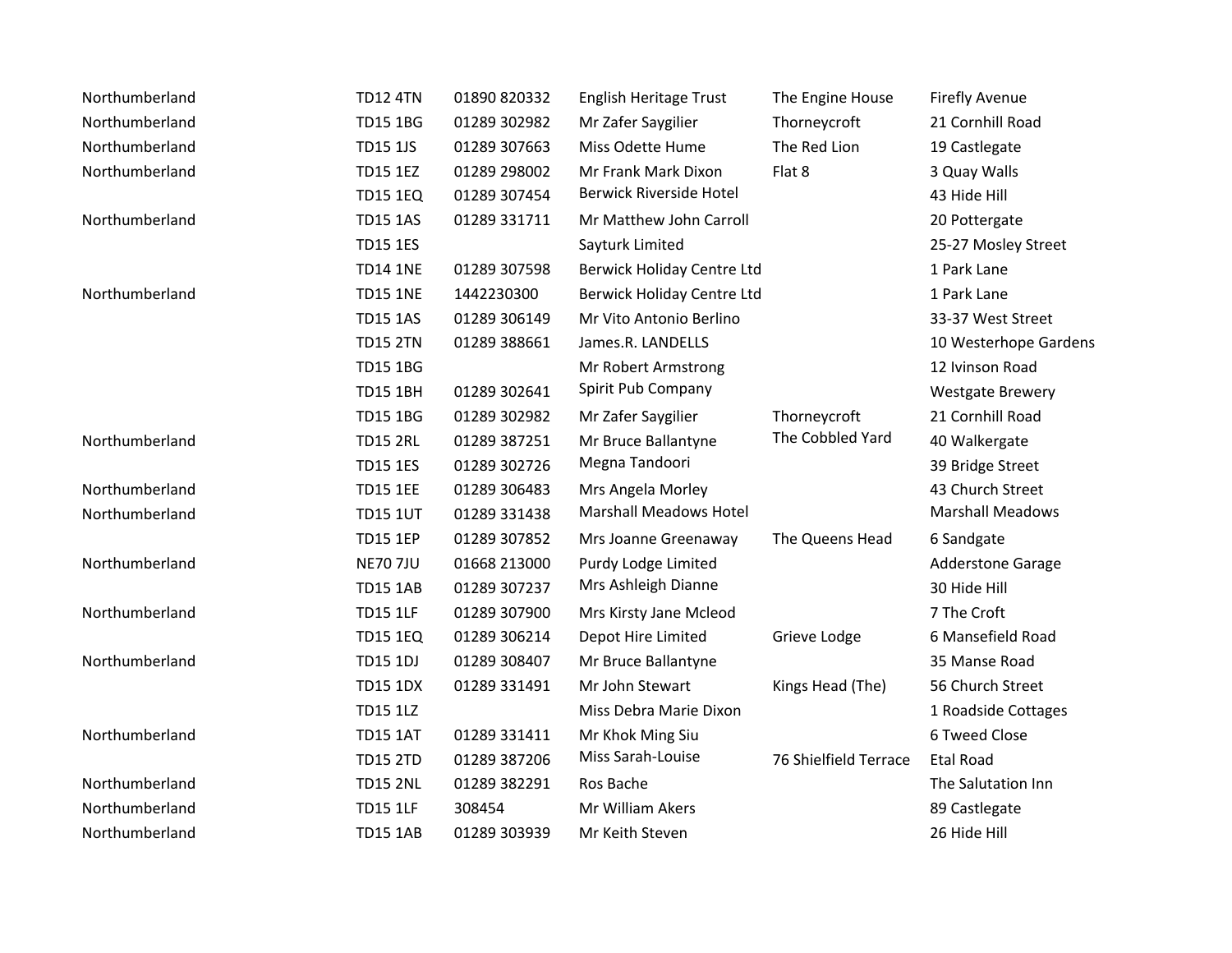|                       | <b>TD15 1DF</b> |              | English Heritage Trust                 | The Engine House    | <b>Firefly Avenue</b>  |
|-----------------------|-----------------|--------------|----------------------------------------|---------------------|------------------------|
|                       | <b>TD15 1AQ</b> |              | Cafe Gaspiro Limited                   |                     | 24 Bridge Street       |
| Northumberland        | <b>TD15 1JS</b> | 01289 331480 | Miss Natasha Spouse                    |                     |                        |
| Northumberland        | <b>TD15 1BG</b> | 01289 303184 | Stonegate Pub Company                  | Porter Tun House    | 500 Capability Green   |
| Northumberland        | <b>TD15 1LF</b> | 01289 306698 | Mrs Brenda Christine                   | The Free Trade      | 75 Castlegate          |
| Northumberland        | <b>TD15 1AJ</b> |              | 01289 309333/33 The Maltings (Berwick) |                     | Berwick-Upon-Tweed     |
| Northumberland        | <b>TD15 1UR</b> | 01289 304173 | <b>Punch Taverns Limited</b>           | Jubille House       | Second Avenue          |
| Northumberland        | <b>TD15 1NE</b> | 1442230300   | <b>Berwick Holiday Centre</b>          |                     | 1 Park Lane            |
| Northumberland        | <b>TD15 1AQ</b> |              | Mrs Gemma Deighton                     |                     | 40 Bridge Street       |
| Northumberland        | <b>TD15 1EQ</b> | 01289 298188 | Mr Amran Hussain                       |                     | 19-21 Hide Hill        |
| Northumberland        | <b>TD15 2PL</b> | 01289 381245 | Mrs Gillian Curry                      | Farm House          |                        |
| Northumberland        | <b>TD15 1EP</b> |              | Whitbread Group Plc                    |                     | <b>Whitbread Court</b> |
| Northumberland        | <b>TD15 1BN</b> | 01289 304986 | Mrs Renata Domagala                    |                     | 16 The Oval            |
| Northumberland        | <b>TD15 1AS</b> | 01289 330888 | Mrs Louise Marden                      | Valhalla            | <b>Unthank Square</b>  |
| Northumberland        | <b>TD15 1AQ</b> | 01289 308827 | Isle of Cowes Limited                  |                     | 64- Bridge Street      |
| Northumberland        | <b>TD15 1ES</b> | 01289 302736 | Magna Tandoori                         | The Magna Tandoori  | 39 Bridge Street       |
| Northumberland        | <b>TD15 1EQ</b> |              | Limencello Limited                     | The Tyde            | Beachway               |
| Northumberland        | <b>TD15 1BN</b> | 01289 298002 | Deyn's Deli                            |                     | 1 Sallyport            |
| Northumberland        | <b>TD15 1AB</b> |              | Mr Raymond David Stokes                |                     | 18 Tweed Street        |
| Northumberland        | <b>TD15 1NF</b> | 01289 305513 | Caterleisure Limited                   |                     | 197-199 Main Street    |
|                       | DH8 9SP         | 01434 675251 | <b>Calcot Health and Leisure</b>       | <b>Calcot Manor</b> |                        |
| Northumberland        | <b>NE24 1BU</b> | 01670 362211 | Mr Zhong Sheng Zhang                   |                     | 6 Holmehill Lane       |
| Northumberland        | <b>NE24 1BU</b> | 01670 354076 | Mr Brent Towers                        |                     | 331 Cowpen Road        |
| Northumberland        | <b>NE24 1BN</b> | 01670 544000 | Mr Shah Abdul Aziz Ahmed               |                     | 30 Laverock Hall Road  |
| Northumberland        | <b>NE24 4NR</b> | 01670 364200 | Mr Labas Miah                          |                     | 29 Bondicar Terrace    |
| Northumberland        | <b>NE24 5JW</b> | 01670 351000 | Mr Epifanio Pignataro                  |                     | 35 Eastlands           |
| Northumberland        | <b>NE24 3PL</b> | 01670 797428 | Coastline Fish & Chip                  |                     | Links Road             |
| Northumberland        | <b>NE24 2BS</b> | 01670 356712 | <b>Reflections Managment</b>           | Suite 1             | Gateway House          |
| <b>Northumberland</b> | <b>NE24 4NP</b> | 01670 946389 | Mr Selvan Jayaraman                    |                     | <b>8 Spey Bank</b>     |
| Northumberland        | <b>NE24 5BT</b> | 01670 352943 | <b>Active Northumberland</b>           | <b>County Hall</b>  |                        |
| Northumberland        | <b>NE24 2DS</b> | 01670 797798 | Gussco Ltd                             |                     | 82 Middleton Street    |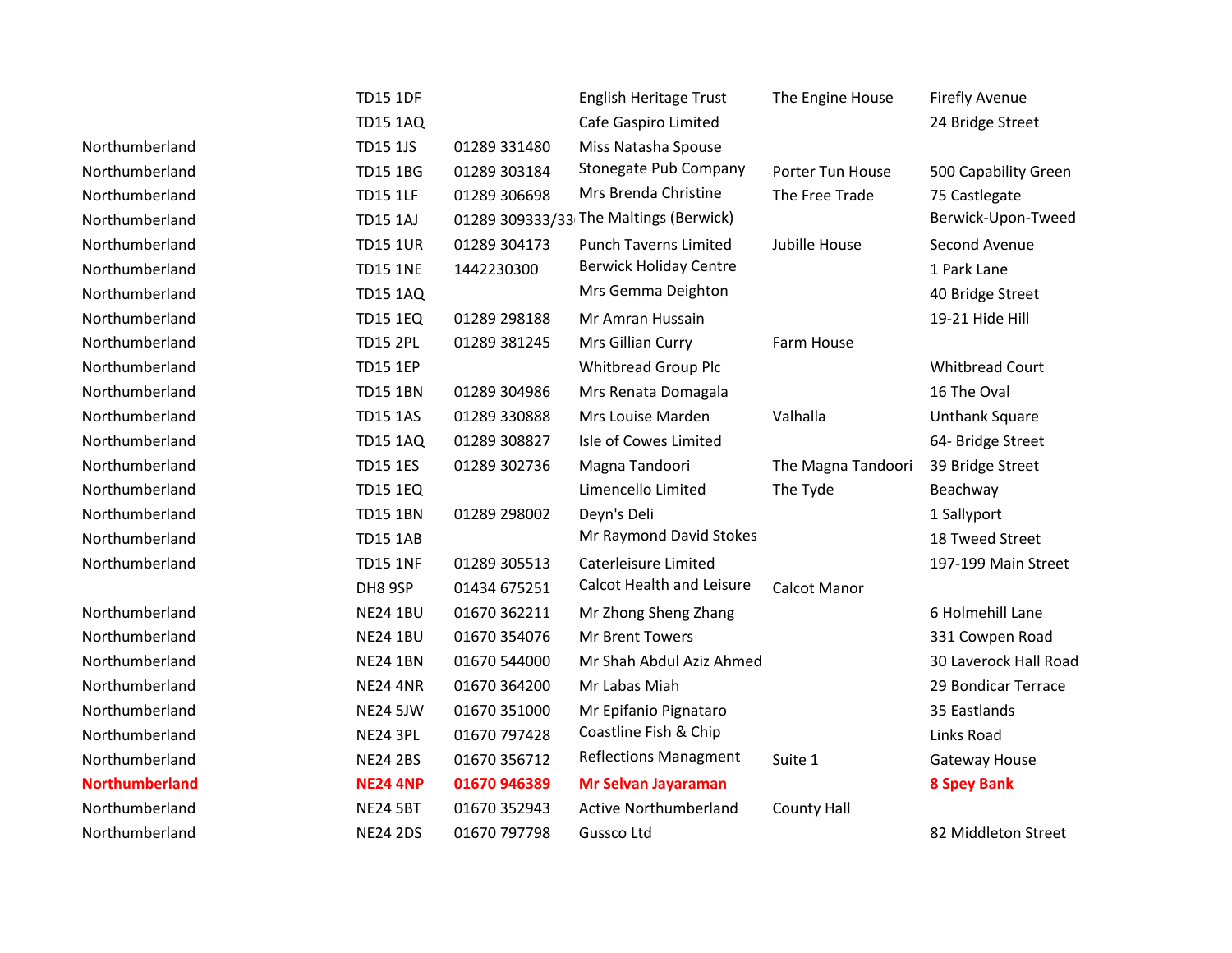| Northumberland | <b>NE24 1LS</b> |              | <b>Trust Inns Limited</b>      |                        | <b>Blenheim House</b> |
|----------------|-----------------|--------------|--------------------------------|------------------------|-----------------------|
| Northumberland | <b>NE24 1DG</b> | 01670 353314 | <b>Punch Taverns Limited</b>   | Jubille House          | Second Avenue         |
| Northumberland | <b>NE24 3JD</b> |              | Star Pubs & Bars Ltd           |                        | 3 - 4 Broadway Park   |
| Northumberland | <b>NE24 4NG</b> |              | <b>Trust Inns Limited</b>      |                        | <b>Blenheim House</b> |
| Northumberland | <b>NE24 1LS</b> | 01670 367184 | Amber Taverns Ltd              | <b>Victory Offices</b> | 112 Victory Road      |
| Northumberland | <b>NE24 3LP</b> | 01670 353650 | Mr Richard William             | Flat Above             | How Do You Do         |
| Northumberland | <b>NE24 3RJ</b> |              | Marstons plc                   |                        | Marston's House       |
| Northumberland | <b>NE24 2QA</b> |              | <b>SEP Properties Limited</b>  |                        | Aldershawe Hall       |
| Northumberland | <b>NE24 2RH</b> | 01670 356731 | ChessTime Ltd                  | The Top House          | <b>Marlow Street</b>  |
| Northumberland | <b>NE24 2JW</b> | 01670 462457 | The Craft Union Pub            |                        | 3 Monkspath Hall road |
| Northumberland | <b>NE24 1AL</b> |              | Mecca Bingo Limited            |                        | <b>TOR</b>            |
| Northumberland | <b>NE24 1DG</b> |              | <b>Trust Inns Limited</b>      |                        | <b>Blenheim House</b> |
| Northumberland | <b>NE24 5BJ</b> | 01670 361594 | <b>Admiral Taverns Limited</b> | <b>Milton Gate</b>     | 60 Chiswell street    |
| Northumberland | <b>NE24 5RW</b> |              | <b>Punch Taverns Limited</b>   | Jubille House          | Second Avenue         |
| Northumberland | <b>NE24 3AE</b> |              | Mr David Hood                  |                        | 3 Gosport Way         |
| Northumberland | <b>NE24 1DG</b> | 01670 365369 | Mr Andrew Tom Beale            |                        | 15 The Crescent       |
|                | <b>NE24 2AP</b> |              | Mr Robert Whitlock             |                        | 18 Bramble Close      |
| Northumberland | <b>NE24 1LQ</b> |              | Mrs Dawn Marie Powell          |                        | 1 Aspen Way           |
| Northumberland | <b>NE24 1LY</b> | 01670 355188 | Jomart Investments Ltd         |                        | 1 Seaforth Street     |
| Northumberland | <b>NE24 2AD</b> |              | Mr Raju Ahmed                  |                        | 20 Eider Close        |
| Northumberland | <b>NE24 2DX</b> | 01670 356830 | JD Wetherspoon plc             | Wetherspoon House      | <b>Central Park</b>   |
| Northumberland | <b>NE24 3BS</b> |              | <b>Blyth Rescue</b>            |                        | Quay Road             |
| Northumberland | <b>NE24 3PA</b> |              | Mr Martin Charlton             |                        | 14 Prendwick Avenue   |
| Northumberland | <b>NE24 1BD</b> |              | Dalvino Limited                |                        | 66 Front Street East  |
| Northumberland | <b>NE24 3AG</b> |              | Inn Collection                 | <b>Gibb Chambers</b>   | 52-54 Westgate Road   |
| Northumberland | <b>NE24 1BL</b> | 7595632233   | Bruno's Bar Ltd                |                        | 8a Bridge Street      |
| Northumberland | <b>NE24 1LS</b> |              | Mr James Edward Barnes         |                        | 56 Stanton Avenue     |
| Northumberland | <b>NE24 1LH</b> | 01670 367177 | Mrs Allison Louise Thear       | Cranbrook House        | 8a Cranbrook Drive    |
| Northumberland | <b>NE24 4JF</b> | 01670 356154 | <b>Premier Meats Limited</b>   |                        | Unit 1a - 1b          |
| Northumberland |                 |              | North East Chilli Fest Ltd     |                        | 3 Hastings Terrace    |
| Northumberland | <b>NE66 3BP</b> | 01665 577750 | Mr Michael Boyle               | Fishing Boat Inn       | Boulmer               |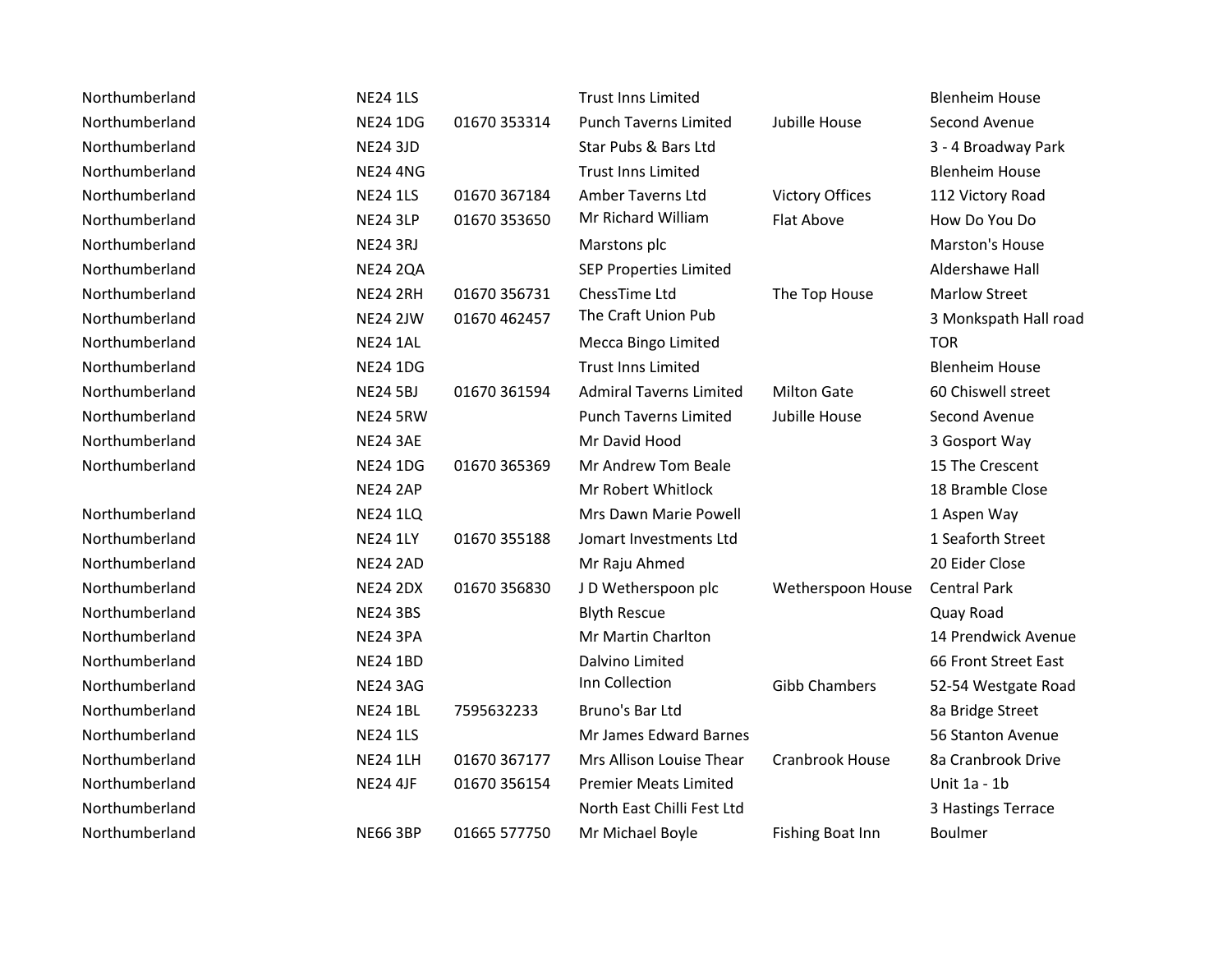| Northumberland     |                | <b>TD15 2TW</b> | 01289 388542  | Bowsden Village Hall           |                              | Bowsden                |
|--------------------|----------------|-----------------|---------------|--------------------------------|------------------------------|------------------------|
| Cumbria            |                | CA8 7BH         |               | <b>Gilsland Village Hall</b>   | <b>Gilsland Village Hall</b> | Gilsland               |
|                    |                | CA8 7NP         |               | <b>Trustees of Knaresdale</b>  |                              | Gib House              |
| Northumberland     |                | <b>NE66 4LW</b> |               | Mr Peter Moralee               | <b>Breamish Valley</b>       | U1094 Branton Junction |
| Northumberland     |                | <b>TD12 4SH</b> | 01890 820252  | Mr Keith Elstob                | <b>Blue Bell Inn</b>         |                        |
| Wooler             |                | <b>NE71 6QG</b> | 01668 281447  | Verdant Leisure 2 Limited      | 10 Mannin Way                | Caton road             |
| Northumberland     |                | <b>NE67 5HW</b> | 01665 579061  | Mrs Amelia Fell                | <b>Brockdam Farm</b>         |                        |
| Blyth              |                | <b>NE24 1QY</b> |               | Mrs Joanne Ruth                | Cambois Club House           |                        |
| Northumberland     |                | <b>NE24 1SD</b> |               | Mr David Roberts               |                              | 39 Melrose Avenue      |
| Bedlington         |                | <b>NE22 7DB</b> |               | Mrs Michelle Charlton          | 10 Selbourne Terrace         |                        |
| Northumberland     |                | <b>NE61 3EL</b> | 01670 787388  | <b>Admiral Taverns Limited</b> | <b>Milton Gate</b>           | 60 Chiswell street     |
| Alnwick            |                | <b>NE66 2DD</b> |               | Greensfield Moor               | Sandgate House               | 102 Quayside           |
| Wylam              |                | <b>NE41 8DF</b> |               | Mr Ronald Gilfillan            | 2 Highridge View             | West Road              |
| Alnwick            |                | <b>NE66 5PS</b> |               | Mr Richard Mark Pattinson      |                              | 1 Victory Drive        |
| <b>Bardon Mill</b> | Northumberland | <b>NE47 7JN</b> | 01434 344 277 | Patricia Birley & Fiona        |                              | The Vindolanda Trust   |
| Northumberland     |                | <b>NE62 5UA</b> |               | NewRiver Retail (Mantle)       |                              | 16 New Burlington      |
| Northumberland     |                | <b>NE62 5NB</b> |               | Mr Melvyn Harmison             | <b>Anglers Arms</b>          | Sheepwash Bank         |
|                    |                | <b>NE62 5XE</b> |               | Mr Kenneth Cuthbert            |                              | 15 Chollerton Drive    |
| Gateshead          |                | <b>NE177AU</b>  |               | Mr Darren Willey               |                              | The Bairns             |
| Cramlington        |                | <b>NE23</b>     |               | Shankhouse Sports &            | Shankhouse Working           | <b>Clifton Road</b>    |
|                    |                | DH8 9RT         | 1434673248    | Trustees of the Passionist     |                              | Minsteracres Retreat   |
|                    |                | <b>NE45 5AW</b> | 1434633676    | Mr Shah Jahan                  |                              | 8 Kirkton Avenue       |
| Northumberland     |                | <b>NE45 5BE</b> | 01434 632020  | Vixen Pub Company Ltd          |                              | 3 Monkspath Hall Road  |
| Northumberland     |                | <b>NE45 5AW</b> | 01434 632866  | Mr Malcolm McKinnell           |                              | 18 Market Street       |
| Northumberland     |                | <b>NE45 5AT</b> |               | Greene King Retailing Ltd      |                              | Po Box 337             |
| Northumberland     |                | <b>NE45 5AY</b> | 01434 633633  | <b>Punch Taverns Limited</b>   | Jubille House                | Second Avenue          |
| Northumberland     |                | <b>NE45 5AA</b> |               | <b>Punch Taverns Limited</b>   | Jubille House                | Second Avenue          |
| Northumberland     |                | <b>NE45 5AA</b> | 01434 632948  | Heron Deli Limited             | The Old School               | Church Lane            |
| Northumberland     |                | <b>NE45 5AH</b> | 01434 633371  | Putney North Limited           | The Police House             | Church Road            |
| Northumberland     |                | <b>NE45 5AY</b> | 01434 633434  | Mr Syed Nadir Aziz             | The Valley                   | <b>Station Road</b>    |
|                    |                | <b>NE45 5NT</b> | 01434 632 349 | English Heritage Trust         | The Engine House             | <b>Firefly Avenue</b>  |
|                    |                |                 |               |                                |                              |                        |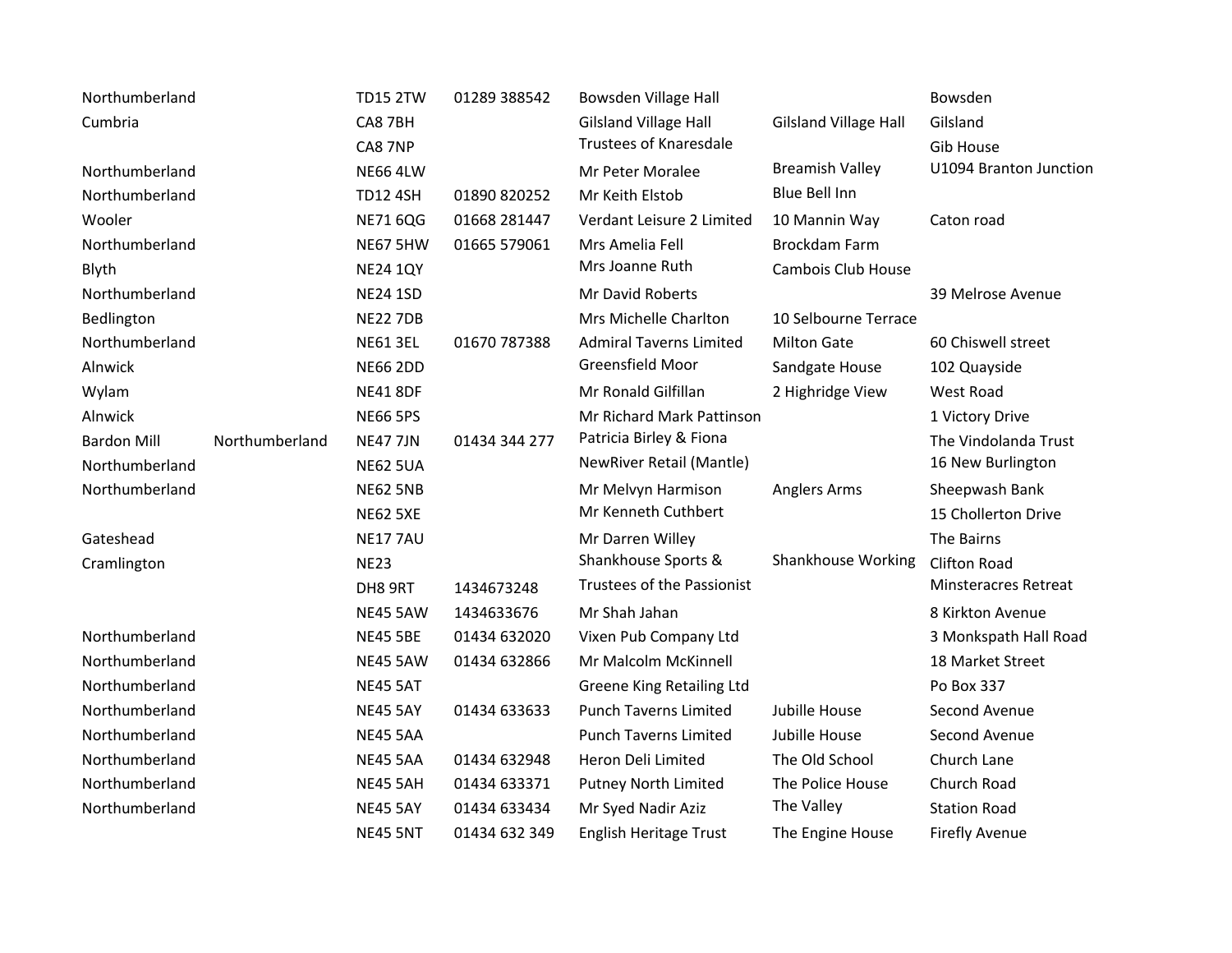| Northumberland | <b>NE45 5AD</b> | 01434 633698                 | Mr Jack Robert Daniel                      | <b>Hindley House</b>           |                             |
|----------------|-----------------|------------------------------|--------------------------------------------|--------------------------------|-----------------------------|
| Northumberland | <b>NE45 5AW</b> | 01670 515710                 | Mrs jane Cutler                            | <b>Hill Brow</b>               | <b>Bullers Green</b>        |
| Northumberland | <b>NE45 5AA</b> |                              | Parochial Church Council                   | <b>St Andrews Cottage</b>      | <b>Hill Street</b>          |
| Northumberland | <b>NE45 5LA</b> |                              | 01434 632119/63 Angel of Corbridge Limited | Angel Inn                      | Main Street                 |
|                | <b>TD12 4UH</b> |                              | The Collingwood Arms                       |                                | <b>Main Street</b>          |
|                | <b>TD12</b>     |                              | The Management                             | Crookham Village Hall Crookham |                             |
|                | <b>TD12 4TD</b> | 1890820293                   | Ms Gemma Rodgerson                         | The Coach House                |                             |
| Northumberland | <b>NE23 1XZ</b> |                              | One Stop Stores Limited                    | Apex Road                      | <b>Brownhills</b>           |
| Northumberland | <b>NE23 1XZ</b> | 01670 736070                 | Mr Panos Papaioannou                       |                                | 57 Hauxley Drive            |
| Northumberland | <b>NE23 6UW</b> | 01670 738335                 | Mr Gin Ken Liu                             |                                | 35 Hickling Court           |
| Northumberland | <b>NE23 6UW</b> | 01670 731746/73 Mr Sabu Miah |                                            |                                | 26 Primrose Close           |
| Northumberland | <b>NE23 6XB</b> | 01670 597911                 | <b>Mitchells and Butlers</b>               |                                | 27 Fleet Street             |
| Northumberland | <b>NE23 1DN</b> |                              | Stonegate Pub Company                      | Porter Tun House               | 500 Capability Green        |
| Northumberland | <b>NE23 1XZ</b> | 01670 732071                 | <b>Mitchells and Butlers</b>               |                                | 27 Fleet Street             |
| Northumberland | <b>NE23 6RB</b> |                              | <b>Admiral Taverns Limited</b>             | <b>Milton Gate</b>             | 60 Chiswell street          |
| Northumberland | <b>NE23 6YD</b> | 01670 462467                 | El Group plc                               |                                | 3 Monkspath Hall Road       |
|                | <b>NE23 8AU</b> | 01670 736111                 | <b>Mitchells and Butlers</b>               |                                | 27 Fleet Street             |
| Northumberland | <b>NE23 6YB</b> | 01670 542569                 | Active Northumberland                      | <b>County Hall</b>             |                             |
| Northumberland | <b>NE23 6YD</b> | 01670 739739                 | <b>Buzz Group Ltd</b>                      |                                | New Castle House            |
| Northumberland | <b>NE23 7QA</b> | 0191 250 2770                | <b>Whitbread Group Plc</b>                 |                                | <b>Whitbread Court</b>      |
|                | <b>NE23 6BN</b> | 01670 591970                 | <b>Active Northumberland</b>               | <b>County Hall</b>             |                             |
| Northumberland | <b>NE23 6QL</b> |                              | Mr Marios Georgiou                         |                                | 9 Mainstone Close           |
| Northumberland | <b>NE23 8BJ</b> | 01670 733762                 | Azure Garden Centre                        |                                | <b>Station Road</b>         |
|                | <b>NE23 7RY</b> |                              | <b>Greene King Retailing Ltd</b>           |                                | Po Box 337                  |
| Northumberland | <b>NE23 6QQ</b> | 0191 2622771                 | <b>Amber Taverns Ltd</b>                   | <b>Victory Offices</b>         | 112 Victory Road            |
| Northumberland | <b>NE23 6UL</b> | 01670 330020                 | Sambuca Glasshouse LTD                     |                                | <b>Station Road</b>         |
| Northumberland | <b>NE23 6YD</b> | 10670 733 508                | Damascus Lounge                            | 2b South Mall                  | <b>Manor Walks Shopping</b> |
| Alnwick,       | <b>NE66 3TR</b> | 01665 576461                 | <b>Punch Taverns Limited</b>               | Jubille House                  | Second Avenue               |
| Northumberland | <b>NE66 3TR</b> | 01665 576230                 | L Robson & Sons Ltd                        | Haven Hill                     | Craster                     |
| Northumberland | <b>NE61 5JT</b> |                              | Park Resorts Ltd                           |                                | 2nd Floor                   |
| Northumberland | <b>NE61 5LA</b> | 7967586510                   | Mrs Karen Lawrence                         | The Drift                      |                             |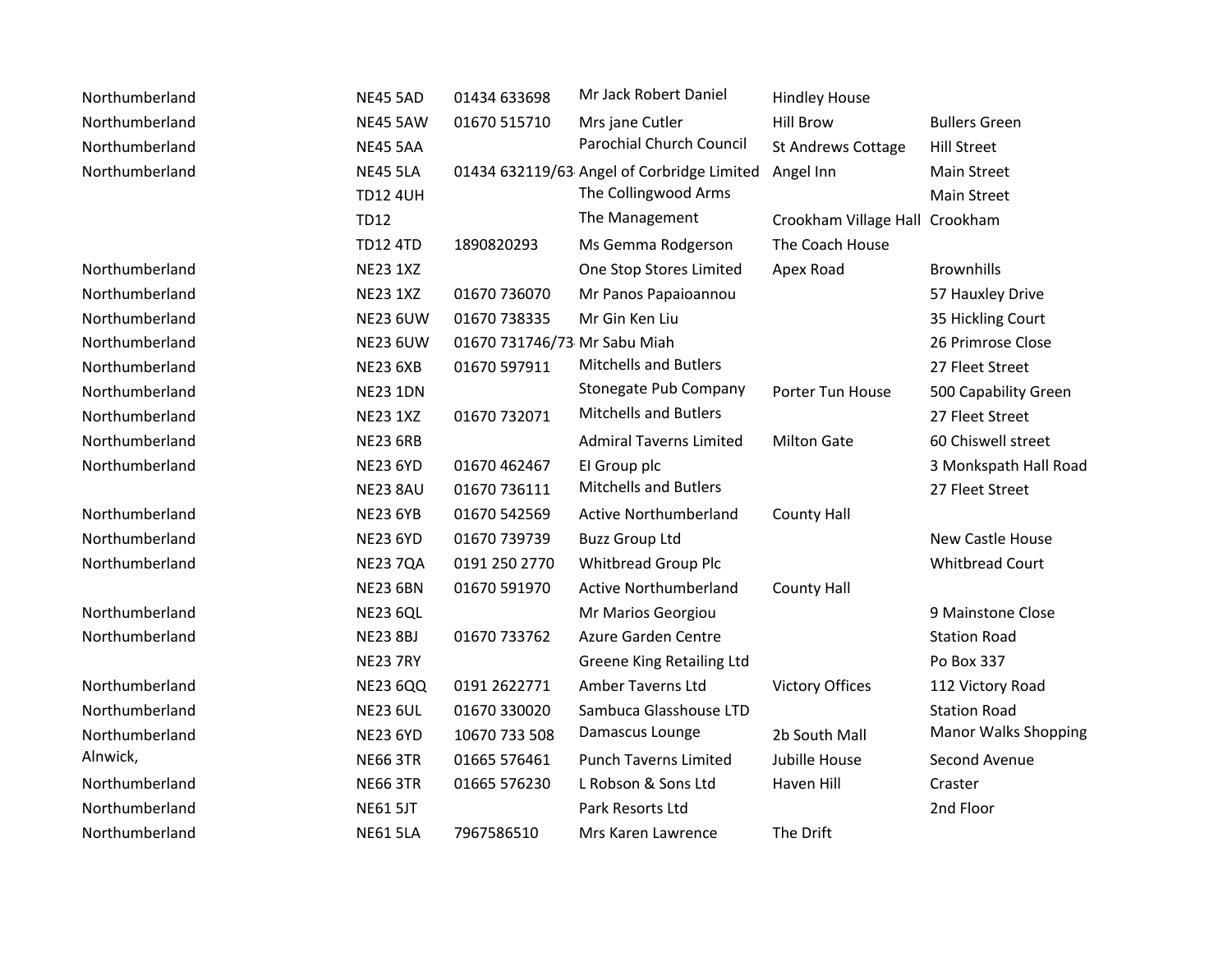| Northumberland      |                | <b>NE61 5EQ</b> |               | W & S Bell                     | Calico Barn               | <b>Hemscott Hill Farm</b>   |
|---------------------|----------------|-----------------|---------------|--------------------------------|---------------------------|-----------------------------|
| Ponteland           | Northumberland | <b>NE20 9PW</b> | 01661 820357  | Zara Commercial Limited        |                           | 3rd Floor                   |
| Ponteland           | Northumberland | NE20 9PW        | 01661872727   | Cookie Hospitality Ltd         | Portland House            | Second Floor                |
| Ponteland           | Northumberland | <b>NE20 9PW</b> |               | <b>Miss Andrea Ponting</b>     |                           | 35a The Rise                |
| <b>Berwick Upon</b> |                | <b>TD15 1ES</b> |               | YHA (England&Wales)            | Berwick-Upon-Tweed        | <b>Drewars Lane Granary</b> |
| Hexham              |                | <b>NE46 1YA</b> | 1434606577    | Mr Mark Brooker                |                           | 8 Margaret Road             |
| Wooler              |                | <b>NE71 6AW</b> |               | The Management                 |                           | Wooler Golf Club            |
| Northumberland      |                | <b>NE67 5DN</b> | 01665 589700  | Guyzance Hall Ltd              | <b>Belmont House</b>      | <b>Shrewsbury Business</b>  |
| Northumberland      |                | <b>NE67 5DY</b> |               | Mr Richard Shell               | Doxford Barns,            |                             |
| Alnwick,            |                | <b>NE66 3SZ</b> | 01665 576658  | Ms Zoe Finlay                  | Whin Cottage              |                             |
| Northumberland      |                | <b>NE61 3SL</b> | 01670 772662  | Mr Craig David Taylor          | East Benridge Farm        |                             |
| Northumberland      |                | <b>NE18 OBG</b> | 01661 853555  | Mr Leslie Graham               | <b>Hunter House</b>       | Edmundbyers                 |
| Northumberland      |                | <b>TD15 2NS</b> | 302383        | Berwick-upon-Tweed             |                           | R/O Westerside Farm         |
| Berwick-Upon-       |                | <b>TD15 2NS</b> | 01289 305288  | Cotterhill Ltd                 |                           | Neasham Road                |
| Northumberland      |                | <b>TD15 2NS</b> | 01289 305227  | <b>Punch Taverns Limited</b>   | Jubille House             | Second Avenue               |
| Northumberland      |                | <b>TD15 2NS</b> | 01289 306327  | Cotterhill Limited             |                           | Neasham Road                |
| Ponteland,          |                | <b>NE18 OLL</b> | 01434 672273  | Ms Susan Virginia Wilson       | <b>Stelling Farm</b>      |                             |
| Prudhoe             |                | <b>NE42 5DN</b> |               | <b>Admiral Taverns Limited</b> | <b>Milton Gate</b>        | 60 Chiswell street          |
| Northumberland      |                | <b>NE66 2TX</b> | 01665 578444  | Hautestyle Ltd                 | The Tankerville Arms      | 15 Eglingham Village        |
| Northumberland      |                | <b>NE67 5EY</b> | 01665 568118  | Mrs Helen E Ruff               | Lemmington Hall           |                             |
| Northumberland      |                | <b>NE67 5HA</b> | 01665 589292  | Mr Oliver Simpson              | <b>High Nest</b>          |                             |
| Northumberland      |                | <b>NE67 5DZ</b> |               | R J Shell Ltd                  | Doxford Farmhouse,        |                             |
|                     |                | <b>NE61 5JB</b> |               | <b>Punch Taverns Limited</b>   | Jubille House             | Second Avenue               |
| Morpeth             |                | <b>NE61 5JR</b> |               | Mr Adrian Janes Fairclough     | <b>Ellington Caravan</b>  | Walkworth Lane              |
| Northumberland      |                | <b>NE19 1AA</b> | 01830 520804  | Ms Katie Bland                 | Crown Farm                |                             |
| Northumberland      |                | <b>NE66 3UY</b> | 01665 576 983 | <b>JJSK Limited</b>            | Oakland House             | Moorfield                   |
| Northumberland      |                | <b>NE66 3UP</b> |               | Trustees of Creighton          | <b>Creighton Memorial</b> | W T Stead Road              |
| Northumberland      |                | <b>NE66 3XQ</b> | 01665 576562  | Dr Peter Francis Cecil         |                           | 40 Meadowbank               |
| Northumberland      |                | <b>NE66 3UN</b> | 01665 576111  | Mr John Fyffe                  | Dunstanburgh Castle       | <b>Front Street</b>         |
| Northumberland      |                | <b>NE66 3UP</b> | 01665 576639  | Mrs Ella Unwin                 | Lynecroft                 |                             |
| Morpeth,            |                | <b>NE65 9EN</b> | 01670 787 454 | <b>Guyzance Hall Limited</b>   | <b>Tedsmore Hall</b>      | Tedsmore                    |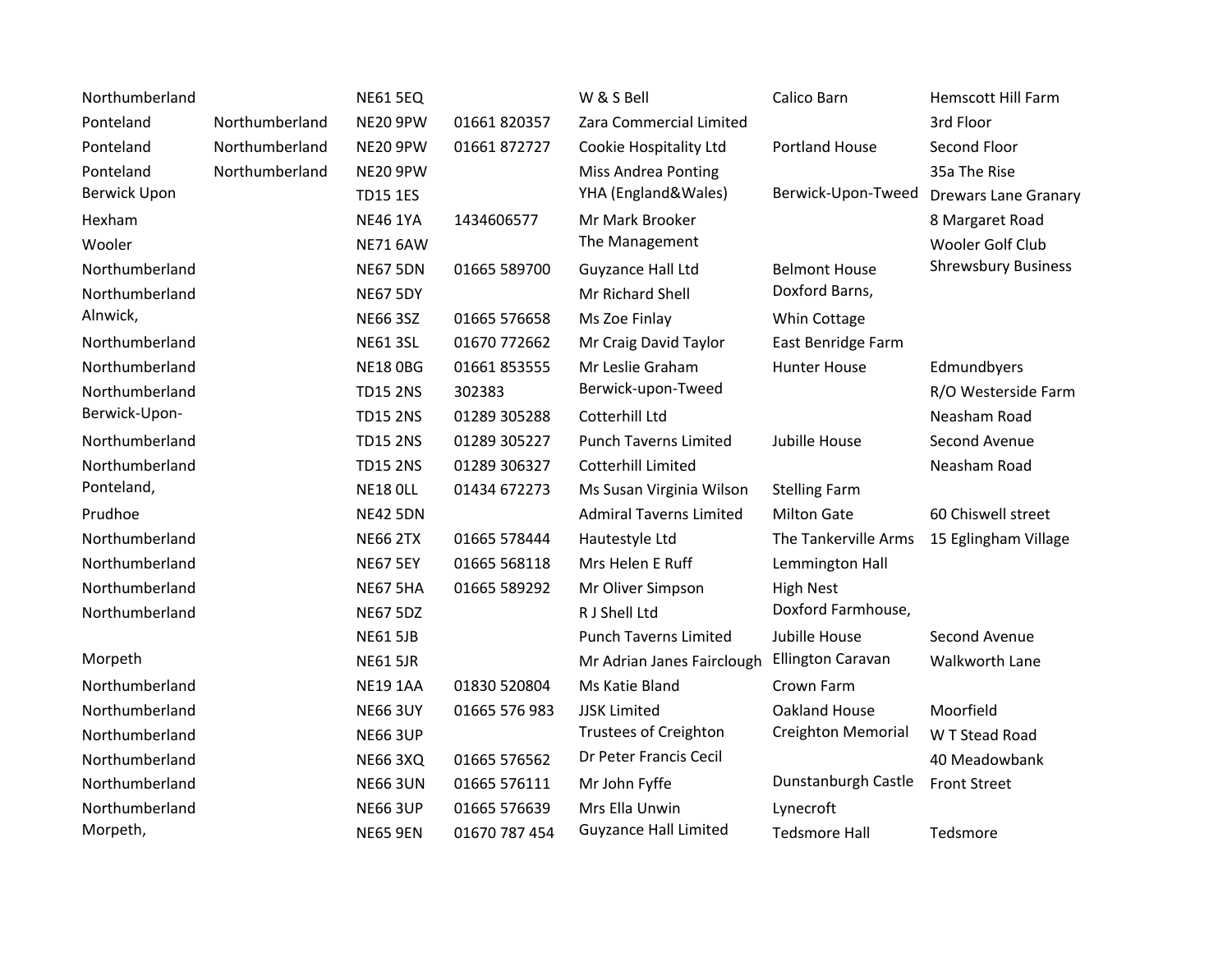| Northumberland |         | <b>NE48 1AX</b> | 01434 251015 | Northumbrian Water               |                        | Northumbrian Water         |
|----------------|---------|-----------------|--------------|----------------------------------|------------------------|----------------------------|
| Northumberland |         | <b>NE49 OJF</b> |              | Mr Edward Nancarrow              | <b>Wallace Arms</b>    |                            |
| Northumberland |         | <b>NE65 9QP</b> | 01670 787898 | <b>Burgham Park Properties</b>   | <b>Temple Chambers</b> | Douro Terrace              |
| Northumberland |         | <b>NE65 9QH</b> | 01670 787790 | Felmore Park Ltd                 | Felmoor Holiday Park   |                            |
| Northumberland |         | <b>NE65 9EA</b> | 01670 787090 | Miss Kris Blackburn              | Salisbury House        | <b>Front Street</b>        |
| Northumberland |         | <b>NE65 9NH</b> |              | Felton Village Hall              | Felton Village Hall    | <b>Main Street</b>         |
| Northumberland |         | <b>NE65 9EA</b> |              | Mrs Andrea Johnson               |                        | 23 Choppington Road        |
| Northumberland |         | <b>NE65 9QJ</b> | 01670 787245 | <b>Wyldecrest Parks</b>          | Wyldecrest             | 857 London Road            |
| Northumberland |         | <b>TD12 4TL</b> | 01890 820200 | Ford & Etal (Trustees)           | Ford And Etal Estates  |                            |
| Berwick-Upon-  |         | <b>TD15 2PX</b> | 01890 820668 | Mrs Deborah Mills                | The Estate House       | Ford Castle Estate Road    |
| Alnwick,       |         | <b>NE66 3BE</b> | 01665 830231 | <b>Alnmouth Golf Club</b>        | <b>Foxton Hall</b>     | Alnmouth                   |
| Hexham         |         | <b>NE46 3NJ</b> |              | Mr Gregory Pierre Michel         |                        | 43 Bede Crescent           |
|                |         | CA8 7DR         | 1697747220   | Miss Lauren Harrison &           |                        | Willowford                 |
| Widdrington    | Morpeth | <b>NE61 5QN</b> | 01670 791656 | Mrs Maureen Palmer               |                        | 13 Augustus Drive          |
| Northumberland |         | <b>NE19 2HP</b> | 01434 672516 | Mrs Pat Tran                     | Queens Head Inn        |                            |
|                |         | <b>NE19 2HA</b> |              | <b>Great Whittington Village</b> |                        | Rose Cottage               |
| Hexham         |         | <b>NE48 1RU</b> | 1434240245   | The Comb Reivers Ltd             |                        | The Comb                   |
| Hexham         |         | <b>NE48 1RU</b> | 1434240245   | The Comb Reivers Ltd             |                        | Greenhaugh                 |
| Hexham         |         | <b>NE48 1PW</b> | 1434240391   | Mr Francis Edward Parker         |                        | 35 Kirkwood Drive          |
| Northumberland |         | CA8 7HB         | 01697 747411 | Ms Lisa Charlton                 | <b>Greenhead Hotel</b> |                            |
| Northumberland |         | <b>NE62 5NB</b> | 01670 825795 | Ms Lisa Jarvis                   | Anglers Arms           | Sheepwash Bank             |
| Choppington    |         | <b>NE62 5DA</b> |              | Mr Elidon Xhelilaj               |                        | 66 Front Street East       |
| Morpeth,       |         | <b>NE65 9AG</b> |              | Guyzance Hall Ltd                | <b>Belmont House</b>   | <b>Shrewsbury Business</b> |
| Northumberland |         | <b>NE61 5BX</b> |              | Mr Joseph Bruce Emmett           |                        | Innovate                   |
| Northumberland |         | <b>NE61 5BX</b> |              | <b>Mighty Events Limited</b>     |                        | Innovate                   |
| Northumberland |         | <b>NE61 5BX</b> |              | <b>Mighty Events Limited</b>     |                        | Innovate                   |
| Berwick-Upon-  |         | <b>TD15 2PA</b> |              | Haggerston Castle Ltd            |                        | 1 Park Lane                |
|                |         | NE49 OBL        | 01434 320463 | Hawthorn Leisure Limited         |                        | Touchstone Pinewood        |
| Northumberland |         | <b>NE49 0BS</b> | 01434 322588 | The Manor House Hotel,           |                        | 132 Whitley Road           |
| Northumberland |         | <b>NE49 9NN</b> | 01434 321372 | Milecastle Inn Ltd               | Mile Castle Inn        | North Road                 |
| Northumberland |         | NE49 9HA        | 01697 746959 | Northumberland Honey             |                        | 7e Haltwhistle Industrial  |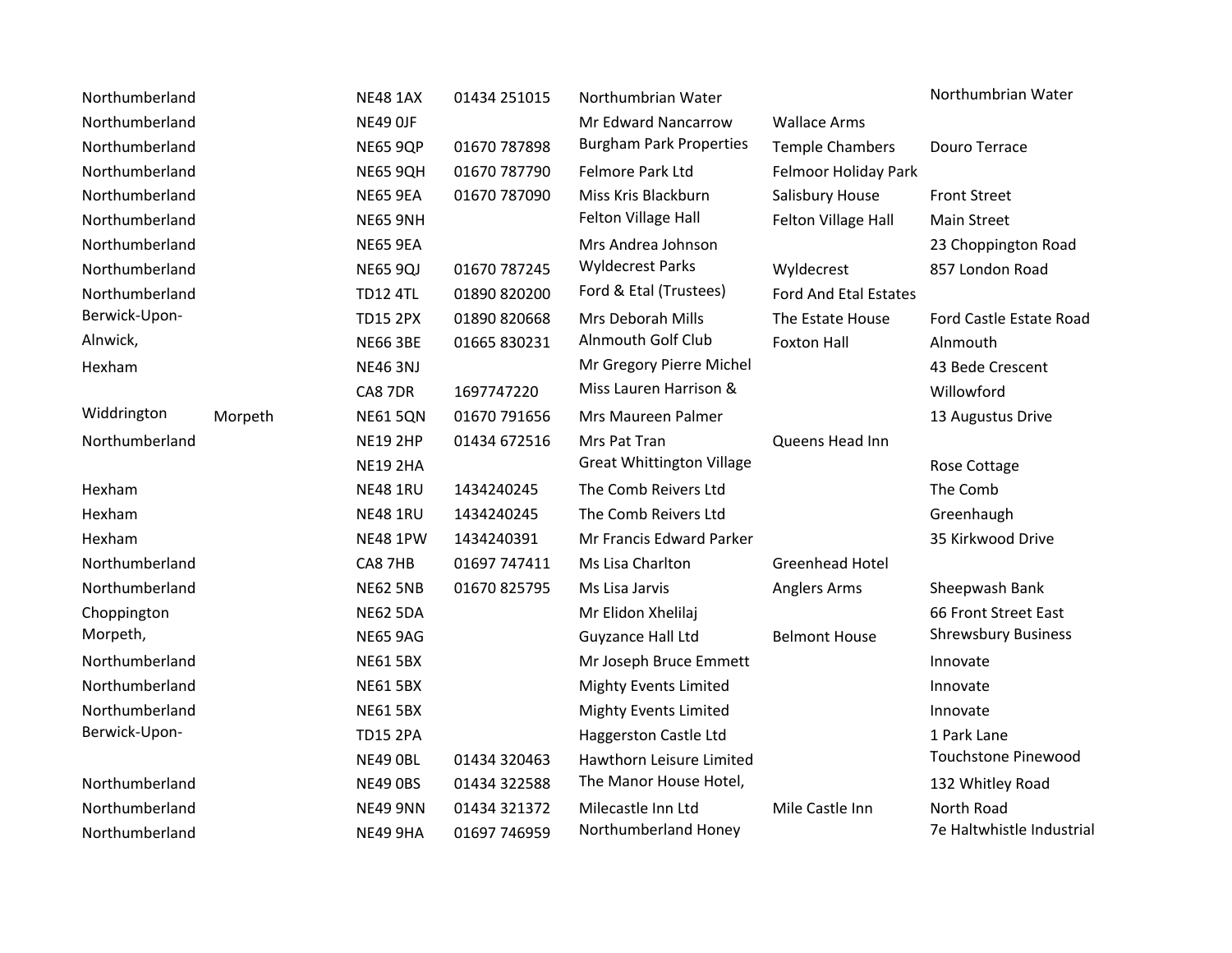| Stamfordham    | Newcastle upon Tyne |                 |                                   | Stamfordham Playing Field      | Close House             | 7 Brewery Close        |
|----------------|---------------------|-----------------|-----------------------------------|--------------------------------|-------------------------|------------------------|
| Northumberland |                     | <b>NE65 7DG</b> | 01669 650221                      | Mrs Margaret Anne Dunn         | Star Inn                |                        |
| Northumberland |                     | <b>NE23 3AN</b> | 01670 739186                      | <b>East Hartford Community</b> |                         | <b>Scott Street</b>    |
| Northumberland |                     | <b>NE47 6JE</b> |                                   | Mrs Susan Elaine Crozier       | <b>Bankfoot Farm</b>    |                        |
| Northumberland |                     | <b>NE47 6NF</b> | 01434 684867                      | Mrs Deborah Donnelly           | Hadrian Lodge           | North Road             |
| Hexham,        |                     | <b>NE47 6AB</b> |                                   | Mrs Lindsay Tuck               | The Anchor Hotel        | John Martin Street     |
| Newcastle Upon |                     | <b>NE15 0BQ</b> | 01661 852172                      | Punch Partnership (PTL)        | <b>Elsey Court</b>      | 20-22 Great Titchfield |
|                |                     | <b>NE15 OJB</b> | 01661853802                       | Mr Owen Fisher Little          | <b>Ironsign Farm</b>    | Military Road          |
| Northumberland |                     | <b>NE15 OHT</b> | 01661 852255                      | Close House Golf Club          |                         | Heddon On the Wall     |
| Northumberland |                     | <b>NE15 OBW</b> | 01661 854325                      | Alan Smith Property            |                         | Suite 6 Corbridge      |
| Allenheads     |                     | <b>NE47 9HN</b> | 1434685568                        | Ms Amanda Noble                | Levelmouth Cottage      |                        |
| Northumberland |                     | <b>NE46 1QS</b> |                                   | Mr Jeffery Keen                |                         | 37 Millers Field       |
| Northumberland |                     | <b>NE46 2JP</b> | 01434 606881                      | H.A.M.C. Ltd                   | The Riding              |                        |
|                |                     | <b>NE49 0QN</b> |                                   | Mr Wayne Barrie Irving         |                         | Ashberry               |
|                |                     | <b>NE46 3NX</b> | 1434601234                        | The Valley in the City         |                         | West 2                 |
| Northumberland |                     | <b>NE46 1PQ</b> | 01434 600492                      | <b>Admiral Taverns Limited</b> | <b>Milton Gate</b>      | 60 Chiswell street     |
| Northumberland |                     | <b>NE46 1BA</b> | 01434 603742                      | Mr Justin Alex K Mather        | The Globe Inn           | 7 Battle Hill          |
| Northumberland |                     | <b>NE46 3LT</b> | 01434 602331                      | Ms Magdalena Lidia Davy        | Little Garth            | Leazes Lane            |
| Northumberland |                     | <b>NE46 3LS</b> | 01434 652309,601 Queens Hall Arts |                                | <b>Queens Hall Arts</b> | <b>Beaumont Street</b> |
| Northumberland |                     | <b>NE46 3QD</b> | 01434 605537                      | <b>Punch Taverns Limited</b>   | Jubille House           | Second Avenue          |
| Northumberland |                     | <b>NE48 1ER</b> | 01434 250072                      | Mr Alan Craggs                 |                         | 38 Merrybent           |
| Northumberland |                     | <b>NE46 1PF</b> | 01434 608581                      | Premier Nightspots Itd         | First Floor And         | 1-7 Priestpopple       |
|                |                     | <b>NE46 3NS</b> | 1434603375                        | Phillipson Pubs Limited        |                         | 13 Westbourne Terrace  |
| Northumberland |                     | <b>NE46 3RZ</b> | 01434 603072                      | Hexham Golf Club Ltd           |                         | Hexham Golf Club Ltd   |
| Northumberland |                     | <b>NE46 3DB</b> | 01434 603681                      | Mr Anthony Elliott             |                         | The Fox Inn            |
|                |                     | <b>NE47 5AR</b> |                                   | Red Lion Partners LLP          | Archway House           |                        |
| Northumberland |                     | <b>NE46 1PF</b> | 01434 603509                      | Mr Titu Sultan Ahad            |                         | 28 Priestpople         |
|                |                     | <b>NE46 1BH</b> | 1434601122                        | Mr Mario Froldi                |                         | 45 Ovington View       |
| Northumberland |                     | <b>NE46 1NQ</b> | 01434 603574                      | The Craft Union Pub            |                         | 3 Monkspath Hall Road  |
|                |                     | <b>NE46 1LZ</b> | 1434602151                        | <b>Beale Limited</b>           | The Granville           | 36 Old Christchurch    |
| Northumberland |                     | <b>NE46 1PU</b> | 01434 609899                      | Marks & Spencer PLC            | Waterside House         | 35 North Wharf Road    |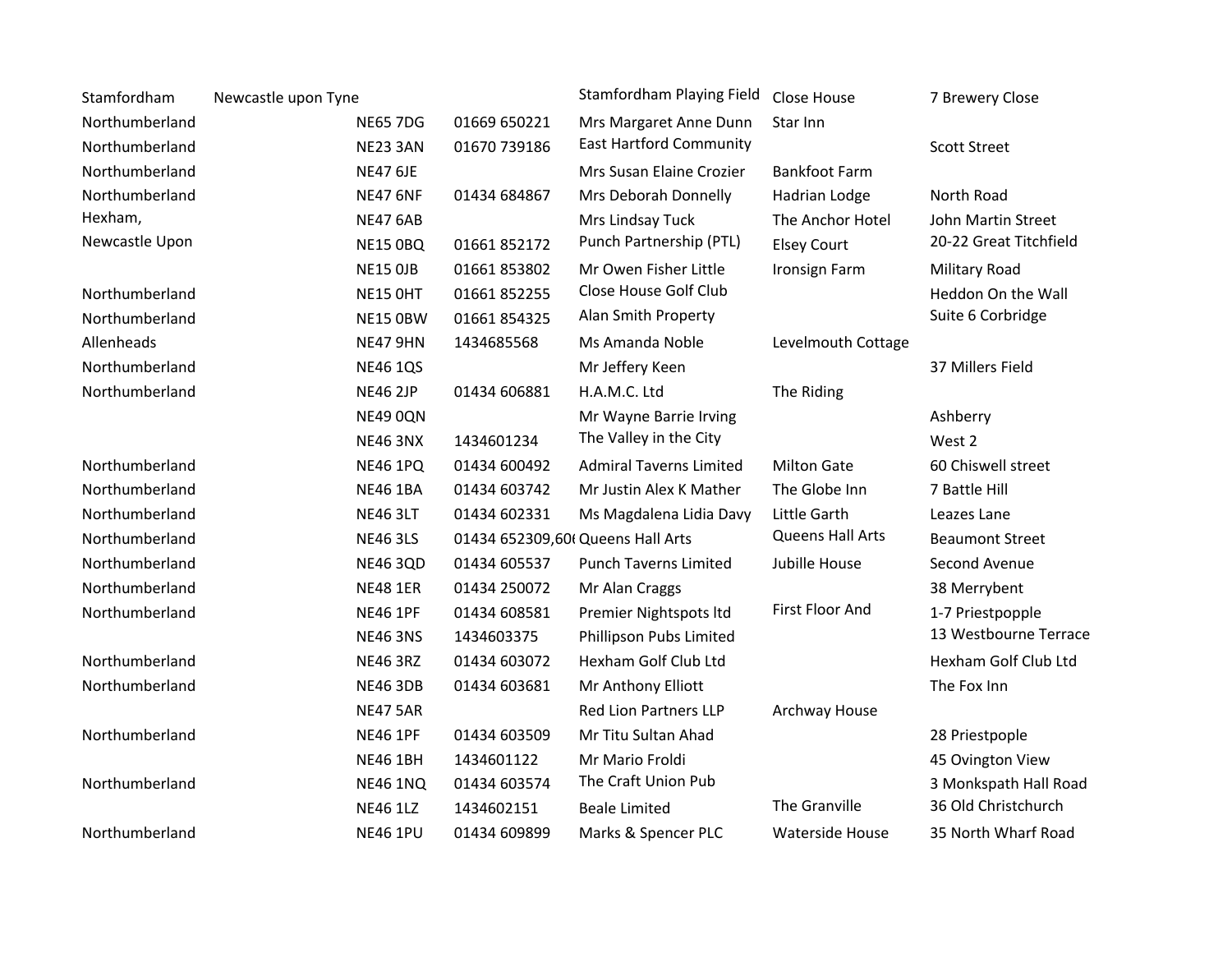| Northumberland | <b>NE46 3PJ</b> |               | 01434 611754/ 65 Active Northumberland | <b>County Hall</b>      |                           |
|----------------|-----------------|---------------|----------------------------------------|-------------------------|---------------------------|
| Northumberland | <b>NE46 1TT</b> | 01434 673231  | Mr Darren Watson                       | <b>Traveller's Rest</b> |                           |
| Northumberland | <b>NE46 1PS</b> | 01434 606465  | Mr Steven Davidson                     |                         | 9 High Burswell           |
| Northumberland | <b>NE48 2RX</b> | 01434 270218  | Mr John Edward Wright                  | Bay Horse Inn           |                           |
|                | <b>NE46 1QL</b> | 1434602558    | Rockley Property Ltd                   |                         | Unit 43 Claycliffe        |
| Northumberland | <b>NE46 1XD</b> | 01434 606656  | Miss Ailsa Dalton                      | The Green               |                           |
|                | <b>NE46 1PQ</b> | 01434 603350  | Mr Jordan Dodwell                      |                         | 21 Kingsgate Terrace      |
| Northumberland | <b>NE46 1XD</b> | 01434 605907  | Mr Joao Manuel Pinto                   | 1 West Farm             | Lowgate                   |
| Northumberland | <b>NE46 3PB</b> | 01434 606200  | <b>Small World Enterprises</b>         | Low House               |                           |
| Northumberland | <b>NE47 6NN</b> |               | English Heritage Trust                 | The Engine House        | <b>Firefly Avenue</b>     |
|                | <b>NE46 4EU</b> | 01434 681379  | English Heritage Trust                 | The Engine House        | <b>Firefly Avenue</b>     |
| Northumberland | <b>NE46 3PB</b> | 01434 601144  | Forum Cinema Hexham                    |                         | The Forum Cinema          |
| Northumberland | <b>NE46 3PB</b> | 01670 504901  | Mr Richard John Eagle                  | c/o SKG Business        | Unit 7                    |
| Northumberland | <b>NE46 1PQ</b> | 7760130505    | Mr Khaled Miah                         |                         | 45 Briardene Crescent     |
| Northumberland | <b>NE47 6NN</b> |               | <b>National Trust</b>                  |                         | Kemble Drive              |
| Northumberland | <b>NE46 3PD</b> |               | 01434 611754/ 65 Active Northumberland | <b>County Hall</b>      |                           |
| Northumberland | <b>NE46 1NQ</b> |               | Ms Nicola Price                        |                         | 6 Tynewold Close          |
| Northumberland | <b>NE46 1EU</b> |               | Mrs Heather Elizabeth                  | High House Farm         |                           |
| Northumberland | <b>NE46 1BA</b> | 01434 602708  | Ms Selena Martine Alton                |                         | 32 Priestlands Road       |
| Northumberland | <b>NE46 1EZ</b> | 01434 602 651 | Mr Titu Ahad                           | Engine Room Cafe        | <b>Station Road</b>       |
| Northumberland | <b>NE46 1NQ</b> | 01434 600151  | Mr Paolo Pani                          |                         | 74 Milton Road            |
| Northumberland | <b>NE46 3NB</b> |               | Hexham Abbey Parochial                 | Hexham Abbey            | <b>Beaumont Street</b>    |
| Northumberland | <b>NE46 1XD</b> |               | Mr Ben Haslam                          | <b>Tarset House</b>     | Millfield Road            |
| Northumberland | <b>NE46 3LZ</b> | 01434 608091  | Mrs Jayne Pope                         |                         | 4 Beaumont Street         |
|                | NE47 OHB        |               | Whitley Chapel Parish Hall             |                         | Whitfield Chapel Hall     |
| Corbridge      | <b>NE45 5AA</b> | 1434632216    | Sharkey Pub Company                    | <b>Westgate House</b>   | 1 Westgate                |
| Northumberland | <b>TD15 2RX</b> | 01289 389215  | Mrs Carol Ann Barlow                   |                         | Castlereigh               |
| Northumberland | <b>TD15 2SQ</b> | 01289 389391  | Mr Sean Steven Atkinson                |                         | The Lindisfarne Hotel     |
| Northumberland | <b>TD15 2SJ</b> | 01289 389311  | Mrs Janice Hnat                        |                         | Hillcroft                 |
| Berwick-Upon-  | <b>TD15 2RX</b> | 01289 389207  | Mr Terrance Maughan                    | Fram Park               |                           |
| Northumberland | <b>TD15 2SJ</b> | 01289 389109  | Mr Andrew Richard Mundy The Bungalow   |                         | <b>Middleton Cottages</b> |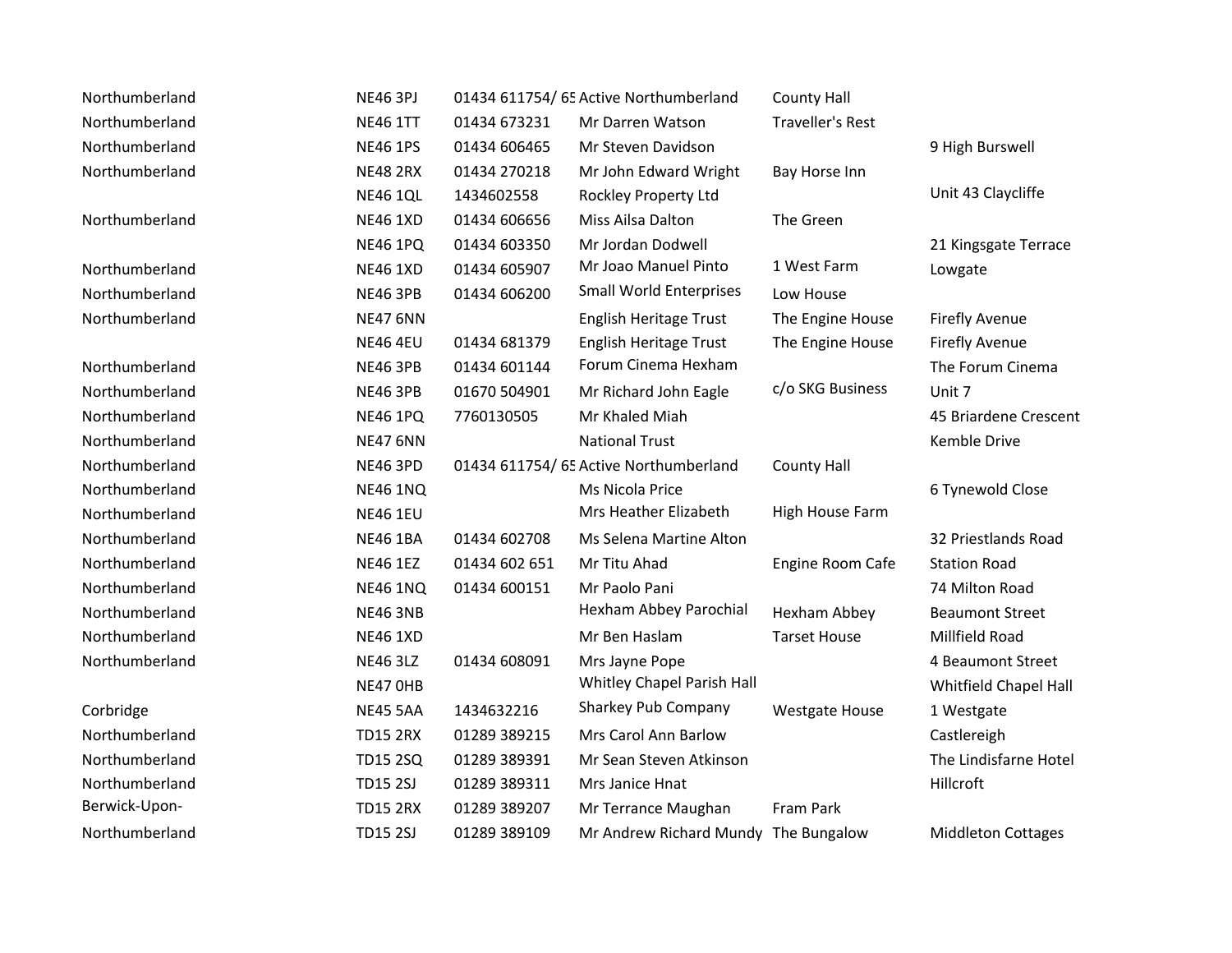| Northumberland | <b>TD15 2SQ</b> |               | Mr Michael Casey & Mrs          |                           | 4 Green Lane                  |
|----------------|-----------------|---------------|---------------------------------|---------------------------|-------------------------------|
| Northumberland | <b>NE25 9TQ</b> |               | Mr Mark Rolls                   | <b>Hawthorn Nurseries</b> |                               |
|                | <b>NE15 ONS</b> | 1661852952    | Etharoo Ltd                     | <b>Westgate House</b>     | 1 Westgate                    |
| Northumberland | <b>NE15 OLZ</b> |               | Mrs Olivia Jayne Lockey         | <b>Tall Chimneys</b>      | Shilburn Road                 |
| Northumberland | <b>NE66 3LB</b> | 01665 572232  | <b>KAM Catering</b>             | The Earl Grey Tea         | <b>Howick Hall</b>            |
| Northumberland | <b>NE66 3LE</b> | 01665 577590  | Miss Judith Bronia Leitch       | Old Rectory               |                               |
| Northumberland | <b>NE46 4AG</b> | 01434 681231  | Mr David James Harding          | Crown Inn                 |                               |
| Hexham         | <b>NE46 4AA</b> |               | The Trustees of Humsaugh        |                           | Humshaugh Village Hall        |
| Northumberland | <b>NE46 4BJ</b> | 01434 689655  | <b>Walwick Hall Hotel</b>       | <b>Walwick Hall</b>       |                               |
| Northumberland | <b>NE66 4LT</b> |               | Mrs Bridget Kathleen            | Threestone Burn           |                               |
| Stonehaugh     | <b>NE48 3DZ</b> |               | Stonhaugh Social Club           | Stonehaugh Social         | <b>Community Village Hall</b> |
| Hexham,        | <b>NE48 1AA</b> | 01434 240200  | Mr Michael John Peter           |                           | 3 Hawkhope Hill               |
| Northumberland | <b>NE48 1EQ</b> | 01434 250100  | Mrs Yvonne Riley                | The Manse                 |                               |
| Northumberland | <b>NE20 0AQ</b> | 01670 841235  | Mr Marcus Clinton               | Northumberland            | Kirkley Hall Drive            |
|                | <b>NE19 2PE</b> | 1830540326    | Mr John Philip Palmer           | Little Harle Tower        |                               |
| Northumberland | <b>NE19 2SH</b> | 01830 540336  | Mr Nilantha Bandara             | Knowesgate Hotel          | Knowesgate                    |
| Hexham         | <b>NE47 5LU</b> | 143468888     | Hendricus B Kortenbach          |                           | 30 Shrewsbury Close           |
| Northumberland | <b>NE66 3PP</b> | 01665 830865  | Punch Partnership (PTL)         | <b>Elsey Court</b>        | 20-22 Great Titchfield        |
| Northumberland | <b>NE65 8AX</b> | 01665 570271  | Mr John Young                   | Anglers Arms,             |                               |
| Northumberland | <b>NE65 8EE</b> |               | Mr Andrew Patrick Wilson        | Dene House                | Harrogate Lane                |
| Northumberland | <b>NE65 8AE</b> | 01670 787090  | Miss Kris Blackburn             | Salisbury House           | <b>Front Street</b>           |
| Northumberland | <b>NE61 3LL</b> | 01670 791562  | Longhirst Hall Golf Club        | Dawson And                | Poplar Street                 |
| Northumberland | <b>NE61 6PY</b> | 01670 861478  | Miss Christine Tate             | <b>Potland Farm</b>       |                               |
| Northumberland | <b>NE61 3LX</b> |               | The Board of Trustees of        | Longhirst Village Hall    | Longhirst Village             |
| Northumberland | <b>NE61 3LL</b> | 01670 791 505 | Ms Janice Rose                  |                           | 6 Middlegate                  |
| Northumberland | <b>NE65 8SY</b> | 01670 788236  | Ms Carol Elizabeth Conroy       |                           | 26 Argyle Street              |
| Northumberland | <b>NE65 8XA</b> | 01637 500000  | Callers-Linden Holdings         | Level 13 Broadgate        | 20 Primrose Street            |
| Northumberland | <b>NE65 8QY</b> | 01670 788364  | Cotterhill Ltd                  |                           | 45-47 Russell Street          |
| Alnwick,       | <b>NE66 3JH</b> |               | <b>Westfield Park Community</b> |                           | Park Road                     |
| Hexham         | <b>NE47 8HH</b> | 1434345202    | Mr John Hamilton                |                           | Whitfield Hall                |
| Berwick-Upon-  | <b>TD15 2UA</b> | 01289 388228  | <b>LEKT Property Limited</b>    |                           | 1-3 Sandgate                  |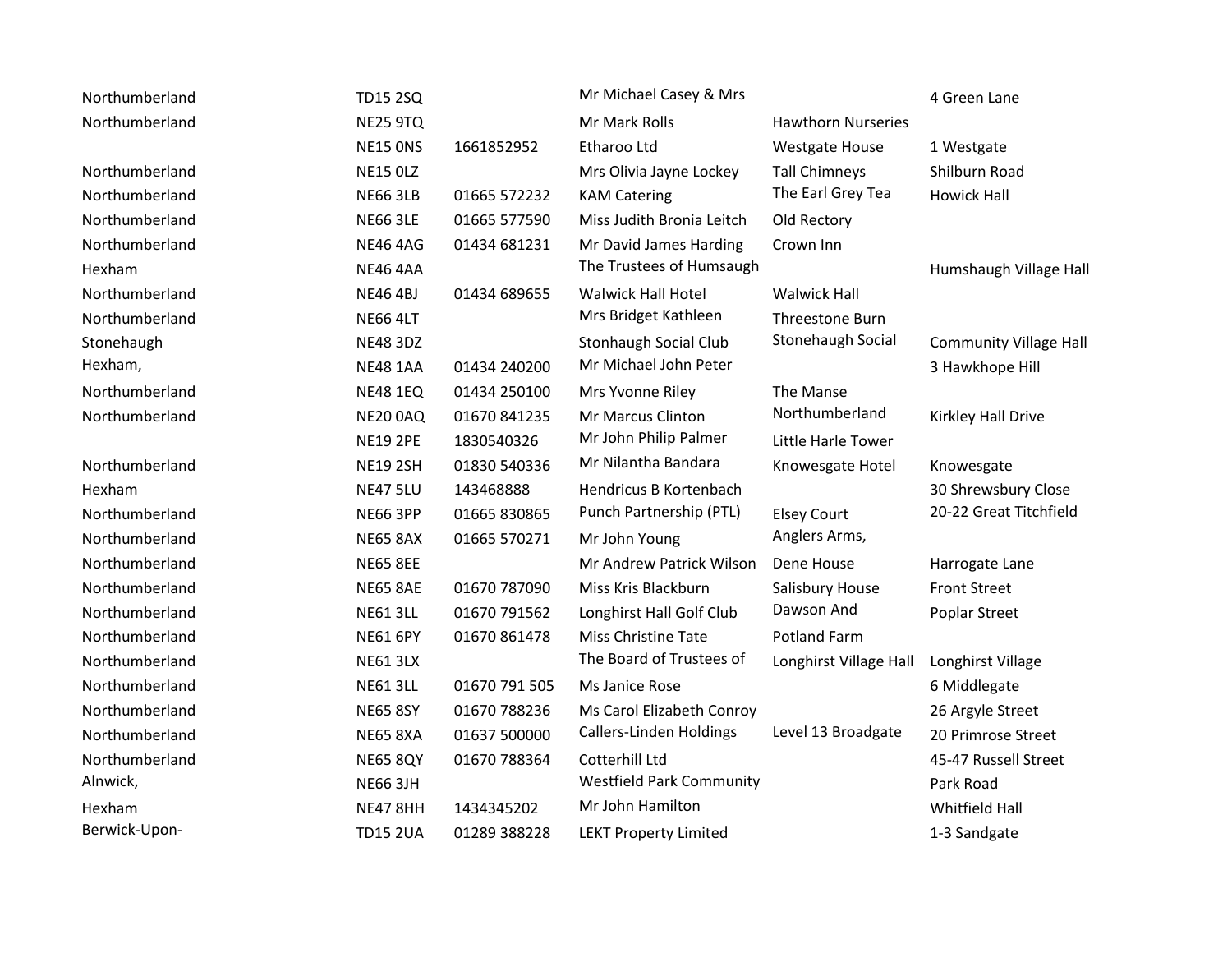| Berwick-Upon-   |                | <b>TD15 2UD</b> | 01289 388249                 | Mr Christopher Thomson                      | The White Swan              | 51 Main Street          |
|-----------------|----------------|-----------------|------------------------------|---------------------------------------------|-----------------------------|-------------------------|
| Northumberland  |                | <b>NE70 7JH</b> | 01665 213450                 | Mr Jonathon Johnson &                       | Stablewood House            |                         |
| Northumberland  |                | <b>NE70 7JL</b> |                              | Mr Jonathon Matthew                         | <b>Stablewood House</b>     |                         |
| Northumberland  |                | <b>NE70 7JQ</b> | 01668 212250                 | Mr Danny Johnson                            | <b>Lucker Hall Steading</b> | C62 Warenford Dean      |
| Wylam           |                | <b>NE41 8AQ</b> | 1661852271                   | Mr Paul Johnson                             | Ship Inn                    | Main Road               |
| Stocksfield     |                | <b>NE43 7BW</b> | 1661843060                   | Mr Alan George Veitch                       |                             | 26 Broom Wood Court     |
| Slaley          |                | NE47 0AA        | 143463263                    | <b>Slaley Community Assets</b>              | Clairmont                   |                         |
| Acomb, Hexham   |                | <b>NE46 4PW</b> | 1434603909                   | Mr and Mrs David & Elwyn                    |                             | Miners Arms Inn         |
| Acomb, Hexham   |                | <b>NE46 4PW</b> | 1434602934                   | Mr Malcolm Oliver                           | Sun Inn                     | <b>Main Street</b>      |
| Haltwhistle     |                | NE49 OBH        |                              | Mrs Grethe Kirkebjerg                       | Centre Of Britain           | <b>Main Street</b>      |
| Hexham          |                | <b>NE46 4PT</b> | 01434 602176                 | Mr David Paul Crawford-                     |                             | Queens Arms Hotel       |
| Bellingham      |                | <b>NE48 2AH</b> | 1434220202                   | Mr Michael Turner                           | <b>Black Bull Hotel</b>     | <b>Front Street</b>     |
| Cramlington     |                | <b>NE23 6UT</b> |                              | Vue Entertainment Limited Vue Entertainment |                             | 10 Chiswick Park        |
| Cramlington     |                | <b>NE23 6UT</b> |                              | Restaurant Group (UK) Ltd                   |                             | 5-7 Marshalsea Road     |
| Cramlington     | Northumberland | <b>NE23 6UL</b> |                              | Greene King Brewing and                     |                             | <b>Westgate Brewery</b> |
| Morpeth         |                | <b>NE61 1NS</b> | 01670 505454                 | Morpeth Comrades Social                     |                             | Sanderson Arcade        |
| Hexham          |                | <b>NE47 9BJ</b> | 01434 683246                 | Dorbiere Limited                            |                             | Stainburn Road          |
| Hexham          |                | <b>NE46 1XF</b> | 1434609190                   | JD Wetherspoon PLC                          | Wetherspoon House           | <b>Central Park</b>     |
| Newcastle Upon  |                | NE20 ORP        | 01661886330                  | Mr John George Gibson &                     |                             | 10 Charlton Terrace     |
| Northumberland  |                | NE20 ORH        |                              | <b>Matfen Hall Limited</b>                  | <b>Matfen Hall</b>          |                         |
| Northumberland  |                | <b>NE43 7BG</b> | 01661844307                  | Ms Elisa Marie Aitken                       |                             | 29 Bells Lonnen         |
| Northumberland  |                | NE20 ODH        | 01661 881872                 | <b>Boothwood Limited</b>                    | Waggon Inn                  | <b>Higham Dykes</b>     |
| Northumberland  |                | <b>NE71 6JD</b> | 01668 216323/21 Cafe Maelmin |                                             | Cafe Maelmin                |                         |
| Haydon Bridge   |                | <b>NE47 6NQ</b> | 1434688668                   | Mr Leslie Gibson                            | Yha Grindon                 |                         |
| Newcastle-Upon- |                | <b>NE18 OLL</b> | 01434 672 652                | Mrs Victoria Margaret                       | Long Byre                   |                         |
| Northumberland  |                | <b>NE61 3PR</b> | 01670 512587                 | Mr Richard Gill                             |                             | 2 West Molesden         |
| Ninebanks       |                | <b>NE47 8DQ</b> | 8707705974                   | Ms Pauline Elliott                          | Hush Cottage                |                         |
|                 |                | <b>NE61 3UT</b> |                              | Mr Timothy Richard Petre                    | The Manor House             | Whalton                 |
| Morpeth         |                | <b>NE61 3XA</b> |                              | Whalton Village Hall Trust                  | Whalton Village Hall        | Whalton                 |
| Northumberland  |                | <b>NE61 2BT</b> |                              | Morpeth Golf Club Ltd                       | Morpeth Golf Club           | <b>Great North Road</b> |
| Northumberland  |                | <b>NE65 7BG</b> |                              | Mr John Edward Ramshaw                      | <b>Clennell Hall</b>        |                         |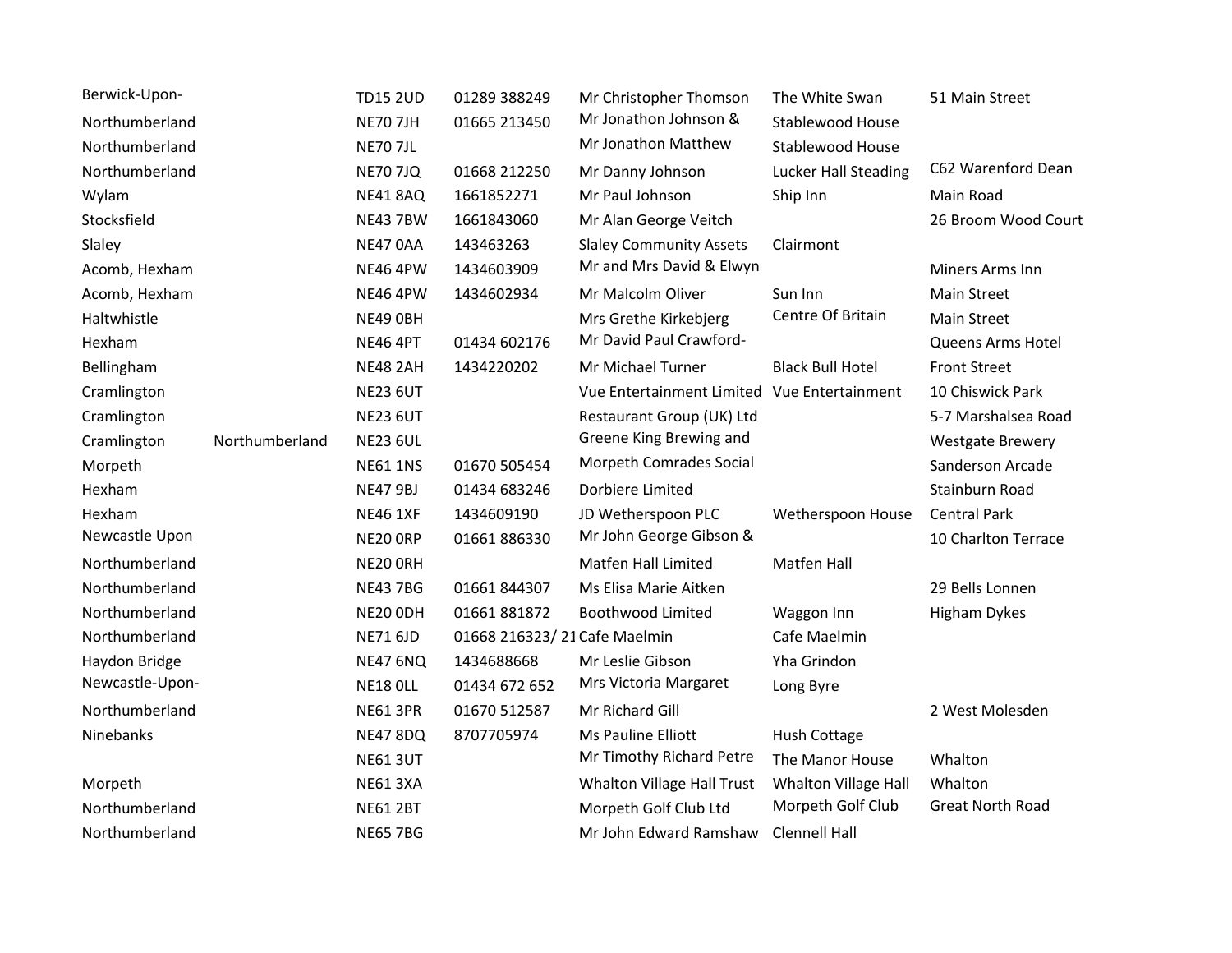| Northumberland | <b>NE61 1NS</b> | 01670 505000                    | Vaulkhard Leisure Limited                      | <b>Bealim House</b>         | 17-25 Gallowgate         |
|----------------|-----------------|---------------------------------|------------------------------------------------|-----------------------------|--------------------------|
| Northumberland | <b>NE61 1NS</b> | 01670 503302                    | Corbridge Delicatessens                        | The Corbridge Larder        | Unit 27                  |
| Northumberland | <b>NE61 1NS</b> |                                 | Marks & Spencer PLC                            | Waterside House             | 35 North Wharf Road      |
| Northumberland | <b>NE61 1HG</b> | 01670 505155                    | <b>Broxmouth Leisure Limited</b>               | Oaklands                    | Oldham Road              |
| Northumberland | <b>NE61 1NB</b> |                                 | 01670 512083, 51 Mr Scott Gareth Francis       |                             | 42 Clayport Gardens      |
| Northumberland | <b>NE61 1PQ</b> |                                 | Sanders & Cooper Estates                       |                             | 57 Bridge Street         |
| Northumberland | <b>NE61 2QT</b> | 01670 514153                    | Ms Philippa Spencer                            | Sun Inn                     | High Church              |
| Northumberland | <b>NE61 1BU</b> | 01670 519069                    | Mr Stewart William Todd                        | <b>Granary Cottage</b>      |                          |
| Northumberland | <b>NE61 1PQ</b> | 01670 516200                    | Tonia Holdings Ltd                             | <b>Warwick House</b>        |                          |
| Northumberland | <b>NE61 1AT</b> |                                 | Mrs Sheila Bradley                             | The Old Bakehouse           | 29a Newgate Street       |
| Northumberland | <b>NE61 1LX</b> | 01670 515405                    | Mr Abdul Zabid                                 |                             | 5 Bracken Ridge          |
|                | <b>NE61 1NJ</b> |                                 | 01670 512458,51 <sup>,</sup> Mr Chris Mitchell | G Rutherford And Co         | 10-16 Bridge Street      |
| Northumberland | <b>NE61 1PS</b> | 01670 503247                    | JD Wetherspoon PLC                             | Wetherspoon House           | <b>Central Park</b>      |
| Northumberland | <b>NE61 1QL</b> | 01670 503288                    | Mr Kevin Tin Tai Liu                           |                             | 5 Parklands              |
| Northumberland | <b>NE61 1BH</b> | 01670 513894                    | Mrs Margaretta Boyle                           | Tap And Spile               | <b>Manchester Street</b> |
| Northumberland | <b>NE61 1BA</b> | 1545313842                      | Chester Nadon Ltd                              |                             | Hownsgill Drive          |
| Northumberland | <b>NE61 1PQ</b> | 01670 514111                    | Lollo Rosso Italia Ltd                         |                             | 12 Edward Street         |
| Northumberland | <b>NE61 3DA</b> | 01670 513416                    | <b>Dobbies Garden Centres</b>                  |                             | Melville Nursery         |
| Northumberland | <b>NE61 1BU</b> | 01670 504312                    | <b>Admiral Taverns Limited</b>                 | <b>Milton Gate</b>          | 60 Chiswell street       |
| Northumberland | <b>NE61 1BA</b> | 01670 513532                    | Mr Paul Russell                                |                             | 45 Abbots Way            |
| Northumberland | <b>NE61 1PJ</b> | 01670 514414                    | Mrs Nicola Julia McCoy                         |                             | 12 Westfield             |
| Northumberland | <b>NE61 1NT</b> | 01670 512420,51( Mr Kaptan Miah |                                                |                             | 6 Bankside               |
| Northumberland | <b>NE61 1PQ</b> | 01670 946536                    | Mr Abdul Kadir Yilmaz                          |                             | 1 Merle Gardens          |
| Northumberland | <b>NE61 1PE</b> | 01670 512089                    | Wear Inns Limited                              |                             | 20 Balderton Street      |
| Northumberland | <b>NE61 1QL</b> |                                 | Mr Clifford Waterston                          | <b>Wansbeck Riverside</b>   | <b>High Stanners</b>     |
| Northumberland | <b>NE61 1XZ</b> | 01670 513540                    | Castle Square Morpeth                          |                             | 14 Newgate Street        |
| Northumberland | <b>NE61 1PR</b> |                                 | <b>Active Northumberland</b>                   | <b>County Hall</b>          |                          |
| Northumberland | <b>NE61 1HG</b> | 01670 511547                    | Mr Andrew Dobson                               |                             | 24 Abbots Way            |
|                | <b>NE61 4RA</b> |                                 | The Management                                 |                             | 20 Rothwell              |
| Northumberland | <b>NE61 6NS</b> |                                 | <b>Hepscott Parish Hall</b>                    | <b>Hepscott Parish Hall</b> |                          |
| Northumberland | <b>NE61 1NL</b> |                                 | Ludovici Limited                               |                             | 8 Clarendon House        |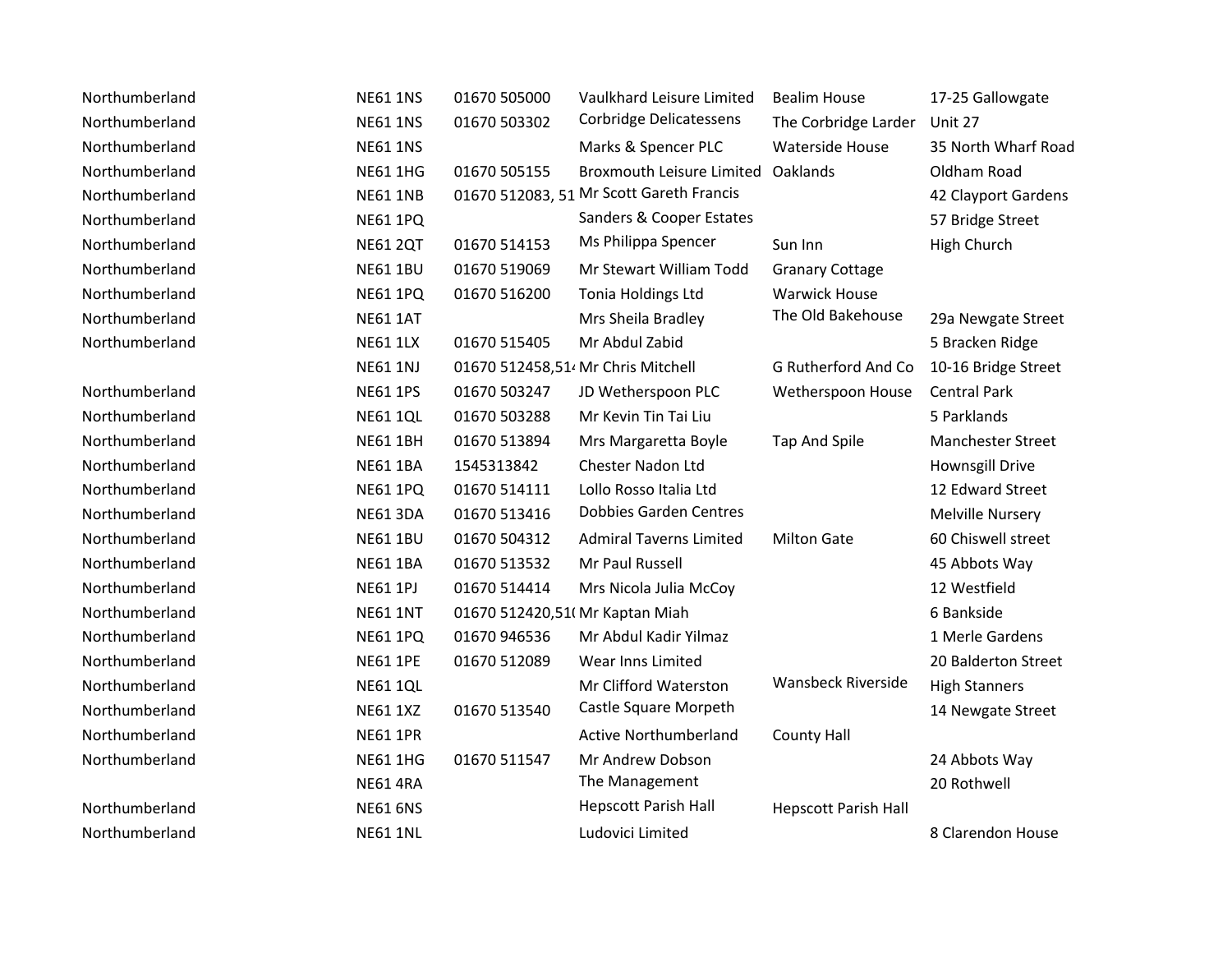| Northumberland | <b>NE61 1PS</b> | 01670 512201 | Mr Andrew Tom Beale            |                           | 15 The Crescent       |
|----------------|-----------------|--------------|--------------------------------|---------------------------|-----------------------|
| Northumberland | <b>NE61 1YL</b> |              | Mrs Andrea Johnson             |                           | 23 Choppington Road   |
| Northumberland | <b>NE61 1RJ</b> | 01670 512508 | Morpeth Rugby Football         | <b>Grange House Field</b> | Mitford Road          |
| Northumberland | <b>NE61 1NL</b> |              | Lollo Rosso Italia Limited     |                           | 61 Bridge Street      |
| Northumberland | <b>NE61 1LZ</b> |              | Northumberland County          | <b>Town Hall</b>          | Market Place          |
| Stocksfield    | <b>NE43 7LP</b> |              | <b>Trust Inns Limited</b>      |                           | <b>Blenheim House</b> |
| Northumberland | <b>NE65 7HD</b> | 01669 630238 | Mrs Vera Wilson-Morton         | Star Inn                  | Netherton Village     |
| Northumberland | <b>NE61 4NU</b> |              | Netherwillon Village Hall      |                           | The Village Hall      |
| Northumberland | <b>NE61 4PT</b> |              | Mr Graham Roy Turvey           | The Gate, Forestburn      |                       |
| Whitley Bay,   | <b>NE25 0SG</b> | 0191 2370434 | Mr John Kevin Fargus           | <b>Hastings Hartley</b>   | 41 Lysdon Avenue      |
|                | <b>NE64 6DB</b> |              | Newbiggin by the Sea           | Newbiggin Maritime        | Church Point          |
|                | <b>NE64 6NH</b> |              | <b>Trust Inns Limited</b>      |                           | <b>Blenheim House</b> |
| Northumberland | <b>NE64 6DR</b> |              | <b>Admiral Taverns Limited</b> | <b>Milton Gate</b>        | 60 Chiswell street    |
| Northumberland | <b>NE64 6UW</b> |              | Mrs Donna Arkle                |                           | 29 Haweswater         |
| Northumberland | <b>NE64 6HG</b> | 01670 532348 | <b>Active Northumberland</b>   | County Hall               |                       |
| Northumberland | <b>NE64 6QD</b> | 01670 850092 | Mrs Joyce Durmaz               | 2 The Villas              | Woodhorn Road         |
| Northumberland | <b>NE64 6DR</b> | 01670 523571 | Mr Rezad Ahmed                 |                           | 14-15 High Street     |
| Northumberland | <b>NE64 6EG</b> | 01670 857734 | Mr Frank Bertorelli            |                           | 8 Bridge Street       |
| Northumberland | <b>NE64 6AA</b> |              | <b>Newbiggin Catering</b>      |                           | 1 Blagdon Court       |
| Northumberland | <b>NE64 6AA</b> | 07814 389863 | <b>Durning Catering Ltd</b>    | <b>First Floor</b>        | 132 Front Street      |
| Northumberland | <b>NE64 6NJ</b> |              | Mr Simon Sleightholm           |                           | 4 Grasmere Terrace    |
| Northumberland | <b>NE47 5AR</b> |              | Newbrough Management           |                           | Newbrough             |
|                | <b>NE15 ODR</b> |              | <b>Mitchells and Butlers</b>   |                           | 27 Fleet Street       |
|                | <b>NE19 2AB</b> | 01830 530159 | Mrs Eliza/William Browne-      | Capheaton Hall            | Capheaton             |
|                | <b>NE19 2PE</b> | 1830540362   | The Little Harle               | Little Harle Tower        |                       |
| Northumberland | <b>NE43 7UL</b> | 01661844446  | Mr Robert Joseph Harris        | The Granary               |                       |
| Northumberland | <b>NE43 7UL</b> | 01661843896  | The Board of Trustees          |                           | <b>Community Hall</b> |
| Northumberland | <b>NE66 3EA</b> | 01665 576112 | Newton Hall                    | 1st Floor                 | Two Jesmond Sixty     |
| Northumberland | <b>NE66 3DZ</b> | 01665 576239 | Newton Hall                    | 1st Floor                 | Two Jesmond Sixty     |
| Northumberland | <b>NE66 3EL</b> | 01665 576262 | Ms Christine Forsyth           | Ship Inn                  |                       |
| Northumberland | <b>NE65 9JY</b> | 01665 575234 | Mr Philip John Farmer          | Cook And Barker Inn       |                       |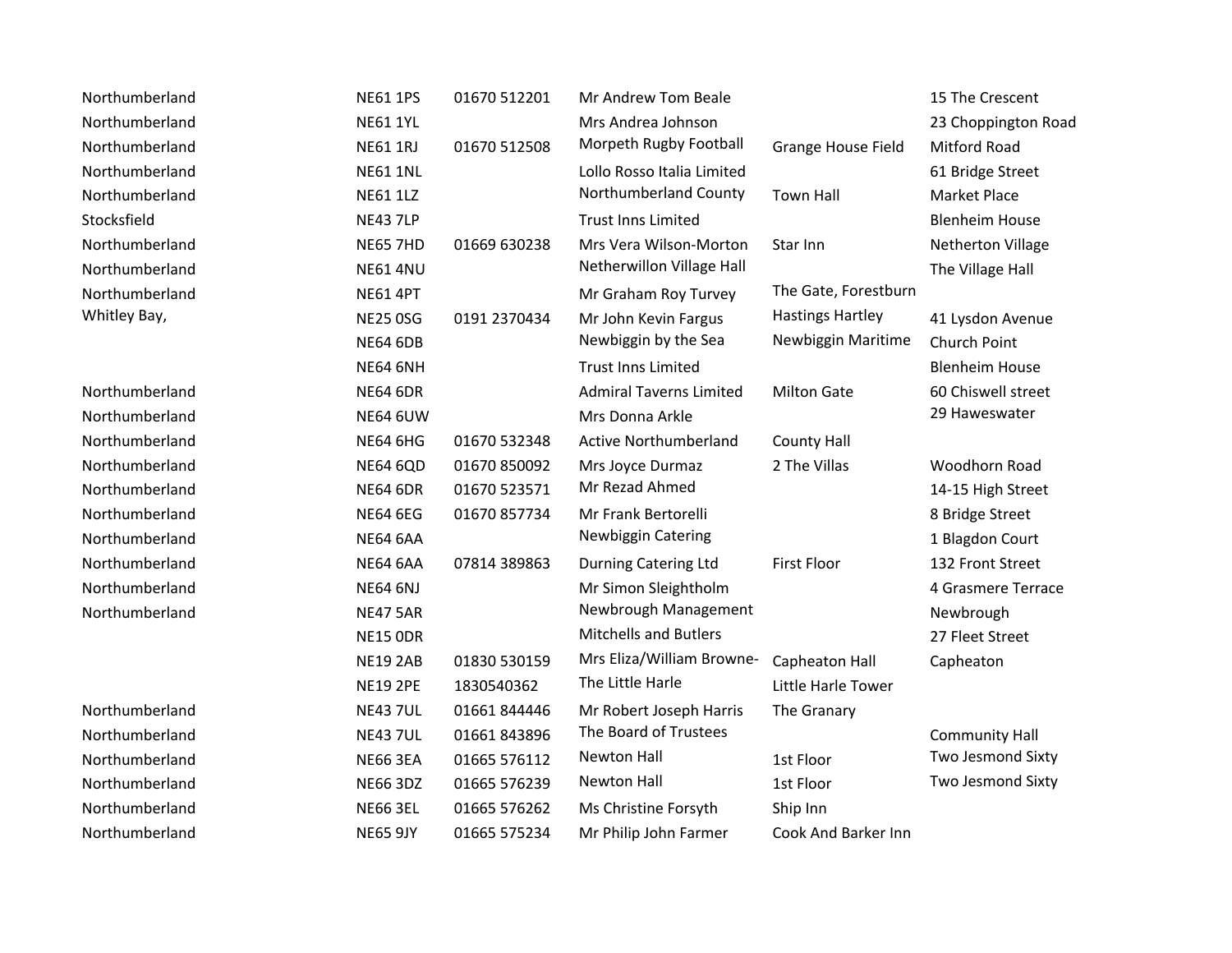| Northumberland |                | <b>NE65 9JY</b> | 01665 575828 | The Trustees                 | <b>Jubilee Hall</b>   |                             |
|----------------|----------------|-----------------|--------------|------------------------------|-----------------------|-----------------------------|
| Northumberland |                | <b>TD15 2LB</b> | 382326       | Mrs, Linda Dowdall           | <b>Masons Arms</b>    | 16 West Street              |
| Northumberland |                | <b>TD15 2LQ</b> | 01289 382437 | Mr Joseph Peter McGurk       | The Victoria Hotel    | <b>Castle Street</b>        |
| Ashington,     |                | <b>NE63 OYB</b> | 01670 524911 | Mr Ross Mitcheson            | Residential Flat, Fox | Freeman Way                 |
| Seahouses      |                | <b>NE68 7UA</b> |              | Mrs Lindsay Leadbitter       | Longstone House       | 182 Main Street             |
| Northumberland |                | <b>NE68 7UB</b> | 01665 720456 | Mr Jeffrey Sutheran          |                       | 194 Main Street             |
| Northumberland |                | <b>NE68 7RD</b> | 01665 720200 | Mr Alan Glen                 | The Olde Ship Hotel   | 7-9 Main Street             |
| Seahouses      |                | <b>NE68 7TS</b> |              | Mrs Elizabeth Jean           | Ugiebrae House B&B    | 95 Main Street              |
| Northumberland |                | <b>NE68 7TP</b> | 7946613928   | Mr Abul Kalam                |                       | 49 Hartington Street        |
| Northumberland |                | <b>NE68 7TP</b> | 7843493203   | Mr Refit Toro                |                       | 92 Scarborough Road         |
| Northumberland |                | <b>NE68 7RQ</b> | 01665 721099 | Ms Melanie Keeley            |                       | 16 Main Street              |
|                |                | <b>NE46 4DB</b> | 01434 689857 | Mr Kevin Vigars              | Carrow Brough Farm    |                             |
|                |                | <b>NE45 5RJ</b> | 01434 632692 | <b>Dilston College</b>       |                       | <b>Dilston Hall Dilston</b> |
|                |                |                 |              | <b>Blyth Town Council</b>    | Arms Evertyne House   | Quay Road                   |
|                |                | <b>NE19 1JT</b> | 1830521007   | Otterburn Mills Ltd          |                       | Otterburn Mills Ltd         |
| Northumberland |                | <b>NE19 1HE</b> | 01830 520309 | R.T.C Sports                 | Rede Tyne And         |                             |
| Northumberland |                | <b>NE19 1NS</b> | 1830520620   | <b>Bingleston UK Limited</b> |                       | 6 New Street Square         |
| Northumberland |                | <b>NE19 1JX</b> |              | Mrs Corrinne Knight          | Woodhill              |                             |
| Northumberland |                | <b>NE19 1NR</b> | 01830 520261 | <b>Newton Hall</b>           | 1st Floor             | Two Jesmond Sixty           |
| Northumberland |                | <b>NE19 1JX</b> | 01661 598160 | The Coach House              |                       | 45 Alloa Business           |
| Northumberland |                | <b>NE42 6AG</b> | 01661 831782 | Mr John Sharkey              | White Swan            | Main Road                   |
| Northumberland |                | <b>NE42 6BW</b> |              | Ovingham Reading Room        |                       | C/O 70 Windsor              |
| Morpeth        | Northumberland | <b>NE61 6XG</b> |              | Pegswood Community Hub       |                       | Longhirst Road              |
| Newcastle Upon |                | <b>NE20 9PY</b> | 01661823277  | Mr Ebrahim Ziaei             |                       | 14 Leazes Court             |
| Newcastle Upon |                | <b>NE20 9BT</b> | 01661871037  | <b>Mitchells and Butlers</b> |                       | 27 Fleet Street             |
| Northumberland |                | <b>NE20 9BD</b> | 01661 820020 | Ms Kelly Patterson           |                       | 1 Stoneleigh                |
| Newcastle Upon |                | <b>NE20 9NH</b> | 01661860292  | Mr Suna Miah                 |                       | 117 Runnymede Road          |
|                |                | <b>NE20 9PY</b> |              | Mr Nurul Islam Noor          |                       | 10 Swainby Close            |
| Northumberland |                | <b>NE20 9NZ</b> | 01661820869  | Miss Alesha Pervez           |                       | 1 Addison View              |
| Newcastle Upon |                | <b>NE20 9EG</b> | 01661 825441 | <b>Active Northumberland</b> | <b>County Hall</b>    |                             |
| Newcastle Upon |                | <b>NE20 9UH</b> |              | Spirit Pub Company           |                       | <b>Westgate Brewery</b>     |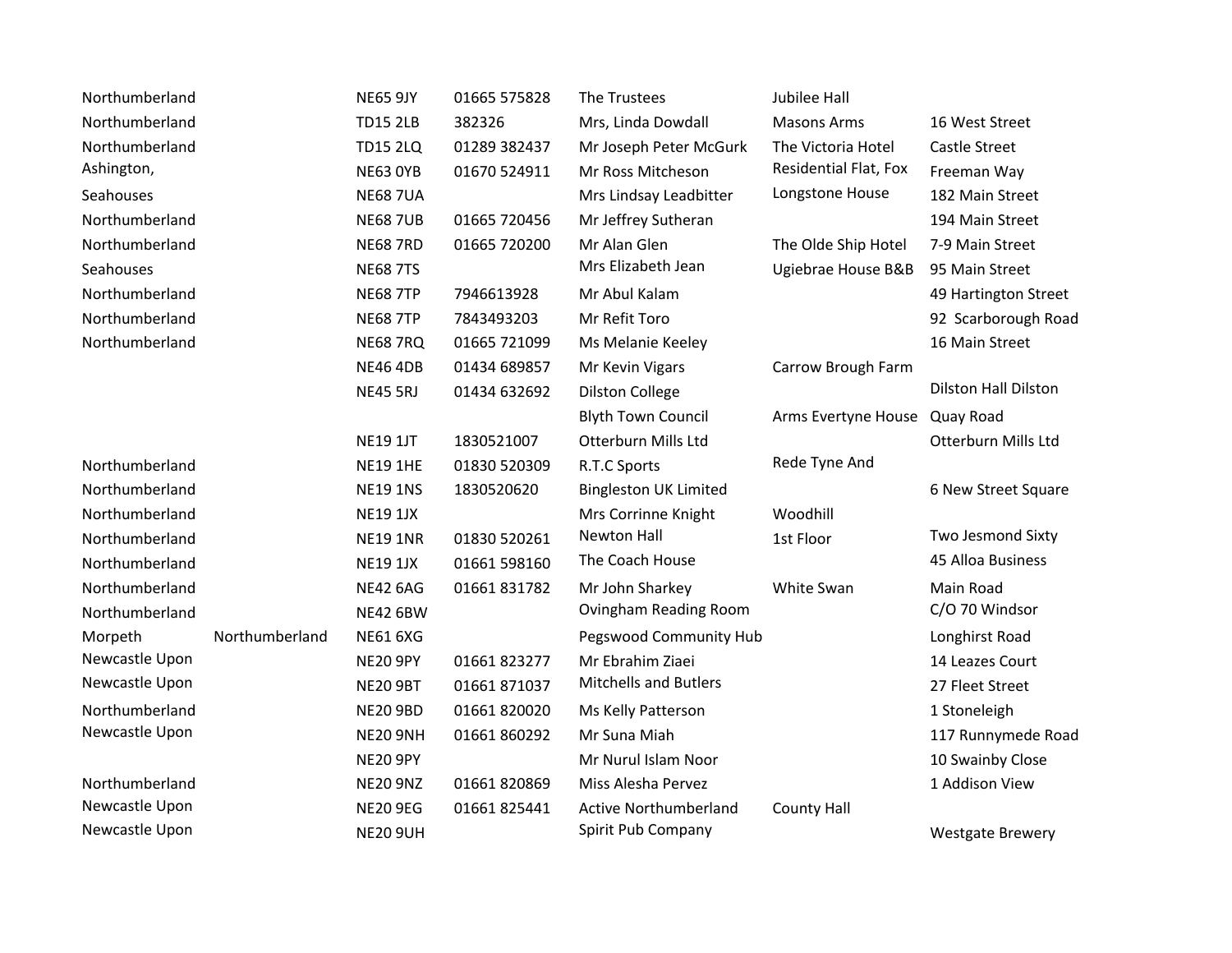| Northumberland |                | <b>NE20 9BB</b> | 01661 872898  | Star Pubs & Bars Ltd           |                         | 3 - 4 Broadway Park     |
|----------------|----------------|-----------------|---------------|--------------------------------|-------------------------|-------------------------|
| Northumberland |                | <b>NE20 9BT</b> | 01661820202   | <b>Dobbies Garden Centres</b>  |                         | Melville Nursery        |
| Newcastle      |                | <b>NE20 9NX</b> |               | <b>Ponteland Memorial Hall</b> | Ponteland War           | Darras Road             |
| Northumberland |                | <b>NE20 9NH</b> |               | Mr Alex Kinsey                 |                         | 6 West Road             |
| Northumberland |                | <b>NE20 9NH</b> | 01661 820600  | Mr Forhad Miah                 | <b>Callerton Grange</b> | Stamfordham Road        |
| Northumberland |                | <b>NE20 9BD</b> | 0191 216 0411 | Yolo (Ponteland) Limited       | <b>Patrick House</b>    | Gosforth Park Avenue    |
| Alnwick,       |                | <b>NE66 4HL</b> | 01665 578 259 | Mr John McMorrough             | <b>Hedgeley Hall</b>    |                         |
| Hexham         |                | <b>NE46 1PQ</b> | 1434600595    | Mr David Knowles               | High Woodley            | Allendale Road          |
| Hexham         |                | <b>NE46 1PS</b> | 1434603601    | <b>Admiral Taverns Limited</b> | <b>Milton Gate</b>      | 60 Chiswell street      |
| Northumberland |                | <b>NE42 6NA</b> |               | English Heritage Trust         | The Engine House        | <b>Firefly Avenue</b>   |
|                |                | <b>NE42 5AA</b> | 1661833320    | Franco's Italian               |                         | 13 Byron Close          |
| Northumberland |                | <b>NE42 5DQ</b> | 01661832977   | Mrs Christine Wright           | West Wylam Inn          | <b>Front Street</b>     |
| Northumberland |                | <b>NE42 6JE</b> | 01661832688   | <b>Punch Taverns Limited</b>   | Jubille House           | Second Avenue           |
| Northumberland |                | <b>NE42 6NP</b> |               | <b>Punch Taverns Limited</b>   | Jubille House           | Second Avenue           |
|                |                | <b>NE42 5JT</b> | 1661832362    | Mrs Olga Teresa Stokoe         | Dr Syntax               | 1 West Road             |
|                |                | <b>NE42 5AA</b> |               | Mr Hussain Ahmed               |                         | 80 Durham Street        |
|                |                | <b>NE42 5DB</b> | 1661835325    | Mr Abdul Hannan                |                         | 46 Front Street         |
| Northumberland |                | <b>NE42 5AA</b> | 01661834355   | Mr Ilirian Tomori              |                         | 41 Ferndene Grove       |
| Northumberland |                | <b>NE42 5HJ</b> |               | Mrs Allison Louise Thear       | Cranbrook House         | 8a Cranbrook Drive      |
| Northumberland |                | <b>NE42 5HN</b> | 01661835350   | Miss Karen Watson              |                         | 1 Meadowfield Terrace   |
| Northumberland |                | <b>NE42 5DB</b> | 01661 598110  | Caffe Ginevra UK Ltd           |                         | 50 Front Street         |
| Northumberland |                | <b>NE44 6DQ</b> | 1434682531    | Greene King Brewing and        |                         | <b>Westgate Brewery</b> |
|                |                | <b>NE44 6AF</b> | 1434682212    | Shepherds Dene Retreat         |                         | <b>Riding Mill</b>      |
| Northumberland |                | <b>NE44 6BN</b> | 01285 740035  | <b>Cripps Healey Limited</b>   | Cripps Barn             | Fosscross Lane          |
| Northumberland |                | <b>NE48 2TF</b> | 01434 270223  | Ms Elizabeth Askew             | The Gun Inn             |                         |
| Blyth          | Northumberland | <b>NE24 4RR</b> | 01670 540550  | Mr Heyman Quadar               |                         | 40 Darby Court          |
| Morpeth,       |                | <b>NE65 7SF</b> | 01669 621979  | Ms Jackie Sewell               |                         | 7 Long Drive            |
| Northumberland |                | <b>NE65 7QH</b> | 01669 622900  | Vivid Hotel Operations Ltd     |                         | 18 Spencer's Way        |
| Northumberland |                | <b>NE65 7YA</b> | 01669 620577  | Mrs Rosalyn Tinlin             | Guest House, The        | <b>Back Crofts</b>      |
| Northumberland |                | <b>NE65 7TQ</b> | 01669 620691  | Mr Ian Mills                   | Katerinas Guest         | <b>High Street</b>      |
| Northumberland |                | <b>NE65 7UT</b> | 01669 620334  | Punch Partnership (PTL)        | <b>Elsey Court</b>      | 20-22 Great Titchfield  |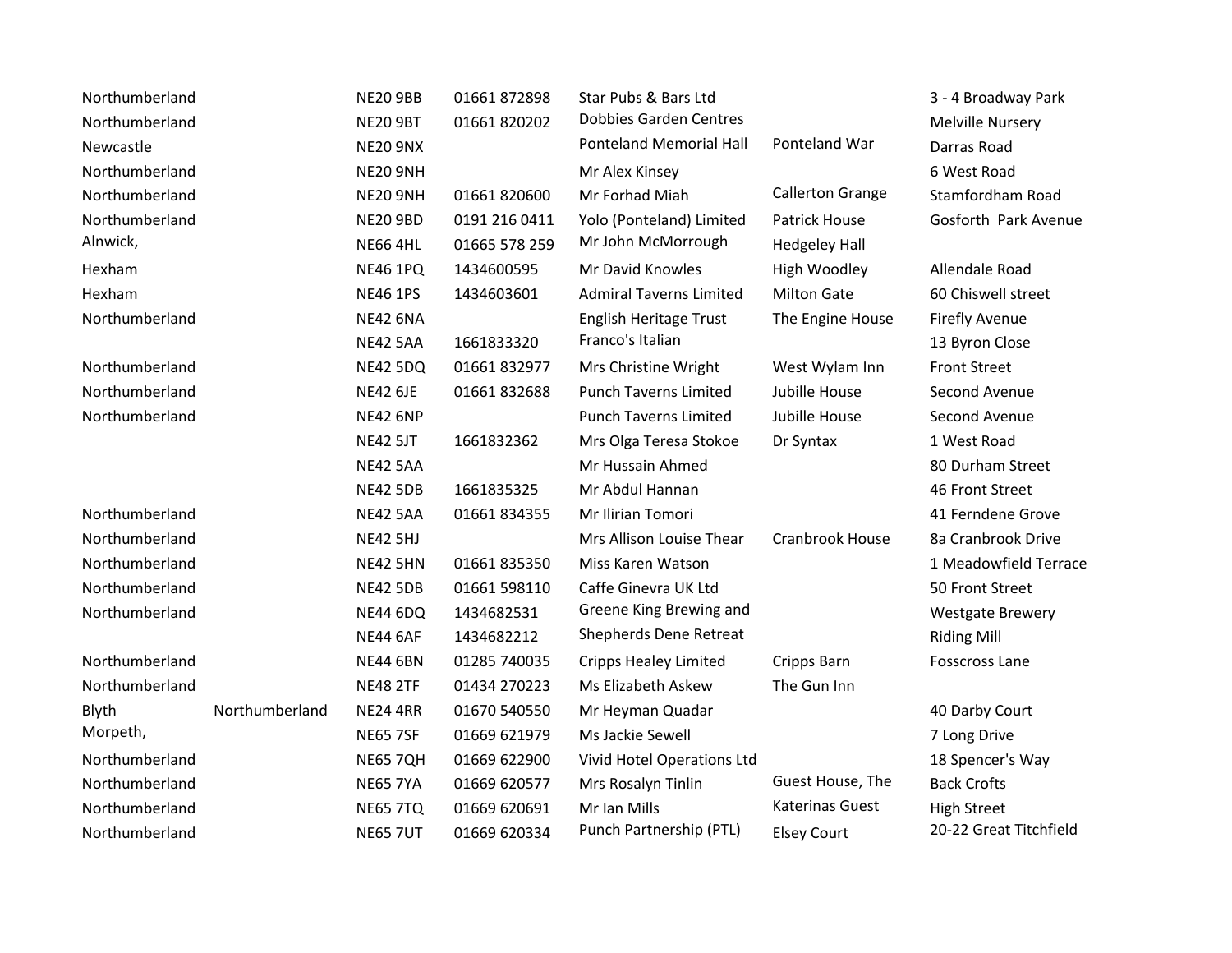| Northumberland     |                | <b>NE65 7TB</b> | 01669 620578  | Mr Paul Johnson                 |                           | 112 Whitley Road      |
|--------------------|----------------|-----------------|---------------|---------------------------------|---------------------------|-----------------------|
| Northumberland     |                | <b>NE65 7TU</b> | 01669 620235  | <b>RAF Association</b>          | Rothbury House            | West End              |
| Northumberland     |                | <b>NE65 7SL</b> | 01669 621277  | Mr Alessio Fanciullis           | Fanciulli Cafe, Lindsay   |                       |
| Northumberland     |                | <b>NE65 7TB</b> | 01669 620574  | Mr Richard Anthony Hurst        | Tullys Of Rothbury        | <b>High Street</b>    |
| Blyth              |                | <b>NE24 3XW</b> |               | <b>Blyth Town Football Club</b> |                           | South Newsham         |
| Seahouses          |                | <b>NE68 7SR</b> | 01665 720337  | Mr Malcolm Brown                | Beach House Hotel         | 12 St Aidans          |
| Northumberland     |                | <b>NE68 7XP</b> | 01665 720062  | Mr Malcolm George Ward          | Links Hotel               | 8 King Street         |
|                    |                | <b>NE68 7RT</b> |               | The Black Swan Inn              | <b>Black Swan Inn</b>     | 2 Union Street        |
|                    |                | <b>NE68 7XP</b> | 01665 721176  | Mr William COTTINGHAM           |                           | 15 Falsgrave Place    |
|                    |                | <b>NE68 7SP</b> | 01665 720628  | Strathearn (Leisure) Parks      |                           | Seafield Caravan Park |
| Northumberland     |                | <b>NE68 7SR</b> | 01665 720355  | Mr Robert Michael Tait &        |                           | 2 St Aidans           |
|                    |                | <b>NE68 7RQ</b> |               | Mr Abul Kalam                   |                           | 49 Hartington Street  |
|                    |                | <b>NE68 7SP</b> | 01665 721999  | Mr Simon Brown                  | Liberte Cottage           | North Togston         |
| Northumberland     |                | <b>NE68 7YL</b> | 01665 721868  | Seahouses Hub                   | Seahouses Sports &        | 69 Stone Close        |
| Northumberland     |                | <b>NE68 7SQ</b> | 01665 720283  | Lindisfarne Inns                | C/O Ward Hadaway          | 102 Quayside          |
|                    |                | <b>NE68 7TP</b> |               | Mr Peter Reay                   |                           | 51 Tyelaw Meadows     |
| Northumberland     |                | <b>NE68 7XT</b> |               | Seahouses Golf Club             | Seahouses Golf            | Seafield Road To      |
| Northumberland     |                | <b>NE13 6BU</b> | 01661860686   | Horton Grange Country           | Horton Grange Hotel       | <b>Berwick Hill</b>   |
| Northumberland     |                | <b>NE13 6DQ</b> | 01670 789935  | Mr Nigel Marcantonio            | <b>Blagdon Smithy</b>     | Seaton Burn           |
| Northumberland     |                | <b>NE13 6DA</b> | 01670 789878  | <b>Blacksmiths Coffee Shop</b>  | <b>Blacksmiths Coffee</b> |                       |
| Northumberland     |                | <b>NE13 6BZ</b> | 01670 789798  | Northumberland Cheese           | The Cheese Farm           | <b>Blagdon Estate</b> |
| <b>Whitley Bay</b> |                | <b>NE25 0AT</b> | 0191 2370139  | HR Property Ltd                 |                           | 7 Whytrigg Close      |
| Northumberland     |                | NE25 ODU        | 0191 237 5888 | Mrs Dhurata Regazi              |                           | 1 Hazelwood Terrace   |
| Northumberland     |                | <b>NE26 4QR</b> |               | <b>National Trust</b>           | Seaton Delaval Hall       | The Avenue            |
| Northumberland     |                | NE25 ODU        |               | Mr Elidon Xhelilaj              |                           | 16 Avenue Road        |
| <b>Whitley Bay</b> | Northumberland | <b>NE25 OBN</b> |               | Mr Keith Clark                  |                           | Greenacres            |
| Whitley Bay        | Northumberland | <b>NE26 4JX</b> |               | <b>Mitchells and Butlers</b>    |                           | 27 Fleet Street       |
| Northumberland     |                | <b>NE26 4QZ</b> |               | <b>Punch Taverns Limited</b>    | Jubille House             | Second Avenue         |
| <b>Whitley Bay</b> |                | <b>NE26 4QZ</b> | 0191 2370638  | Mrs Leigh Greener               |                           | 32 Collywell Bay Road |
| Northumberland     |                | <b>NE26 4DR</b> | 0191 237 2478 | Mr Wasim Mir                    |                           | 113 Croydon Road      |
| Northumberland     |                | <b>NE26 4QZ</b> | 0191 237 0026 | Seaton Sluice And District      | Seaton Sluice And         | Collywell Bay Road    |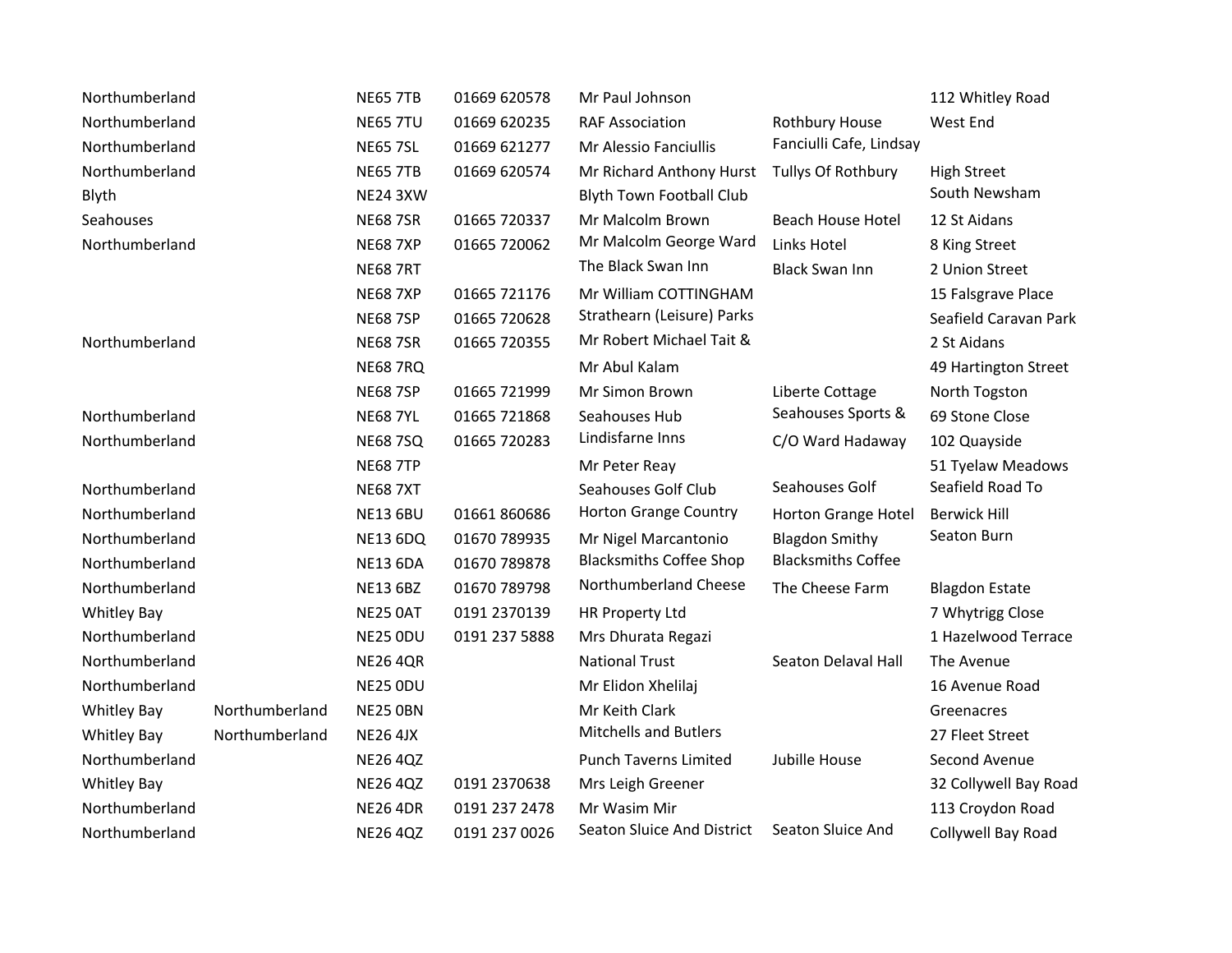| Northumberland |                | <b>NE23 7EF</b> | 0191 2372052  | <b>Blaketown Inns Ltd</b>           | The Blake Arms Hotel Station Road    |                        |
|----------------|----------------|-----------------|---------------|-------------------------------------|--------------------------------------|------------------------|
| Haltwhistle    |                | NE49 9NW        | 01434 321750  | Mr Steve Dunwell                    | Herding Hill Farm                    | Shield Hill            |
| Alnwick        |                | <b>NE66 2XX</b> | 01665 575253  | Mr Edward McCallum &                | The Farriers Arms                    | Farne Road             |
| Northumberland |                | <b>NE66 2YP</b> | 01665 575880  | Mr Mohammed Iqbal                   |                                      | 7 Bentinck Road        |
| Consett        |                | DH8 9TJ         |               | St Johns Church Hall                |                                      | St Johns Church Hall   |
| Northumberland |                | <b>NE48 3AW</b> | 01434 681321  | Mrs Ann Maddison                    |                                      | 1 The Mains            |
| Northumberland |                | CA8 7PB         | 01434 381559  | Mr Andrew Markland                  | Kirkstyle Inn                        |                        |
| Hexham         |                | NE47 OBX        | 1434673350    | Delta Slaley Hall Op Co             |                                      | 20 Balderton Street    |
| Hexham         |                | <b>NE47 0BQ</b> |               | <b>Slaley Commemoration</b>         |                                      | 3 Townhead             |
| Northumberland |                | NE47 0AW        | 01434 676986  | <b>Blue Sky Resorts Limited</b>     |                                      | Nostell Priory Holiday |
| Northumberland |                | <b>NE44 6BH</b> |               | <b>Cripps Healey Limited</b>        | Cripps Barn                          | <b>Fosscross Lane</b>  |
| Prudhoe        |                | <b>NE42 5JT</b> | 1661832148    | <b>Punch Taverns Limited</b>        | Jubille House                        | Second Avenue          |
| Northumberland |                | <b>TD15 1QY</b> | 01289 307718  | Mr Paul Angus                       | The Red Lion                         | 32 Main Street         |
| Northumberland |                | <b>TD15 1RD</b> | 01289 306079  | Mr David Colville                   |                                      |                        |
| Northumberland |                | <b>TD15 1RG</b> |               | Mrs Rebecca Cooper                  |                                      | 33 Low Greens          |
| Morpeth        | Northumberland | <b>NE61 6BL</b> |               | Trustees Of St Mary's               | The Chapel                           | St Mary Lane           |
| Morpeth        | Northumberland | <b>NE61 6BL</b> | 01670 293293  | Mr Robin Freer                      | Jesmond Dene House Jesmond Dene Road |                        |
| Choppington    |                | <b>NE62 5TT</b> |               | Star Pubs & Bars Ltd                |                                      | 3 - 4 Broadway Park    |
| Choppington,   |                | <b>NE62 5JZ</b> |               | Cherry Tree Bar and Grill           |                                      | Riversdale Avenue      |
| Northumberland |                | <b>NE18 0QG</b> | 01661886256   | Mrs Anne Gormanley                  | Swinburne Arms                       | 31 North Side          |
| Hexham         | Northumberland | <b>NE48 1DD</b> | 01434 240382  | Mr Walter Raymond                   | Pheasant Inn                         |                        |
| Northumberland |                | <b>NE61 6EL</b> | 01670 789972  | <b>Stannington Village Hall</b>     |                                      | Stannington            |
| Northumberland |                | <b>NE61 6DR</b> | 01670 789 011 | Mr Kaptan Miah                      |                                      | 5 Chatton Close        |
| Northumberland |                | <b>NE61 6DX</b> | 01670 789016  | Mr Ian Byatt                        | Moorhouse Farm                       | 21 Station Road        |
| Northumberland |                | <b>NE61 6AW</b> | 01670 789755  | Mr Simon Miles                      |                                      | 5a & 5b Whitehouse     |
| Haltwhistle    |                | NE49 0AH        | 1434320269    | Mrs Louise Jackson                  | Railway Hotel                        | <b>Station Road</b>    |
| Hexham         |                | <b>NE46 1EZ</b> | 1434603155    | Mr Christopher Michael              |                                      | 42 Bondgate Close      |
| Northumberland |                | <b>NE43 7RX</b> |               | Mrs Alison Bolderson                | <b>Broomley Grange</b>               |                        |
| Northumberland |                | <b>NE43 7RG</b> | 01661 842383  | Mrs Michelle Frances                | Murrayfield                          | New Ridley Road        |
| Northumberland |                | <b>NE65 9JW</b> |               | 01670 707010/78 Harrison Leisure UK | Riverside Leisure                    | Southport New Road     |
| Northumberland |                | <b>NE48 1PA</b> |               | <b>Tarset Village Hall</b>          | C/o The Old Chapel,                  | Lanehead               |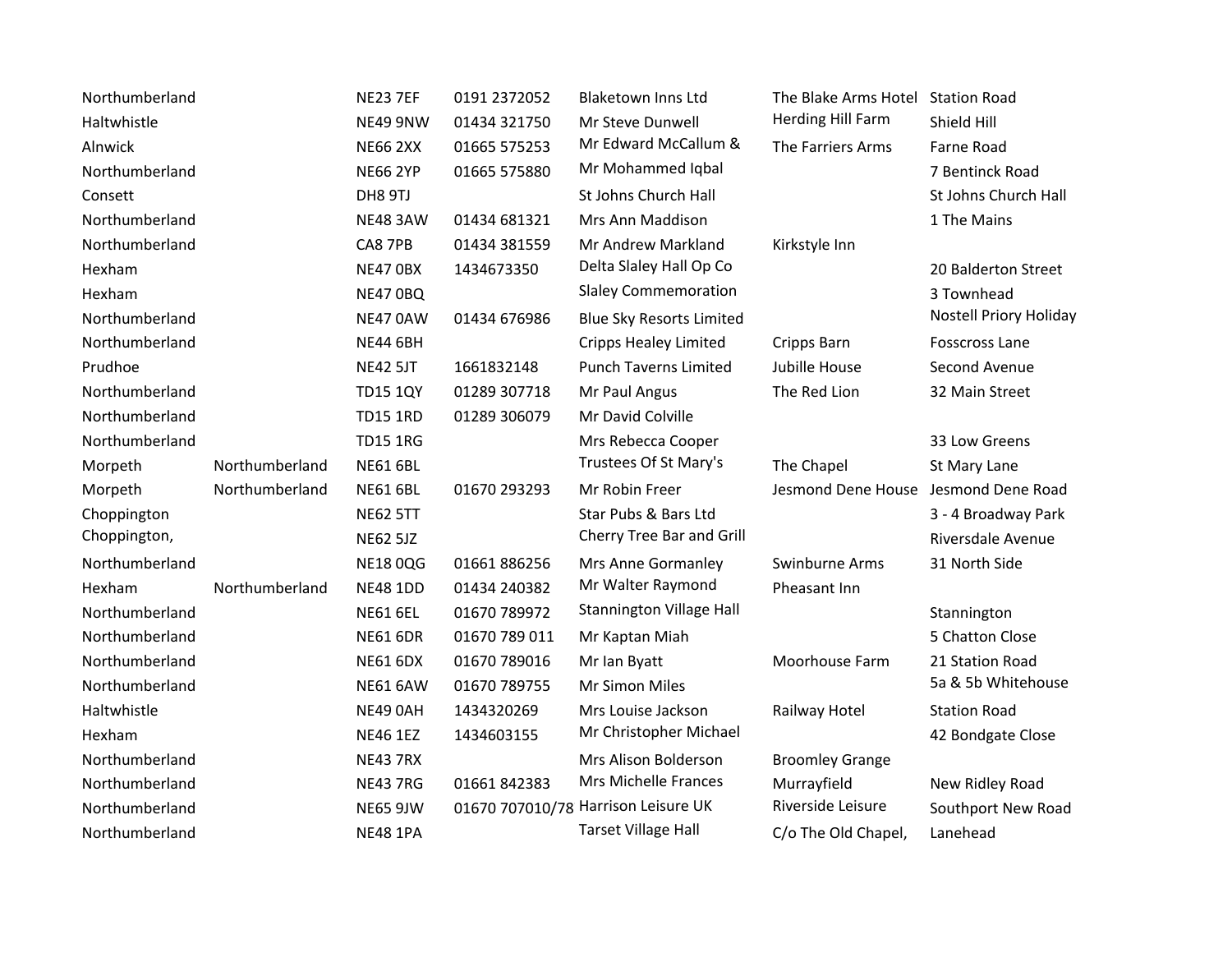| Northumberland     |                | <b>NE65 7HX</b> | 01665 602518  | Punch Partnership (PTL)         | <b>Elsey Court</b>          | 20-22 Great Titchfield |
|--------------------|----------------|-----------------|---------------|---------------------------------|-----------------------------|------------------------|
| Morpeth            |                | <b>NE65 7LR</b> | 01669 620 262 | <b>Punch Taverns Limited</b>    | Jubille House               | Second Avenue          |
| Berwick-Upon-      |                | <b>TD15 2AA</b> |               | Mrs Charnjit Kaur Nijjar        | Nijjar Manor                | The Village            |
| Berwick-Upon-      |                | <b>TD15 2AQ</b> |               | Mr Paul Johnson                 | The Angel                   | 11 Brewery Bank        |
| Berwick-Upon-      |                | <b>TD15 2HE</b> | 01289 306631  | Miss Trudy Diana Waugh          |                             | 97 Newfields           |
| Northumberland     |                | <b>TD15 2AS</b> | 01289 330603  | <b>Active Northumberland</b>    | <b>County Hall</b>          |                        |
| Berwick-Upon-      |                | <b>TD15 2BQ</b> |               | Ms Linda Woods                  | The Rob Roy                 | Dock Road              |
| Berwick-Upon-      |                | <b>TD15 2AD</b> | 01289 305451  | <b>Punch Taverns Limited</b>    | Jubille House               | Second Avenue          |
| Northumberland     |                | <b>TD15 2EF</b> | 01289 309450  | Mr David & Sharon Purvis        |                             | <b>Black And Gold</b>  |
| Northumberland     |                | <b>TD15 2DU</b> | 01289 307756  | Miss Georgia Fergie             |                             | 1a Dean Drive          |
| Berwick upon       |                | <b>TD15 2EF</b> |               | Mr John Anderson                | Columba                     | 2a Marine Parade       |
| Northumberland     |                | <b>TD15 2EF</b> | 01289 307424  | <b>Berwick Rangers Football</b> |                             | Shieldfield Park       |
| Northumberland     |                | <b>TD15 2AW</b> | 01289 309911  | Mr Robert Mulligan              |                             | 95 Main Street         |
| <b>Bardon Mill</b> |                | <b>NE47 7AN</b> | 1434344248    | Mr Michael Potts & Mrs          |                             | Vallum Lodge           |
| Hexham             |                | <b>NE46 3SG</b> | 1434632402    | <b>Hexham Auction Mart Co</b>   | <b>Mart Offices</b>         | Tyne Green Road        |
| Hexham             |                | <b>NE46 3HQ</b> |               | Mr Stephen Plemper              |                             | Tynedale Golf Club     |
| Corbridge          |                | <b>NE45 5AY</b> | 1434632996    | Tynedale Rugby Football         |                             | <b>Tynedale Rugby</b>  |
| Northumberland     |                | <b>NE61 3BG</b> |               | <b>Ulgham Village Cricket</b>   | <b>Pine Bunting Cottage</b> | 2 Hemscott Hill        |
| Northumberland     |                | <b>NE46 4EE</b> | 01434 681237  | Mr Andrew Robert Smith          | C/O Hindsight Tax           | <b>Yours Business</b>  |
| Ashington          | Northumberland | <b>NE63 8QW</b> |               | Marstons plc                    |                             | Marston's House        |
| Hexham             |                | <b>NE46 4SQ</b> | 1434602233    | Mr Philip Hugh Straker          | <b>Stable House</b>         |                        |
| Northumberland     |                | <b>NE69 7AJ</b> | 01668 214230  | Mr Charles Addision             | Oswald House                | <b>Front Street</b>    |
| Northumberland     |                | <b>NE70 7EE</b> | 01668 214581  | Mr Peter Dennis Laverack        | Waren House Hotel           |                        |
| Hexham,            |                | <b>NE48 3LG</b> | 01434 230 239 | Mr David Haley                  |                             | 2 Lyndhurst Gardens    |
| Hexham,            |                | <b>NE48 3LS</b> | 01434 230209  | Mr Richard Philip Slade         | <b>Battlesteads Hotel</b>   | Hexham Road            |
| Hexham,            |                | <b>NE48 3HL</b> |               | <b>Birtley Village HII</b>      | <b>Birtley Village Hall</b> |                        |
| Hexham             |                | <b>NE48 3LH</b> |               | The Management                  |                             | <b>Front Street</b>    |
| Morpeth,           |                | <b>NE65 OUR</b> |               | Mr Nicholas Adam Spence         | <b>Masons Arms</b>          | 3 Dial Place           |
| Morpeth,           |                | <b>NE65 0XB</b> |               | Miss Lynda Davie                |                             | 23 Narrowgate          |
| Northumberland     |                | <b>NE65 OUJ</b> | 01665 711423  | English Heritage Trust          | The Engine House            | <b>Firefly Avenue</b>  |
| Morpeth,           |                |                 |               | Warkworth Memorial Hall         |                             | 40 Castle Street       |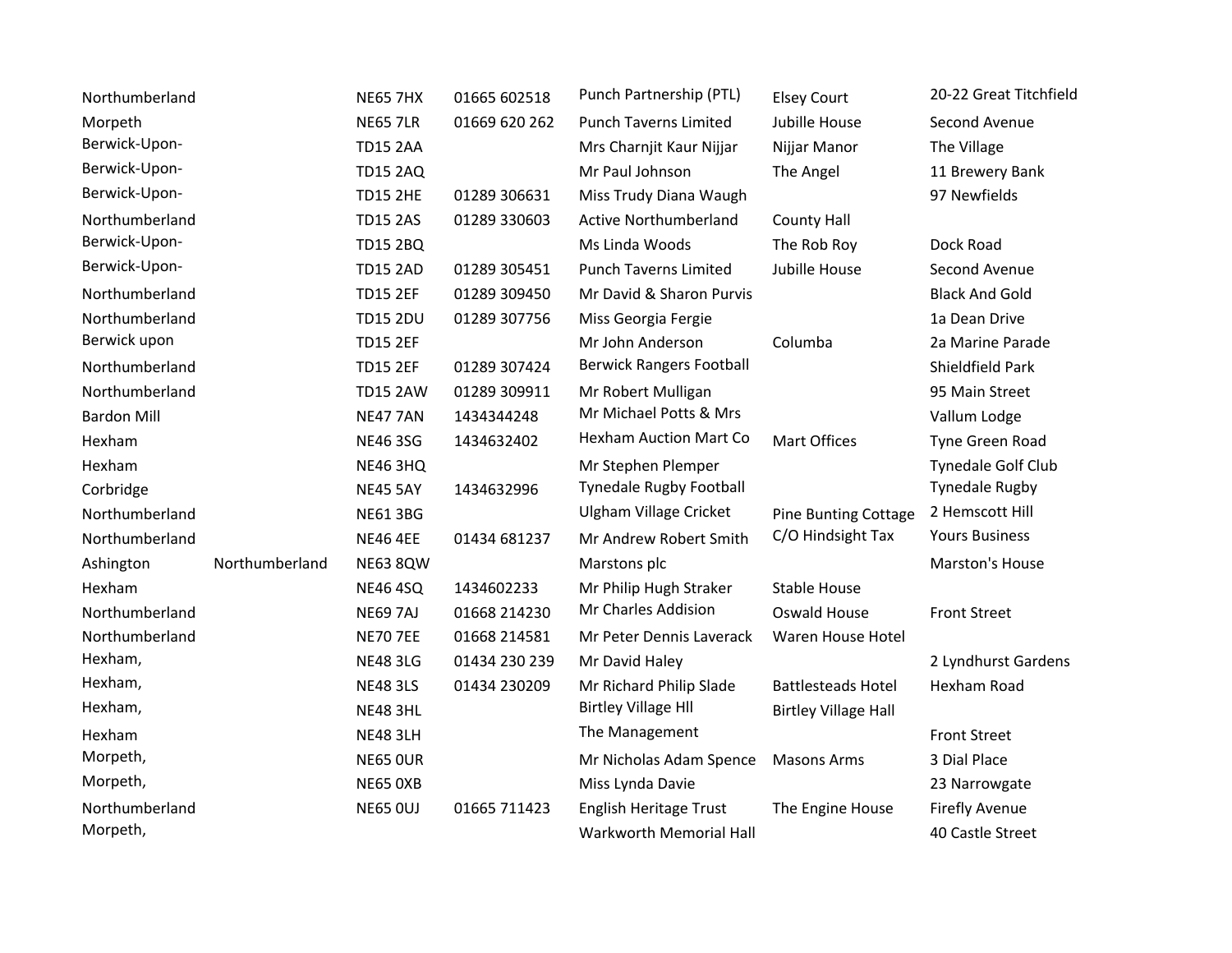| Northumberland |                | <b>NE65 OUL</b> | 1665711258   | Mr Lawrence & Janet Keers Hermitage Inn |                         | 23 Castle Street        |
|----------------|----------------|-----------------|--------------|-----------------------------------------|-------------------------|-------------------------|
| Morpeth        | Northumberland | <b>NE65 OUL</b> | 1665711341   | Mr Richard Prytherch                    |                         | 32 Castle Street        |
| Northumberland |                | <b>NE65 OUP</b> | 01665 711259 | Northumberland Castle                   | Fram Park               |                         |
| Northumberland |                | <b>NE65 OUN</b> | 01665 711488 | Mr Douglas Bell                         | Jackdaw Restaurant      | 34 Castle Street        |
| Northumberland |                | <b>NE65 OUP</b> | 01665 711416 | Ms Claire Gibson                        |                         | 5 Castle Terrace        |
| Haltwhistle    |                | <b>NE49 9HP</b> | 1434320455   | Mr Malcolm Charles Hind                 | The Jubilee             |                         |
| Belford        |                | <b>NE70 7QE</b> | 01668 213314 | Mr Tam Skinner                          |                         | 18 Irvine Road          |
| Northumberland |                | <b>NE65 9EE</b> | 01670 787370 | Mr Richard Mark Pattinson               |                         | 1 Victory Drive         |
| Northumberland |                | <b>NE42 5EH</b> |              | Prudhoe Town F.C. Sports                | <b>Kimberly Park</b>    | <b>Broomhouse Road</b>  |
| Morpeth,       |                | <b>NE61 3UZ</b> |              | <b>SARS TRADING LTD</b>                 |                         | Third Floor             |
| Morpeth        |                | <b>NE61 3YS</b> | 01670 519090 | Mr Gary Moore                           |                         | 8 The Lairage           |
| Seaton Delaval |                | <b>NE25 0QH</b> | 0191 2370194 | Mr Peter Evans                          | The Hastings Arms       | Astley Road             |
| Northumberland |                | <b>NE47 8HD</b> |              | Mr John Hamilton                        | <b>Whitfield Estate</b> |                         |
| Northumberland |                | <b>NE25 OLL</b> |              | Mr Derek Watson                         |                         | 34 Chiltern Road        |
|                |                | <b>NE25 OLJ</b> | 0191 2370964 | Spirit Pub Company                      |                         | <b>Westgate Brewery</b> |
| Consett        |                | DH8 9JN         | 01207 56110  | Gavin George Reay                       |                         | Derwent Walk            |
| Widdrington    | Morpeth        | <b>NE61 5NF</b> | 7916325157   | Mr Nazim Uddin Khan                     |                         | 26 Craster Terrace      |
| Northumberland |                | <b>NE61 5BJ</b> | 01670 790888 | Mr John Parkin                          |                         | 3-4 Grangemoor Road     |
| Northumberland |                | <b>NE61 5QL</b> |              | Ms Jackie Bexfield                      | Area Training And       | Mile Road               |
| Northumberland |                | <b>NE65 8RW</b> |              | Wingates Village Institute              | Village Hall            |                         |
| Ashington      |                | <b>NE63 9AT</b> |              | Whitbread Group Plc                     | Whitbread House         | Park Street West        |
| Northumberland |                | <b>NE71 6LD</b> | 01668 281190 | No.1 High Street Wooler                 | <b>Grafton House</b>    | 81 Chorley Old Road     |
|                |                | <b>NE71 6LN</b> |              | Mr Christopher Robinson                 | Anchor Inn              | 2 Cheviot Street        |
|                |                | <b>NE71 6XF</b> |              | Kirknewton Village Hall                 | <b>Village Hall</b>     | B6351 Kirknewton Main   |
|                |                | <b>NE71 6LD</b> | 01668 281629 | Mr Richard & Susan                      |                         | Virginia House          |
| Northumberland |                | <b>NE71 6BY</b> | 01668 281309 | Mr John Magleave                        |                         | 7 Tenter Hill           |
| Northumberland |                | <b>NE71 6DA</b> | 01668 283061 | Mr Austen Ian Connelly                  |                         | 17 Church Street        |
|                |                | <b>NE41 8DL</b> | 01661853246  | <b>Punch Taverns Limited</b>            | Jubille House           | Second Avenue           |
| Northumberland |                | <b>NE41 8DN</b> | 01661852830  | Mrs Catherine Dixon                     |                         | Whinfield               |
| Northumberland |                | <b>NE41 8AB</b> | 1661853112   | <b>Black Bull Northumberland</b>        | <b>Black Bull Inn</b>   | Main Road               |
| Northumberland |                | <b>NE41 8AJ</b> |              | Miss Natalie Deltodesco                 | Laburnum House          | Main Road               |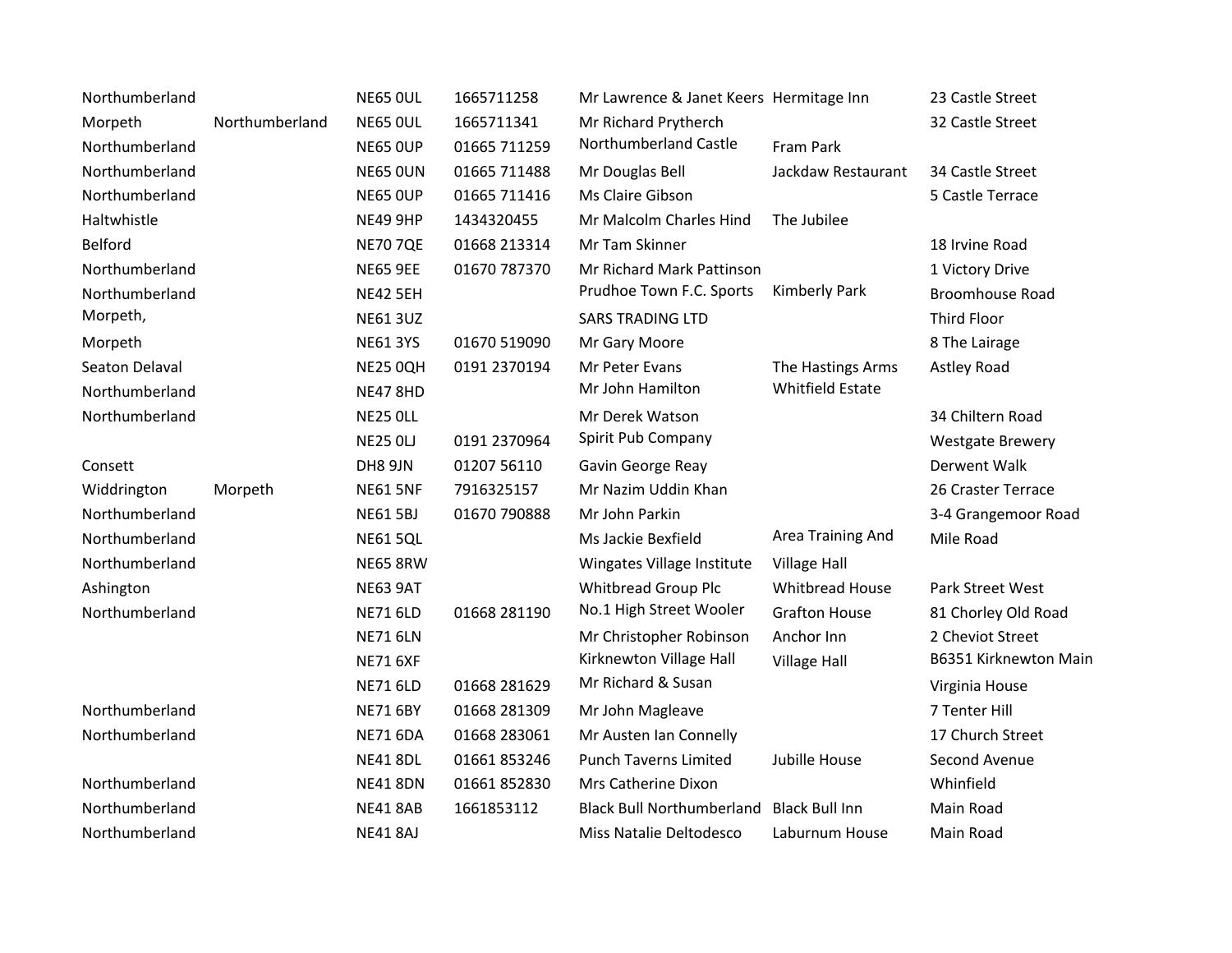| Northumberland | <b>NE41 8AP</b><br>01668 215359<br><b>NE66 5NJ</b> |              | Wylam Institute          | Church Road      |                       |
|----------------|----------------------------------------------------|--------------|--------------------------|------------------|-----------------------|
|                |                                                    |              | Sir Humphry Wakefield    | Victoria House   | 19-21 Bondgate Within |
|                | <b>NE69 7DF</b>                                    | 01668 214208 | Trustees of 4th Lord     |                  | Bamburgh Castle       |
|                | <b>TD15 2RX</b>                                    | 01289 389200 | English Heritage Trust   | The Engine House | Firefly Avenue        |
|                | <b>NE45 5PJ</b>                                    |              | English Heritage Trust   | The Engine House | Firefly Avenue        |
|                | NE46 3SG                                           |              | Steve Wales on Behalf of |                  | Kings Acre            |
| Northumberland | NE49 OBL                                           |              | Mr Sam James Jackson     | 3 Stable Mews    | <b>Station Road</b>   |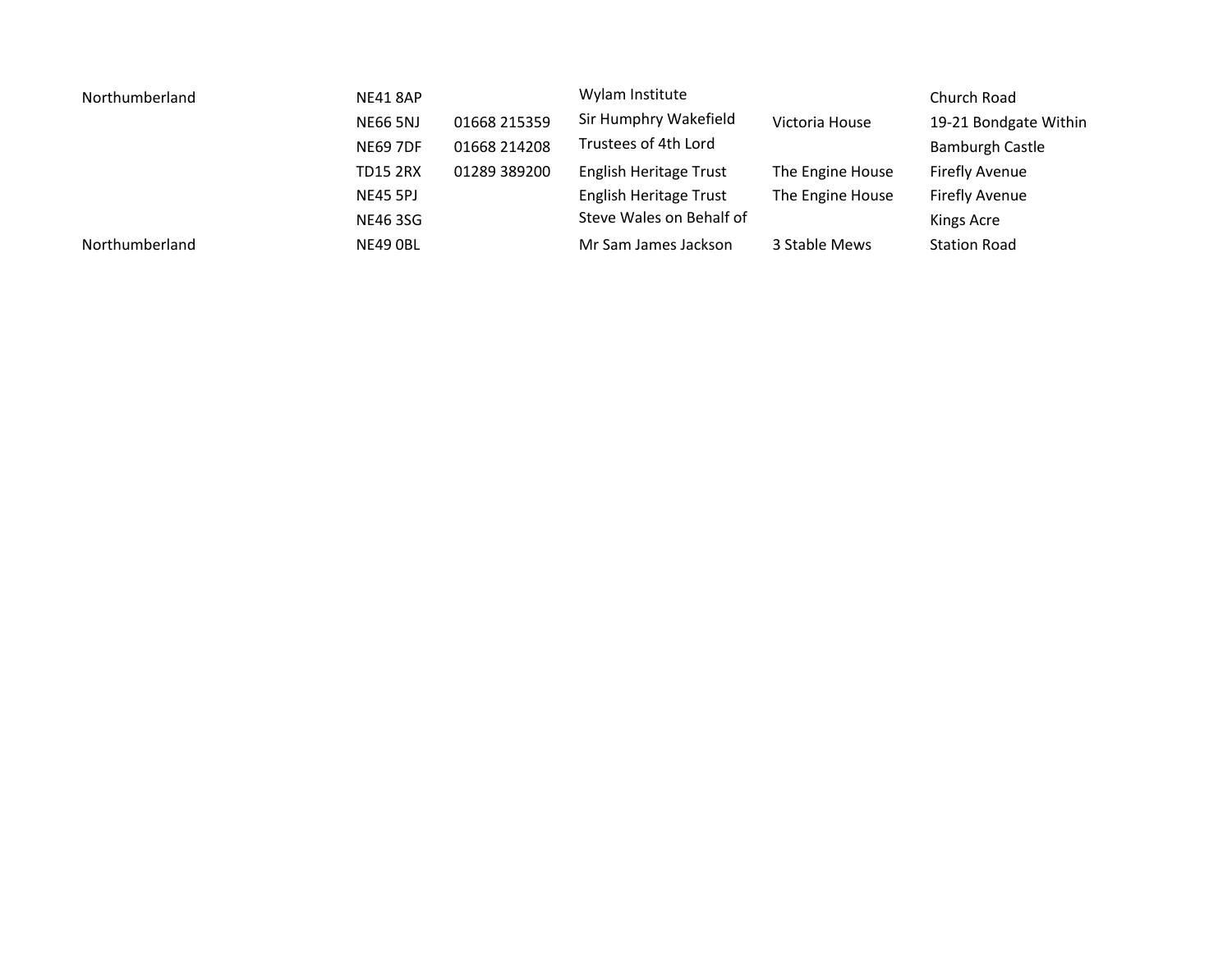| <b>Licence Holder</b><br><b>Address</b> | <b>Licence Holder</b><br><b>Address</b> | <b>Licence Holder</b><br><b>Address</b> | <b>Post Code</b> | <b>Designated Premises</b><br>Supervisor          | issue_date |
|-----------------------------------------|-----------------------------------------|-----------------------------------------|------------------|---------------------------------------------------|------------|
| Newcastle upon<br>Tyne                  |                                         |                                         | NE6 1DT          |                                                   | 24/11/2005 |
| Acklington                              | Northumberland                          |                                         | <b>NE65 9BP</b>  | Ms Helen Louise Taylor                            | 10/9/2015  |
| Acklington                              | Northumberland                          |                                         | <b>NE65 9BW</b>  | Dis-applied<br>Mr Theodore Lampert-               | 27/3/2017  |
| Acklington                              | Northumberland                          |                                         | <b>NE65 9AA</b>  | Crook                                             | 3/11/2017  |
| Acomb                                   | Northumberland                          |                                         | <b>NE46 4RP</b>  | Miss Wendy Ruth Darling                           | 16/11/2005 |
| Haltwhistle                             | Northumberland                          |                                         | NE49 0AZ         | Mrs Jean Duffy                                    | 1/11/2018  |
| Leadgate                                | Allendale<br>Hexham,                    |                                         | <b>NE47 9PR</b>  | Disapplied                                        | 6/3/2018   |
| Allendale                               | Northumberland                          |                                         | <b>NE47 9EQ</b>  | Mr Thomas Hick                                    | 6/1/2014   |
| Deneholme                               | Allendale                               |                                         | <b>NE47 9PX</b>  | Mr Graham Girvan                                  | 19/10/2009 |
| Allendale                               | Northumberland                          |                                         | <b>NE47 9PY</b>  | Mrs Laura Louise Price<br>Mr William John Maughan | 9/6/2014   |
| Allendale                               | Northumberland                          |                                         | <b>NE47 9SB</b>  | Stonehouse                                        | 24/7/2017  |
| Allenheads                              | Hexham                                  |                                         | <b>NE47 9HJ</b>  | Ms Ann Homer                                      | 8/9/2006   |
| Liberty Way                             | Sunderland                              |                                         | SR6 OQA          | Mr Keith David Donkin                             | 3/5/2018   |
| London                                  |                                         |                                         | W1W8BE           | Mr Brennen Shell                                  | 19/3/2018  |
| Alnmouth                                | Northumberland                          |                                         | <b>NE66 2RS</b>  | Mr Andrew Scott                                   | 12/10/2017 |
| London                                  |                                         |                                         | NW9 5AL          | Mr Reuban Carr                                    | 8/9/2005   |
| Alnmouth                                | Northumberland                          |                                         | <b>NE66 2RA</b>  | Mr David Anthony Kearns                           | 12/9/2013  |
| Alnmouth                                | Alnwick                                 |                                         | <b>NE66 2RJ</b>  | Mr Alistair Ridley                                | 25/7/2005  |
| Alnmouth                                |                                         |                                         |                  | Ms Barbara Ann Davison                            | 10/11/2005 |
| Alnmouth                                | Northumberland                          |                                         | <b>NE66 2RA</b>  | Gary Harvey Roberts                               | 21/3/2016  |
| <b>Grainger Park</b>                    | Newcastle                               |                                         | NE4 6XD          | Mr Maten Rohman                                   | 27/9/2016  |
| Alnmouth                                | Northumberland                          |                                         | <b>NE66 2RJ</b>  | Mrs Jane Heather McHugh                           | 24/11/2005 |
| Alnmouth                                | <b>NE66 2RZ</b>                         |                                         |                  | Dis-applied                                       | 18/8/2017  |
| Alnmouth                                | Northumberland                          |                                         | <b>NE66 3NH</b>  | Mr Andrew Paul Haimes                             | 4/6/2018   |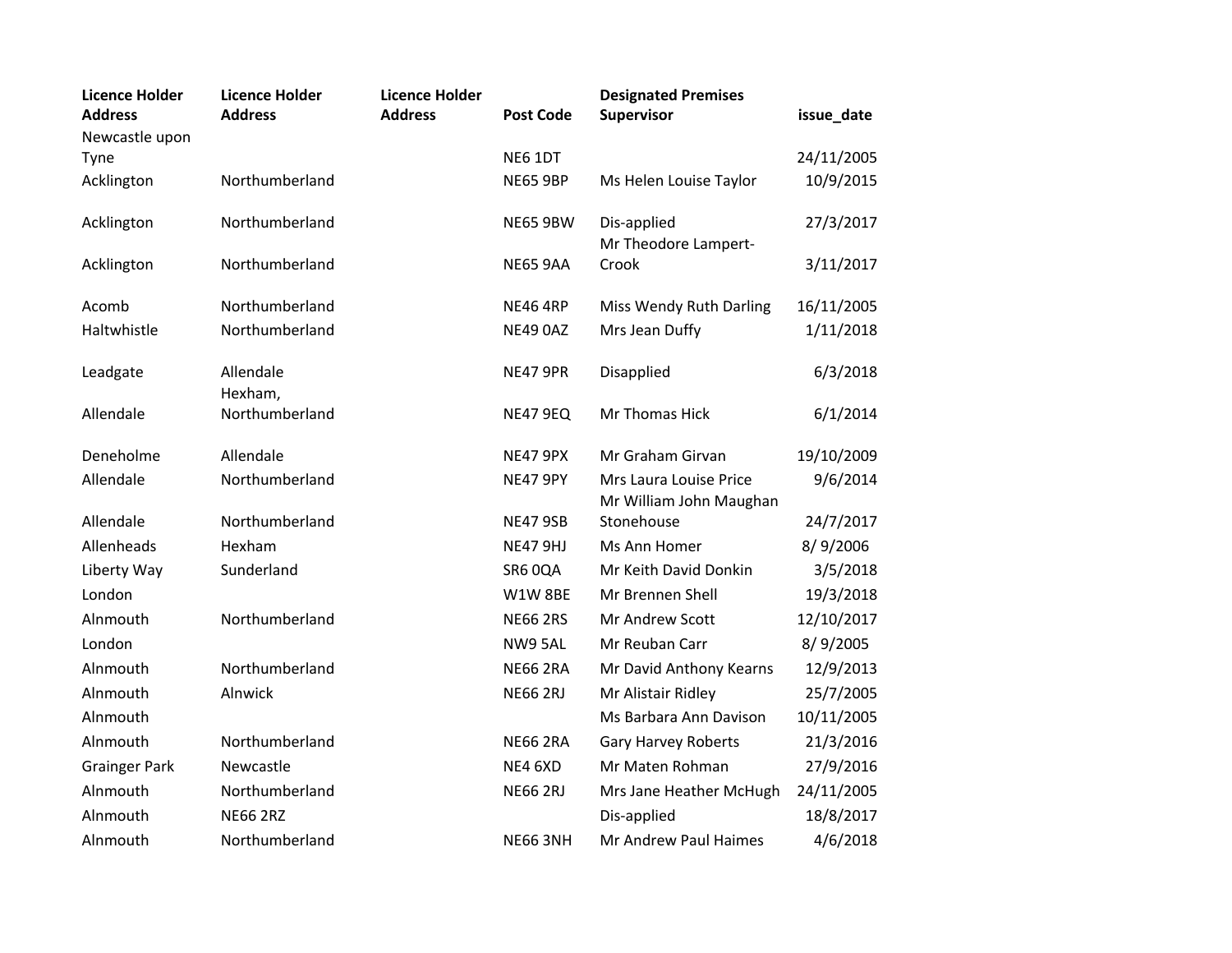| <b>Ackhurst Business</b>        | Foxhole Road        | Chorley | PR7 1NY         | Mr Jamie Lee Mullen        | 24/7/2018  |
|---------------------------------|---------------------|---------|-----------------|----------------------------|------------|
| Burton upon Trent Staffordshire |                     |         | <b>DE14 2WF</b> | Mr Christopher Hume        | 21/9/2017  |
| Alnwick                         | Northumberland      |         | <b>NE66 1TU</b> | Mr Andrew Clarkson         | 15/6/2011  |
| Alnwick                         |                     |         | <b>NE66 1HS</b> | Mrs Maureen Hornsby        | 20/5/2011  |
| Northumberland                  |                     |         | <b>NE61 2EF</b> | Mr Paul Andrew Metcalfe    | 17/8/2016  |
| <b>Grainger Park</b>            | Newcastle-upon-Tyne |         | NE4 6XD         | Mr Namwar Hussain          | 13/11/2018 |
| Heaton                          | Newcastle           |         | NE6 5TS         | Mr Abdul Aziz              | 2/6/2008   |
| Burton upon Trent Staffordshire |                     |         | <b>DE14 2WF</b> | Mr David Andrew            | 3/5/2017   |
| Burton upon Trent Staffordshire |                     |         | <b>DE14 2WF</b> | Ms Ann Munro               | 21/9/2017  |
| <b>Ackhurst Business</b>        | Foxhole Road        | Chorley | PR7 1NY         | Mrs Jackie McDougall       | 29/6/2016  |
| Amble                           | Northumberland      |         | <b>NE65 OLE</b> | Mr Leslie Mitchell Jones   | 19/10/2015 |
| Alnwick                         | Northumberland      |         | <b>NE66 1EE</b> | Mr Scott Gareth Francis    | 22/8/2005  |
| Edinburgh                       |                     |         | EH3 9EP         | Mr Martin Reeves           | 23/1/2018  |
| North Shields                   |                     |         | <b>NE29 9HG</b> | Mr Ivan Currie             | 26/5/2017  |
| Burton upon Trent Staffordshire |                     |         | <b>DE14 2WF</b> | Mrs Susan Martin           | 22/9/2017  |
| Solihull                        |                     |         | <b>B90 4SJ</b>  | Ms Rosalind A A Barclay    | 23/11/2018 |
| Alnwick                         | Northumberland      |         | <b>NE66 1SX</b> | Mr Roberto Peruzzo         | 22/2/2012  |
| Alnwick                         | Northumberland      |         | <b>NE66 1PR</b> | Mr William Hilton Charlton | 3/10/2005  |
| Alnwick                         | Northumberland      |         | <b>NE66 1JG</b> | Mr William Alastair McKeag | 28/7/2014  |
| Alnwick                         | Northumberland      |         | <b>NE66 1PQ</b> | Mr Edward Carlisle         | 6/8/2013   |
| Alnwick                         | Northumberland      |         | <b>NE66 1JG</b> | Mrs Linda Ann Lee          | 4/11/2013  |
| Newcastle upon                  |                     |         | <b>NE99 1YQ</b> | Mrs Tracey Michelle        | 10/7/2015  |
| Alnwick                         | Northumberland      |         | <b>NE66 1EE</b> | Mr Scott Gareth Francis    | 6/6/2014   |
| Alnwick                         |                     |         | <b>NE66 1HB</b> | Mr Reuban Carr             | 4/1/2007   |
| Alnwick                         | Northumberland      |         | <b>NE66 2NP</b> | Miss Claire Christie       | 18/12/2018 |
| Alnwick                         | Northumberland      |         | <b>NE66 1UY</b> | Mr David Odlin             | 21/7/2005  |
| Alnwick                         | Northumberland      |         | <b>NE66 1HZ</b> | Mr Michael Thomas Mellor   | 29/7/2005  |
| Alnwick                         | Northumberland      |         | <b>NE66 1NQ</b> | Mr John Robert Lamb        | 21/6/2017  |
| Alnwick                         | Northumberland      |         | <b>NE66 1LU</b> | Mr Michael Holland         | 7/9/2017   |
| Alnwick                         | Northumberland      |         | <b>NE66 1UG</b> | Mr Roderick Quinn O'Brien  | 8/8/2006   |
| Longhoughton                    | Northumberland      |         | <b>NE66 3AH</b> | Mrs Marie Louise McArdle   | 1/5/2018   |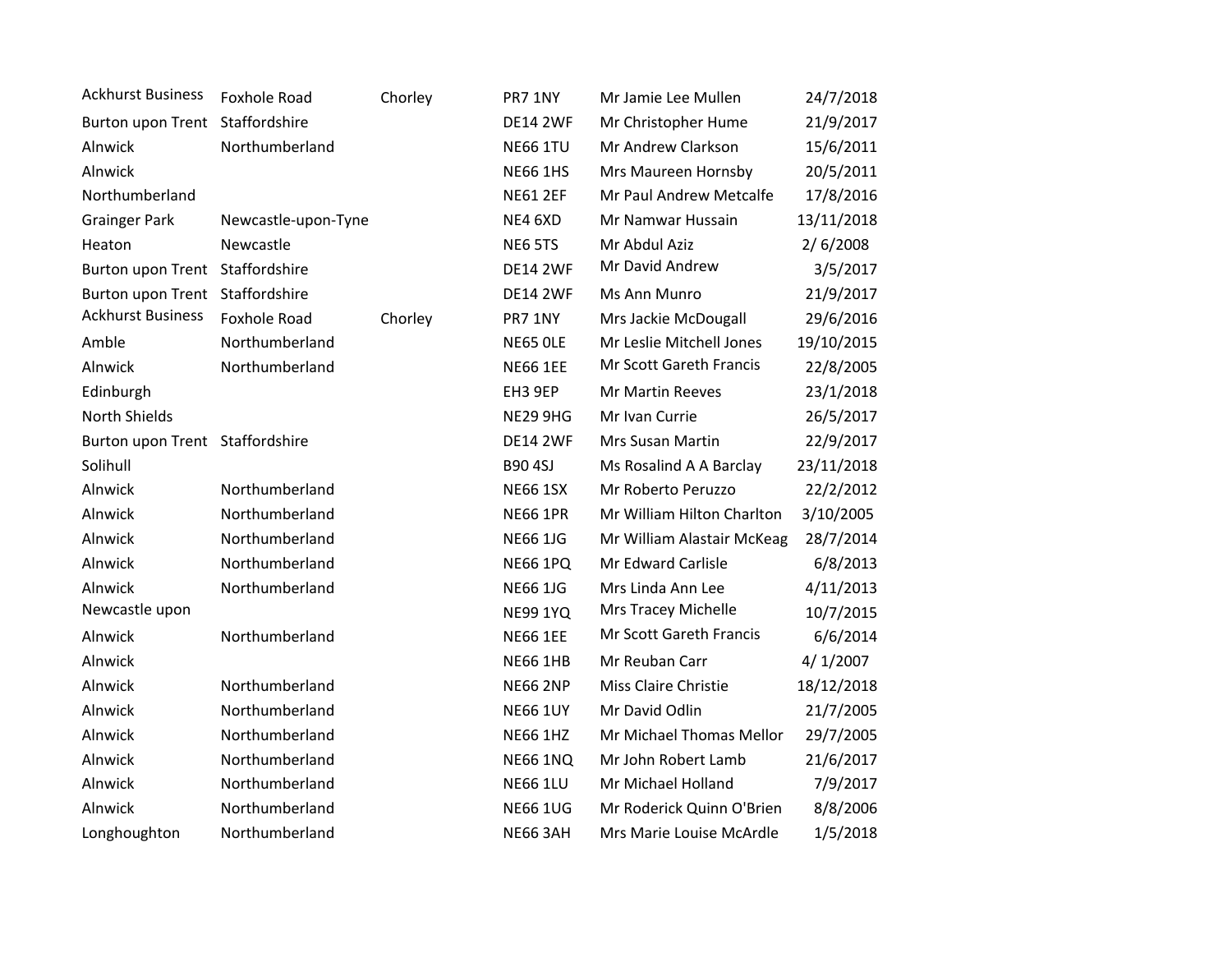| Alnwick                         | Northumberland      |                         | <b>NE66 1BG</b> | Mrs Rosemary Wilson       | 9/5/2018   |
|---------------------------------|---------------------|-------------------------|-----------------|---------------------------|------------|
| Alnwick                         | Northumberland      |                         | <b>NE66 1BG</b> | Mrs Rosemary Wilson       | 7/12/2018  |
| <b>Whitley Bay</b>              | Tyne and Wear       |                         | <b>NE26 2NE</b> | Mrs Sarah Ann Johnson     | 8/1/2019   |
| Fenkle Street                   | Alnwick             | Northumberland NE66 1HR |                 | <b>Miss Susan Martin</b>  | 17/10/2014 |
| Alwinton                        | Northumberland      |                         | <b>NE65 7BQ</b> | Mr Gareth Peter Latcham   | 24/11/2005 |
| Amble                           | Morpeth,            |                         | <b>NE65 0AA</b> | Mr Clive Wilding          | 1/6/2010   |
| Amble                           | Northumberland      |                         | <b>NE65 ODJ</b> | Mrs Kate Victoria Spurr   | 14/2/2011  |
| Amble                           | Northumberland      |                         | <b>NE65 0AD</b> | Marie Patricia Walsh-     | 14/11/2018 |
| Amble                           | Northumberland      |                         | <b>NE65 OLR</b> | Ms Elizabeth Ann Smith    | 17/12/2014 |
| Amble                           | Morpeth,            |                         | <b>NE65 OBX</b> | Ms Sharon Dobey           | 20/11/2017 |
| Burton upon Trent Staffordshire |                     |                         | <b>DE14 2WF</b> | Mr Mark Rea               | 10/1/2019  |
| London                          |                     |                         | EC1Y 4AG        | Miss Elaine Hopper        | 7/4/2015   |
| Amble                           | Northumberland      |                         | <b>NE65 OEA</b> | Mr Christopher Lewis      | 24/11/2005 |
|                                 | Amble               |                         | NE65 ODH        | Ms Angela Thompson        | 4/10/2005  |
| Gateshead                       |                     |                         | NE4 4SP         | Mr Kamber Kimti           | 15/5/2015  |
| <b>Eastmoor Vilage</b>          | Newcastle upon Tyne |                         | <b>NE13 9BE</b> | Mrs Claire Louise Gray    | 3/5/2018   |
| Hartlepool                      | Cleveland           |                         | <b>TS24 7QS</b> | Mr Peter Charles Bensley  | 24/11/2005 |
| York Business Park              | York                |                         | <b>YO26 6RS</b> | Mr Stuart Marston         | 1/5/2018   |
| Amble                           | Northumberland      |                         | NE65 ODQ        |                           | 18/7/2014  |
| York Business Park York         |                     |                         | <b>YO26 6RS</b> | <b>Mr Stuart Marston</b>  | 15/11/2018 |
| Widdrington                     | Northumberland      |                         | <b>NE61 5RG</b> | Miss Jessica Lucy Astley  | 18/9/2017  |
| Amble                           | Northumberland      |                         | <b>NE65 0AA</b> | Mrs Claire Louise Gray    | 28/6/2018  |
| Amble                           | Northumberland      |                         | NE65 OFB        | Mr Timothy Neale Rusbatch | 25/7/2018  |
| Alnwick                         | Northumberland      |                         | <b>NE66 1JA</b> | Mr Michael Thomas         | 30/12/2016 |
| Amble                           | Northumberland      |                         | <b>NE65 0AA</b> | Ms Gail Lambelle          | 10/4/2017  |
| Amble                           | Northumberland      |                         | <b>NE65 0AD</b> | Mr Derrick Jamieson       | 30/11/2005 |
| Newcastle upon                  |                     |                         | NE3 3DX         | Mr Christopher William    | 1/11/2018  |
| Amble                           | Northumberland      |                         | <b>NE65 OPE</b> | Mr Michael Graham         | 6/12/2017  |
| Amble                           | Northumberland      |                         | <b>NE65 OLE</b> | Mr Ton Preci              | 22/5/2018  |
| Amble                           | Northumberland      |                         | <b>NE65 0AQ</b> | Mr Michael Ashurst        | 4/10/2018  |
| Oakwood -                       | Hexham              |                         | <b>NE46 4LF</b> | Ms Karen Rosemary         | 2/10/2007  |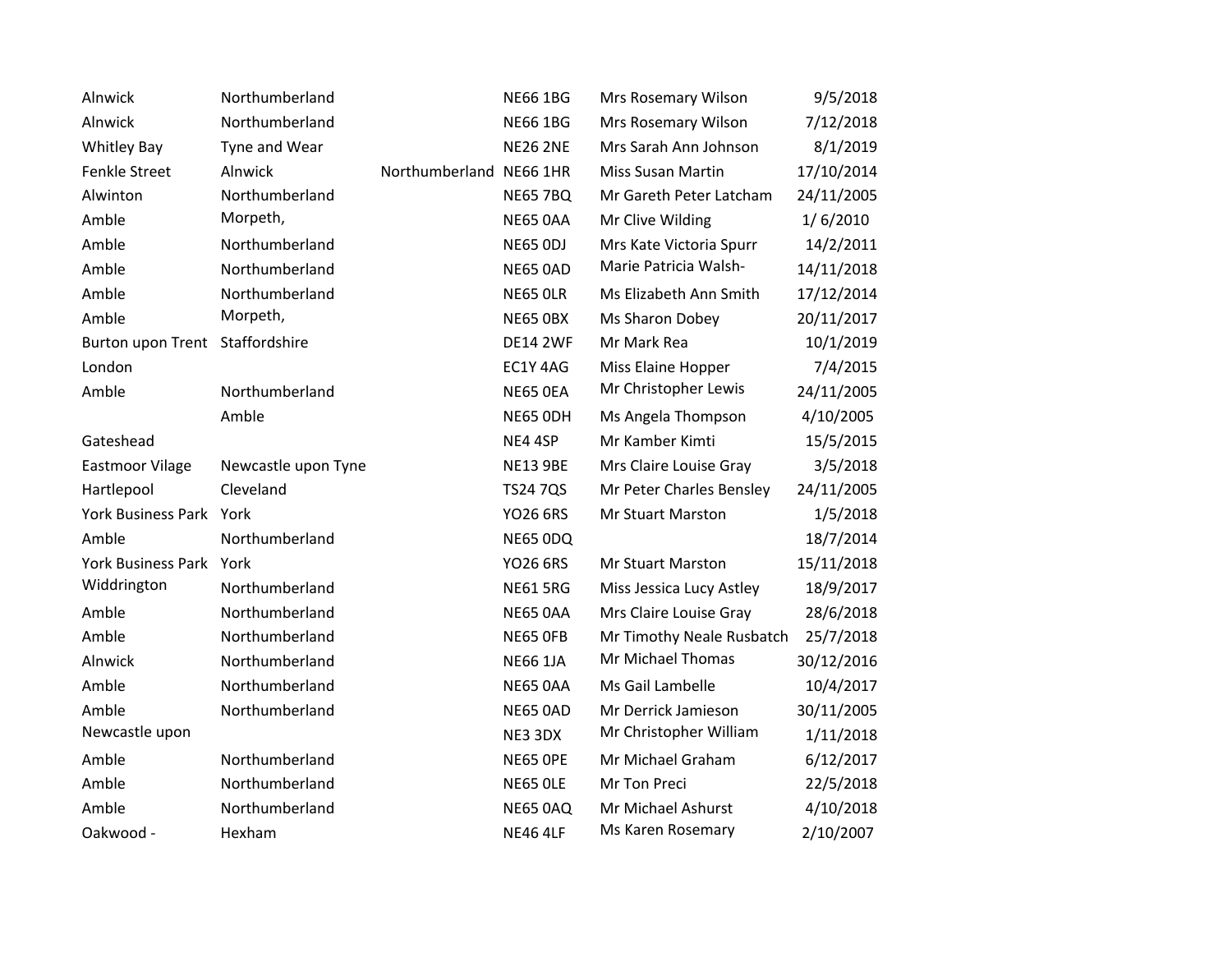| Hartlepool            |                          |                         | <b>TS24 7QS</b> | Mr Jon-James Eke         | 17/8/2016  |
|-----------------------|--------------------------|-------------------------|-----------------|--------------------------|------------|
| Hamsterley Mill       | Rowlands Gill            | Tyne and wear           | <b>NE39 1HH</b> | Mr Jason Paul Davidson   | 2/2/2015   |
| Newcastle-upon-       |                          |                         | NE3 2NH         | Mr Abdul Hasan           | 22/4/2010  |
| Hartlepool            |                          |                         | <b>TS24 7QS</b> | Mr Gheorghe Serban       | 9/11/2017  |
| Ashington             | Northumberland           |                         | <b>NE63 OPY</b> | Mr Alan James Stanfield  | 15/4/2013  |
| Ashington             | Northumberland           |                         | <b>NE63 8PF</b> | Mr Stasys Stephen        | 20/3/2018  |
| Hebburn               | South Tyneside           |                         | <b>NE31 1YW</b> | Mr Barry James Dixon     | 1/7/2005   |
| London                |                          |                         | W1K6TL          | Ms Julie Ann Robertson   | 23/11/2018 |
| Potterhouse Lane      | Durham                   |                         | DH15SL          | Mr David Robert Parker   | 18/9/2018  |
| North Seaton          | Ashington                | Northumberland NE63 0XL |                 | Mr Timour Haghkar        | 4/7/2017   |
| Loansdean             | Morpeth                  | Northumberland NE61 2DJ |                 | Mrs Karen Ann Nelson     | 2/7/2018   |
| Ashington             | Northumberland           |                         | <b>NE63 9RG</b> | Mr Alan Oliver           | 22/12/2017 |
| <b>Reeds Crescent</b> | Watford                  |                         | <b>WD24 4QL</b> | Miss Michaela Denise     | 17/3/2015  |
| One Gosforth Park     | <b>Gosforth Business</b> | Newcastle upon          | <b>NE12 8ET</b> | Mr Stephen Francis Mills | 16/7/2018  |
| Ashington             | Northumberland           |                         | <b>NE63 0XX</b> | Mr Mohammed Khosrul      | 6/6/2005   |
| Ashington             | Northumberland           |                         | <b>NE63 8HE</b> | Mr Richard Swinney       | 11/8/2005  |
| Ashington             | Northumberland           |                         | <b>NE63 0QD</b> | Mr Daniel McBride        | 22/11/2013 |
| Ashington             | Northumberland           |                         | NE63 ODH        | Mr Mohammad Haghkar      | 6/1/2015   |
| Ashington             | Northumberland           |                         | NE63 OPQ        | Mr, Avrinder Singh       | 25/7/2014  |
| North Seaton          | Ashington                | Northumberland NE63 0XL |                 | Mr Timour Haghkar        | 9/12/2014  |
| Ashington             | Northumberland           |                         | NE63 OPQ        | Mr Avrinder Singh Grewal | 15/9/2015  |
| Lynemouth             | Northumberland           |                         | <b>NE61 5XF</b> | Miss Ruth Henderson      | 31/5/2018  |
| Morpeth               | Northumberland           |                         | <b>NE61 2EF</b> | Mr Paul Metcalfe         | 17/12/2015 |
| Ashington             |                          |                         | <b>NE63 9FW</b> | Mrs Jennifer Walker      | 5/12/2018  |
| Montagu Avenue        | Gosforth                 | Newcastle upon          | NE3 4JL         | Mrs Sharon Eileen Eden   | 26/3/2015  |
| Shilbottle            | Northumberland           |                         | <b>NE66 2XG</b> | Mr Mark Malcolm          | 18/6/2010  |
| Seahouses             | Northumberland           |                         | <b>NE68 7TB</b> | Mrs Nicola Topham        | 14/3/2008  |
| Duns                  |                          |                         | <b>TD11 3RE</b> | Ms Gillian Coles         | 28/11/2016 |
| Main Street           | Bamburgh                 |                         | <b>NE69 7BW</b> | Mr Ronald George Watson  | 26/3/2015  |
| Lucker Road           | Bamburgh                 |                         | <b>NE69 7BS</b> | Mr Kenneth Duncan        | 26/3/2015  |
| Bamburgh              | Northumberland           |                         | <b>NE70 7JT</b> | Mrs Carolyn O'Hara       | 12/2/2018  |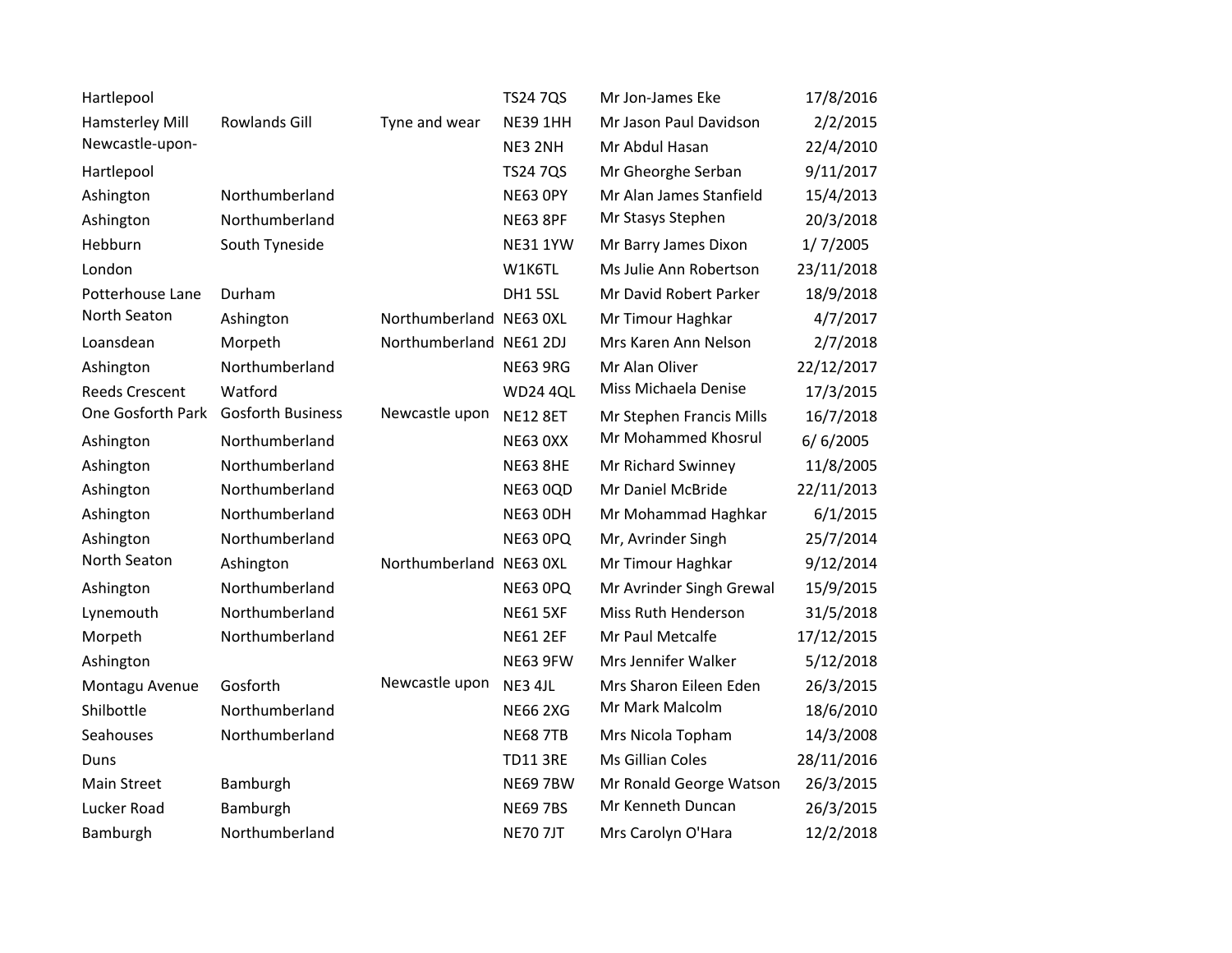| Shilbottle              | Northumberland       |                         | <b>NE66 2XG</b> | Miss Katherine Elizabeth       | 3/5/2017   |
|-------------------------|----------------------|-------------------------|-----------------|--------------------------------|------------|
| <b>Bardon Mill</b>      | Northumberland       |                         | <b>NE47 7AN</b> | Mr Andrew Robert Smith         | 11/11/2016 |
| <b>Bardon Mill</b>      | Northumberland       |                         | <b>NE47 7HZ</b> | Mr Steven Blair                | 28/12/2017 |
| <b>Bardon Mill</b>      | Northumberland       | <b>NE47 7HF</b>         |                 | Mr Robert Alan Carnaffin       | 7/8/2013   |
| Hexham                  |                      |                         | <b>NE47 7EN</b> | Bardon Mill & Henshaw          | 18/6/2014  |
| Dimple Road             | Matlock              | Derbyshire              | DE4 3YH         | Mr Kwok Leung                  | 1/8/2017   |
| Hexham                  | Northumberland       |                         | <b>NE46 1BS</b> | Mr Peter Iain Alexander        | 17/7/2017  |
| <b>Bardon Mill</b>      | Northumberland       |                         | <b>NE47 7HD</b> | Mr Kevin John Stephenson       | 23/10/2017 |
| <b>Station Road</b>     | Barrasford           |                         | <b>NE48 4AA</b> | <b>Barrasford Village Hall</b> | 25/4/2016  |
| Solihull                | <b>West Midlands</b> |                         | <b>B90 4SJ</b>  | Ms Yvonne Youngs               | 24/9/2018  |
| Beadnell                | Northumberland       |                         | <b>NE67 5AN</b> | Mr Murdoch Scott Allan         | 7/10/2008  |
| Beadnell                | Chathill             |                         | <b>NE67 6AJ</b> | Disapplied                     | 29/4/2014  |
| London                  |                      |                         | W1W8BE          | Mr Michael Dawson              | 19/3/2018  |
| Longbenton              | Newcastle            |                         | <b>NE12 9SR</b> | Mrs Anna Marie Wilson          | 16/3/2018  |
| Beadnell                | Chathill             |                         | <b>NE67 5AX</b> | Mr Michael Dawson              | 25/11/2014 |
| Berwick-Upon-           |                      |                         | <b>TD15 1LE</b> | Mrs Pik Yin Kim Siu            | 7/10/2008  |
| <b>Beal Farm</b>        | Berwick-Upon-Tweed   |                         | <b>TD12 2PB</b> | Mr Rodney James Smith          | 3/11/2008  |
| Beal                    | Northumberland       |                         | <b>TD15 2PD</b> | Miss Nicola Austin             | 3/1/2019   |
| Beal                    | Northumberland       |                         | <b>TD15 2PD</b> | Miss Shelley Watts             | 31/5/2016  |
|                         | Newcastle upon Tyne  |                         | NE14AD          | Mr Oliver John Bennett         | 16/1/2017  |
|                         | Newcastle upon Tyne  |                         | NE14AD          | Mr Oliver John Bennett         | 26/3/2018  |
| Bebside                 | Northumberland       |                         | <b>NE24 4HT</b> | Mr Raymond Leslie              | 23/10/2015 |
| Northumberland          | Cramlington          | Northumberland NE23 7RZ |                 | Mr Thomas Anthony Close        | 2/2/2018   |
| Bebside                 | Northumberland       |                         | <b>NE24 4HN</b> | Mr Jose Antonion Juan          | 31/10/2016 |
| Seghill                 | Northumberland       |                         | <b>NE23 7TU</b> | Mrs Claire Marianne            | 7/11/2018  |
| Burton upon Trent       | Staffordshire        |                         | <b>DE14 2WF</b> | Mr Niall Ryder                 | 23/4/2018  |
| Bedlington              | Northumberland       |                         | <b>NE22 5DR</b> | Mr James William Brydon        | 3/3/2015   |
| Bedlington              | Northumberland       |                         | <b>NE22 5JF</b> | Mrs Mary Pattison              | 8/6/2018   |
| <b>Heritage Gardens</b> | Bedlington           | Northumberland NE22 5YS |                 | Mrs Julie Chirnside            | 19/4/2017  |
| Stannington             | Northumberland       |                         | <b>NE61 6DX</b> | Mrs Joanne Dawson Bell         | 29/8/2018  |
| The Chesters            | Bedlington           | Northumberland NE22 6JN |                 | Mrs Maria De Fatima Purvis     | 20/9/2018  |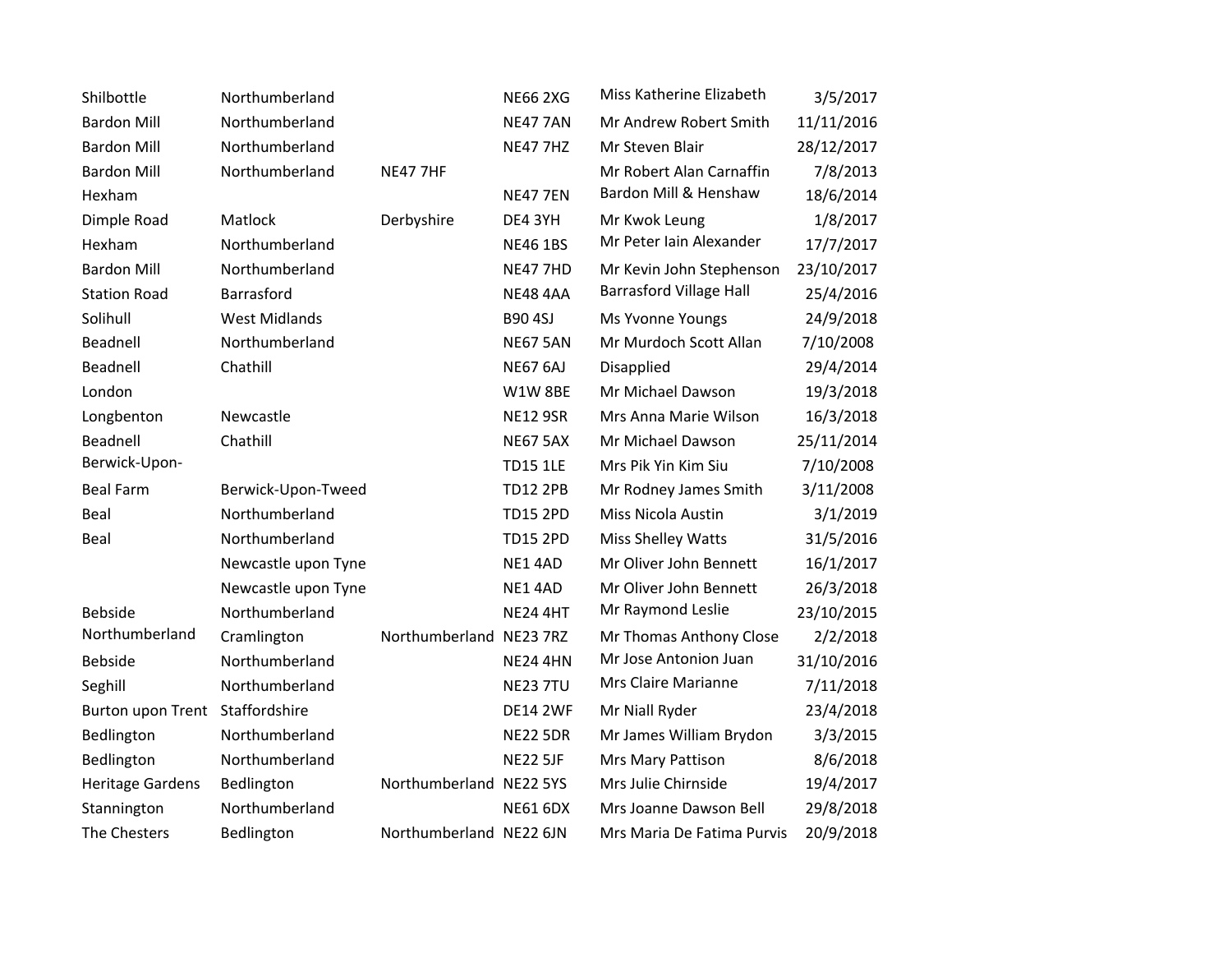| <b>Reeds Crescent</b>  | Watford              | Hertfordshire  | <b>WD24 4QU</b> | Mr Adam Henderson         | 5/9/2017   |
|------------------------|----------------------|----------------|-----------------|---------------------------|------------|
| Bedlington             | Northumberland       |                | <b>NE22 6LH</b> | Mr George Todd            | 13/6/2013  |
| Bedlington             | Northumberland       |                | <b>NE22 5UB</b> | Mr Carl Michael Johnson   | 19/4/2018  |
| Bedlington             | Northumberland       |                | <b>NE22 5EN</b> | Mrs Lesley Rogan          | 25/9/2018  |
| London                 |                      |                | W1W8BE          | Mrs Diane Turner          | 14/3/2018  |
| Seaton Delaval         | Northumberland       |                | NE25 OBH        | Mr Aurel Stroka           | 23/11/2017 |
| Elswick                | Newcastle            |                | NE4 8DP         | Mr Hussain Ahmed          | 27/9/2005  |
| Bedlington             | Northumberland       |                | <b>NE22 5UB</b> | Mr Junjie Zhang           | 22/9/2016  |
| Bedlington             | Northumberland       |                | <b>NE22 5SY</b> | Mr Lazhar Mojaat          | 4/4/2005   |
| Bedlington             | Northumberland       |                | <b>NE22 7JN</b> | Mr Ronald James Thornton  | 18/10/2018 |
| Stakeford              | Northumberland       |                | <b>NE62 5YQ</b> | Mrs Marie Otley           | 5/1/2015   |
| Bedlington             | Northumberland       |                | <b>NE22 5TN</b> | Mr Allan James            | 11/2/2016  |
| Bedlington             | Northumberland       |                | <b>NE22 5TT</b> | Mrs Tracey Eileen Elliott | 11/8/2017  |
| <b>Stobhill Gate</b>   | Morpeth              | Northumberland | <b>NE61 2HX</b> | Mrs Andrea Johnson        | 13/10/2017 |
| Adderstone             | Belford              |                | <b>NE70 7JU</b> | Mr James William Davidson | 17/9/2015  |
| Newcastle-Upon-        |                      |                | NE2 2AA         | Mr David Finney           | 6/3/2015   |
| Seaton Delaval         | Whitley Bay,         |                | <b>NE25 0QF</b> | Mr Alexander Sim          | 8/7/2014   |
| North Shields          | North Tyneside       |                | <b>NE29 9JU</b> | Mr Brennan Shell          | 3/11/2008  |
| Cramlington            |                      |                | <b>NE23</b>     | Mr Ivan Bell              | 10/5/2010  |
| South Road             | Belford              |                | <b>NE70 7DP</b> | Mr Tobias James Sumpton   | 27/4/2015  |
| Seghill                | Northumberland       |                | <b>NE23 7EA</b> | Miss Ashley Morton        | 2/11/2011  |
| Bellingham             | Northumberland       |                | <b>NE48 2JP</b> | Mrs Lynda Margaret Turner | 19/11/2005 |
| Bellingham             | Northumberland       |                | <b>NE48 2JT</b> | Mrs Iben Broust Wilkinson | 9/11/2005  |
| Bellingham             | Northumberland       |                | <b>NE48 2JR</b> | Mr David Anthony          | 22/11/2005 |
| Hexham                 | Northumberland       |                | <b>NE48 1PD</b> | Mr Julian Francis Tarret  | 17/1/2017  |
| Birtley                | Northumberland       |                | <b>NE48 3NT</b> | Mrs Christine Billany     | 11/5/2018  |
| Swindon                | Wiltshire            |                | SN2 2EH         | Mr Mark Leslie Brown      | 18/9/2018  |
| Solihull               | <b>West Midlands</b> |                | <b>B90 4SJ</b>  | Mr William Newlove        | 31/5/2018  |
| Belsay                 | Northumberland       |                | <b>NE20 ODX</b> | Miss Ariana Miriam Varris | 19/1/2015  |
| Berwick upon           |                      |                | <b>TD15 1UT</b> | Mr Ketih Barrington       | 24/11/2005 |
| <b>Hemel Hempstead</b> |                      |                | HP2 4YL         | Mr Brian David James      | 20/2/2018  |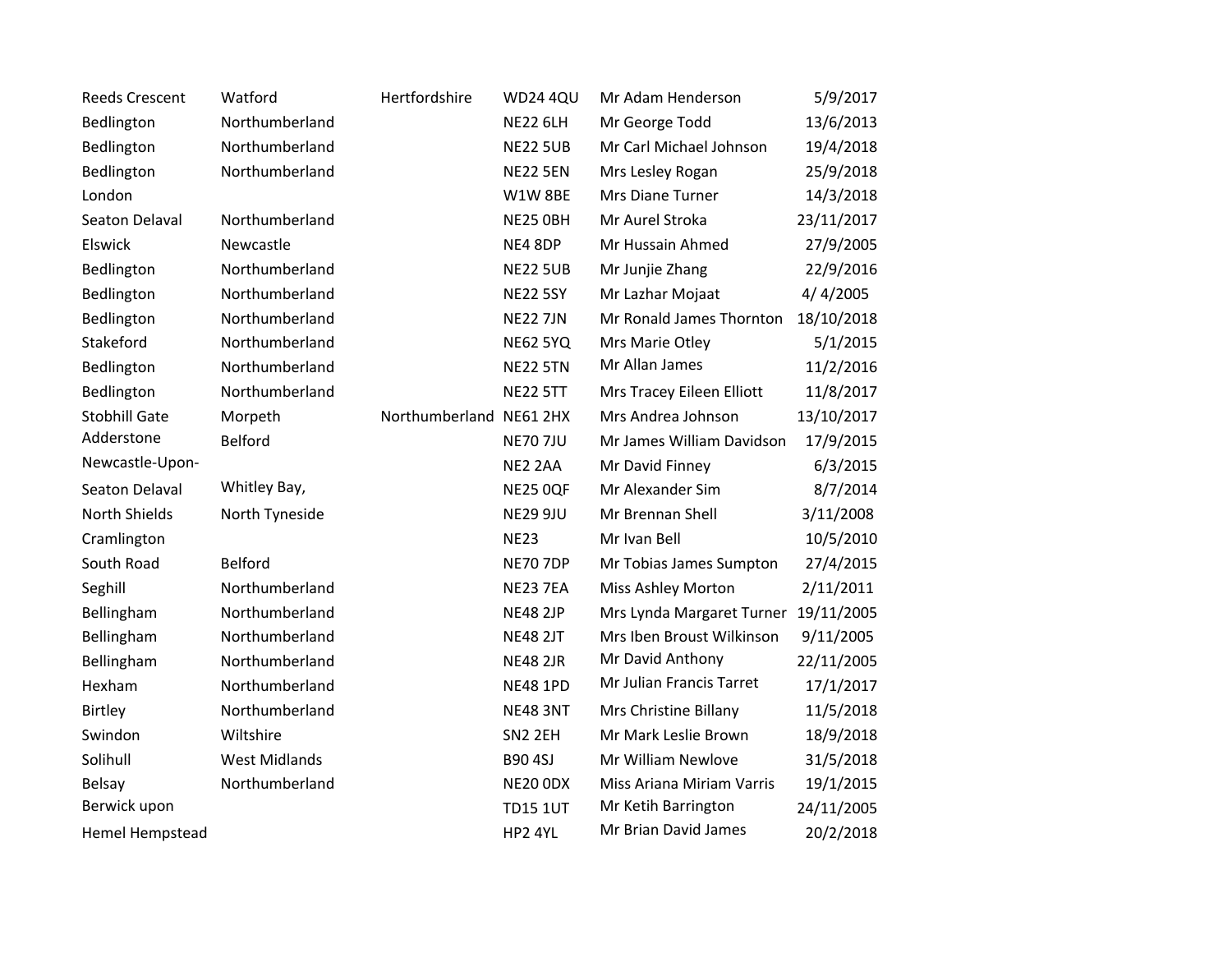| Swindon                | Wiltshire                 | SN2 2EH         | Mr Gordon Leslie Jackson    | 28/11/2017 |
|------------------------|---------------------------|-----------------|-----------------------------|------------|
| Tweedmouth             | Northumberland            | <b>TD15 2DY</b> | Mr Zafer Saygillier         | 2/5/2014   |
| Berwick-Upon-          | Northumberland            | <b>TD15 1JS</b> | Miss Odette Hume            | 2/9/2016   |
| Berwick-Upon-          | Northumberland            | <b>TD15 1HB</b> | Mr Christopher Spain        | 27/4/2018  |
| Berwick upon           |                           | <b>TD15 1EQ</b> | Jagroop Singh Dulai         | 6/1/2014   |
| Alnwick                | Northumberland            | <b>NE66 1JW</b> | Mr Matthew John Carroll     | 19/3/2018  |
| Newcastle upon         |                           | <b>NE1 1YF</b>  | Ms Jacquline Russell        | 23/11/2016 |
| Hemel Hempstead        |                           | HP2 4YL         | Ms Kerry Laine Kennedy      | 13/1/2010  |
| Hemel Hempstead        |                           | HP2 4YL         | Mr Jonathan Morgan          | 1/5/2018   |
| Berwick-Upon-          | Northumberland            | <b>TD15 1AS</b> | Mr Vito Antonio Berlino     | 27/2/2008  |
| Fenham                 |                           | NE5 3JP         | Arran Robert Crossling      | 10/9/2010  |
| Tweedmouth             | Northumberland            | <b>TD15 2EA</b> | Mr Robert Armstrong         | 15/9/2014  |
| <b>Bury St Edmunds</b> | Suffolk                   | <b>IP33 1QT</b> | Mrs Margaret Straughan      | 3/11/2015  |
| Tweedmouth             | Northumberland            | <b>TD15 2DY</b> | Mr Zafer Saygilier          | 24/11/2005 |
| Berwick-Upon-          | Northumberland            | <b>TD15 1DJ</b> | Mr Bruce Ballantyne         | 31/8/2018  |
| Berwick-Upon-          |                           | <b>TD15 1ES</b> | Mr Jahanghir Khan           | 6/10/2008  |
| Berwick-Upon-          | Northumberland            | <b>TD15 1EE</b> | Mrs Angela Morley           | 10/9/2008  |
| Berwick-Upon-          |                           | <b>TD15 1UT</b> | Mr Ian Mark Catterall       | 11/9/2008  |
| Berwick-Upon-          |                           | <b>TD15 1EP</b> | Mr Gary Greenaway           | 7/10/2008  |
| <b>Belford</b>         |                           | <b>NE70 7JU</b> | Mrs Valerie Jaqueline       | 7/10/2008  |
| Berwick-Upon-          | Northumberland            | <b>TD15 1AB</b> | Mrs Ashleigh Dianne         | 7/10/2008  |
| East Ord               | Northumberland            | <b>TD15 2NB</b> | Mrs Kirsty Jane Mcleod      | 5/2/2015   |
| Tweedmouth             | Northumberland            | <b>TD15 2DX</b> | Mr Zafer Saygilier          | 17/8/2018  |
| Midlothian             |                           | <b>EH25 9LG</b> | Mr Paul McPhail             | 31/8/2018  |
| Berwick-Upon-          |                           | <b>TD15 1DX</b> | Mr John Stewart             | 4/11/2008  |
| Haggerston             | Northumberland            | <b>TD15 2NZ</b> | Miss Debra Marie Dixon      | 4/11/2008  |
| East Ord               | Northumberland            | <b>TD15 2LU</b> | Mr Khok Ming Siu            | 4/11/2008  |
| Tweedmouth             | Northumberland            | <b>TD15 2EE</b> | Miss Sarah Louise           | 14/11/2017 |
| Shoreswood             | <b>Berwick Upon Tweed</b> | <b>TD15 2NL</b> | Mr Philip Richard Higgerson | 12/5/2010  |
| Berwick-Upon-          | Northumberland            | <b>TD15 1LF</b> | Mr William Akers            | 24/11/2005 |
| Berwick-Upon-          | Northumberland            | <b>TD15 1AB</b> | Mrs Tracey Thompson         | 24/11/2005 |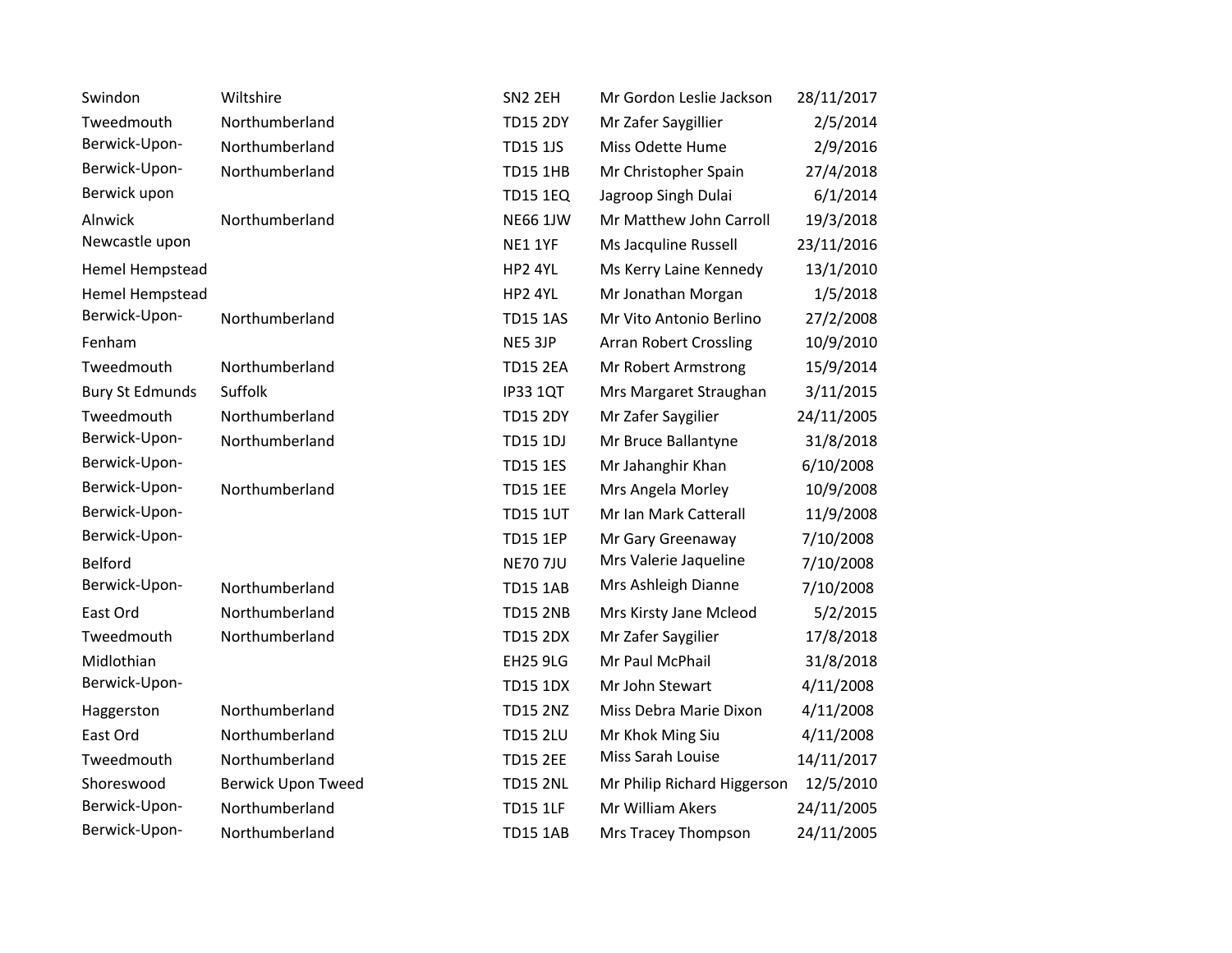| Swindon               | Wiltshire              |           | SN <sub>2</sub> 2EH | Sophie Howard            | 27/11/2017 |
|-----------------------|------------------------|-----------|---------------------|--------------------------|------------|
| Berwick-Upon-         | Northumberland         |           | <b>TD15 1AQ</b>     | Mr Charlie Head          | 12/8/2008  |
|                       |                        |           |                     | Miss Natasha Spouse      | 24/11/2005 |
| Luton                 |                        |           | LU13LS              | Miss Fiona Catherine     | 19/2/2018  |
| Berwick-Upon-         | Northumberland         |           | <b>TD15 1LF</b>     | Mrs Brenda Christine     | 24/11/2005 |
| Council Offices,      | Berwick-Upon-Tweed     |           | <b>TD15 1ED</b>     | Mr David Purves          | 13/1/2011  |
| Burton upon Trent     | Staffordshire          |           | <b>DE14 2WF</b>     | Mr Marc McDonald         | 20/9/2018  |
| Hemel Hempstead       |                        |           |                     | Mr Jonathan Morgan       | 7/2/2018   |
| Berwick-Upon-         | Northumberland         |           | <b>TD15 1AQ</b>     | Mrs Gemma Deighton Cook  | 24/4/2014  |
| Berwick-Upon-         | Northumberland         |           | <b>TD15 1EQ</b>     | Mr Amran Hussain         | 8/3/2016   |
| Fenham                | Berwick-Upon-Tweed     |           | <b>TD15 2PL</b>     | Mrs Gillian Curry        | 12/4/2016  |
| <b>Houghton Hall</b>  | Porz Avenue            | Dunstable | LU5 5XE             | Mr Richard Walker        | 5/9/2016   |
| Tweedmouth            | Northumberland         |           | <b>TD15 2DH</b>     | Mrs Renata Domagala      | 26/4/2017  |
| Berwick-Upon-         | Northumberland         |           | <b>TD15 2NG</b>     | Mrs Louise Marden        | 4/9/2017   |
| <b>Cowes Building</b> | Berwick upon Tweed     |           | <b>TD15 1ES</b>     | Mr Craig Thomas Pearson  | 26/9/2017  |
| Berwick-Upon-         | Northumberland         |           | <b>TD15 1ES</b>     | Mr Jahanghir Khan        | 6/10/2008  |
| Blyth                 | Northumberland         |           | <b>NE24 3PG</b>     | Mr Derek Campbell        | 12/10/2017 |
| <b>Berwick Upon</b>   |                        |           | <b>TD15 1EZ</b>     | Mrs Elizabeth Margaret   | 14/12/2017 |
| Berwick-Upon-         | Northumberland         |           | <b>TD15 1NG</b>     | Mr Raymond David Stokes  | 17/12/2018 |
| Wilsden               | <b>Bradford</b>        |           | <b>BD15 OHR</b>     |                          | 14/12/2018 |
| Nr Tetbury            | Gloucestershire        |           | GL8 8YJ             | Mr Thomas Joseph Mark    | 5/1/2010   |
| Peterlee              |                        |           | SR8 3NB             | Mr Zhong Sheng Zhang     | 25/4/2016  |
| Blyth                 | Northumberland         |           | <b>NE24 5EZ</b>     | Mr Brent Towers          | 14/11/2018 |
| Blyth                 | Northumberland         |           | <b>NE24 4AT</b>     | Mr Shah Abdul Aziz Ahmed | 7/6/2005   |
| Blyth                 | Northumberland         |           | <b>NE24 2JW</b>     | Mr Labas Miah            | 25/9/2005  |
| Newcastle             |                        |           | NE7 7YD             | Mr Epifanio Pignataro    | 5/1/2017   |
| Blyth                 |                        |           | <b>NE24 3PL</b>     | Mr Domenico Gregorio     | 22/8/2005  |
| Gateway West          | Newburn Riverside      |           | <b>NE15 8NX</b>     | Mr Martin Tulip          | 5/1/2017   |
| <b>York</b>           | <b>North Yorkshire</b> |           | <b>YO24 2UZ</b>     | <b>Mr Ramalingam</b>     | 19/7/2018  |
| Morpeth               | Northumberland         |           | <b>NE61 2EF</b>     | Mr Paul Andrew Metcalfe  | 19/12/2016 |
| Blyth                 | Northumberland         |           | <b>NE24 2LX</b>     | Mr Aiden Campbell        | 16/5/2017  |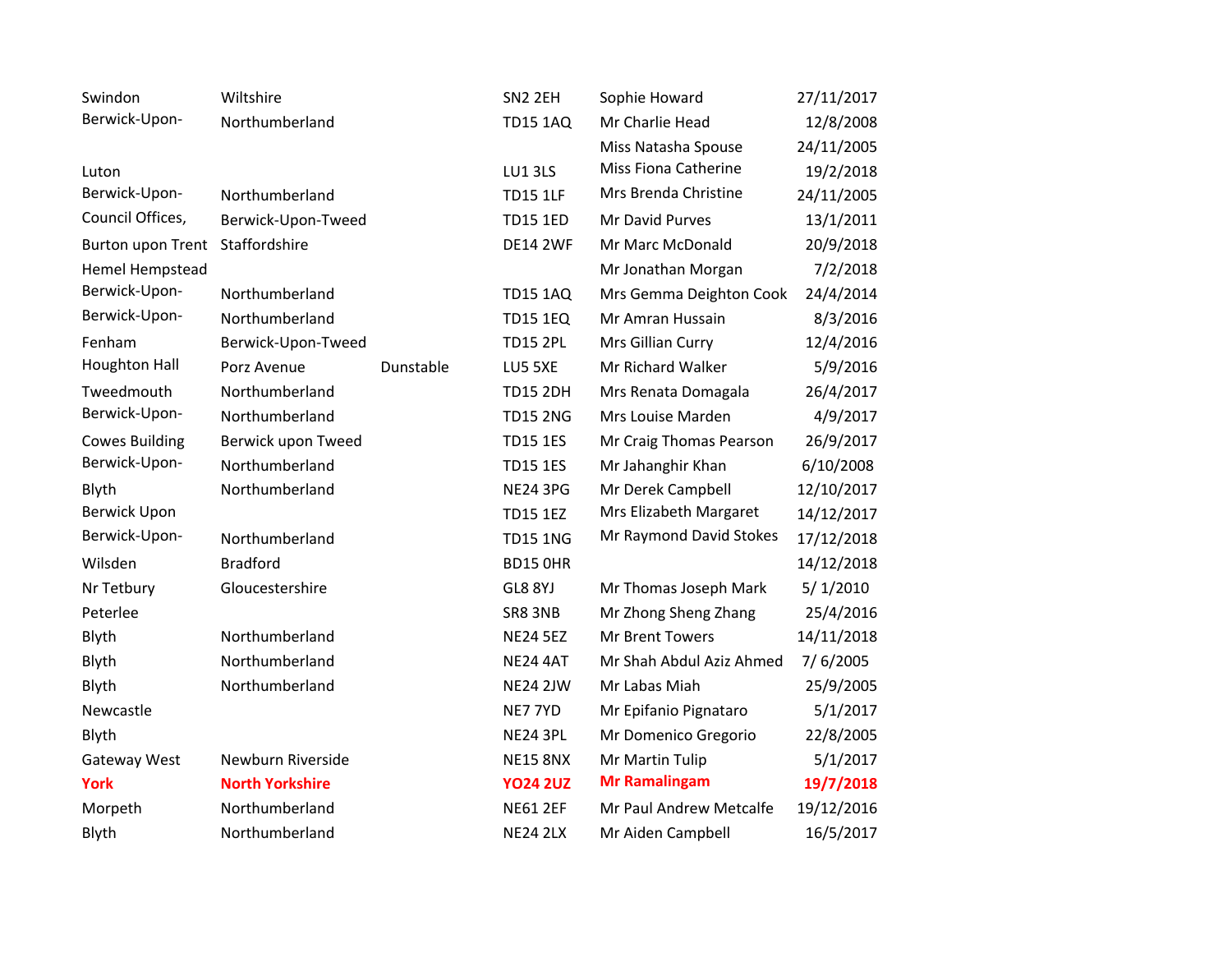| <b>Ackhurst Business</b>        | <b>Foxhole Road</b>  | Chorley                 | PR7 1NY         | Mr Scott Hunter                     | 8/11/2018  |
|---------------------------------|----------------------|-------------------------|-----------------|-------------------------------------|------------|
| Burton upon Trent               | Staffordshire        |                         | <b>DE14 2WF</b> | Ms Christine Cavanagh               | 16/3/2018  |
| South Gyle                      | Broadway             | Edinburgh               | EH12 9JZ        | Mrs Kay Louise Murdy                | 23/7/2018  |
| <b>Ackhurst Business</b>        | Foxhole Road         | Chorley                 | PR7 1NY         | Ms Maureen Jefferson                | 16/5/2014  |
| Blackpool                       |                      |                         | FY13NW          | Janice Shields                      | 26/10/2018 |
| <b>Hudson Street</b>            | North Shields        | Tyne & Wear             | <b>NE30 1JS</b> | Miss Penny Brown                    | 31/8/2017  |
| <b>Brewery Road</b>             | Wolverhampton        |                         | WV1 4JT         | Mr Colin Royal                      | 16/7/2014  |
| Claypit Lane                    | Lichfield            | Staffordshire           | <b>WS14 0AQ</b> | Mr Stephen Hedley Goonan            | 12/6/2018  |
| Blyth                           | Northumberland       |                         | <b>NE24 2RH</b> | PAMELA CLARK                        | 27/3/2018  |
| Solihull                        |                      |                         | <b>B90 4SJ</b>  | Ms Joanne Lesley Glanville          | 31/5/2018  |
| Saint-Cloud Way                 | Maidenhead           | <b>Berkshire</b>        | <b>SL6 8BN</b>  | Mr David Jackson                    | 28/9/2018  |
| <b>Ackhurst Business</b>        | <b>Foxhole Road</b>  | Chorley                 | PR7 1NY         | Mr Jeff Owen Denton                 | 18/9/2018  |
| London                          |                      |                         | EC1Y 4AG        | Mr Stephen Hedley Goonan            | 5/3/2018   |
| Burton upon Trent Staffordshire |                      |                         | <b>DE14 2WF</b> | Mrs Kay Louise Murdy                | 8/6/2018   |
| South Beach                     | Blyth                | Northumberland NE24 3HJ |                 | Mr David Hood                       | 11/9/2017  |
| Longbenton                      |                      |                         | NE775T          | Mr Andrew Tom Beale                 | 11/4/2016  |
| <b>Woodlands Glade</b>          | Blyth                |                         | <b>NE24 3XS</b> | Mr Steven Dane                      | 21/10/2007 |
| Blyth                           | Northumberland       |                         | <b>NE24 3XP</b> | Mr Martin Lee Trinder               | 12/5/2016  |
| Blyth                           | Northumberland       |                         | <b>NE24 1AY</b> | Yao Quan Liang                      | 16/3/2017  |
| Blyth                           | Northumberland       |                         | <b>NE24 3QD</b> | Mr Raju Ahmed                       | 20/1/2011  |
| <b>Reeds Crescent</b>           | Watford              | Hertfordshire           | <b>WD24 4QU</b> | Lauren Jenner                       | 31/8/2017  |
| Quayside                        | Blyth                | Northumberland NE24 2AS |                 | Mr Robert Erskine                   | 17/7/2014  |
| East Moor Village               | Nerwcastle upon Tyne |                         | <b>NE13 9BE</b> | Mr Matthew Dunstan Boyle 16/10/2014 |            |
| Bedlington                      | Northumberland       |                         | <b>NE22 5AB</b> | Mr Elidon Xhelilaj                  | 23/4/2015  |
| Newcastle Upon                  | Tyne & Wear          |                         | NE15XU          | Mr Daniel Evans                     | 18/4/2017  |
| Blyth                           | Northumberland       |                         | <b>NE24 1BL</b> | Miss Abbie Jane Elliott             | 19/7/2016  |
| Newsham Farm                    | Blyth                | Northumberland NE24 4PR |                 | Mr James Edward Barnes              | 26/9/2016  |
| Prudhoe                         | Northumberland       |                         | <b>NE42 6QF</b> | Mrs Allison Louise Thear            | 2/5/2018   |
| Airport Industrial              | <b>Kingston Park</b> | Newcastle Upon          | NE3 2EF         | Mr Benjamin Marcus Ryan             | 5/6/2018   |
| New Hartley                     | Northumberland       |                         | NE25 OSF        | Mrs Shelley Deakin                  | 7/12/2018  |
| Alnwick                         | Northumberland       |                         | <b>NE66 3BP</b> | Mr Michael Boyle                    | 24/11/2005 |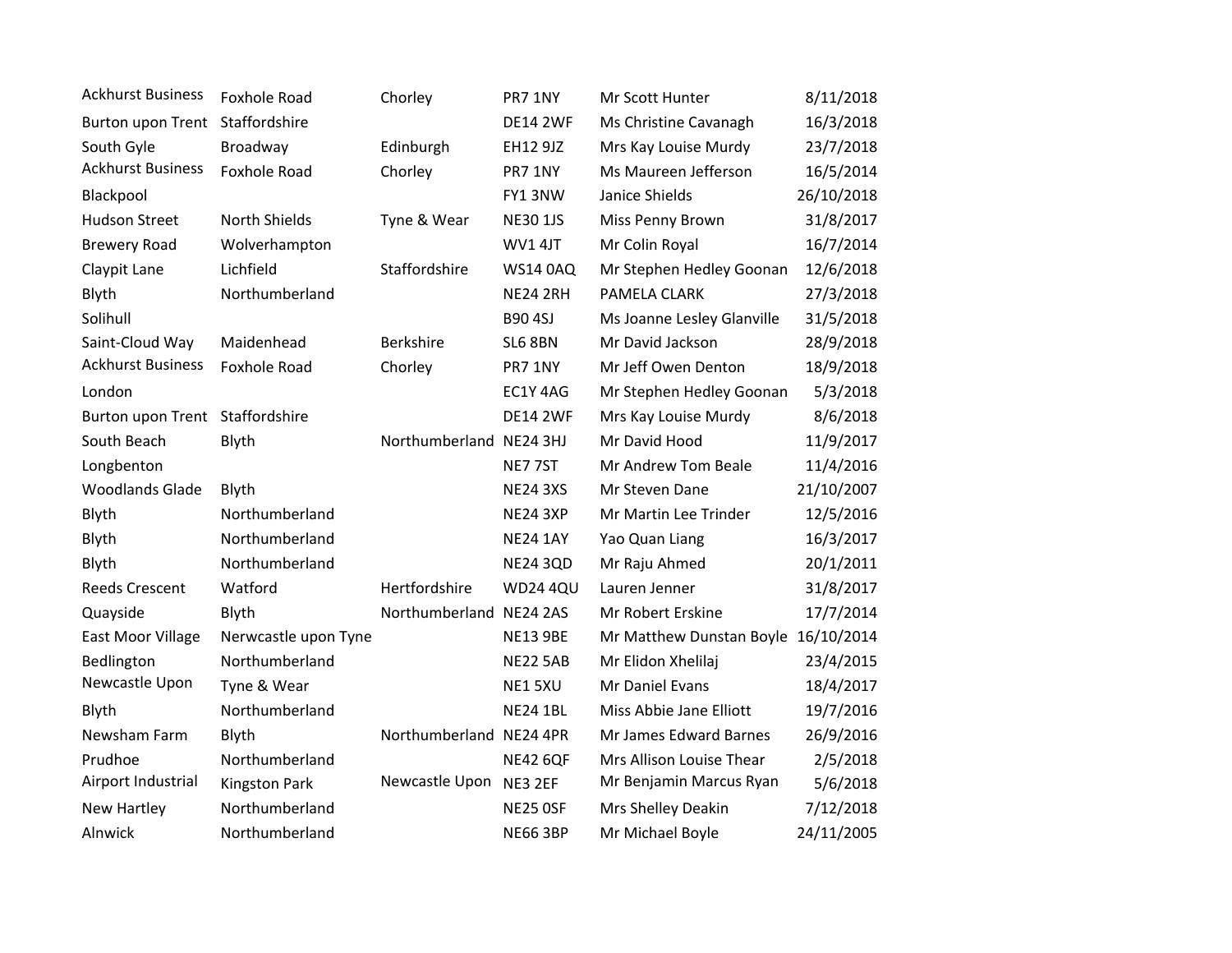| <b>Berwick Upon</b>             |                        |                         | <b>TD15 2TW</b> | Disapplied                  | 12/7/2018  |
|---------------------------------|------------------------|-------------------------|-----------------|-----------------------------|------------|
| Brampton                        | Cumbria                |                         | CA8 7BH         | Dis-applied                 | 28/6/2013  |
| Slaggyford                      | Brampton               |                         | CA8 7NH         | Trustees of Knaresdale with | 14/1/2010  |
| <b>Branton</b>                  | Northumberland         |                         | <b>NE66 4LW</b> | Mr Andrew Peter Moralee     | 6/11/2015  |
| Branxton                        | Northumberland         |                         | <b>TD12 4SH</b> | Mr Keith Elstob             | 27/2/2008  |
| Lancaster                       |                        |                         | LA1 3SW         | Mr Ivor Bowes               | 24/7/2018  |
| Ellingham                       | Northumberland         |                         | <b>NE67 5HN</b> | Amelia Fell                 | 13/10/2017 |
| Cambois                         | Northumberland         |                         | <b>NE24 1QY</b> | Mrs Joanne Ruth Townsend    | 20/4/2018  |
| Backworth                       | Newcaslte Upon Tyne    |                         | <b>NE27 OJD</b> | Mr David Roberts            | 2/3/2015   |
| Cambois                         | Northumberland         |                         | <b>NE24 1QZ</b> | Mrs Michelle Charlton       | 2/1/2018   |
| London                          |                        |                         | EC1Y 4AG        | Mrs Michelle Dixon          | 19/4/2018  |
| Newcastle Upon                  |                        |                         | NE13DX          | Mr Jamie Bissett            | 11/7/2018  |
| Prudhoe                         | Northumberland         |                         | <b>NE42 6JB</b> | Mr Ronald Gilfillan         | 22/11/2005 |
| Swarland                        | Northumberland         |                         | <b>NE65 9PA</b> | Mr Trevor Thorne            | 5/10/2017  |
| Chesterholm                     | <b>Bardon Mill</b>     | Northumberland NE47 7JN |                 | Miss Fiona Jane Watson      | 24/11/2005 |
| London                          |                        |                         | <b>W1S 2HX</b>  | Mr Richard Benjamin Stuart  | 21/9/2018  |
| Choppington                     | Northumberland         |                         | <b>NE62 5NB</b> | Mr Melvyn Harmison          | 4/6/2005   |
| Bedlington                      | Northumberland         |                         | <b>NE22 5QW</b> | Mr James Gordon Rose        | 2/12/2014  |
| Leadgate Cottages               | Chopwell               |                         | <b>NE177AU</b>  | Mrs Cherly Angela Willey    | 24/12/2009 |
| Mayfield Glade                  | Cramlington            | Northumberland NE23 6TQ |                 | Mr Richard William          | 26/9/2016  |
| Consett                         |                        |                         | DH8 9RT         | Mr Jeroen Hoogland          | 23/11/2005 |
| Fenham                          | Newcastle-Upon-Tyne    |                         | NE4 9HH         | Mr Shah Jahan               | 24/11/2005 |
| Shirley                         | Solihull               | <b>West Midlands</b>    | <b>B90 4SJ</b>  | Ms Lauren Jean McKirdy      | 17/12/2018 |
| Corbridge                       |                        |                         | <b>NE45 5AW</b> | Mr Mark Andrew Wears        | 3/4/2007   |
| <b>Abbot House</b>              | <b>Bury St Edmunds</b> |                         | <b>IP33 1QT</b> | Mr David Wears              | 21/9/2015  |
| Burton upon Trent Staffordshire |                        |                         | <b>DE14 2WF</b> | Ms Leanne Muirhead          | 11/10/2017 |
| Burton upon Trent Staffordshire |                        |                         | <b>DE14 2WF</b> | Mr Delwyn Peel              | 20/9/2017  |
| <b>Riding Mill</b>              | Northumberland         |                         | <b>NE44 6DS</b> | Mrs Jennifer Macdonald      | 9/9/2015   |
| Stannington                     | Northumberland         |                         | <b>NE61 6HQ</b> | Mr Brent Kilmurray          | 15/3/2018  |
| Corbridge                       | Northumberland         |                         | <b>NE45 5AY</b> | Mr Syed Nadir Aziz          | 23/11/2005 |
| Swindon                         | Wiltshire              |                         | SN2 2EH         | Mrs Pamela Jane Wood        | 29/11/2017 |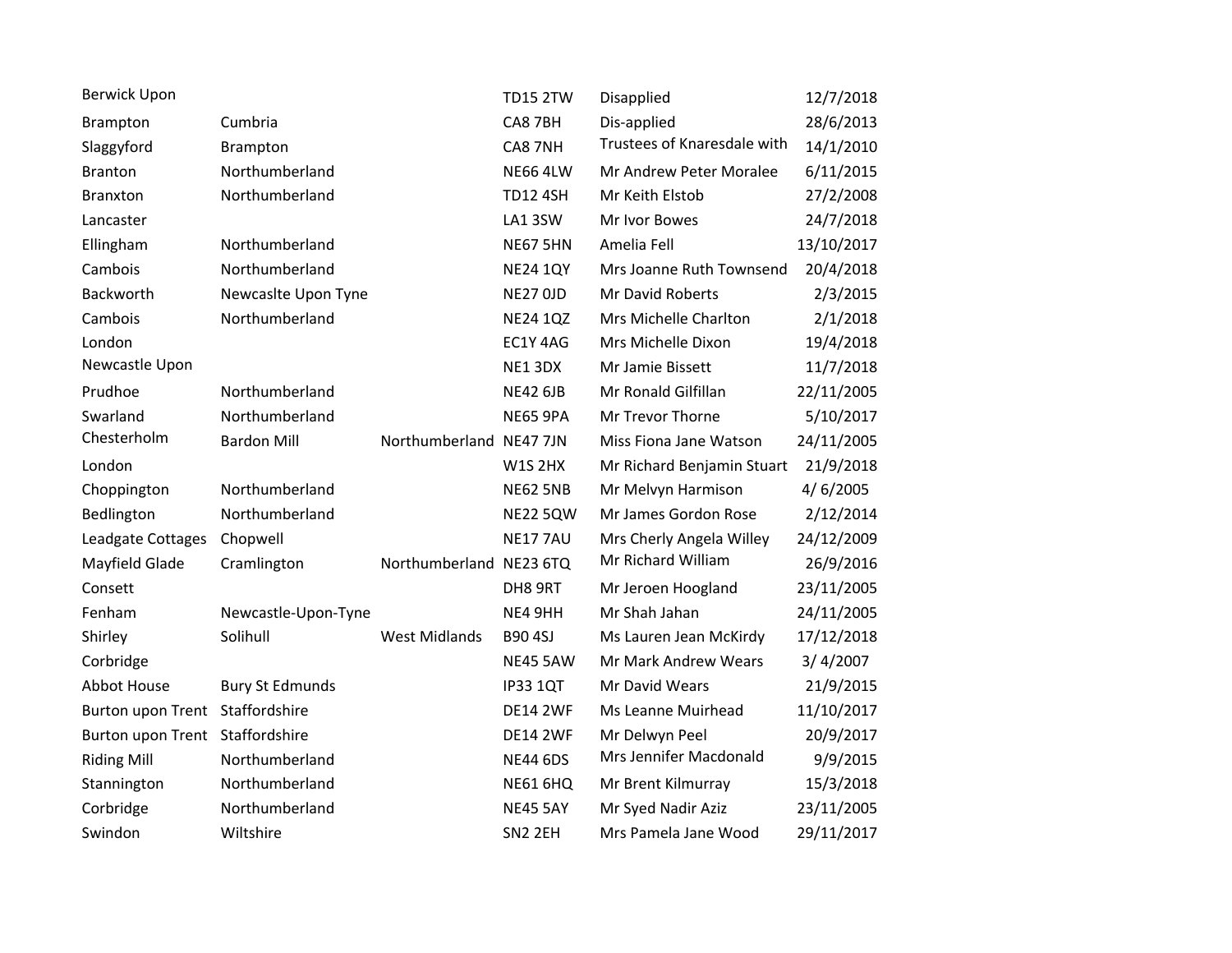| Stocksfield                         | Northumberland         |                         | <b>NE43 7SA</b> | Mr Jack Robert Daniel       | 24/2/2016  |
|-------------------------------------|------------------------|-------------------------|-----------------|-----------------------------|------------|
| Morpeth                             | Northumberland         |                         | <b>NE61 1DH</b> | Mrs jane Cutler             | 16/12/2014 |
| Corbridge                           | Northumberland         |                         | <b>NE45 5AA</b> | Dis-applied                 | 31/10/2016 |
| Corbridge                           | Northumberland         |                         | <b>NE45 5LA</b> | Mr John Thomas Hogg         | 8/10/2018  |
| Cornhill On Tweed                   | Northumberland         |                         | <b>TD12 4UH</b> | Ms Shona Elizabeth          | 24/3/2009  |
| Cornhill-On-Tweed                   | Northumberland         |                         | <b>TD12 4SY</b> | Disapplied                  | 19/12/2018 |
| Milfield                            | Northumberland         |                         | <b>TD12 4TD</b> | Ms Gemma Rodgerson          | 17/3/2014  |
| Walsall                             | <b>West Midlands</b>   |                         | <b>WS8 7TS</b>  | Mrs Paula Jean Henderson    | 25/11/2013 |
| Cramlington                         | Northumberland         |                         | <b>NE23 3UZ</b> | Mr Panos Papaioannou        | 28/8/2005  |
| Newcastle Upon                      |                        |                         | NE5 4SY         | Ms Sua Mee Siew             | 28/9/2018  |
| Annitsford                          | Cramlington            |                         | <b>NE23 7UD</b> | Mr Sabu Miah                | 26/6/2005  |
| Birmingham                          |                        |                         | <b>B3 1JP</b>   | Mr Malcolm Shields          | 5/9/2017   |
| Luton                               |                        |                         | LU13LS          | Mr Michael William Lamb     | 15/10/2018 |
| Birmingham                          |                        |                         | <b>B3 1JP</b>   | Mr David Merrington         | 14/4/2015  |
| London                              |                        |                         | EC1Y 4AG        | Miss Kerry White            | 18/9/2018  |
| Solihull                            | <b>West Midlands</b>   |                         | <b>B90 4SJ</b>  | Mr Terence Borley           | 10/10/2018 |
| Birmingham                          |                        |                         | <b>B3 1JP</b>   | Miss Terri Kennedy          | 20/11/2018 |
| Morpeth                             | Northumberland         |                         | <b>NE61 2EF</b> | Mr Paul Metcalfe            | 19/11/2015 |
| Castle Boulevard                    |                        | Nottingham              | NG7 1FT         | Mr Bryan Maughan            | 20/9/2018  |
| <b>Houghton Hall</b>                | Porz Avenue            | Dunstable               | LU5 5XE         | Claire Louise Masterman     | 17/1/2019  |
| Morpeth                             | Northumberland         |                         | <b>NE61 2EF</b> | Paul Metcalfe               | 9/3/2016   |
| Whitelea Dale                       | Cramlington            | Northumberland NE23 6AJ |                 | Mr Marios Georgiou          | 27/8/2015  |
| Cramlington                         |                        |                         | <b>NE23 8BJ</b> | Miss Deborah Mills          | 6/11/2017  |
| Abbot House                         | <b>Bury St Edmunds</b> |                         | <b>IP33 1QT</b> | Miss Nicola Louise Mitchell | 4/5/2017   |
| Blackpool                           |                        |                         | FY13NW          | Ms Megan Mary-Anne          | 8/1/2019   |
| Percy Main                          | North Shields          | TYne and Wear           | <b>NE29 6HN</b> | Mr Bikas Hasan              | 19/4/2018  |
| Cramlington                         | Northumberland         |                         | <b>NE23 6YD</b> | Mr Gwan Mohammad            | 12/10/2018 |
| Burton upon Trent Staffordshire     |                        |                         | <b>DE14 2WF</b> | David Andrew Whitehead      | 20/9/2017  |
| Alnwick                             |                        |                         | <b>NE66 3TR</b> | Mr Alan Robson              | 24/11/2005 |
| One Gosforth Park Gosforth Business |                        | Newcastle upon          | <b>NE12 8ET</b> | Mr Gary Hope                | 16/7/2018  |
| Cresswell                           | Northumberland         |                         | <b>NE61 5LA</b> | Mrs Karen Eve Lawrence      | 17/11/2015 |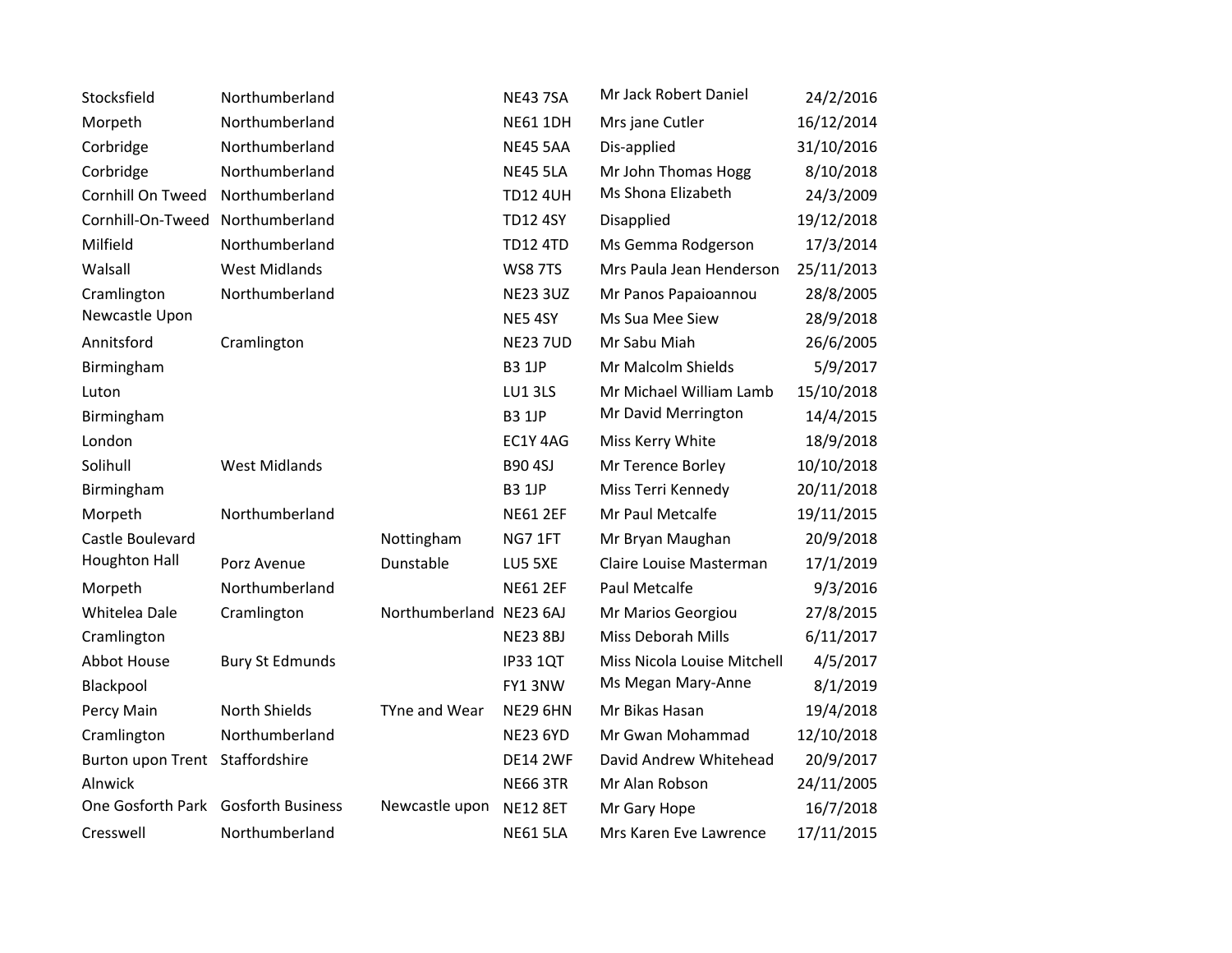| Cresswell                       | Northumberland     |                         | <b>NE61 5EQ</b> | Mrs Alison Craggs           | 17/7/2017  |
|---------------------------------|--------------------|-------------------------|-----------------|-----------------------------|------------|
| Paternoster House               | 66 St Paul's       | London                  | EC4M 8AB        | Mr Ian Lowrey               | 1/8/2014   |
| Portland Road                   | Newcastle          |                         | NE2 1AQ         | Mrs Jane Shepstone          | 1/12/2015  |
| Darras Hall                     | Ponteland          | Northumberland NE20 9LH |                 | <b>Miss Andrea Ponting</b>  | 19/12/2017 |
| Drewars Lane                    | Berwick-Upon-Tweed |                         | <b>TD15 1ES</b> | Mr Sion Edward Gates        | 18/1/2011  |
| <b>Whitley Bay</b>              |                    |                         | <b>NE26 2PQ</b> | Mr Mark Brooker             | 13/1/2015  |
| Dod Law,                        | Wooler             |                         | <b>NE71 6AL</b> | Mrs Brenda Ann Brodie       | 6/10/2008  |
| Shrewsbury                      |                    |                         | SY2 6LG         | Mr Mark Booth               | 9/2/2015   |
| Doxford                         | Northumberland     |                         | <b>NE67 5DY</b> | Mr Richard Shell            | 5/1/2015   |
| Dunstan Village                 | Alnwick            |                         | <b>NE66 3SZ</b> | Mrs Joanna Brown            | 14/1/2014  |
| Morpeth                         | Northumberland     |                         | <b>NE61 3RZ</b> | Mr Paul Kelly               | 16/3/2018  |
| County Durham                   |                    |                         | DH8 9PA         | Mrs Valerie Graham          | 4/11/2013  |
| Coldingham                      | Eyemouth           |                         | <b>TD14 5QE</b> | Mrs Lynda Anne Murray       | 9/3/2017   |
| Darlington                      |                    |                         | <b>DL1 4DR</b>  | Mr Scott Brown              | 17/9/2009  |
| Burton upon Trent Staffordshire |                    |                         | <b>DE14 2WF</b> | Mr Anthony Dempsey          | 5/10/2018  |
| Darlington                      | County Durham      |                         | <b>DL1 4DR</b>  | Mrs Carolyn O'Hara          | 22/2/2018  |
| Stocksfield                     | Northumberland     |                         | <b>NE43 7UU</b> | Mr William Joseph Morris    | 11/7/2017  |
| London                          |                    |                         | EC1Y 4AG        | Mr Brian Proud              | 14/5/2018  |
| Eglingham                       | Northumberland     |                         | <b>NE66 2TX</b> | Miss Kerri Elizabeth Turtle | 7/11/2005  |
| Alnwick                         | Northumberland     |                         | <b>NE66 2BH</b> | Mrs Helen E Ruff            | 5/11/2008  |
| Ellingham                       | Northumberland     |                         | <b>NE67 5LL</b> | Miss Belinda Simpson        | 20/12/2018 |
| Doxford                         | Northumberland     |                         | <b>NE67 5DY</b> | Mr Richard Shell            | 2/1/2018   |
| Burton upon Trent               | Staffordshire      |                         | <b>DE14 2WF</b> | Mrs Holly Jay Clennell      | 5/3/2018   |
| Ellington                       | Morpeth            |                         | <b>NE61 5JR</b> | Mr Neil Fairclough          | 22/7/2005  |
| Elsdon                          | Northumberland     |                         | <b>NE19 1AA</b> | Mr Stephen Norman Shaw      | 25/8/2016  |
| Newcastle upon                  |                    |                         | NE2 3NL         | Mr Andrew Cowan             | 22/1/2014  |
| Embleton                        | Northumberland     |                         | <b>NE66 3UP</b> | Mr Nigel Gilholm            | 12/10/2006 |
| Primrose Hill                   | London             |                         | NW3 3AY         | Mrs Susan Brewis            | 8/6/2015   |
| Embleton                        | Northumberland     |                         | <b>NE66 3UN</b> | Mr John Fyffe               | 28/9/2005  |
| Embleton                        | Northumberland     |                         | <b>NE66 3XN</b> | Mrs Chloe Unwin             | 31/3/2015  |
| West Felton                     | Owestry            |                         | <b>SY11 4HD</b> | Mr Mark Booth               | 14/10/2013 |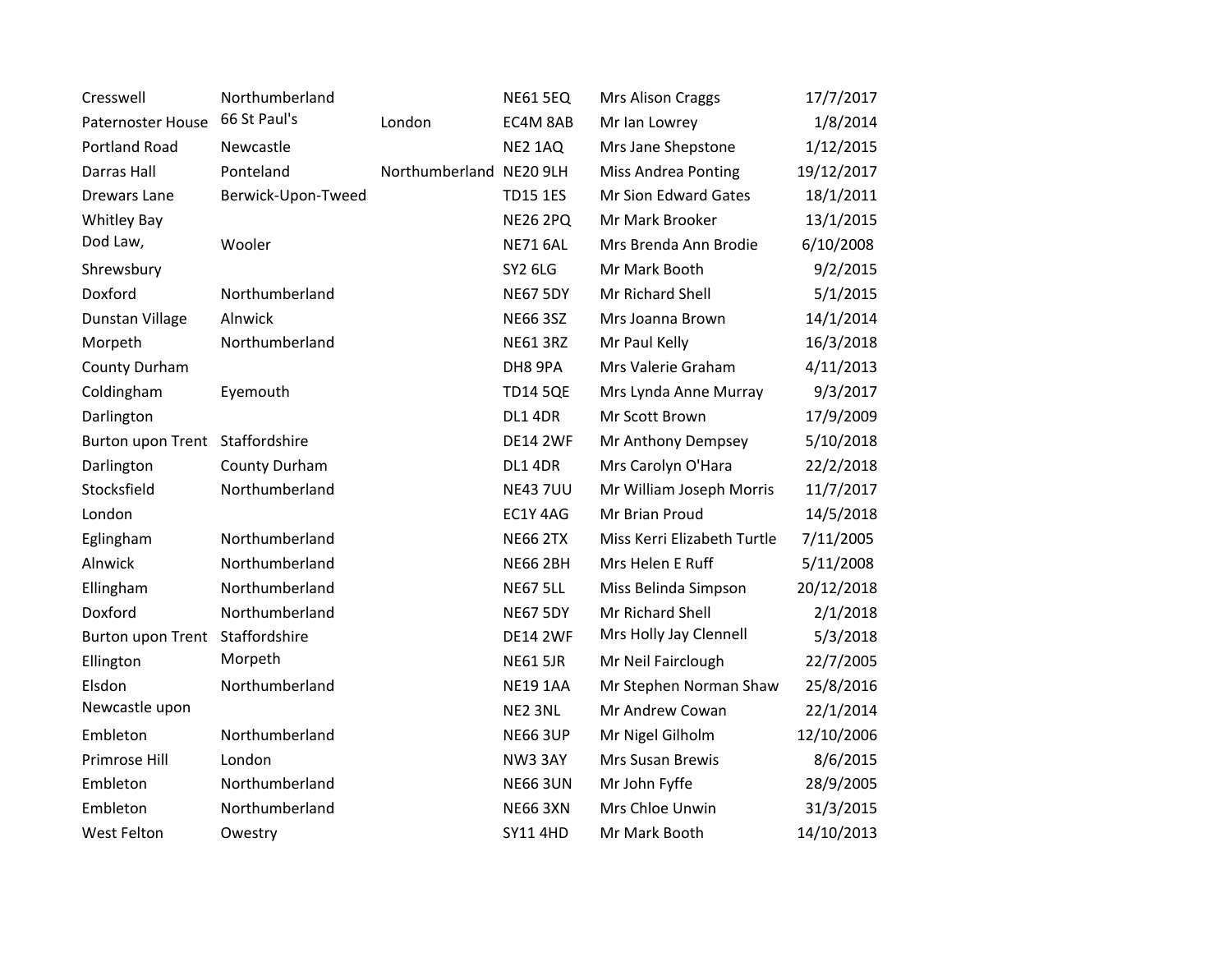| Abbey Road               | Durham               |                         | DH1 4BR             | Mr Gareth Gordon          | 9/1/2019   |
|--------------------------|----------------------|-------------------------|---------------------|---------------------------|------------|
| Featherstone             | Northumberland       |                         | NE49 OJF            | Mrs Gail Rosemary         | 4/1/2016   |
| Sunderland               | Tyne and Wear        |                         | SR <sub>2</sub> 7DX | Mr Kevin Gow              | 21/3/2017  |
| Felton                   | Northumberland       |                         | <b>NE65 9QH</b>     | Mr Robert Thornton        | 24/4/2017  |
| Longframlington          | Northumberland       |                         | <b>NE65 8DQ</b>     | Miss Kris Blackburn       | 8/3/2018   |
| Felton                   | Northumberland       |                         | <b>NE65 9NH</b>     | Disapplied                | 11/8/2017  |
| <b>Stobhill Gate</b>     | Morpeth              | Northumberland          | <b>NE61 2HX</b>     | Mrs Andrea Johnson        | 8/3/2016   |
| <b>West Thurrock</b>     | Essex                |                         | <b>RM20 3AT</b>     | Mr Michael Anthony Wilds  | 8/1/2018   |
| Ford                     | Northumberland       |                         | <b>TD15 2QA</b>     | Mr Iain James Dickson     | 8/1/2019   |
| Ford Village             | Berwick-Upon-Tweed,  |                         | <b>TD15 2PX</b>     | Mr Steven Eric            | 7/4/2015   |
| Alnwick                  | Northumberland       |                         | <b>NE66 3BE</b>     | Mr Peter Simpson          | 5/6/2018   |
| Wallsend                 |                      |                         | <b>NE28 7HL</b>     | Mr Gregory Pierre Michel  | 16/7/2007  |
| Gilsland                 | Brampton             | Cumbria                 | CA8 7AA             | Miss Lauren Harrison      | 26/3/2013  |
| Bedlington               | Northumberland       |                         | <b>NE22 6LF</b>     | Mrs Maureen Palmer        | 27/3/2008  |
| <b>Great Whittington</b> | Northumberland       |                         | <b>NE19 2HP</b>     | Mrs Pat Ying Tran         | 22/3/2018  |
| <b>Great Whittington</b> |                      |                         | <b>NE19 2HA</b>     | Disapplied                | 10/6/2015  |
| Greenhaugh               | Tarset               | Northumberland NE48 1RU |                     | Mr Robert Hodgson         | 11/7/2017  |
| Tarset                   | Northumberland       |                         | <b>NE48 1RU</b>     | Mr Robert Hodgson         | 11/7/2017  |
| Durham                   |                      |                         | DH1 4PF             | Mrs Mary Geraldine Parker | 15/10/2009 |
| Greenhead                | Northumberland       |                         | CA8 7HB             | Ms Lisa Charlton          | 3/10/2018  |
| <b>Guide Post</b>        | Northumberland       |                         | <b>NE62 5NB</b>     | Ms Lisa Jarvis            | 15/12/2015 |
| Bedlington               | Northumberland       |                         | <b>NE22 5AB</b>     | Mr Elidon Xhelilaj        | 30/1/2017  |
| Shrewsbury               |                      |                         | <b>SY2 6LG</b>      | Mr Michael Chambers       | 10/2/2015  |
| <b>Colburn Business</b>  | Colburn              | North Yorkshire         | <b>DL9 4QJ</b>      | Mr Joseph Bruce Emmett    | 24/4/2015  |
| <b>Colburn Business</b>  | Colburn              | North Yorkshire         | DL9 4QJ             | Mr Joseph Bruce Emmett    | 15/8/2016  |
| <b>Colburn Business</b>  | Colburn              | North Yorkshire         | DL9 4QJ             | Mr Joseph B Emmett        | 1/8/2018   |
| Hemel Hempstead          |                      |                         | HP2 4YL             | Mr Brian David James      | 20/2/2018  |
| Coleshill Road           | <b>Marston Green</b> | Birmingham              | <b>B377HG</b>       | Mr Steven Richard Taylor  | 10/12/2015 |
| <b>Whitley Bay</b>       | Tyne & Wear          |                         | <b>NE26 2NA</b>     | Mrs Joanne Fiona Christie | 26/6/2018  |
| Haltwhistle              | Northumberland       |                         | <b>NE49 9NN</b>     | Mr Stephen Mark           | 5/3/2015   |
| Haltwhistle              | Northumberland       |                         | <b>NE49 9HA</b>     | Mrs Suzanne Hutchinson    | 20/6/2016  |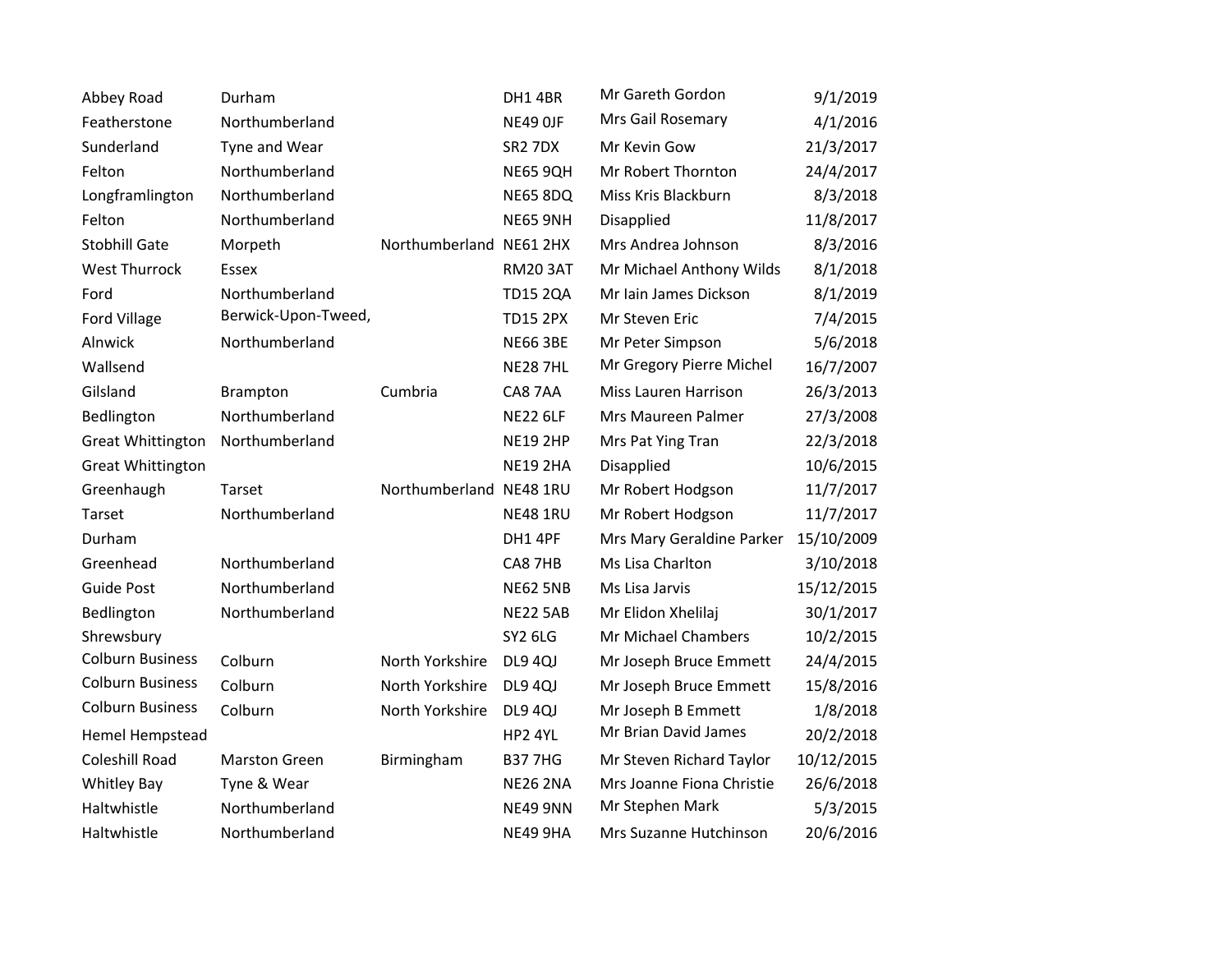| Stamfordham                     | Northumberland            |                         | <b>NE18 OPQ</b> | Disapplied               | 21/11/2018 |
|---------------------------------|---------------------------|-------------------------|-----------------|--------------------------|------------|
| Harbottle                       | Northumberland            |                         | <b>NE65 7DG</b> | Mrs Margaret Anne Dunn   | 2/9/2016   |
| <b>East Hartford</b>            | Cramlington               |                         | NE23 3AP        | Mr David Beattie         | 12/6/2007  |
| Broomley                        | Northumberland            |                         | <b>NE43 7HX</b> | Miss Janice Turnbull     | 18/1/2017  |
| Haydon Bridge                   | Northumberland            |                         | <b>NE47 6NF</b> | Mrs Deborah Donnelly     | 9/11/2017  |
| Haydon Bridge                   | Hexham,                   |                         | <b>NE47 6AB</b> | Mrs Lindsay Tuck         | 9/11/2005  |
| London                          |                           |                         | <b>W1W 8BE</b>  | Mr Phillip Anthony Doyle | 14/3/2018  |
| Heddon on the                   |                           |                         | <b>NE15 OJB</b> | Mr Owen Fisher Little    | 24/11/2005 |
| Newcastle                       |                           |                         | <b>NE15 OHT</b> | Mr Alan Graham           | 6/9/2017   |
| <b>Tinklers Yard</b>            | Corbridge                 | Northumberland NE45 5SB |                 | Mr Alan Scotland Smith   | 3/10/2016  |
| Allenheads                      | Northumberland            |                         | NE47 9HU        | Ms Amanda Noble          | 22/4/2015  |
| Acomb                           | Hexham                    | Northumberland NE46 4RQ |                 | Mr Richard Griffiths     | 2/2/2006   |
| Acomb                           | Northumberland            |                         | <b>NE46 4PF</b> | Mr Robert Charles        | 11/4/2017  |
| Willia Road                     | Haltwhistle               |                         | <b>NE49 9EG</b> | Mr Wayne Barrie Irving   | 8/12/2009  |
| Asama Court                     | <b>Newcastle Business</b> | Newcastle upon          | <b>NE46 3NX</b> | Mr Jaglul Karim          | 8/5/2007   |
| London                          |                           |                         | EC1Y 4AG        | Mr Keith Youngs          | 14/5/2018  |
| Hexham                          | Northumberland            |                         | <b>NE46 1BA</b> | Mr Justin Alex K Mather  | 28/11/2005 |
| Hexham                          | Northumberland            |                         | <b>NE46 3AQ</b> | Mr Martin Douglas Owen   | 7/12/2005  |
| Hexham                          | Northumberland            |                         | <b>NE46 3LS</b> | Ms Katharine Victoria    | 24/7/2018  |
| Burton upon Trent Staffordshire |                           |                         | <b>DE14 2WF</b> | Mr James Hugh Mongan     | 18/4/2018  |
| Darlington                      |                           |                         | DL2 2LE         | Mrs Christine Whaley     | 7/4/2010   |
| Hexham                          | Northumberland            |                         | <b>NE46 1PF</b> | Mr Shaun Derek Scandle   | 27/6/2017  |
| Little Venice                   | London                    |                         | <b>W2 6NG</b>   | Mr Alan Phillipson       | 23/4/2015  |
| Spital Park                     | Hexham                    |                         | <b>NE46 3RZ</b> | Mr Brian James Dodd      | 14/5/2015  |
| Hexham                          |                           |                         | <b>NE46 3DB</b> | Mr Anthony Elliott       | 29/7/2010  |
| Newbrough                       | Northumberland            |                         | <b>NE47 5AR</b> | Mrs Susan Florence Smith | 11/11/2016 |
| Hexham                          |                           |                         | <b>NE46 1PF</b> | Mr Hussain Ahmed         | 10/1/2006  |
| <b>Bewick Grange</b>            | Prudhoe                   | Northumberland NE42 6RG |                 | Mr Mario Froldi          | 15/11/2005 |
| Solihull                        |                           |                         | <b>B90 4SJ</b>  | Miss Carla Rowley        | 5/9/2017   |
| Bournemouth                     |                           |                         | <b>BH1 1U</b>   | Mr Steve Brady           | 10/6/2010  |
| London                          |                           |                         | <b>W2 1NW</b>   | Mrs Christine Arnott     | 27/11/2018 |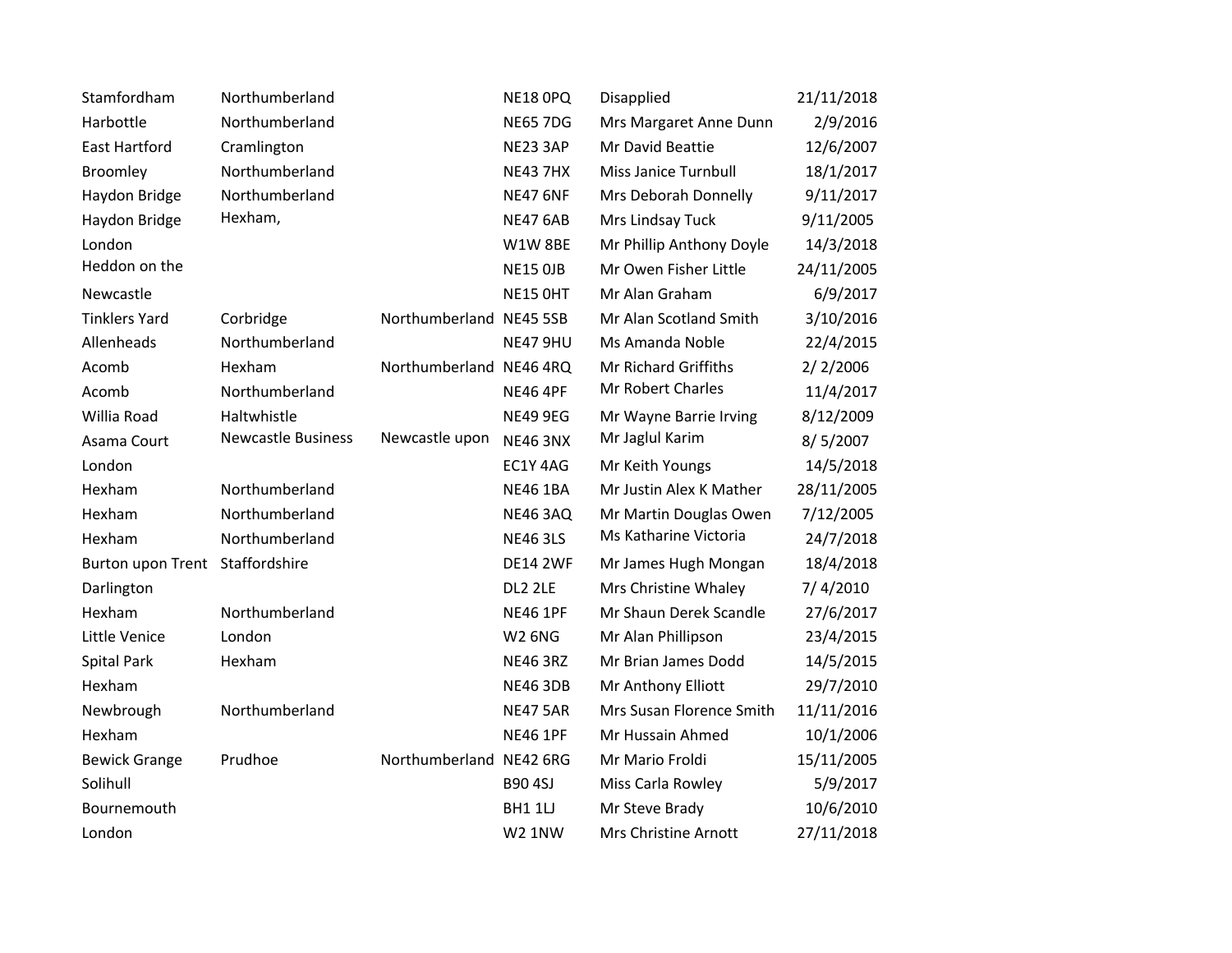| Morpeth            | Northumberland            |                | <b>NE61 2EF</b>     | Mr Paul Metcalfe            | 24/6/2010  |
|--------------------|---------------------------|----------------|---------------------|-----------------------------|------------|
| Hexham             | Northumberland            |                | <b>NE46 1TT</b>     | Mr Darren Watson            | 30/9/2008  |
| Hexham             | Northumberland            |                | <b>NE46 3JW</b>     | Mr Steven Davidson          | 19/9/2016  |
| West Woodburn      | Northumberland            |                | <b>NE48 2RX</b>     | Mrs Hilda Patricia Wright   | 16/9/2014  |
| Cannon Way         | <b>Barugh Green</b>       | Barnsley       | S75 1JU             | Mr Christopher Mark         | 21/1/2019  |
| Melkridge          | Northumberland            |                | NE49 OLX            | Miss Ailsa Dalton           | 28/7/2014  |
| Hexham             | Northumberland            |                | <b>NE46 3EP</b>     | Mr Jordan Dodwell           | 4/6/2018   |
| Hexham             | Northumberland            |                | <b>NE46 2NN</b>     | Mr Joao Manuel Pinto        | 23/11/2005 |
| West Woodburn      | Northumberland            |                | <b>NE48 2TF</b>     | Mr Charles Nicholas Porter  | 28/6/2016  |
| Swindon            | Wiltshire                 |                | SN <sub>2</sub> 2EH | Mrs Susan Joanne Hodnett    | 21/12/2017 |
| Swindon            | Wiltshire                 |                | SN <sub>2</sub> 2EH | Mrs Kate Anceau             | 28/11/2017 |
| Market Place -     | Hexham                    |                | <b>NE46 3PB</b>     | Mr Micahel Peter Ashmore    | 18/12/2018 |
| Addison Industrial | Blaydon on Tyne           |                | <b>NE21 4TE</b>     | Mr Richard John Eagle       | 14/5/2018  |
|                    |                           | Newcastle upon | NE3 4RX             | Mr Rashid Miah              | 7/8/2013   |
| Swindon            | Wiltshire                 |                | SN <sub>2</sub> 2NA | Mrs Hilary Jane Roberts     | 11/12/2013 |
| Morpeth            | Northumberland            |                | <b>NE61 2EF</b>     | Mr Paul Andrew Metcalfe     | 1/5/2018   |
| Gateshead          | Tyne & Wear               |                | NE8 2PX             | Ms Nicola Price             | 24/5/2016  |
| Matfen             | Northumberland            |                | <b>NE20 ORG</b>     | Mrs Heather Elizabeth Scott | 13/5/2016  |
| Hexham             | Northumberland            |                | <b>NE46 2AJ</b>     | Ms Selena Martine Alton     | 20/6/2016  |
| Hexham             | Northumberland            |                | <b>NE46 1EZ</b>     |                             | 24/11/2005 |
| Whickham           |                           |                | <b>NE16 4BG</b>     | Mr Paolo Pani               | 18/10/2016 |
| Hexham             | Northumberland            |                | <b>NE46 3NB</b>     | Dis-applied                 | 20/12/2016 |
| <b>Riding Mill</b> | Northumberland            |                | <b>NE44 6DL</b>     | Mr Ben Haslam               | 12/9/2017  |
| Hexham             | Northumberland            |                | <b>NE46 3LZ</b>     | Mr Paul Sheldon Willey      | 12/5/2017  |
| Leazes Lane        | Hexhamshire               |                | NE47 OHB            | Whitley Chapel Parish Hall  | 19/10/2009 |
| Wetherby           | West Yorkshire            |                | <b>LS22 6LL</b>     | Mr John Sharkey             | 18/1/2018  |
| Holy Island        | <b>Berwick Upon Tweed</b> |                | <b>TD15 2RX</b>     | Mr Paul Davison             | 31/5/2018  |
| Holy Island        | Berwick-Upon-Tweed        |                | <b>TD15 2SQ</b>     | Mr Sean Steven Atkinson     | 19/1/2010  |
| Marygate           | Holy Island Of            |                | <b>TD15 2SJ</b>     | Mrs Janice Hnat             | 25/2/2009  |
| Longframlington    | Northumberland            |                | <b>NE65 8DA</b>     | Mr Harry Moody              | 15/8/2018  |
| Middleton          | Northumberland            |                | <b>NE70 7LB</b>     | Mr Andrew Richard Mundy     | 9/6/2016   |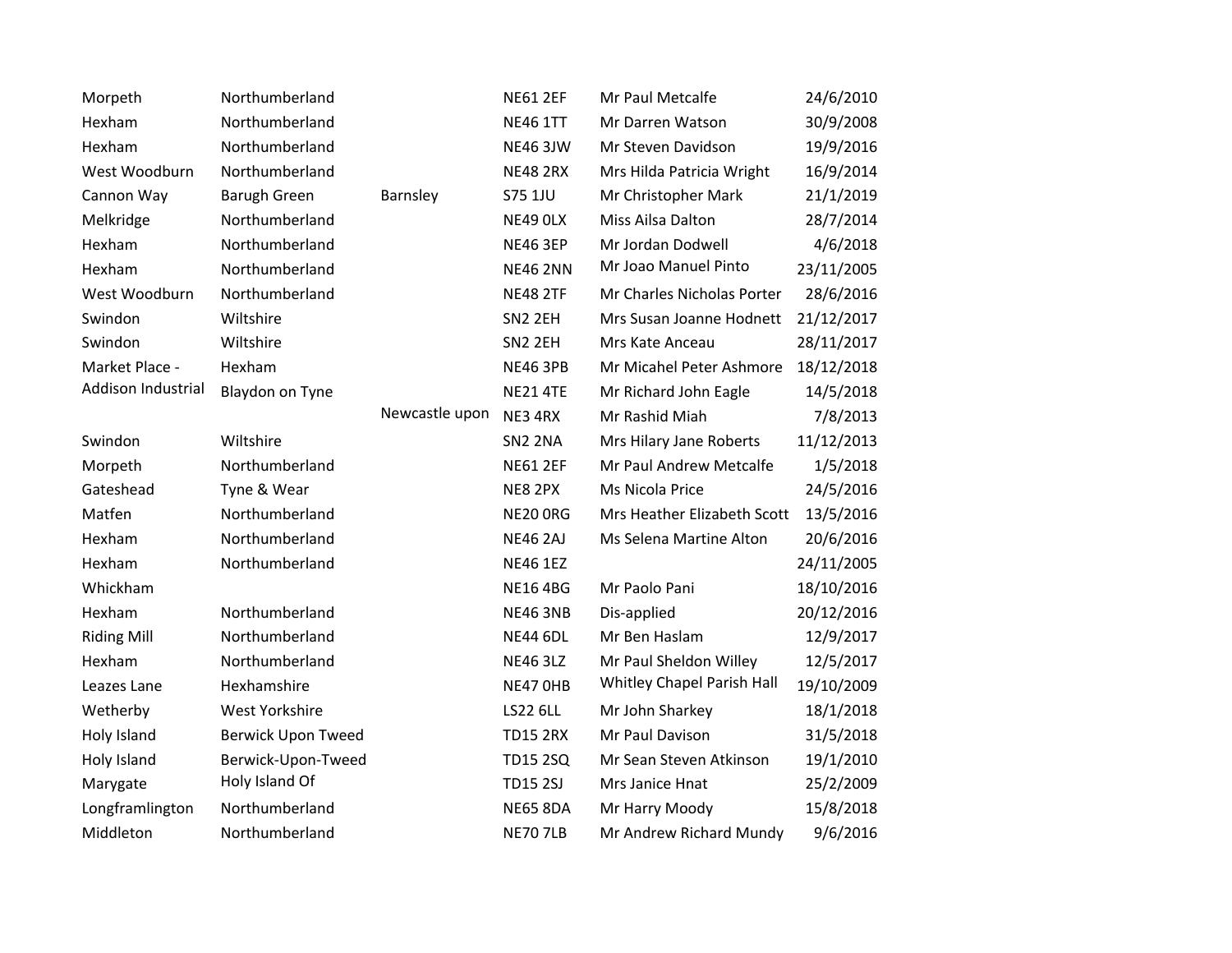| Holy Island     | Northumberland        | <b>TD15 2SX</b> | Mr Michael Casey          | 18/4/2017  |
|-----------------|-----------------------|-----------------|---------------------------|------------|
| Holywell        | Northumberland        | <b>NE25 9TQ</b> | Mr Mark Rolls             | 29/10/2015 |
| Wetherby        | <b>West Yorkshire</b> | <b>LS22 6LL</b> | Ms Gillian Humble         | 21/9/2018  |
| Allendale       | Northumberland        | <b>NE47 9LG</b> | Mr Alan George Veitch     | 3/10/2016  |
| Howick          | Northumberland        | <b>NE66 3LB</b> | Ms Mary Jamieson          | 18/10/2005 |
| Howick          | Northumberland        | <b>NE66 3LE</b> | Miss Judith Bronia Leitch | 4/9/2018   |
| Humshaugh       | Northumberland        | <b>NE46 4AG</b> | Mr David James Harding    | 8/6/2015   |
| Humshaugh       | Hexham                | <b>NE46 4AA</b> | Disapplied                | 17/10/2018 |
| Humshaugh       | Northumberland        | <b>NE46 4BJ</b> | Mr Mark Batson            | 26/9/2016  |
| Ilderton        | Northumberland        | <b>NE66 4JN</b> | Mrs Bridget Kathleen      | 17/12/2018 |
| Kern Green      | Stonehaugh            | <b>NE48 3DZ</b> | Dis-applied               | 12/5/2010  |
| Falstone        | Northumberland        | <b>NE48 1BZ</b> | Mr Derek Henry Backhouse  | 1/8/2017   |
| Kielder         | Northumberland        | <b>NE48 1EL</b> | Mrs Yvonne Riley          | 24/11/2005 |
| Kirkley         | Northumberland        | <b>NE20 0AQ</b> | Ms Chloe Tesseyman        | 7/3/2018   |
| Harle           | Northumberland        | <b>NE19 2PD</b> | Mr John Philip Palmer     | 18/11/2005 |
| Newcastle Upon  | Northumberland        | <b>NE19 2SH</b> | Mr Ijaz Sarwar            | 22/5/2018  |
| Church Green    | Newcastle             | NE777YS         | Ms Carla Jane Robinson    | 17/12/2018 |
| London          |                       | W1W8BE          | Ms Louise Ashleigh Brown  | 19/3/2018  |
| Longframlington | Northumberland        | <b>NE65 8AX</b> | Mr John Young             | 7/9/2005   |
| Longframlington | Northumberland        | <b>NE65 8EE</b> | Mr Andrew Patrick Wilson  | 22/3/2016  |
| Longframlington | Northumberland        | <b>NE65 8DQ</b> | Mrs Kris Blackburn        | 8/3/2018   |
| Ashington       | Northumberland        | <b>NE63 OBY</b> | Mr Graham Chambers        | 19/5/2006  |
| Longhirst       | Northumberland        | <b>NE61 6PY</b> | Miss Christine Tate       | 10/1/2013  |
| Longhirst       | Northumberland        | <b>NE61 3LX</b> | <b>Dissapplied DPS</b>    | 13/3/2018  |
| Loansdean       | Morpeth,              | <b>NE61 2DD</b> | Ms Janice Rose            | 22/5/2018  |
| Alnmouth        | Northumberland        | <b>NE66 2SB</b> | Ms Carol Elizabeth Conroy | 21/9/2005  |
| London          |                       | EC2A 2EW        | Mr Daniel Ross Courtney   | 6/7/2018   |
| Darlington      |                       | DL1 1PT         | Mr William Maguire        | 26/7/2018  |
| Longhoughton    | Alnwick               | <b>NE66 3JH</b> | <b>Dissapplied DPS</b>    | 18/9/2017  |
| Whitfield       | Hexham                | <b>NE47 8LR</b> | Mr Robert Conway          | 19/3/2007  |
| Berwick upon    | Northumberland        | <b>TD15 2EW</b> | Mr Karl Crane             | 5/1/2017   |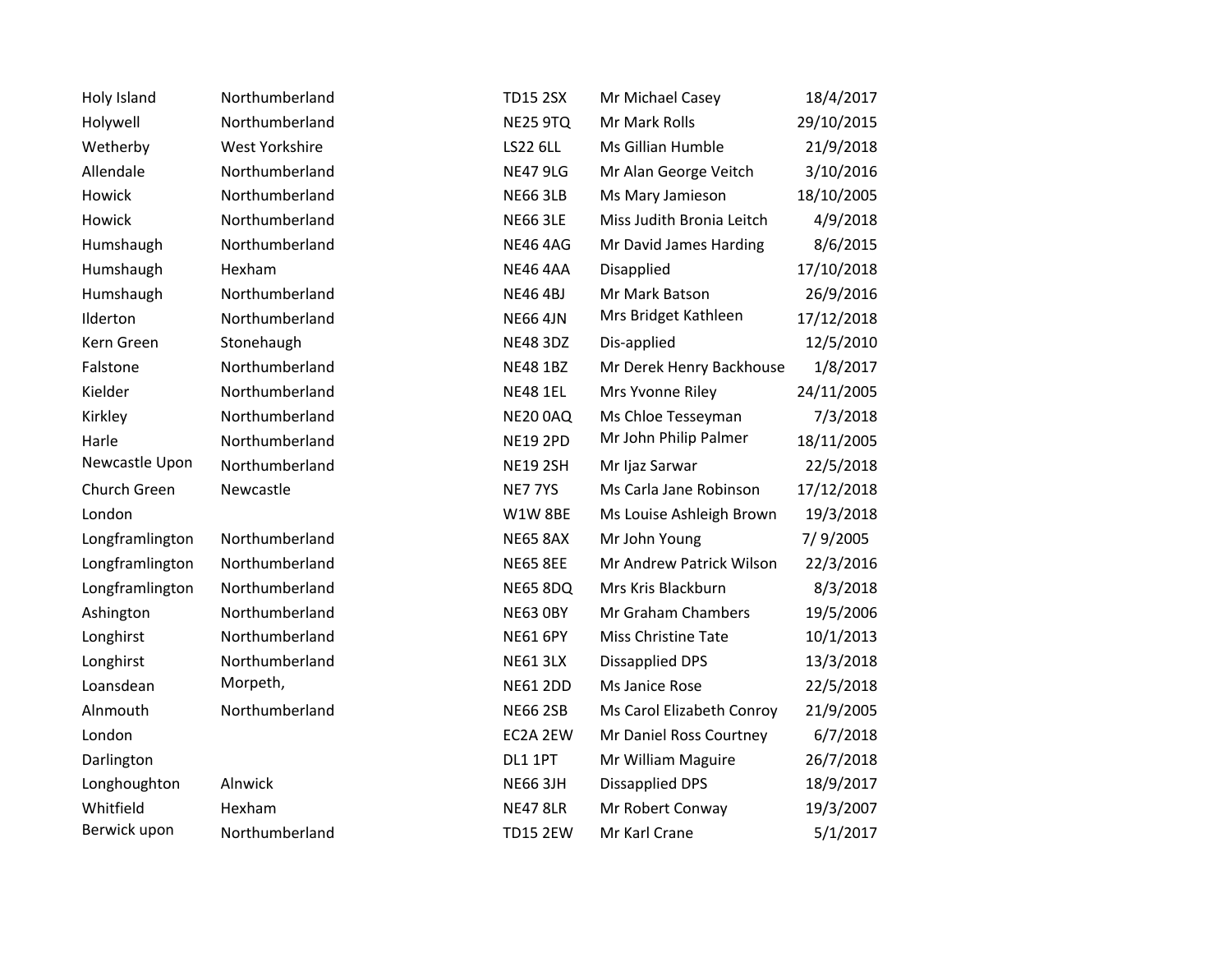| Lowick                   | Northumberland |                         | <b>TD15 2UD</b> | Mr Christopher James      | 8/5/2017   |
|--------------------------|----------------|-------------------------|-----------------|---------------------------|------------|
| Lucker                   | Northumberland |                         | <b>NE70 7JQ</b> | Mrs Tina Johnson          | 25/2/2015  |
| Lucker                   | Northumberland |                         | <b>NE70 7JQ</b> | Mr Jonathon Matthew       | 12/3/2015  |
| Lucker                   | Northumberland |                         | <b>NE70 7JQ</b> | Mr Danny Johnson          | 13/12/2018 |
| Wylam                    | Northumberland |                         | <b>NE41 8AQ</b> | Miss Kelly Ann Hopkins    | 18/9/2017  |
| <b>Bewick Grange</b>     | Prudhoe        | Northumberland NE42 6RB |                 | Mr Alan G Veitch          | 4/12/2013  |
| Slaley                   | Northumberland |                         | <b>NE47 0AD</b> | Mrs Tracey Elizabeth      | 21/5/2014  |
| Main Street              | Acomb, Hexham  |                         | <b>NE46 4PW</b> | Mrs Elwyn Greenwell       | 5/3/2007   |
| Acomb                    | Hexham         |                         | <b>NE46 4PW</b> | Mr Malcolm Oliver         | 12/8/2015  |
| Haltwhistle              | Northumberland |                         | NE49 OBH        | Mrs Grethe Kirkebjerg     | 22/11/2005 |
| Main Street              | Hexham         |                         | <b>NE46 4PT</b> | Mr David Samuel Gilchrist | 17/5/2013  |
| Bellingham               | Northumberland |                         | <b>NE48 2JP</b> | Mr Michael Turner         | 22/11/2005 |
| 556 Chiswick High        | London         |                         | <b>W4 5XS</b>   | Ms Janice Anderson        | 18/7/2018  |
| London                   |                |                         | <b>SE1 1EP</b>  | Mr Martin David Bourne    | 10/10/2017 |
| <b>Bury St Edmunds</b>   | Suffolk        |                         | <b>IP33 1QT</b> | Ms Lesley Johnson         | 25/11/2013 |
| <b>Market Place</b>      | Morpeth        |                         | <b>NE61 1NS</b> | Mr Christopher Lewis      | 8/1/2018   |
| Openshaw                 | Manchester     |                         | M11 2ER         | Mr Steven Blair           | 22/8/2016  |
| <b>Reeds Crescent</b>    | Watford        |                         | <b>WD24 4QL</b> | Ms Cindy Seddon Purkins   | 9/4/2014   |
| Newcastle upon           |                |                         | NE2 4PD         | Ms Alison Theresa Cassidy | 1/10/2014  |
| Matfen                   | Northumberland |                         | NE20 ORH        | Mr Bernard Bloodworth     | 4/10/2016  |
| Castlefields             | Prudhoe        | Northumberland NE42 5FR |                 | Ms Elisa Marie Aitken     | 15/1/2018  |
| Milbourne                | Northumberland |                         | NE20 ODH        | Mr Lee William Roberts    | 4/7/2017   |
| Milfield                 | Northumberland |                         | <b>NE71 6JD</b> | Mr Brian Hornsey          | 6/3/2017   |
| Haydon Bridge            | Northumberland |                         | <b>NE47 6NQ</b> | Mr Leslie Gibson          | 22/11/2005 |
| <b>Great Whittington</b> | Northumberland |                         | <b>NE19 2HP</b> | Mr Peter Edward Moffitt   | 11/1/2019  |
| Molesden                 | Northumberland |                         | <b>NE61 3QF</b> | Mrs Catherine Patterson   | 14/11/2016 |
| Mohope                   | Northumberland |                         | <b>NE47 8DQ</b> | Ms Pauline Elliott        | 24/11/2005 |
| Morpeth                  |                |                         | <b>NE61 3UT</b> | Mr Timothy Richard Petre  | 15/9/2010  |
| Morpeth                  | Morpeth        |                         | <b>NE61 3XA</b> | Disapplied                | 11/11/2015 |
| Morpeth                  | Northumberland |                         | <b>NE61 2BT</b> | Mr Ben Gorman             | 27/2/2017  |
| Clennell                 | Northumberland |                         | <b>NE65 7BG</b> | Mr John Edward Ramshaw    | 17/11/2005 |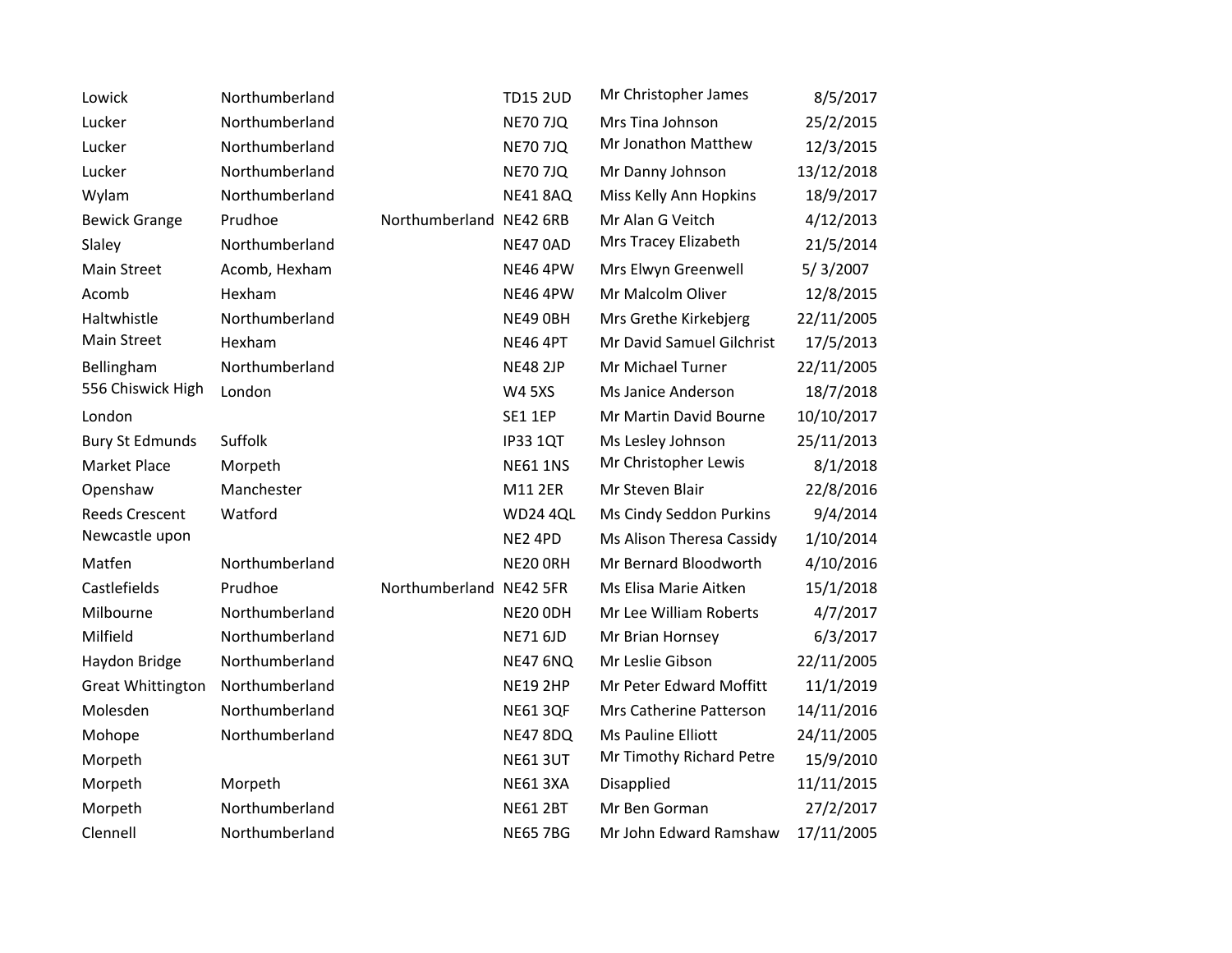| Newcastle Upon            |                     |                         | <b>NE1 4SG</b>  | Mr Alexander Heron          | 27/3/2017  |
|---------------------------|---------------------|-------------------------|-----------------|-----------------------------|------------|
| Sandersons Arcade Morpeth |                     |                         | <b>NE61 1NS</b> | Mr David Russell Robinson   | 21/6/2011  |
| London                    |                     |                         | <b>W2 1NW</b>   | Andrea Clare Roberts        | 14/3/2017  |
| Grasscroft                | Oldham              |                         | OL4 4HN         | Mrs April Atkinson          | 6/12/2017  |
| Alnwick                   | Northumberland      |                         | <b>NE66 1EE</b> | Mr David Bell               | 3/10/2005  |
| Morpeth                   | Northumberland      |                         | <b>NE61 1PQ</b> | <b>Miss Nicola Sanders</b>  | 22/8/2016  |
| Morpeth                   | Northumberland      |                         | <b>NE61 2QT</b> | Ms Philippa Spencer Waldie  | 8/12/2017  |
| Shilvington               | Northumberland      |                         | NE20 0AL        | Mrs Susan Todd              | 14/9/2005  |
| Tranwell                  | Northumberland      |                         | <b>NE61 6AF</b> | Mr Paul Kelly               | 16/5/2017  |
| Morpeth                   | Northumberland      |                         | <b>NE61 1AT</b> | Mrs Sheila Bradley          | 2/8/2018   |
| Morpeth                   | Northumberland      |                         | <b>NE61 3SY</b> | Mr Abdul Zabid              | 9/12/2005  |
| Morpeth                   | Northumberland      |                         | <b>NE61 1NJ</b> | Ms Cynthia Batson           | 24/11/2005 |
| <b>Reeds Crescent</b>     | Watford             |                         | <b>WD24 4QL</b> | Ms Siobhan Bernadette       | 17/7/2017  |
| Darras Hall               | Ponteland           | Northumberland NE20 9LL |                 | Mr Ken Nat Stewart Shek     | 28/8/2007  |
| Morpeth                   | Northumberland      |                         | <b>NE61 1BH</b> | Mrs Margaretta Boyle        | 22/8/2005  |
| Delves Lane               | Consett             | Durham                  | DH8 9HU         | Ms Suchittra Nadon          | 15/4/2015  |
| Middle Greens             | Morpeth             | Northumberland NE61 1UR |                 | Mr Giovanni Marabini        | 3/11/2015  |
| Lasswade                  | MidLothian          |                         | <b>EH18 1AZ</b> | Mr Nigel Victor Lawton      | 7/11/2018  |
| London                    |                     |                         | EC1Y 4AG        | Mrs Anna Redpath            | 14/11/2017 |
| Highchurch                | Morpeth             | Northumberland NE61 2LZ |                 | Mr Paul Russell             | 19/9/2005  |
| Kirkhill                  | Morpeth             | Northumberland NE61 2RG |                 | Mr Eric William Hardy       | 19/2/2016  |
| Morpeth                   | Northumberland      |                         | <b>NE61 1XD</b> | Mr Kaptan Miah              | 24/11/2005 |
| Lancaster Park            | Morpeth             | Northumberland NE61 3RW |                 | Mr Hussain Uddin            | 31/3/2015  |
| London                    |                     |                         | W1K6TL          | Miss Kirsty Pettifer        | 23/11/2018 |
| Morpeth                   | Northumberland      |                         | <b>NE61 1QL</b> | Mrs Nina Anne Smith         | 10/12/2018 |
| Morpeth                   | Northumberland      |                         | <b>NE61 1BA</b> | Mr David Pollard            | 7/8/2018   |
| Morpeth                   | Northumberland      |                         | <b>NE61 2EF</b> | Mr Paul Metcalfe            | 8/11/2016  |
| Highchurch                | Morpeth             | Northumberland NE61 2LY |                 | Mr Andrew Dobson            | 5/3/2018   |
| Gosforth                  |                     |                         | NE3 1TY         | The management              | 17/6/2014  |
| Hepscott                  | Northumberland      |                         | <b>NE61 6LN</b> | <b>Hepscott Parish Hall</b> | 28/7/2014  |
| <b>Clayton Street</b>     | Newcastle Upon Tyne |                         | NE1 5EE         | Ms Michelle Dawn            | 15/1/2018  |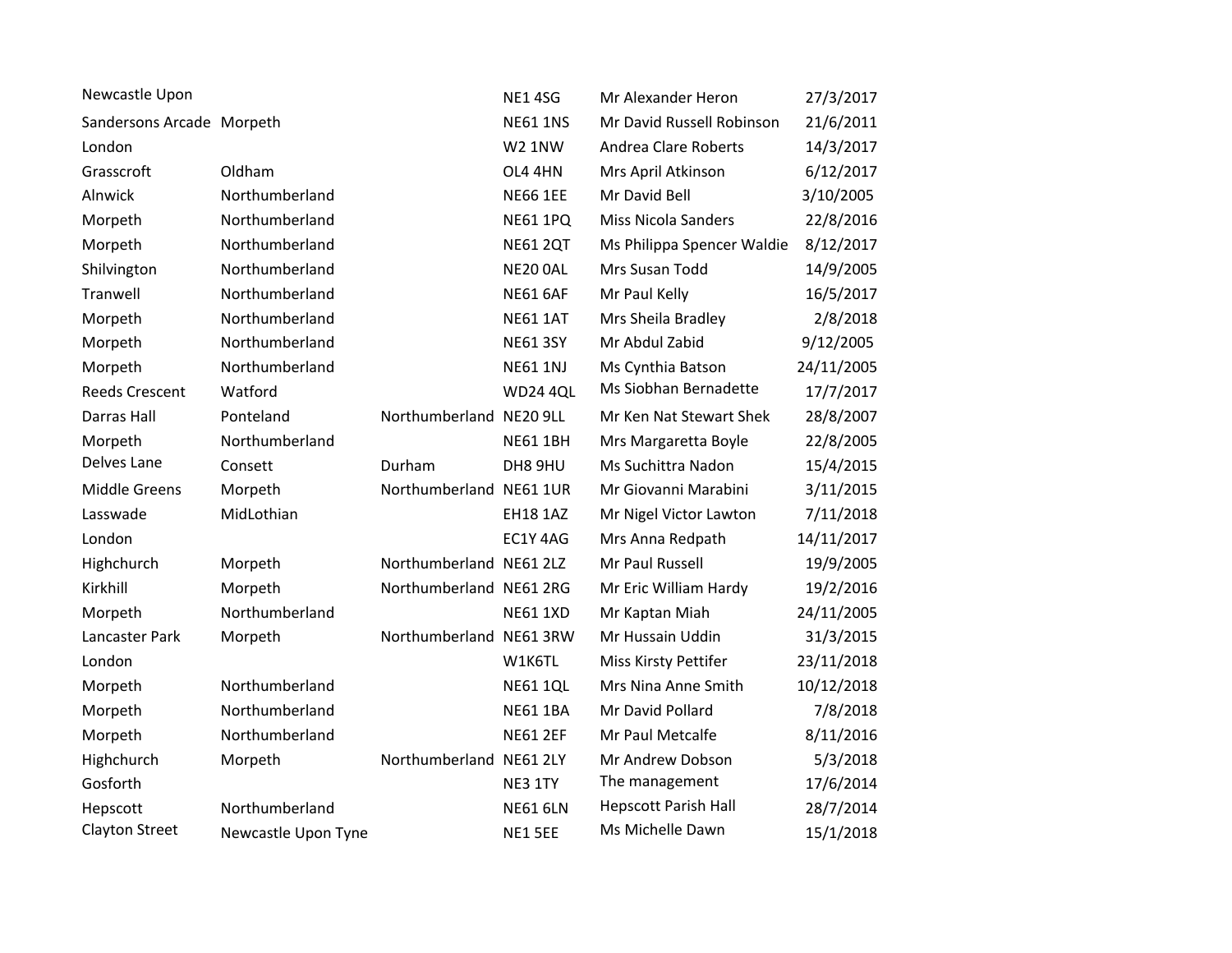| Longbenton               |                |                         | NE775T          | Mr Andrew Tom Beale       | 9/11/2017  |
|--------------------------|----------------|-------------------------|-----------------|---------------------------|------------|
| <b>Stobhill Gate</b>     | Morpeth        | Northumberland NE61 2HX |                 | Mrs Andrea Johnson        | 25/11/2014 |
| Morpeth                  | Northumberland |                         | <b>NE61 1RJ</b> | Mr Gary Stephenson        | 14/4/2015  |
| Morpeth                  | Northumberland |                         | <b>NE61 1NL</b> | Mr Giovanni Marabini      | 5/3/2018   |
| Morpeth                  | Northumberland |                         | <b>NE61 1LZ</b> | Mr Paul Andrew Metcalfe   | 23/10/2017 |
| <b>Ackhurst Business</b> | Foxhole Road   | Chorley                 | PR7 1NY         | Mr Mark Christopher Bell  | 2/8/2017   |
| Netherton                | Morpeth,       |                         | <b>NE65 7HD</b> | Mrs Vera Wilson-Morton    | 4/9/2005   |
| Netherwitton             | Morpeth        |                         | <b>NE61 4NN</b> | Mr Kevin Patrick Greally  | 7/12/2010  |
| Netherwitton             | Northumberland |                         | <b>NE61 4PT</b> | Mr Graham Roy Turvey      | 5/4/2017   |
| New Hartley              | Northumberland |                         | <b>NE25 0SG</b> | Mr John Kevin Fargus      | 20/7/2005  |
| Newbiggin by the         |                |                         | <b>NE64 6DB</b> | Mr Dennis Inglis          | 26/8/2011  |
| <b>Ackhurst Business</b> | Foxhole Road   | Chorley                 | PR7 1NY         | Ms Maureen Jefferson      | 22/12/2017 |
| London                   |                |                         | EC1Y 4AG        | Mr Neil David Dey         | 28/11/2018 |
| Newbiggin-By-The-        | Northumberland |                         | <b>NE64 6TW</b> | Mrs Gail Margaret Overson | 27/4/2018  |
| Morpeth                  | Northumberland |                         | <b>NE61 2EF</b> | Mr Paul Metcalfe          | 23/10/2013 |
| Newbiggin-By-The-        | Northumberland |                         | <b>NE64 6HW</b> | Mrs Joyce Durmaz          | 4/2/2013   |
| Newbiggin-By-The-        | Northumberland |                         | <b>NE64 6DR</b> | Mr Rezad Ahmed            | 13/9/2005  |
| Newbiggin-By-The-        | Northumberland |                         | <b>NE64 6EG</b> | Mr Frank Bertorelli       | 18/4/2017  |
| <b>Bower Grange</b>      | Bedlington     | Northumberland NE22 5YP |                 | Mr Mark James Durning     | 17/5/2017  |
| Newbiggin-by-the-        | Northumberland |                         | <b>NE64 6AA</b> | Miss Aurona Ruth Young    | 22/5/2018  |
| Newbiggin-By-The-        | Northumberland |                         | <b>NE64 6PA</b> | Mr Simon Sleightholm      | 19/9/2018  |
| Hexham                   |                |                         | <b>NE47 5AR</b> | Newbrough Management      | 3/2/2010   |
| Birmingham               |                |                         | <b>B3 1JP</b>   | Janet Ann Tortoise        | 12/6/2018  |
| Newcastle-Upon-          |                |                         | <b>NE19 2AB</b> | Mrs Eliza Browne-         | 16/3/2010  |
| Harle                    | Northumberland |                         | <b>NE19 2PD</b> | Mr John Philip Palmer     | 10/6/2016  |
| Newton                   | Northumberland |                         | <b>NE43 7UL</b> | Mr Robert Joseph Harris   | 13/5/2010  |
| Newton                   | Stocksfield    |                         | <b>NE43 7UL</b> | Disapplied                | 27/3/2015  |
| Newcastle upon           |                |                         | NE2 1DB         | Mr John Richard Parker    | 15/8/2018  |
| Newcastle upon           |                |                         | NE2 1DB         | Mr John Richard Parker    | 15/8/2018  |
| Newton-By-The-           | Northumberland |                         | <b>NE66 3EL</b> | Ms Christine Forsyth      | 21/9/2005  |
| Newton-On-The-           | Morpeth,       |                         | <b>NE65 9JY</b> | Mr Philip John Farmer     | 24/11/2005 |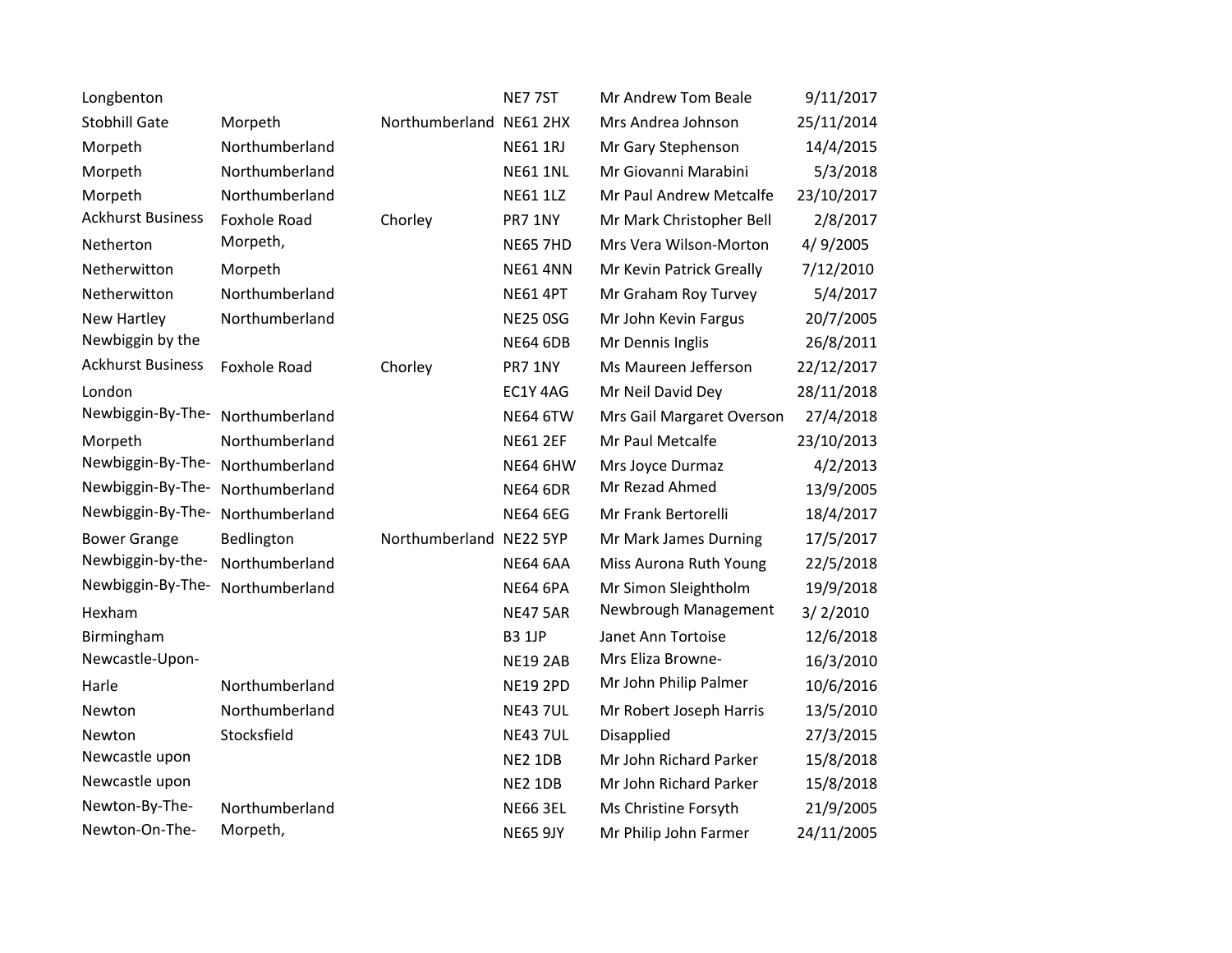| Newton-On-The-         | Northumberland            |                         | <b>NE65 9JY</b> | Disapplied                | 15/9/2015  |
|------------------------|---------------------------|-------------------------|-----------------|---------------------------|------------|
| Norham                 | Northumberland            |                         | <b>TD15 2LB</b> | Mrs, Linda Dowdall        | 12/11/2014 |
| Norham                 | Northumberland            |                         | <b>TD15 2LQ</b> | Mr Joseph Peter McGurk    | 17/10/2018 |
| North Seaton           | Ashington                 | Northumberland NE63 0YB |                 | Mr Ross Douglas Mitcheson | 16/6/2016  |
| North Sunderland       | Northumberland            |                         | <b>NE68 7UA</b> | Ms Lindsay Leadbitter     | 1/7/2016   |
| North Sunderland       | Seahouses                 |                         | <b>NE68 7UB</b> | Mr Jeffrey Sutheran       | 24/9/2009  |
| North Sunderland       | Northumberland            |                         | <b>NE68 7RD</b> | Mr David Swan             | 4/11/2008  |
| North Sunderland       | Seahouses                 |                         | <b>NE68 7TS</b> | Mrs Elizabeth Jean        | 21/4/2011  |
| Fenham                 | Newcastle Upon Tyne       |                         | NE4 6PY         | Mr Abul Kalam             | 22/7/2013  |
| <b>Byker</b>           | Newcastle upon Tyne       |                         | NE6 2RU         | Mr Dorian Koti            | 26/8/2015  |
| North Sunderland       | Northumberland            |                         | <b>NE68 7RQ</b> | Miss Melanie Susan Keeley | 10/9/2018  |
| Humshaugh              | Northumberland            |                         | <b>NE46 4DB</b> | Mr Kevin Vigars           | 3/7/2007   |
|                        | Corbridge                 |                         | <b>NE45 5RJ</b> | Mr James Sebastion        | 5/4/2007   |
| Blyth                  | Northumberland            |                         | <b>NE24 2AS</b> |                           | 14/7/2015  |
| Otterburn              |                           |                         | <b>NE19 1JT</b> | Mr Euan James Pringle     | 15/11/2005 |
| Otterburn              | Northumberland            |                         | <b>NE19 1HE</b> | Disapplied                | 19/9/2016  |
| London                 |                           |                         | EC3A 4LX        | Mrs Elena Wynn            | 18/5/2017  |
| Otterburn              | Northumberland            |                         | <b>NE19 1JX</b> | Mrs Corrinne Knight       | 3/4/2012   |
| Newcastle upon         |                           |                         | NE2 1DB         | Mr James Innes            | 15/8/2018  |
| The Whins              | Alloa                     | Clackmannanshi          | <b>FK10 3SA</b> | Mr Paul Robert Cook       | 12/10/2018 |
| Ovingham               | Northumberland            |                         | <b>NE42 6AG</b> | Mr John Sharkey           | 3/2/2015   |
| Ovingham               |                           |                         | <b>NE42 6AS</b> | Ovingham Reading Room     | 8/10/2008  |
| Pegswood               | Morpeth                   | Northumberland NE61 6XG |                 | Pegswood Community Hub    | 13/8/2013  |
| <b>Barrack Road</b>    | Newcastle Upon Tyne       |                         | NE4 5AY         | Mr Ebrahim Ziaei          | 24/10/2016 |
| Birmingham             |                           |                         | <b>B3 1JP</b>   | Mr Peter Drummond         | 23/11/2017 |
| Hepscott               | Northumberland            |                         | <b>NE61 6NZ</b> | Mr Tin Tai Liu            | 24/11/2005 |
| Darras Hall            | Ponteland                 | Northumberland NE20 9HL |                 | Mr Suna Miah              | 24/11/2005 |
| Whitebridge            | <b>Gosforth Newcastle</b> |                         | NE3 5JE         | Mr Nurul Islam Noor       | 24/11/2005 |
| Blaydon                | Newcastle upon Tyne       |                         | <b>NE21 4FF</b> | Mr Fernando Guijarro      | 3/10/2016  |
| Morpeth                | Northumberland            |                         | <b>NE61 2EF</b> | Mr Philip Evans           | 3/4/2017   |
| <b>Bury St Edmunds</b> | Suffolk                   |                         | <b>IP33 1QT</b> | Mr Stuart David Young     | 20/7/2017  |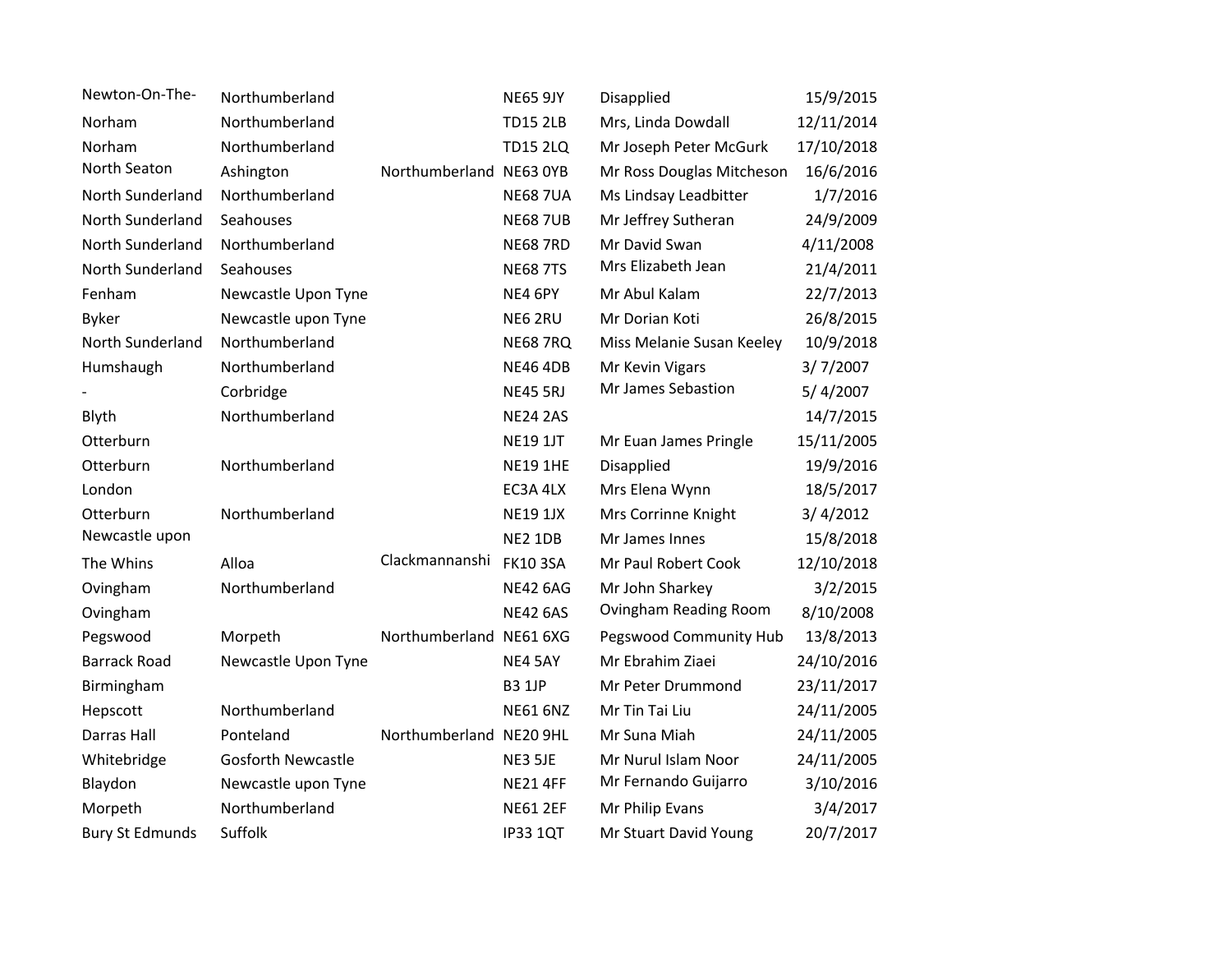| South Gyle                      | Broadway            | Edinburgh               | EH12 9JZ            | Mr Ben Cuthbertson         | 4/12/2018  |
|---------------------------------|---------------------|-------------------------|---------------------|----------------------------|------------|
| Lasswade                        | MidLothian          |                         | <b>EH18 1AZ</b>     | Mr Paul Travis-Anderson    | 12/1/2018  |
| Darras Hall                     | Ponteland           | Northumberland NE20 9NX |                     | Mr Mavinder Chahal         | 2/9/2016   |
| Ponteland                       | Northumberland      |                         | <b>NE20 9SU</b>     | Mr Alex Kinsey             | 18/5/2015  |
| Ponteland                       | Newcastle Upon      |                         | <b>NE15 9TN</b>     | Mr Forhad Miah             | 24/11/2005 |
| <b>Gosforth Business</b>        | Newcastle upon Tyne |                         | <b>NE12 8EG</b>     | Mr Dean Warwick            | 10/2/2017  |
| Powburn                         | Northumberland      |                         | <b>NE66 4HZ</b>     | Miss Louise Ashleigh Brown | 4/10/2016  |
| Hexham                          | Northumberland      |                         | <b>NE46 2NB</b>     | Mr Kaddis Miah             | 5/3/2014   |
| London                          |                     |                         | EC1Y 4AG            | Ms Fiona Beck              | 14/5/2018  |
| Swindon                         | Wiltshire           |                         | SN2 2EH             | Mrs Susan Wilkinson        | 29/11/2017 |
| Ouston                          | Chester-Le-Street   | County Durham           | DH <sub>2</sub> 1JR | Mr Franco Carturan         | 24/8/2015  |
| Prudhoe                         | Northumberland      |                         | <b>NE42 5DQ</b>     | Mrs Christine Wright       | 24/11/2005 |
| Burton upon Trent Staffordshire |                     |                         | <b>DE14 2WF</b>     | Mr Paul James Nesbitt      | 21/9/2017  |
| Burton upon Trent Staffordshire |                     |                         | <b>DE14 2WF</b>     | Mr Barry David Young       | 19/3/2018  |
| Prudhoe                         | Northumberland      |                         | <b>NE42 6HP</b>     | Mrs Olga Teresa Stokoe     | 7/12/2005  |
| Newcastle-Upon-                 |                     |                         |                     | Mr Hussain Ahmed           | 22/11/2005 |
| Prudhoe                         |                     |                         | <b>NE42 5DP</b>     | Mr Momotaj Rohman          | 23/11/2005 |
| <b>High Heaton</b>              |                     |                         | NE7 7PJ             | Mr Agustin Gjikoka         | 2/8/2016   |
| Prudhoe                         | Northumberland      |                         | <b>NE42 6QF</b>     | Mrs Allison Louise Thear   | 15/12/2015 |
| Stocksfield                     | Northumberland      |                         | <b>NE43 7LJ</b>     | Miss Karen Watson          | 20/9/2018  |
| Prudhoe                         | Northumberland      |                         | <b>NE42 5DB</b>     | Mr Anthony Daniel Terry    | 18/9/2018  |
| <b>Bury St Edmunds</b>          | Suffolk             |                         | <b>IP33 1QT</b>     | Keith Thomas Dale          | 29/1/2018  |
| Hexham                          |                     |                         | <b>NE44 6AF</b>     | Shepherds Dene Retreat     | 26/11/2009 |
| Bibury                          | Cirencestershire    | Gloustershire           | GL7 5BA             | Mr John Joicey Dickinson   | 1/6/2015   |
| Ridsdale                        | Northumberland      |                         | <b>NE48 2TF</b>     | Ms Elizabeth Askew         | 5/6/2006   |
| <b>Stanhope Street</b>          | Newcastle           |                         | NE4 5DA             |                            | 9/1/2018   |
| Loansdean                       | Morpeth,            |                         | <b>NE61 2DN</b>     | Ms Jackie Sewell           | 24/11/2005 |
| Harrogate                       |                     |                         | HG1 3DN             | Mrs Alison Elizabeth       | 1/9/2016   |
| Rothbury                        | Northumberland      |                         | <b>NE65 7YA</b>     | Mrs Rosalyn Tinlin         | 10/11/2005 |
| Rothbury                        | Northumberland      |                         | <b>NE65 7TQ</b>     | Mr Ian Mills               | 2/7/2005   |
| London                          |                     |                         | W1W8BE              | Ms Sarah Bertram           | 19/3/2018  |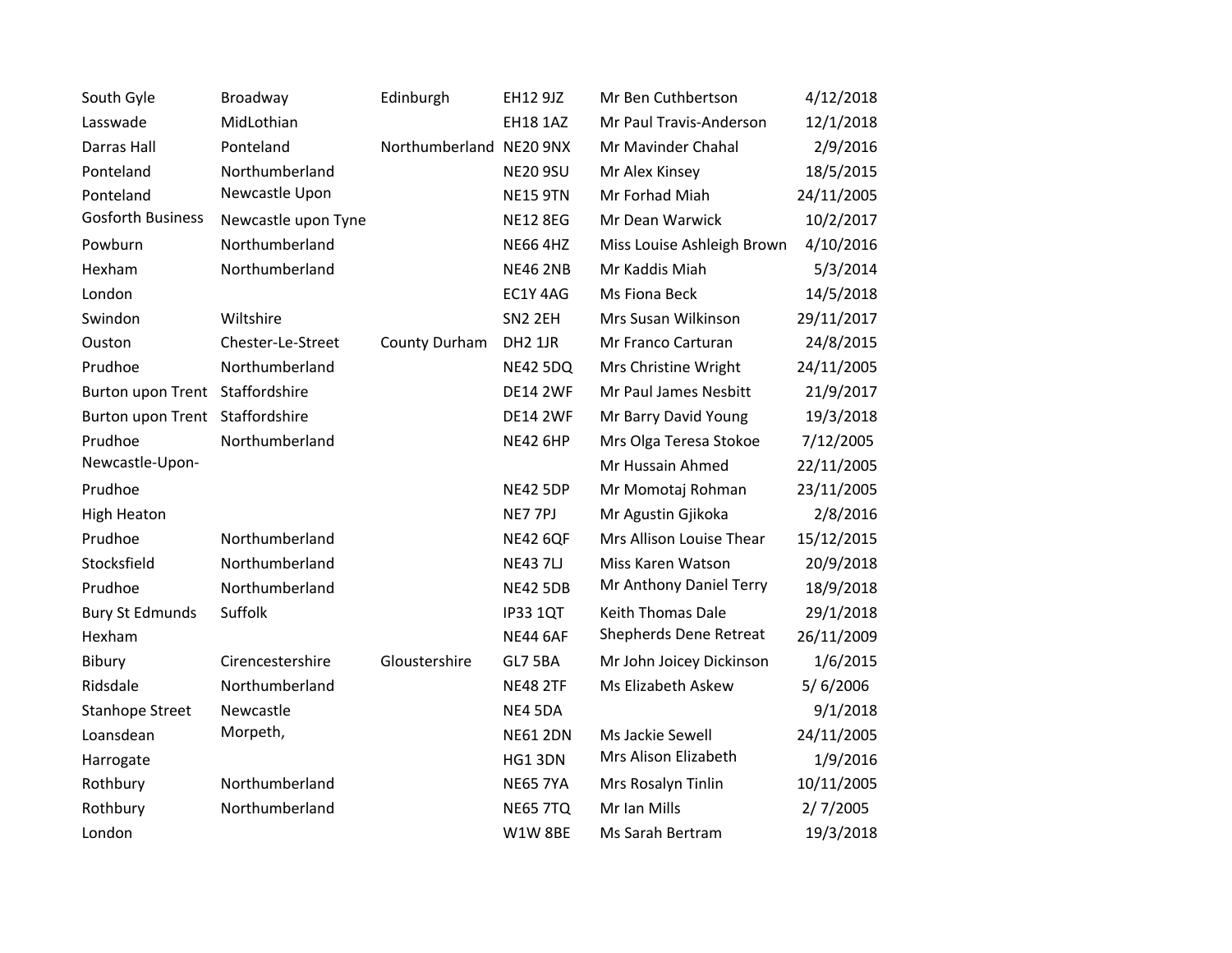| <b>Whitley Bay</b>              | Tyne & Wear         |                | <b>NE26 2NE</b>  | Mr Stephen Pringle                    | 5/4/2017   |
|---------------------------------|---------------------|----------------|------------------|---------------------------------------|------------|
| Rothbury                        | Northumberland      |                | <b>NE65 7TU</b>  | Mrs Janice Mary Henderson             | 9/9/2005   |
| Morpeth                         | Northumberland      |                | <b>NE65 7SL</b>  | Mr. Joci Sehhiti                      | 10/10/2017 |
| Rothbury                        | Northumberland      |                | <b>NE65 7TB</b>  | Mrs Caroline Taylor                   | 4/6/2018   |
| Sandringham Drive Blyth         |                     |                | <b>NE24 3XW</b>  | Mrs Margaret Ann Nicholls             | 7/6/2017   |
| Seahouses                       |                     |                | <b>NE68 7SR</b>  | Mr Malcolm Brown                      | 27/2/2008  |
| Seahouses                       | Northumberland      |                | <b>NE68 7XP</b>  | Mr Malcolm George Ward                | 6/10/2008  |
| Seahouses                       | Northumberland      |                | <b>NE68 7RT</b>  | Mr Allan Hogg                         | 3/8/2018   |
| Whickham                        |                     |                | <b>NE16 5SG</b>  | Miss Julie Ann Dawson                 | 18/5/2009  |
| <b>Seahouses</b>                |                     |                | <b>NE68 7SP</b>  | Mr John Kenneth Britton               | 5/1/2015   |
| Seahouses                       | Northumberland      |                | <b>NE68 7SR</b>  | Mr Robert Michael Tait                | 12/2/2015  |
| Fenham                          | Newcastle Upon Tyne |                | NE4 6PY          | Mr Abdul Kalam                        | 6/7/2010   |
| Morpeth                         |                     |                | <b>NE65 OHR</b>  | Mr Simon Brown                        | 3/11/2008  |
| Seahouses                       | Northumberland      |                | <b>NE68 7YL</b>  | Seahouses Hub                         | 1/8/2014   |
| Newcastle Upon                  |                     |                | NE13DX           | Miss Leanne Marie Jeffrey             | 7/1/2019   |
| Shilbottle                      | Northumberland      |                | <b>NE66 2JJ</b>  | Mr Peter Reay                         | 28/4/2014  |
| Seahouses                       | Northumberland      |                | <b>NE68 7XT</b>  | Mr Gilbert Chambers                   | 28/3/2018  |
| Seaton Burn                     | Newcastle Upon Tyne |                | <b>NE13 6BU</b>  | Mr Christopher John Main              | 20/4/2018  |
| Seaton Burn                     | Northumberland      |                | <b>NE13 6DG</b>  | Mr Nigel Marcantonio                  | 15/5/2013  |
| Belsay                          | Northumberland      |                | NE20 ODU         | Mrs Sarah Margaret Stokoe             | 20/1/2015  |
| Green Lane                      | Seaton Burn         | Northumberland | <b>NJE13 6BZ</b> | Miss Jacqueline Emma Riley 29/11/2018 |            |
| Seaton Delaval                  | Northumberland      |                | <b>NE25 0TG</b>  | Mr Alan Lawson Paris                  | 30/6/2016  |
| Wallsend                        | Tyne & Wear         |                | <b>NE28 0AJ</b>  | Mr Ronald David Borley                | 5/12/2009  |
| Seaton Delaval                  | Northumberland      |                | <b>NE26 4QR</b>  | Mr Simon Colvine                      | 16/5/2018  |
| Seaton Delaval                  | Northumberland      |                | <b>NE25 ODU</b>  | Mr Elidon Xhelilaj                    | 29/4/2013  |
| Seaton Deleval                  | <b>Whitley Bay</b>  |                | NE25 OBW         | Mr Keith Clark                        | 1/9/2014   |
| Birmingham                      |                     |                | <b>B3 1JP</b>    | Nicole Jane Mains                     | 25/4/2017  |
| Burton upon Trent Staffordshire |                     |                | <b>DE14 2WF</b>  | Steve Ogden                           | 8/11/2017  |
| <b>Seaton Sluice</b>            | <b>Whitley Bay</b>  |                | <b>NE26 4QZ</b>  | Mrs Leigh Greener                     | 12/11/2009 |
| Newcastle Upon                  | Tyne & Wear         |                | NE4 5LP          | Mr Narinder Singh                     | 20/10/2017 |
| <b>Seaton Sluice</b>            | Northumberland      |                | <b>NE26 4QZ</b>  | Mr Mark Reynolds                      | 26/9/2017  |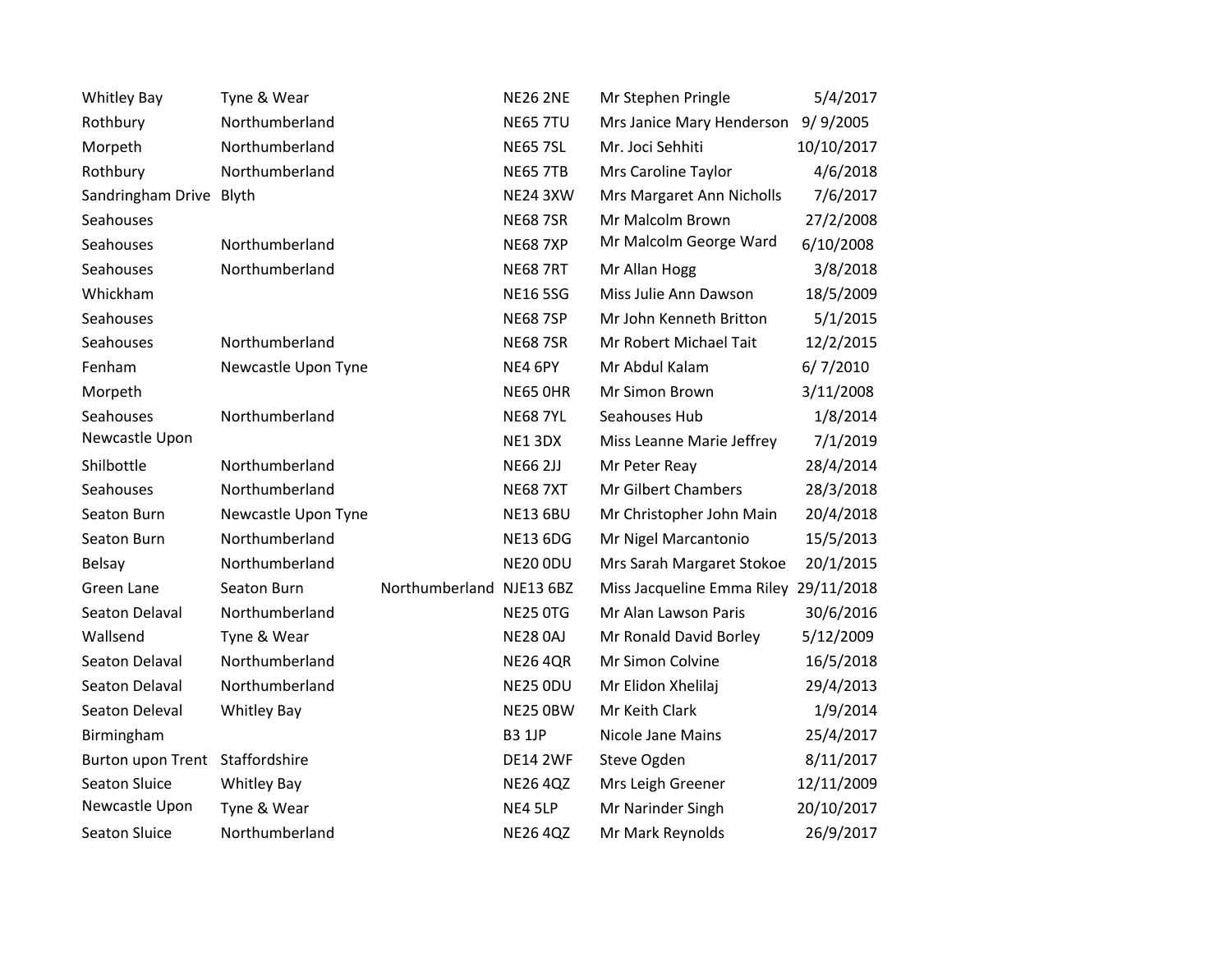| Seghill                         | Northumberland      |                         | <b>NE23 7EF</b> | Ms Claire Joanne Hall                | 18/9/2018  |
|---------------------------------|---------------------|-------------------------|-----------------|--------------------------------------|------------|
| Haltwhistle                     | Northumberland      |                         | NE49 9NW        | Mr Philip John Humphreys             | 29/11/2018 |
| Shilbottle                      | Alnwick             |                         | <b>NE66 2XX</b> | Mrs Elizabeth Wallace                | 25/11/2005 |
| Newcastle Upon                  |                     |                         | NE4 6UT         | Mr Mahmud Miah                       | 24/7/2017  |
| Shotley Bridge                  | Consett             |                         | DH8 9TJ         | Mr Paul John Conroy                  | 1/12/2008  |
| Simonburn                       | Northumberland      |                         | <b>NE48 3AW</b> | Mrs Ann Maddison                     | 23/11/2005 |
| Slaggyford                      | Northumberland      |                         | CA8 7PB         | Mrs Julie Beaumont-                  | 10/6/2008  |
| London                          |                     |                         | W1K 6TL         | Mr Andrew Fox                        | 1/1/2018   |
| Slaley                          | Hexham              |                         | <b>NE47 0AT</b> | <b>Slaley Commemoration Hall</b>     | 28/4/2014  |
| Doncaster Road                  | Nostell             | Wakefield               | <b>WF4 1QE</b>  | Mr Andrew Blackie                    | 13/3/2018  |
| Bibury                          | Cirencestershire    | Gloustershire           | GL7 5BA         | Mr John Joicey Dickinson             | 8/1/2019   |
| Burton upon Trent Staffordshire |                     |                         | <b>DE14 2WF</b> | Mrs Deborah Maria                    | 18/9/2017  |
| Spittal                         | Northumberland      |                         | <b>TD15 1QY</b> | Mr Paul Angus                        | 4/11/2008  |
|                                 |                     |                         |                 | Mr David Colville                    | 24/11/2005 |
| Berwick-Upon-                   | Northumberland      |                         | <b>TD15 1LZ</b> | Mrs Rebecca Cooper                   | 8/10/2018  |
| St Mary Park                    | Morpeth             | Northumberland NE61 6BL |                 | <b>Dissapplied DPS</b>               | 12/3/2018  |
| Jesmond                         | Newcastle upon Tyne |                         | NE2 2EY         | Mr Robin Freer                       | 1/5/2018   |
| South Gyle                      | Broadway            | Edinburgh               | <b>EH12 9JZ</b> | Mrs Nicola Joanne Dawson             | 22/7/2015  |
| Stakeford                       | Choppington,        |                         | <b>NE62 5JZ</b> | Mr Danny Alexander Turner 27/11/2018 |            |
| Stamfordham                     | Northumberland      |                         | <b>NE18 0QG</b> | Mrs Anne Gormanley                   | 10/9/2014  |
| Stannersburn                    | Hexham              | Northumberland NE48 1DD |                 | Mr Walter Raymond                    | 22/11/2005 |
| Morpeth                         | Northumberland      |                         | <b>NE61 6HJ</b> | <b>Stannington Village Hall</b>      | 24/4/2014  |
| <b>Stobhill Manor</b>           | Morpeth             | Northumberland NE61 2YP |                 | Mr Kaptan Miah                       | 20/9/2005  |
| Stannington                     | Morpeth,            |                         | <b>NE61 6DX</b> | Mr Ian Byatt                         | 26/9/2017  |
| Stannington                     | Morpeth             |                         | <b>NE61 6AW</b> | Mr Simon Miles                       | 26/6/2013  |
| Haltwhistle                     | Northumberland      |                         | NE49 0AH        | Mrs Louise Jackson                   | 26/11/2005 |
| Hexham                          | Northumberland      |                         | <b>NE46 1DG</b> | Mr Christopher Michael               | 24/5/2013  |
| Broomley                        | Northumberland      |                         | <b>NE43 7RX</b> | Mrs Alison Bolderson                 | 14/12/2005 |
| Stocksfield                     | Northumberland      |                         | <b>NE43 7RG</b> | Mr Dennis William Conley             | 4/8/2015   |
| <b>Banks Nr</b>                 | Lancashire          |                         | PR9 8DF         | Mr Paul Thomas Allison               | 29/12/2017 |
| Tarset                          | Northumberland      |                         | <b>NE48 1NT</b> | <b>Tarset Village Hall</b>           | 31/1/2018  |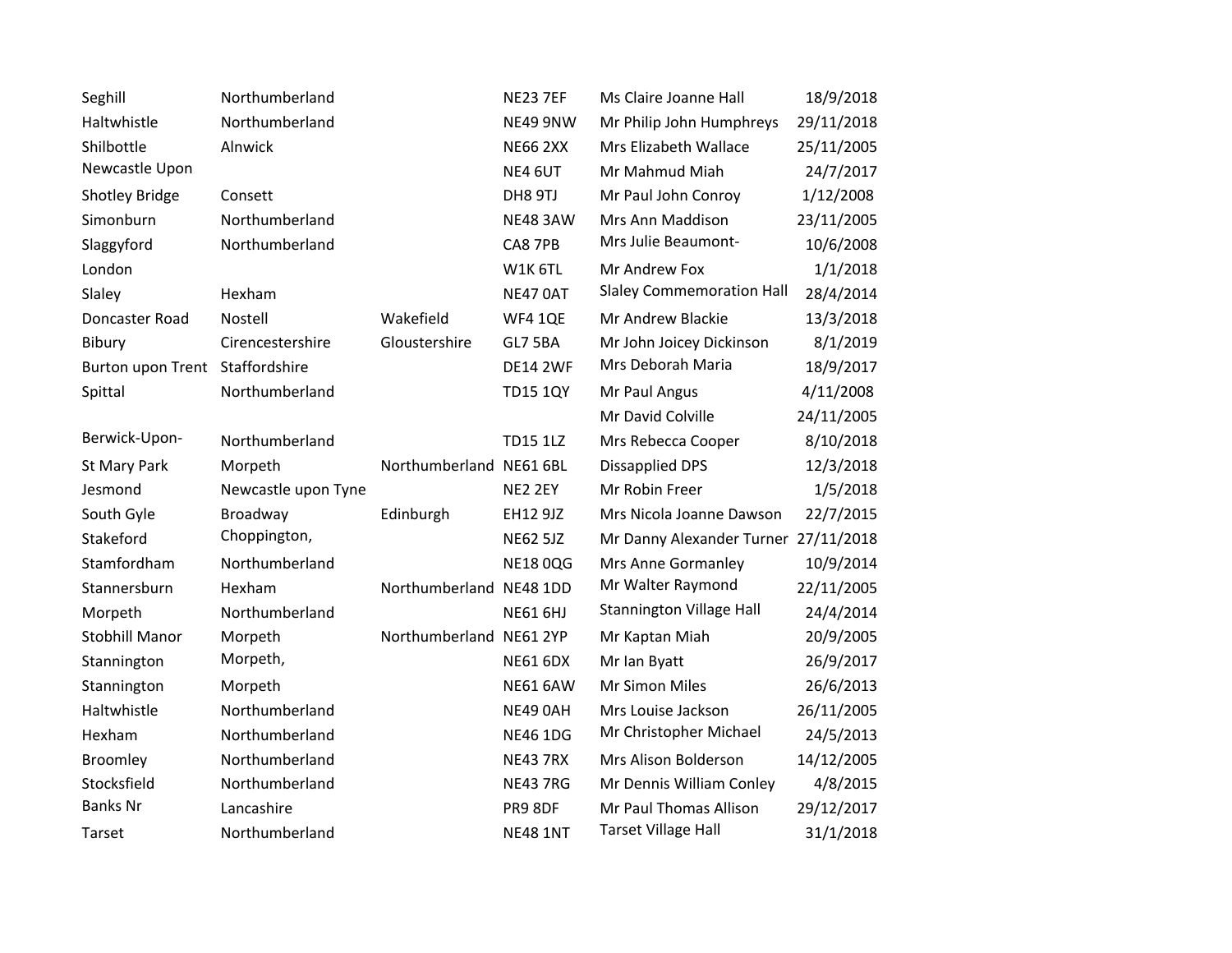| London                          |                                 |                | W1W8BE          | Miss Gail Hooper         | 19/3/2018  |
|---------------------------------|---------------------------------|----------------|-----------------|--------------------------|------------|
| Burton upon Trent Staffordshire |                                 |                | <b>DE14 2WF</b> | Miss Gail Hooper         | 21/9/2017  |
| Fenwick                         | Northumberland                  |                | <b>TD15 2PJ</b> | Mrs Charnjit Kaur Nijjar | 24/11/2005 |
| Tweedmouth                      | Northumberland                  |                | <b>TD15 2AQ</b> | Mr Paul Johnson          | 7/7/2015   |
| Berwick-Upon-                   | Northumberland                  |                | <b>TD15 1SL</b> | Miss Trudy Diana Waugh   | 4/6/2015   |
| Morpeth                         | Northumberland                  |                | <b>NE61 2EF</b> | Mr Paul Metcalfe         | 14/10/2014 |
| Tweedmouth                      | Northumberland                  |                | <b>TD15 2BE</b> | Mr Keith James Wilson    | 4/11/2008  |
| Burton upon Trent               | Staffordshire                   |                | <b>DE14 2WF</b> | Mr Anthony Dempsey       | 27/12/2018 |
| Shieldfield Park                | Tweedmouth                      |                | <b>TD15 2EE</b> | Mr David Purvis          | 21/12/2017 |
| Tweedmouth                      | Northumberland                  |                | <b>TD15 2DQ</b> | Miss Georgia Fergie      | 4/2/2014   |
| North Berwick                   | Scotland                        |                | <b>EH39 4LD</b> | Mr Philip Newton         | 24/11/2005 |
| Tweedmouth                      | Berwick upon Tweed              | Northumberland |                 | Mrs Louise Mary          | 28/4/2014  |
| Tweedmouth                      | Northumberland                  |                | <b>TD15 2AW</b> | Ms Diane Hodge           | 20/9/2017  |
| <b>Twice Brewed</b>             | <b>Bardon Mill</b>              |                | <b>NE47 7AN</b> | Mrs Claire Louise Potts  | 14/12/2005 |
| Hexham                          | Northumberland                  |                | <b>NE46 3SG</b> | Mrs Karen Ballantyne     | 24/4/2014  |
| Tyne Green Road                 | Hexham                          |                | <b>NE46 3HQ</b> | Mr Robert Newton         | 29/4/2010  |
| <b>Tynedale Park</b>            | Corbridge                       |                | <b>NE45 5AY</b> | Mr Robert Newton         | 14/6/2012  |
| Widdrington                     | Northumberland                  |                | <b>NE61 5EQ</b> | Disapplied               | 29/6/2015  |
| Suit B                          | 7-8 Delta Bank Road             | Gateshead      | <b>NE11 9DJ</b> | David Robert Lindsay     | 23/2/2017  |
| <b>Brewery Road</b>             | Wolverhampton                   |                | <b>WV14JT</b>   | Ms Jacqueline Miller     | 29/9/2016  |
| Warden                          | Northumberland                  |                | <b>NE46 4SR</b> | Mr Matthew Reed Cawood   | 18/6/2018  |
| Bamburgh                        | Northumberland                  |                | <b>NE69 7BJ</b> | Mr Charles Addision      | 13/3/2008  |
| Waren Mill                      | Northumberland                  |                | <b>NE70 7EE</b> | Mr Peter Dennis Laverack | 12/8/2008  |
| Jesmond                         | Newcastle Upon Tyne Tyne & Wear |                | NE2 3LL         | Mr David Haley           | 1/10/2014  |
| Wark                            | Northumberland                  |                | <b>NE48 3LS</b> | Mrs Denise Slade         | 28/4/2008  |
| Birtley                         | Northumberland                  |                | <b>NE48 3HL</b> | Disapplied               | 31/5/2016  |
| Wark                            | Hexham                          |                | <b>NE48 3LH</b> | Disapplied               | 11/9/2013  |
| Warkworth                       | Northumberland                  |                | <b>NE65 OUR</b> | Mr Nicholas Adam Spence  | 4/9/2017   |
| Alnwick                         | Northumberland                  |                | <b>NE66 1JN</b> | Lynda Davie              | 23/7/2018  |
| Swindon                         | Wiltshire                       |                | SN2 2EH         | Ms Christine Lawrie      | 28/11/2017 |
| Warkworth                       | Northumberland                  |                | <b>NE65 OUP</b> | Warkworth Memorial Hall  | 22/6/2007  |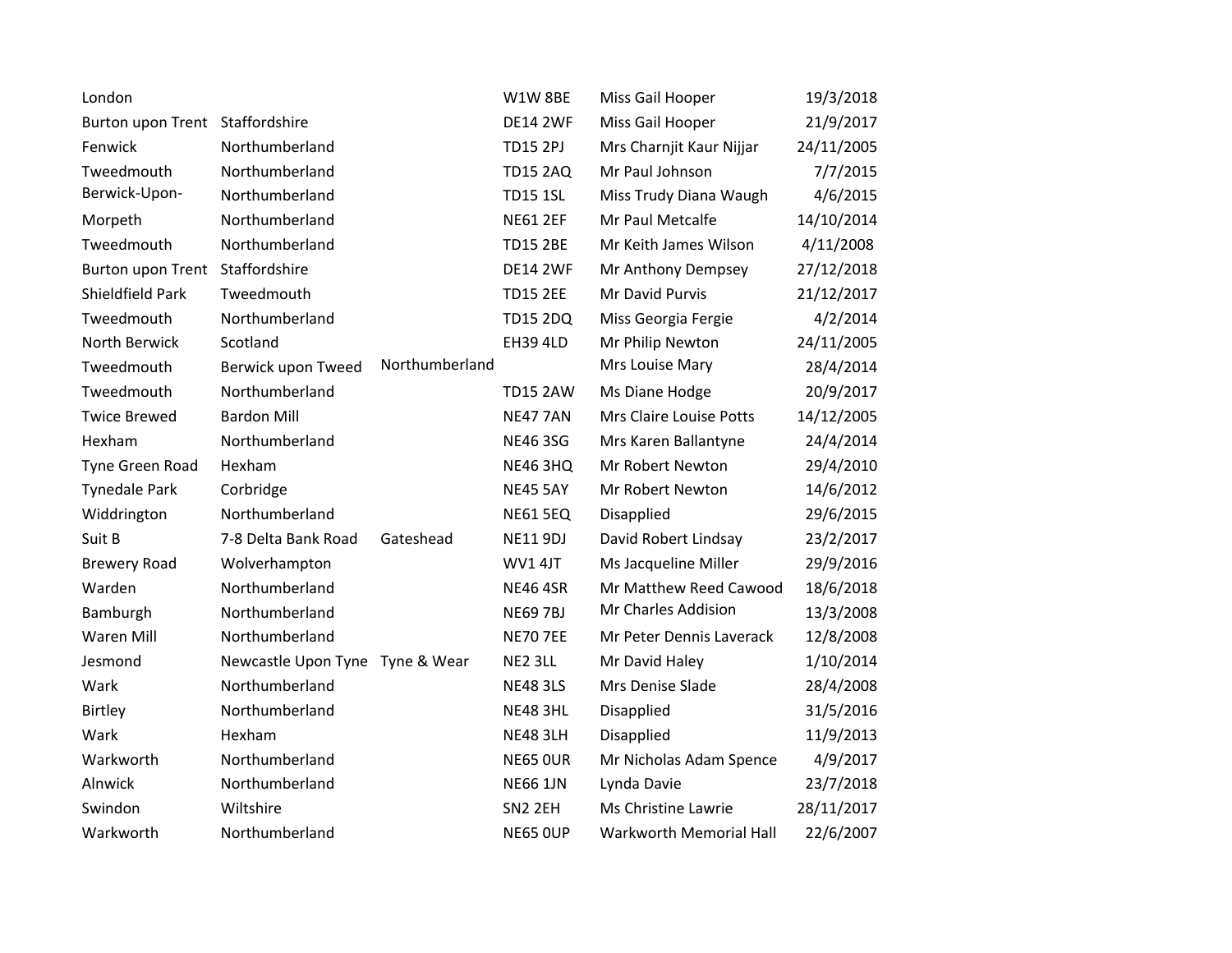| Warkworth              | Northumberland      |                | <b>NE65 OUL</b> | Mr Lawrence Keers         | 8/2/2016   |
|------------------------|---------------------|----------------|-----------------|---------------------------|------------|
| Warkworth              | Northumberland      |                | <b>NE65 OUL</b> | Mr Richard Prytherch      | 28/6/2013  |
| Longframlington        | Northumberland      |                | <b>NE65 8DA</b> | Mr Terry Maughan          | 13/8/2013  |
| Warkworth              | Northumberland      |                | <b>NE65 OUN</b> | Mr Douglas Bell           | 16/6/2005  |
| Warkworth              |                     |                | <b>NE65 OUP</b> | Mr Stuart Matthew Metcalf | 2/8/2008   |
| West Road              | Haltwhistle         |                | <b>NE49 9HP</b> | Mrs Dorothy Margaret      | 29/1/2015  |
| Largs                  | Scotland            |                | <b>KA30 8JJ</b> | Mr Nigel Heinz Turner     | 22/11/2016 |
| Swarland               | Northumberland      |                | <b>NE65 9PA</b> | Mr Trevor Thorne          | 14/1/2019  |
| West Wylam             | Northumberland      |                | <b>NE42 5EH</b> | Mr Alan George Veitch     | 7/4/2017   |
| Citygate               | St James Boulevard  | Newcastle Upon | NE1 4JE         | Mr Paul Charles           | 19/4/2018  |
| Ponteland              | Northumberland      |                | <b>NE20 9SA</b> | Mr Gary Moore             | 6/10/2005  |
| Seaton Delaval         | Northumberland      |                | <b>NE25 0QH</b> | Mr Peter Evans            | 23/4/2015  |
| Whitfield              | Northumberland      |                | <b>NE47 8HD</b> | Mrs Victoria Ann Miller   | 14/11/2018 |
| North Shields          |                     |                | <b>NE29 9QG</b> | Mr Derek Watson           | 30/6/2016  |
| <b>Bury St Edmunds</b> | Suffolk             |                | <b>IP33 1QT</b> | Ms Anne Matthews          | 3/11/2015  |
| Ebchester              | Consett             |                | DH8 0SX         | Gavin George Reay         | 5/6/2015   |
| <b>High Heaton</b>     | Newcastle Upon Tyne |                | NE7 7EP         | Mr Aktar Miah             | 16/11/2011 |
| Widdrington            | Northumberland      |                | <b>NE61 5BJ</b> | Mr Oliver Thomas Romani   | 13/12/2018 |
| Widdrington            | Northumberland      |                | <b>NE61 5QL</b> | Disapplied                | 30/1/2017  |
| Wingates               | Northumberland      |                | <b>NE65 8RW</b> | <b>Dissapplied DPS</b>    | 4/9/2017   |
| Luton                  |                     |                | <b>LU1 3BG</b>  | Mr Stuart Ross Cameron    | 22/11/2018 |
| Bolton                 | Lancashire          |                | BL1 3AJ         | Mr John Magleave          | 6/2/2017   |
| Wooler                 | Northumberland      |                | <b>NE71 6LN</b> | Mr Christopher John       | 16/8/2017  |
| Kirknewton             | Northumberland      |                | <b>NE71 6XF</b> | Disapplied                | 9/3/2015   |
| Wallnook Lane          | Langley Park        |                | DH7 9TW         | John Magleave             | 6/2/2017   |
| Wooler                 | Northumberland      |                | <b>NE71 6DB</b> | Mrs Christine Clow        | 24/11/2005 |
| Wooler                 | Northumberland      |                | <b>NE71 6DA</b> | Mr Austen Ian Connelly    | 23/1/2018  |
| Burton upon Trent      | Staffordshire       |                | <b>DE14 2WF</b> | Mrs Patricia Schroder     | 21/9/2017  |
| Sled Lane              | Wylam               |                | <b>NE41 3JH</b> | Mrs Catherine Dixon       | 15/1/2014  |
| Wylam                  | Northumberland      |                | <b>NE41 8AB</b> | Mr Michael John Morley    | 3/2/2017   |
| Wylam                  | Northumberland      |                | <b>NE41 8AJ</b> | Miss Natalie Deltodesco   | 23/11/2005 |